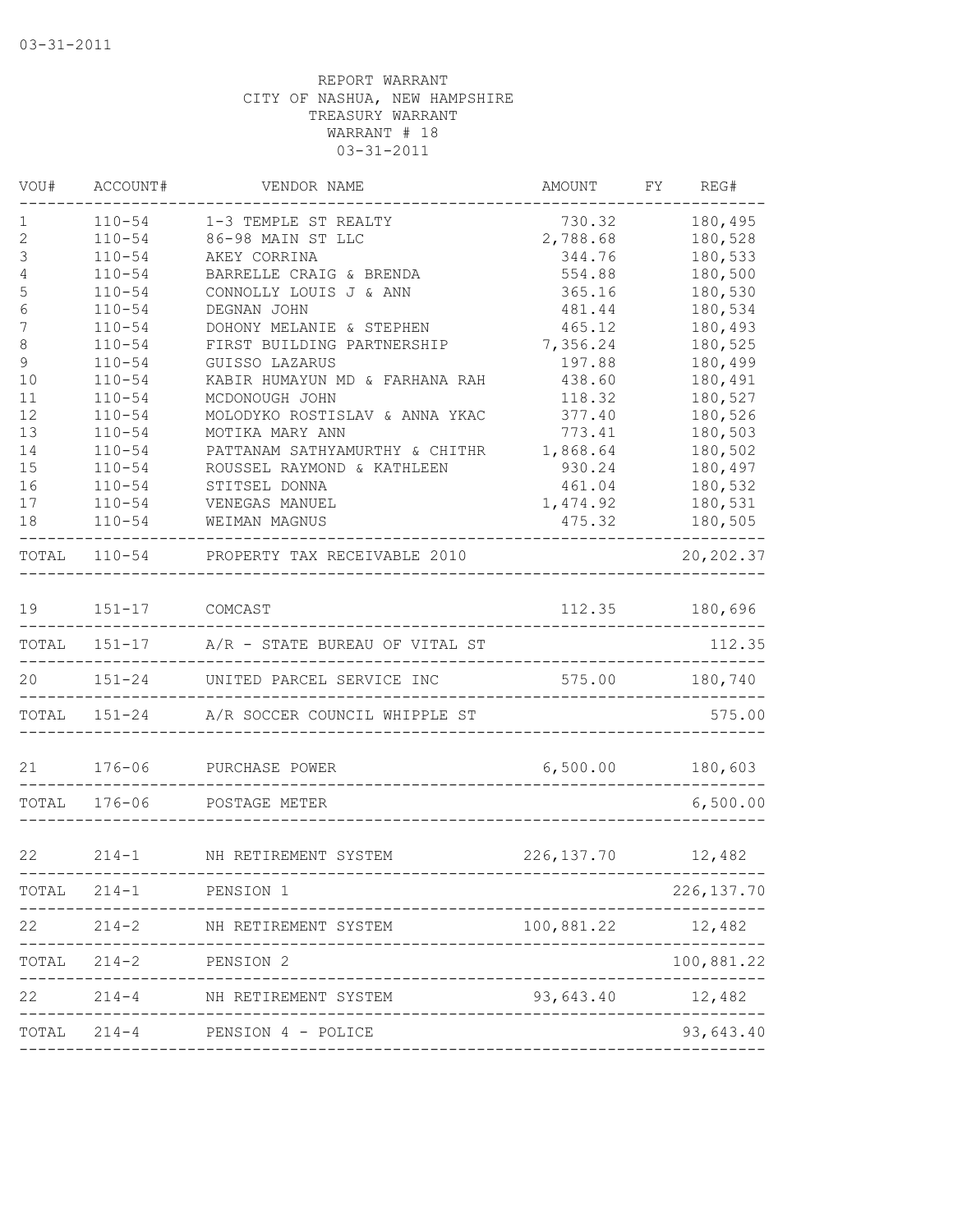| WOU#     | ACCOUNT#                 | VENDOR NAME                                                                                   | AMOUNT                               | FY | REG#             |
|----------|--------------------------|-----------------------------------------------------------------------------------------------|--------------------------------------|----|------------------|
| 22       |                          | 214-5 NH RETIREMENT SYSTEM                                                                    | 86, 217.51 12, 482                   |    |                  |
| TOTAL    | $214 - 5$                | PENSION 4 - FIRE                                                                              |                                      |    | 86, 217.51       |
| 23       | $214 - DC$               | ALLEN STACEY L                                                                                | 384.62                               |    | 180,137          |
| 24       | $214 - DC$               | ARRINGTON ERICA                                                                               | 384.62                               |    | 180,369          |
| $25$     | $214 - DC$               | BUCACCI MICHELLE                                                                              | 400.00                               |    | 180,370          |
| 26       | $214 - DC$               | DAVIDSON PATRICIA                                                                             | 380.00                               |    | 180,020          |
| 27       | $214 - DC$               | DEHAYOS JERALYN M                                                                             | 576.17                               |    | 180,141          |
| 28       | $214 - DC$               | GRACE ROBERT                                                                                  | 384.62                               |    | 180,423          |
| 29       | $214 - DC$               | HAMILTON DENNIS L                                                                             | 240.00                               |    | 180,150          |
| 30       | $214-DC$                 | HAMILTON TINA                                                                                 | 200.00                               |    | 180,152          |
| 31       | $214-DC$                 | KIRK JAMES W                                                                                  | 1,000.00                             |    | 180,155          |
| 32       | $214-DC$                 | LAMONTAGNE LYNNE                                                                              | 2,800.00                             |    | 180,021          |
| 33       | $214-DC$                 | MAILLOUX SHAWN                                                                                | 118.40                               |    | 180,022          |
| 34       | $214-DC$                 | MANSFIELD WILLIAM R                                                                           | 214.00                               |    | 179,817          |
| 35       | $214-DC$                 | MCINTOSH LORI                                                                                 | 384.62                               |    | 180,465          |
| 36       | $214 - DC$               | MENARD PAUL                                                                                   | 384.62                               |    | 179,994          |
| 37       | $214-DC$                 | MOBLEY ARCHIE S III                                                                           | 140.00                               |    | 180,524          |
| 38       | $214 - DC$               | STANSFIELD JILL                                                                               | 288.48                               |    | 180,464          |
| TOTAL    |                          | 214-DC DEPENDENT CARE DEDUCTION                                                               |                                      |    | 8,280.15         |
|          |                          | 226,59 214-DI RELIANCE STANDARD LIFE INSURAN 1,101.03<br>____________________________________ |                                      |    | 180,536          |
|          | TOTAL 214-DI             | SCHOOL DISABILITY                                                                             |                                      |    | 1,101.03         |
|          |                          | 39 214-FS BENEFIT STRATEGIES INC<br>40 214-FS BENEFIT STRATEGIES INC                          | 22,821.86 12,475<br>30,772.69 12,508 |    |                  |
|          |                          |                                                                                               |                                      |    |                  |
|          |                          | TOTAL 214-FS FLEXIBLE SPENDING-MEDICAL                                                        | -----------                          |    | 53,594.55        |
| 41       |                          | 214-K PROTECTIVE LIFE INSURANCE COMP 59.28                                                    |                                      |    | 12,478           |
|          |                          | TOTAL 214-K KEMPER TERM LIFE INSURANCE<br>. _ _ _ _ _ _ _ _                                   | _____________________________        |    | 59.28            |
| 42       |                          | 214-SL SUN LIFE ASSURANCE COMPANY OF 3,575.07 12,509                                          |                                      |    |                  |
| TOTAL    |                          | 214-SL BPW GROUP INS-SUN LIFE                                                                 |                                      |    | 3,575.07         |
| 43       |                          | 214-W BOSTON MUTUAL LIFE INSURANCE 12,504.60 12,477                                           |                                      |    |                  |
| TOTAL    |                          | 214-W WHOLE LIFE DEDUCTION<br>______________________                                          |                                      |    | 12,504.60        |
|          |                          |                                                                                               |                                      |    |                  |
| 44<br>45 | $255 - 00$<br>$255 - 00$ | STATE OF NH-MV<br>STATE OF NH-MV                                                              | 21,459.89<br>23,668.00               |    | 12,476<br>12,480 |
|          |                          |                                                                                               | 20,166.81                            |    |                  |
| 46       | $255 - 00$               | STATE OF NH-MV                                                                                |                                      |    | 12,483           |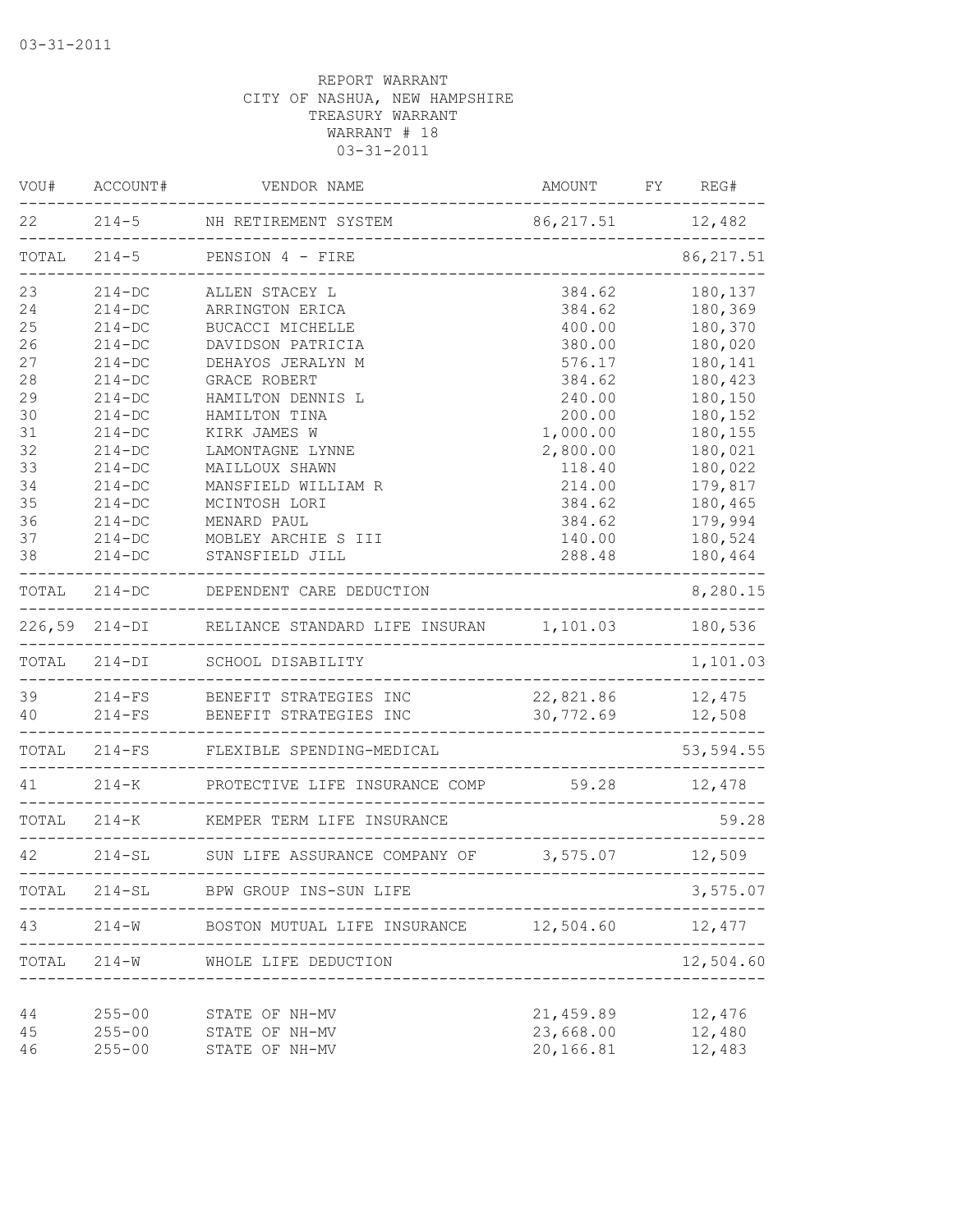| VOU#  | ACCOUNT#     | VENDOR NAME                                 | AMOUNT                     | FY<br>REG#    |
|-------|--------------|---------------------------------------------|----------------------------|---------------|
| 47    | $255 - 00$   | STATE OF NH-MV                              | 19,986.80                  | 12,486        |
| 48    | $255 - 00$   | STATE OF NH-MV                              | 24,924.51                  | 12,487        |
| 49    | $255 - 00$   | STATE OF NH-MV                              | 28,071.54                  | 12,490        |
| 50    | $255 - 00$   | STATE OF NH-MV                              | 21,542.82                  | 12,493        |
| 51    | $255 - 00$   | STATE OF NH-MV                              | 21,691.71                  | 12,496        |
| 52    | $255 - 00$   | STATE OF NH-MV                              | 25,909.55                  | 12,498        |
| 53    | $255 - 00$   | STATE OF NH-MV                              | 45,144.07                  | 12,501        |
| 54    | $255 - 00$   | STATE OF NH-MV                              | 21,991.01                  | 12,503        |
| 55    | $255 - 00$   | STATE OF NH-MV                              | 32, 472.47                 | 12,507        |
| 56    | $255 - 00$   | STATE OF NH-MV                              | 24,945.56                  | 12,511        |
| 57    | $255 - 00$   | STATE OF NH-MV                              | 27,674.01                  | 12,513        |
| 58    | $255 - 00$   | STATE OF NH-MV                              | 29,863.39                  | 12,514        |
|       | TOTAL 255-00 | STATE MVR<br>____________________________   |                            | 389,512.14    |
| 59    | $255 - 05$   | STATE OF NH                                 |                            | 38.50 180,709 |
|       |              | TOTAL 255-05 STATE OF NH-FBI FINGERPRNT FEE | -------------------------- | 38.50         |
|       |              |                                             |                            |               |
| 60    | $257 - 00$   | AMERICAN RED CROSS                          | 3.00                       | 180,455       |
| 61    | $257 - 00$   | BENDER JOHN                                 | 469.40                     | 180,475       |
| 62    | $257 - 00$   | BOLTON LAW OFFICE                           | 45.00                      | 180,435       |
| 63    | $257 - 00$   | BOULDER PARK OWNER LLC                      | 219.32                     | 180,478       |
| 64    | $257 - 00$   | BRINDLE DAVID                               | 10.00                      | 180,469       |
| 65    | $257 - 00$   | CAMPBELL ROSS                               | 212.20                     | 180,474       |
| 66    | $257 - 00$   | CELONE NICHOLAS                             | 32.35                      | 180,482       |
| 67    | $257 - 00$   | GEFEN ALAN                                  | 10.00                      | 180,484       |
| 68    | $257 - 00$   | LAURENS SIDDHARTHA                          | 6.00                       | 180,479       |
| 69    | $257 - 00$   | MARISON ERIC                                | 7.00                       | 180,480       |
| 70    | $257 - 00$   | MORIARTY MICHAEL                            | 10.00                      | 180,473       |
| 71    | $257 - 00$   | NAMDURI KAVITHA                             | 46.80                      | 180,488       |
| 72    | $257 - 00$   | NOLAN CHRISTOPHER                           | 14.00                      | 180,494       |
| 73    | $257 - 00$   | O'CONNOR JENNIFER                           | 10.00                      | 180,472       |
| 74    | $257 - 00$   | OLSZTA JESSICA                              | 183.70                     | 180,492       |
| 75    | $257 - 00$   | SARRIS JOHN                                 | 74.00                      | 180,476       |
| 76    | $257 - 00$   | SEITZ DANIEL                                | 7.00                       | 180,496       |
| 77    | $257 - 00$   | SMITH DUANE                                 | 20.00                      | 180,486       |
| 78    | $257 - 00$   | STEPHENS MARK                               | 161.20                     | 180,477       |
| 79    | $257 - 00$   | THE PLUS COMPANY INC                        | 854.40                     | 180,490       |
| 80    | $257 - 00$   | VETSCH ROLF                                 | 61.80                      | 180,481       |
| 81    | $257 - 00$   | VINCENT JULIE                               | 45.00                      | 180,471       |
| TOTAL | $257 - 00$   | MV REFUND PENDING                           |                            | 2,502.17      |
| 82    | $289 - 02$   | HOLISTIC SELF CARE CENTER (THE              | 120.00                     | 180,309       |
|       |              |                                             |                            |               |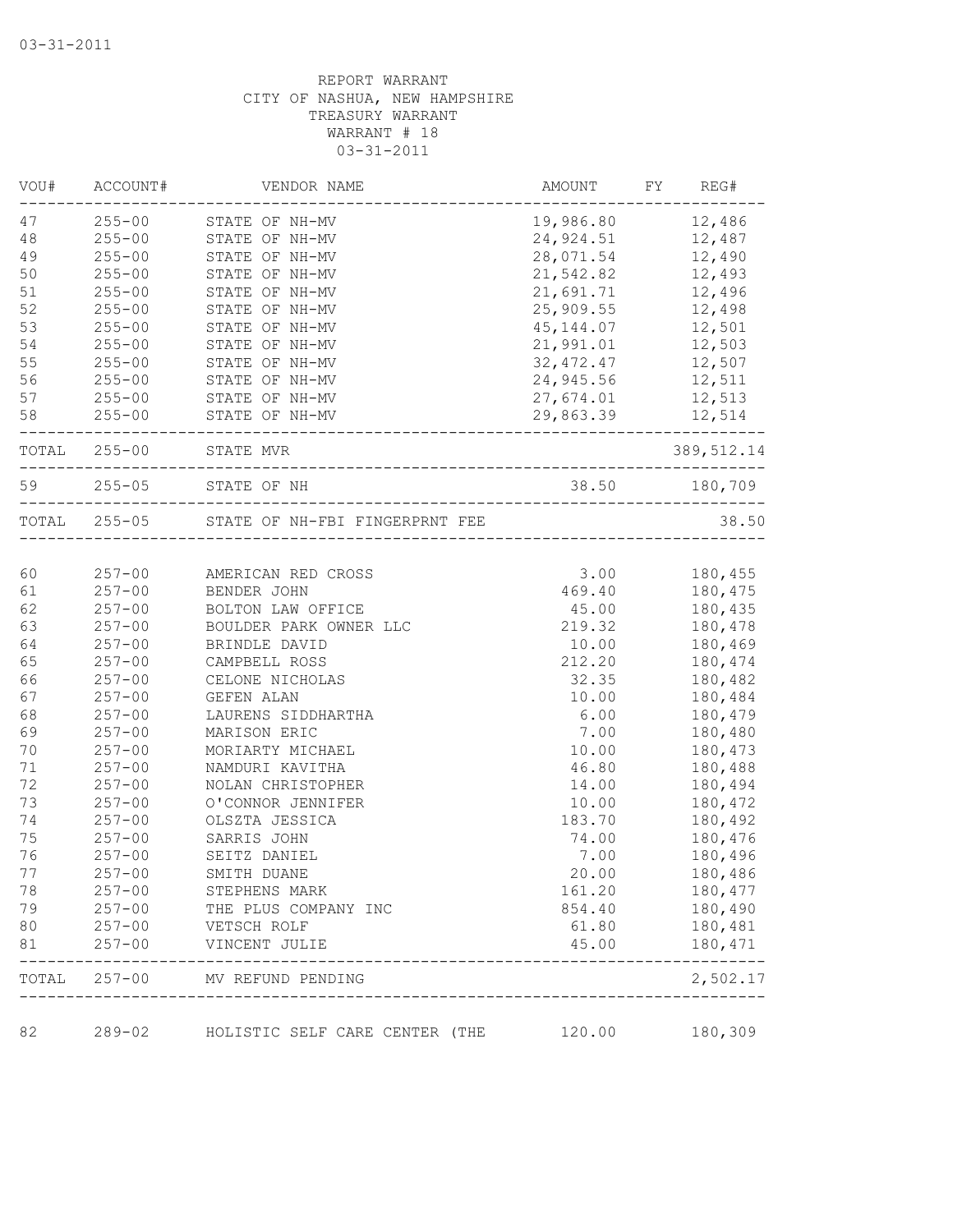| VOU#  | ACCOUNT#   | VENDOR NAME                  | AMOUNT   | FY | REG#     |
|-------|------------|------------------------------|----------|----|----------|
|       |            |                              |          |    |          |
| TOTAL | 289-02     | MAYOR'S SUSPENSE ACCOUNT     |          |    | 120.00   |
| 83    | $291 - 00$ | CORELOGIC TAX SERVICE        | 428.91   |    | 180,507  |
| TOTAL | $291 - 00$ | GENERAL FUND CONTINGENCY     |          |    | 428.91   |
| 84    | $291 - 02$ | BAC TAX SERVICE/MC C6913LB01 | 3,675.69 |    | 180,513  |
| TOTAL | $291 - 02$ | CONTINGENCY-PROPERTY TAXES   |          |    | 3,675.69 |
|       |            |                              |          |    |          |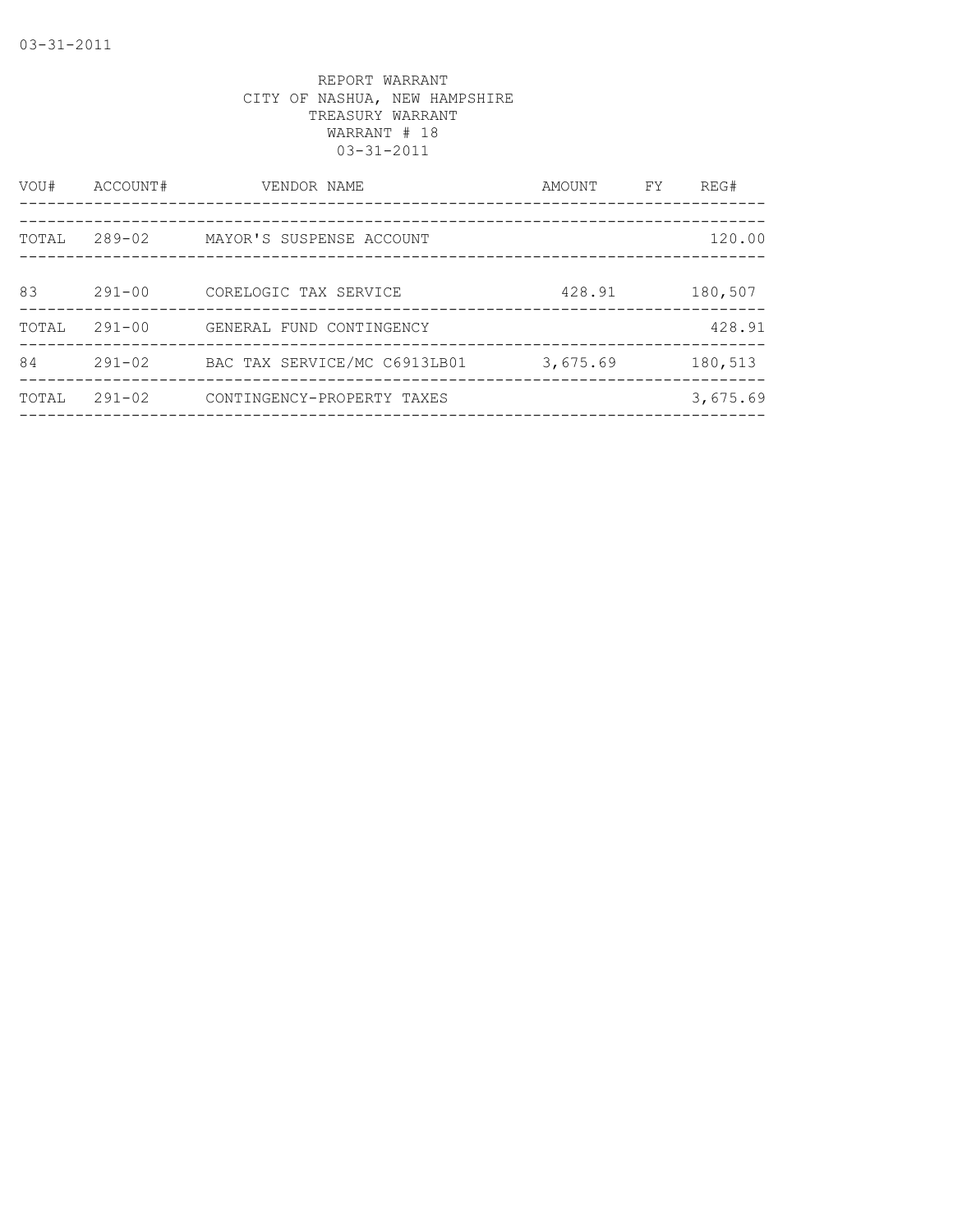| VOU#  | ACCOUNT#   | VENDOR NAME                        | AMOUNT      | FY | REG#     |
|-------|------------|------------------------------------|-------------|----|----------|
| 85    | 305-32005  | PUBLIC SERVICE OF NEW HAMPSHIR     | 265.08      |    | 180,741  |
| 86    | 305-33005  | PENNICHUCK WATER                   | 47.12       |    | 180,681  |
| 87    | 305-34015  | METROMEDIA ENERGY INC              | 9.20        |    | 180,708  |
| 88    | 305-59100  | COLLINS JOHN                       | 100.00      |    | 180,028  |
| 89    | 305-59100  | JEYNES MIKE                        | 750.00      |    | 180,159  |
| 90    | 305-59100  | KING TOM                           | 100.00      |    | 180,122  |
| 91    | 305-59100  | MCLEAN JIM                         | 400.00      |    | 179,999  |
| 92    | 305-59100  | O'NEIL TIM                         | 400.00      |    | 180,001  |
| 93    | 305-59100  | WALLENT FRANK J                    | 300.00      |    | 179,874  |
| 94    | 305-59100  | WALLENT LOUISE                     | 50.00       |    | 180,153  |
| 95    | 305-96900  | CITIZENS BANK                      | 393.88      |    | 12,510   |
| 96    | 305-96900  | DELL MARKETING LP                  | 320.14      |    | 179,900  |
| TOTAL | 305        | SRF - CIVIC & COMM ACTIVITIES      |             |    | 3,135.42 |
|       |            |                                    |             |    |          |
| 97    |            | 308-40 HARVARD PILGRIM HEALTH CARE | 103,850.00  |    | 12,470   |
| 98    | 308-41015  | STAPLES ADVANTAGE                  | 38.10       |    | 180,128  |
| 99    | 308-59400  | ANTHEM BLUE CROSS BLUE SHIELD      | 76,202.49   |    | 12,469   |
| 100   | 308-59400  | HARVARD PILGRIM HEALTH CARE        | 14, 135. 27 |    | 12,470   |
| 101   | 308-59400  | NORTHEAST DELTA                    | 6,760.26    |    | 12,471   |
| 102   | 308-59402  | ANTHEM BLUE CROSS BLUE SHIELD      | 57, 422.19  |    | 12,469   |
| 103   | 308-59402  | HARVARD PILGRIM HEALTH CARE        | 18,298.82   |    | 12,470   |
| 104   | 308-59402  | NORTHEAST DELTA                    | 3,787.80    |    | 12,471   |
| 105   | $308 - 76$ | CONEYS, ELEANOR                    | 185.70      |    | 180,605  |
| 106   | 308-83004  | VISION SERVICE PLAN                | 2,348.76    |    | 180,699  |
| 107   | 308-83010  | ANTHEM BLUE CROSS BLUE SHIELD      | 45,959.71   |    | 12,469   |
| 108   | 308-83010  | ANTHEM BLUE CROSS BLUE SHIELD      | 41, 128.75  |    | 12,491   |
| 109   | 308-83010  | ANTHEM BLUE CROSS BLUE SHIELD      | 18,365.38   |    | 12,499   |
| 110   | 308-83010  | ANTHEM BLUE CROSS BLUE SHIELD      | 44,156.48   |    | 12,505   |
| 111   | 308-83011  | ANTHEM BLUE CROSS BLUE SHIELD      | 15.28       |    | 12,469   |
| 112   | 308-83011  | ANTHEM BLUE CROSS BLUE SHIELD      | 195.44      |    | 12,491   |
| 113   | 308-83011  | ANTHEM BLUE CROSS BLUE SHIELD      | 84.24       |    | 12,499   |
| 114   | 308-83012  | ANTHEM BLUE CROSS BLUE SHIELD      | 119,224.82  |    | 12,469   |
| 115   | 308-83012  | ANTHEM BLUE CROSS BLUE SHIELD      | 251,280.45  |    | 12,491   |
| 116   | 308-83012  | ANTHEM BLUE CROSS BLUE SHIELD      | 201,975.66  |    | 12,499   |
| 117   | 308-83012  | ANTHEM BLUE CROSS BLUE SHIELD      | 202,597.19  |    | 12,505   |
| 118   | 308-83013  | ANTHEM BLUE CROSS BLUE SHIELD      | 168,738.21  |    | 12,469   |
| 119   | 308-83013  | ANTHEM BLUE CROSS BLUE SHIELD      | 226,503.91  |    | 12,491   |
| 120   | 308-83013  | ANTHEM BLUE CROSS BLUE SHIELD      | 166, 369.57 |    | 12,499   |
| 121   | 308-83013  | ANTHEM BLUE CROSS BLUE SHIELD      | 205, 323.11 |    | 12,505   |
| 122   | 308-83016  | HARVARD PILGRIM HEALTH CARE        | 71,799.23   |    | 12,470   |
| 123   | 308-83016  | HARVARD PILGRIM HEALTH CARE        | 28,786.00   |    | 12,497   |
| 124   | 308-83016  | HARVARD PILGRIM HEALTH CARE        | 47, 434.34  |    | 12,500   |
| 125   | 308-83016  | HARVARD PILGRIM HEALTH CARE        | 35,722.75   |    | 12,506   |
| 126   | 308-83017  | HARVARD PILGRIM HEALTH CARE        | 42, 432.73  |    | 12,470   |
| 127   | 308-83017  | HARVARD PILGRIM HEALTH CARE        | 33, 236.36  |    | 12,497   |
| 128   | 308-83017  | HARVARD PILGRIM HEALTH CARE        | 42,653.79   |    | 12,500   |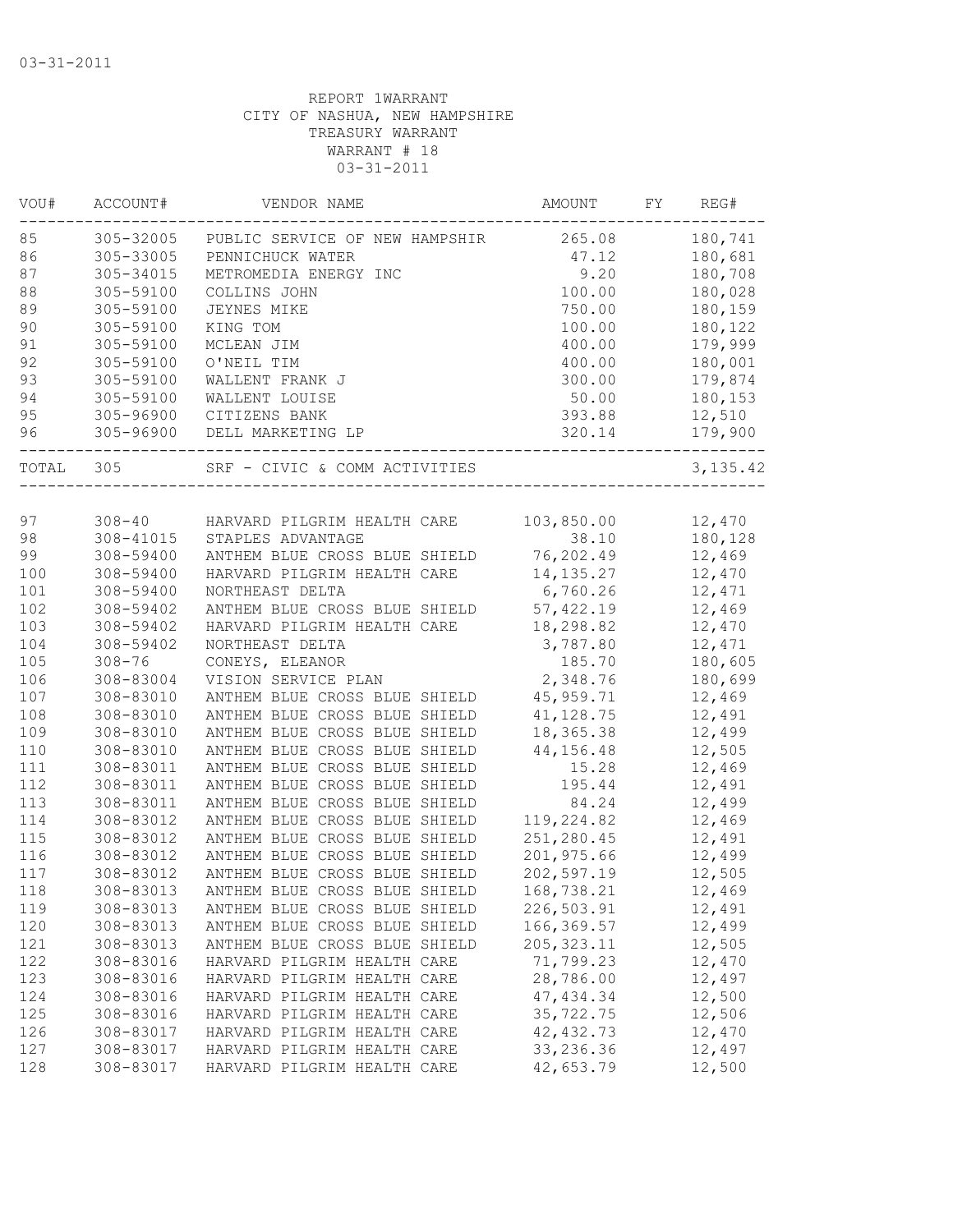| VOU# | ACCOUNT#  | VENDOR NAME                    | AMOUNT     | FY | REG#    |
|------|-----------|--------------------------------|------------|----|---------|
| 129  | 308-83017 | HARVARD PILGRIM HEALTH CARE    | 54,397.50  |    | 12,506  |
| 130  | 308-83018 | ANTHEM BLUE CROSS BLUE SHIELD  | 35,993.85  |    | 12,469  |
| 131  | 308-83018 | ANTHEM BLUE CROSS BLUE SHIELD  | 43,595.11  |    | 12,491  |
| 132  | 308-83018 | ANTHEM BLUE CROSS BLUE SHIELD  | 32,030.21  |    | 12,499  |
| 133  | 308-83018 | ANTHEM BLUE CROSS BLUE SHIELD  | 43,505.17  |    | 12,505  |
| 134  | 308-83018 | OSGOOD PAMELA                  | 447.80     |    | 180,199 |
| 135  | 308-83019 | ANTHEM BLUE CROSS BLUE SHIELD  | 49,072.76  |    | 12,469  |
| 136  | 308-83019 | ANTHEM BLUE CROSS BLUE SHIELD  | 62,014.17  |    | 12,491  |
| 137  | 308-83019 | ANTHEM BLUE CROSS BLUE SHIELD  | 62,019.28  |    | 12,499  |
| 138  | 308-83019 | ANTHEM BLUE CROSS BLUE SHIELD  | 48,804.34  |    | 12,505  |
| 139  | 308-83020 | NORTHEAST DELTA                | 18,407.64  |    | 12,471  |
| 140  | 308-83020 | NORTHEAST DELTA                | 16,170.89  |    | 12,492  |
| 141  | 308-83020 | NORTHEAST DELTA                | 21,586.89  |    | 12,502  |
| 142  | 308-83021 | NORTHEAST DELTA                | 5,014.11   |    | 12,471  |
| 143  | 308-83021 | NORTHEAST DELTA                | 8,491.47   |    | 12,492  |
| 144  | 308-83021 | NORTHEAST DELTA                | 13,941.05  |    | 12,502  |
| 145  | 308-83022 | NORTHEAST DELTA                | 171,997.92 |    | 12,471  |
| 146  | 308-83023 | HEALTH PROMOTIONS              | 1,623.54   |    | 180,467 |
| 147  | 308-83023 | WELLNESS REIMBURSEMENT         | 182.99     |    | 180,462 |
| 148  | 308-83023 | WELLNESS REIMBURSEMENT         | 50.00      |    | 180,468 |
| 149  | 308-83026 | NORTHERN NEW ENGLAND BENEFIT T | 38,308.60  |    | 12,473  |
| 150  | 308-83028 | BENEFIT STRATEGIES INC         | 4,272.00   |    | 12,494  |
| 151  | 308-83030 | ITT HARTFORD                   | 15,546.33  |    | 12,474  |
| 151  | 308-83031 | ITT HARTFORD                   | 17,860.57  |    | 12,474  |
| 152  | 308-83040 | MEDICAL PROFESSIONAL MUTUAL IN | 5,773.00   |    | 180,724 |
| 153  | 308-83041 | CULLENCOLLIMORE PLLC           | 6,931.50   |    | 180,104 |
| 154  | 308-83051 | LAROCHE PETER                  | 17,875.29  |    | 179,805 |
| 155  | 308-83052 | ASSOCIATED RADIOLOGISTS PA     | 55.00      |    | 180,031 |
| 156  | 308-83053 | APPLE NASHUA LLC               | 1,408.00   |    | 179,861 |
| 157  | 308-83053 | CATHOLIC MEDICAL CENTER        | 1,050.50   |    | 180,065 |
| 158  | 308-83053 | CONSTANTINEAU WILLIAM          | 140.00     |    | 180,459 |
| 159  | 308-83053 | CPTE-NASHUA                    | 840.00     |    | 179,849 |
| 160  | 308-83053 | CROOKER PATRICIA               | 13.26      |    | 180,529 |
| 161  | 308-83053 | GREATER NASHUA EMERGENCY PHYS  | 182.00     |    | 180,045 |
| 162  | 308-83053 | KOIS WILLIAM EDWARD MD         | 750.00     |    | 179,886 |
| 163  | 308-83053 | NASHUA RADIOLOGY PA            | 68.00      |    | 180,032 |
| 164  | 308-83053 | PERFORMANCE REHAB INC          | 1,905.00   |    | 179,887 |
| 165  | 308-83053 | ST JOSEPH BUSINESS & HEALTH    | 185.00     |    | 179,928 |
| 166  | 308-83053 | ST JOSEPH'S HOSPITAL           | 193.00     |    | 179,857 |
| 167  | 308-83054 | APPLE NASHUA LLC               | 5,315.00   |    | 179,861 |
| 168  | 308-83054 | ASSOCIATED RADIOLOGISTS PA     | 160.00     |    | 180,031 |
| 169  | 308-83054 | CPTE-NASHUA                    | 350.00     |    | 179,849 |
| 170  | 308-83054 | EMPI INC                       | 249.54     |    | 180,085 |
| 171  | 308-83054 | FOUNDATION MEDICAL PARTNERS    | 310.00     |    | 180,053 |
| 172  | 308-83054 | FOUR SEASONS ORTHOPAEDIC CTR P | 735.00     |    | 180,062 |
| 173  | 308-83054 | GRANITE STATE ANESTHESIOLOGIST | 1,870.00   |    | 179,843 |
| 174  | 308-83054 | HOVIOUS JEFFREY                | 59.16      |    | 180,483 |
| 175  | 308-83054 | MASSACHUSETTS GENERAL HOSPITAL | 1,283.17   |    | 179,993 |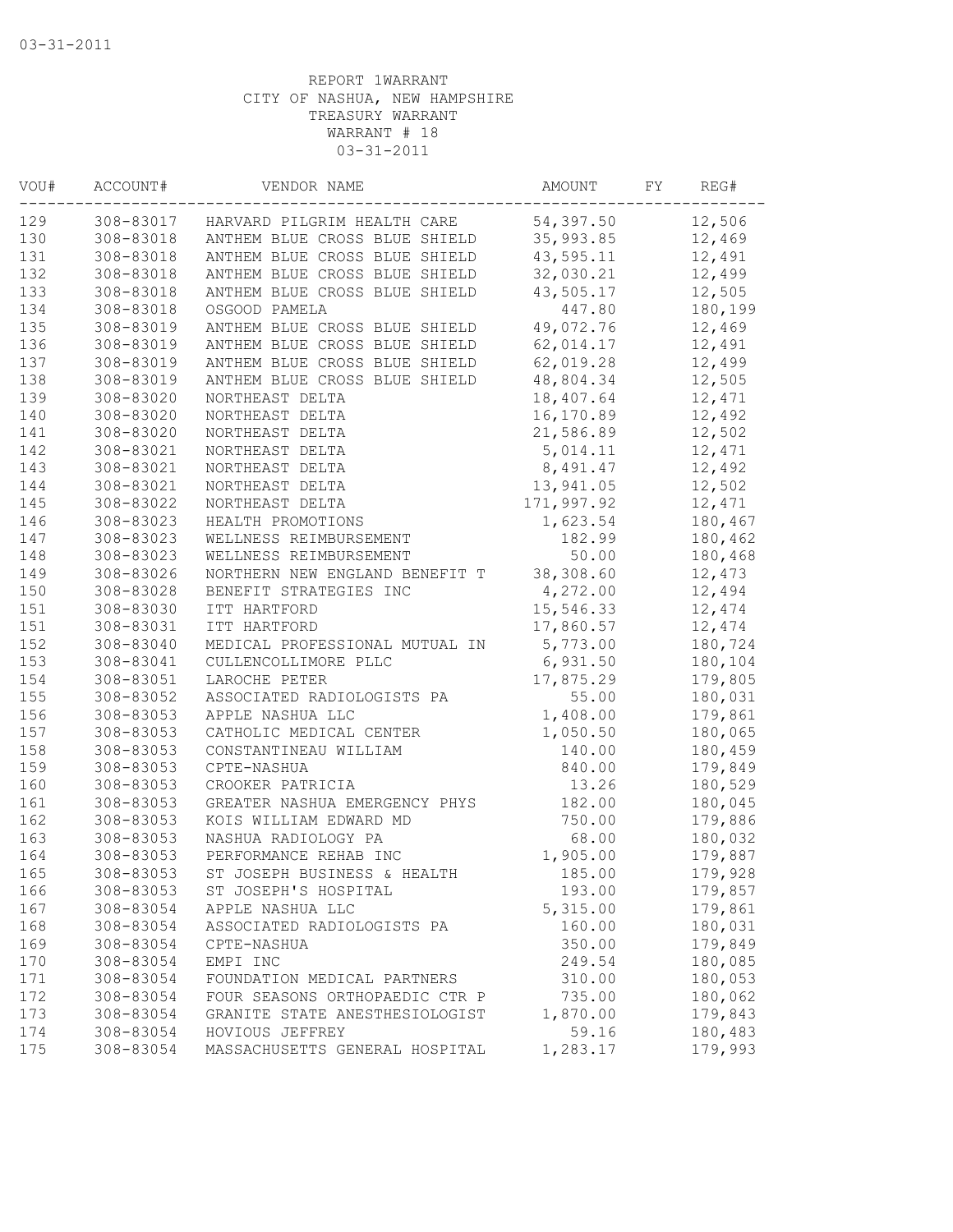| VOU#      | ACCOUNT#           | VENDOR NAME                                     | AMOUNT    | FY. | REG#           |
|-----------|--------------------|-------------------------------------------------|-----------|-----|----------------|
| 176       | 308-83054          | MINASIAN KENNETH P DMD                          | 617.00    |     | 179,826        |
| 177       | 308-83054          | NASHUA EYE ASSOCIATES PA W/C                    | 405.00    |     | 180,039        |
| 178       | 308-83054          | OCCUPATIONAL HEALTH CTRS SOUTH                  | 651.95    |     | 179,938        |
| 179       | 308-83054          | SO NH REGIONAL MEDICAL CENTER                   | 5,329.06  |     | 180,033        |
| 180       | 308-83054          | ST JOSEPH BUSINESS & HEALTH                     | 369.00    |     | 179,928        |
| 181       | 308-83054          | ST JOSEPH'S HOSPITAL                            | 1,890.50  |     | 179,857        |
| 182       | 308-83054          | STONERIVER PHARMACY SOLUTIONS                   | 1,080.61  |     | 180,049        |
| 183       | 308-83054          | WALGREEN CO                                     | 325.19    |     | 180,038        |
| 184       | 308-83055          | COVENTRY HEALTH CARE WORKERS C                  | 298.81    |     | 180,029        |
| 185       | 308-83055          | DEVINE MILLIMET & BRANCH PA                     | 54.08     |     | 180,036        |
| 186       | 308-83056          | OCCUPATIONAL DRUG TESTING LLC                   | 2,524.00  |     | 180,023        |
| 187       | 308-83056          | STANLEY CONVERGENT SECURITY SO                  | 338.76    |     | 180,711        |
| 188       | 308-83058          | ST JOSEPH BUSINESS & HEALTH                     | 108.00    |     | 179,928        |
| 189       | 308-83064          | CASCO INDEMNITY COMPANY                         | 280.00    |     | 180,504        |
| 190       | 308-83064          | ILLG AUTOMOTIVE CORP                            | 362.60    |     | 180,429        |
| 191       | 308-83064          | NASHUA COLLISION CENTER INC                     | 1,199.20  |     | 180,051        |
| 192       | 308-83064          | PSNH                                            | 17,922.34 |     | 180,749        |
| 193       | 308-83064          | ROULEAU JAY                                     | 340.00    |     | 180,511        |
| 194       | 308-83064          | STATE FARM INSURANCE                            | 2,313.59  |     | 179,991        |
| 195       | 308-83064          | STATEWIDE COLLISION LLC                         | 1,030.84  |     | 179,935        |
| 196       | 308-83070          | TREASURER STATE OF NH                           | 1,150.00  |     | 180,735        |
| 197       | 308-83075          | GALLAGHER, CALLAHAN & GARTRELL                  | 3,749.00  |     | 179,806        |
| 198       | 308-83077          | IRC INC                                         | 62,980.45 |     | 12,472         |
| 199       | 308-83084          | JACKSON LEWIS LLP                               | 5,573.30  |     | 180,431        |
| 200       | 308-91005          | DUGAS ROSS                                      | 32.13     |     | 180,604        |
| 201       | 308-94005          | NHAA                                            | 150.00    |     | 180,694        |
| TOTAL     | 308                | SRF - INSURANCE                                 |           |     | 3, 201, 123.81 |
|           |                    | 226,598 3091-49075 CENTRAL PAPER                | 136.44    |     | 180,242        |
|           |                    | 226,599 3091-49075 COSTA FRUIT & PRODUCE CO INC | 80.13     |     | 180,438        |
|           |                    | 226,600 3091-49085 M SAUNDERS INC               | 8,089.82  |     | 180,258        |
|           |                    |                                                 |           |     |                |
| TOTAL 309 |                    | FY11 FRESH FRUIT & VEG GRANT                    |           |     | 8,306.39       |
|           |                    |                                                 |           |     |                |
|           |                    | 226,601 3097-41015 B & S LOCKSMITH INC          | 7.00      |     | 180,007        |
|           | 226,602 3097-41015 | <b>GUSTIN KAREN</b>                             | 43.01     |     | 180,250        |
|           | 226,603 3097-41015 | STAPLES BUSINESS ADVANTAGE                      | 332.02    |     | 180,093        |
|           | 226,604 3097-44005 | ACE PRINTING COMPANY                            | 455.00    |     | 180,054        |
|           | 226,605 3097-49075 | CENTRAL PAPER                                   | 12,754.87 |     | 180,242        |
|           | 226,606 3097-49075 | <b>ECOLAB</b>                                   | 450.75    |     | 180,192        |
|           | 226,607 3097-49085 | BIMBO FOODS BAKERIES INC                        | 4,901.98  |     | 180,385        |
|           | 226,607 3097-49085 | BIMBO FOODS BAKERIES INC                        | 1,438.42  |     | 180,386        |
|           | 226,608 3097-49085 | BOSTON PIE INC                                  | 3,709.40  |     | 180,399        |
|           | 226,609 3097-49085 | COCA-COLA BOTTLING COMPANY                      | 6,449.75  |     | 180,198        |
|           | 226,610 3097-49085 | COSTA FRUIT & PRODUCE CO INC                    | 23,818.37 |     | 180,438        |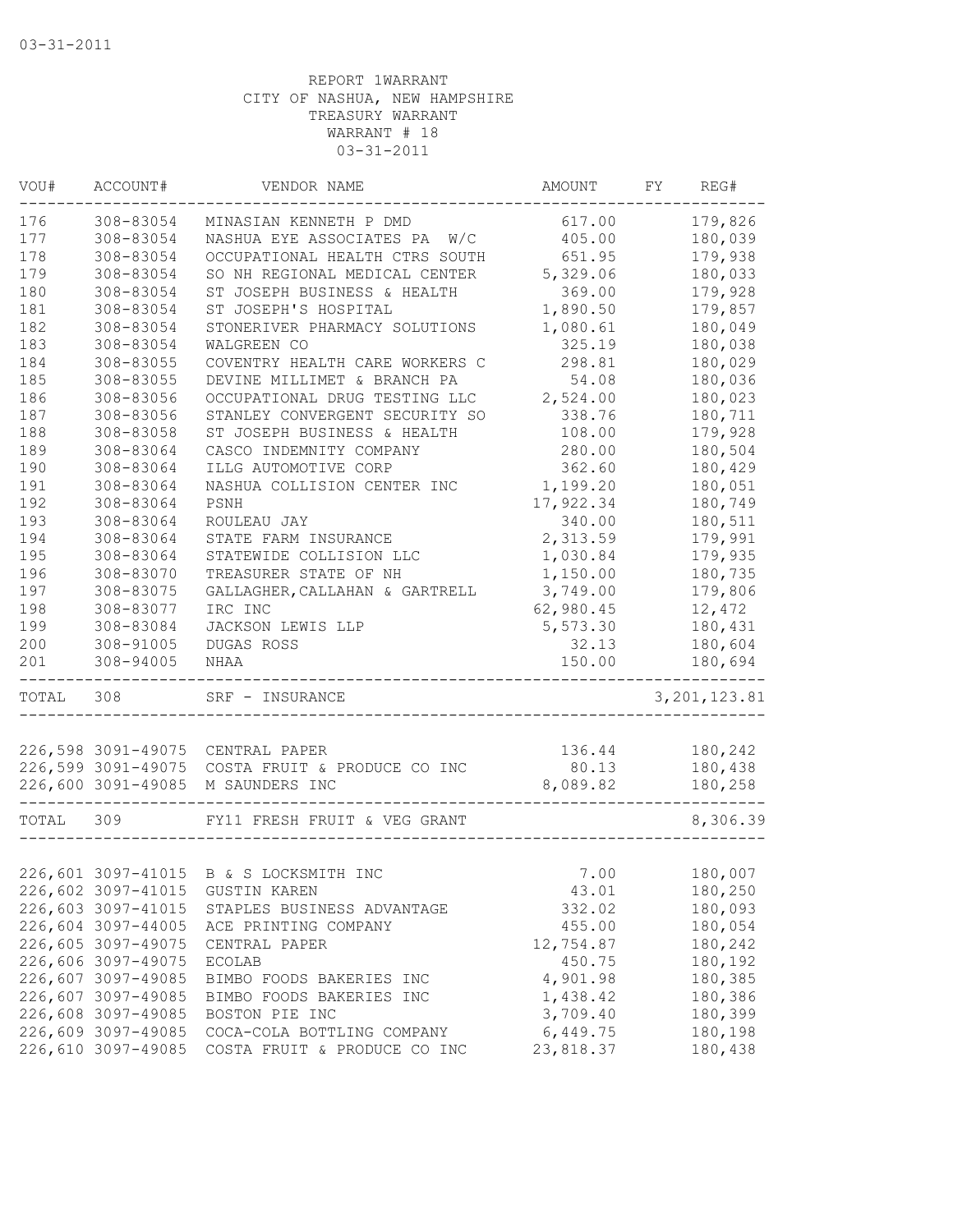| 226,610 3097-49085<br>COSTA FRUIT & PRODUCE CO INC<br>53,850.27<br>180,439<br>226,610 3097-49085<br>180,440<br>COSTA FRUIT & PRODUCE CO INC<br>7,414.34<br>226,611 3097-49085<br>19,487.16<br>GARELICK FARMS LLC<br>180,018<br>226,611 3097-49085<br>GARELICK FARMS LLC<br>19,384.79<br>180,019<br>11,991.10<br>226,612 3097-49085<br>GILL'S PIZZA CO.<br>180,268<br>226,613 3097-49085<br>1,620.91<br>180,243<br>GREAT STATE BEVERAGES INC<br>226,614 3097-49085<br>1,211.34<br>180,258<br>M SAUNDERS INC<br>226,614 3097-49085<br>8,174.96<br>180,259<br>M SAUNDERS INC<br>226,614 3097-49085<br>M SAUNDERS INC<br>6,369.53<br>180,260<br>226,615 3097-49085<br>179,941<br>MCKEE FOODS CORP<br>1,793.44<br>226,616 3097-49085<br>4,653.59<br>180,281<br>NEW ENGLAND ICE CREAM<br>226,617 3097-49085<br>NUTRITION PLUS VENDING<br>228.00<br>180,540<br>428.88<br>226,618 3097-49085<br>OTIS SPUNKMEYER INC<br>180,188<br>180,006<br>226,619 3097-49085<br>SURPLUS DISTRIBUTION SECTION<br>2,461.25<br>226,620 3097-64330<br>NORTHEAST FOOD SVC EQUIPMENT &<br>13,054.00<br>179,848<br>226,620 3097-64335<br>NORTHEAST FOOD SVC EQUIPMENT &<br>2,385.19<br>179,848<br>226,621 3097-74092<br>AFFILIATED HVAC SERVICES LLC<br>2,722.14<br>180,224<br>226,622 3097-74092<br>180,226<br>BASSETT SERVICES CORPORATION<br>571.92<br>226,623 3097-74092<br>77.65<br>179,834<br>CASCO<br>226,624 3097-74092<br>179,840<br>HOBART SERVICE<br>1,530.13<br>12,482<br>3097-82025<br>NH RETIREMENT SYSTEM<br>5,981.20<br>226,625 3097-91005<br>AXNE EVA<br>66.94<br>180,234<br>226,626 3097-91005<br>BURGESS DOREEN<br>18.36<br>180,257<br>226,627 3097-91005<br>107.81<br>180,250<br><b>GUSTIN KAREN</b><br>226,628 3097-91005<br>53.68<br>180,168<br>RALPH PAULE<br>226,629 3097-91005<br>180,184<br>SLOSEK ODETTE<br>148.54<br>226,630 3097-94005<br>180,204<br>KIMBELL JEANETTE<br>78.00<br>226,631 3097-94005<br>150.00<br>180,775<br>SNA<br>SRF - FOOD SERVICES<br>220, 375.69<br>309<br>179,929<br>226,632 3117-78007 MACMULKIN CHEVROLET INC<br>380.33<br>226,633 3117-91040<br>200.00<br>180,582<br>NHDETA<br>311<br>DRIVER'S EDUCATION<br>580.33<br>312-41010<br>214.80<br>COMPUTER HUT OF N E INC<br>180,412<br>800.00<br>12,481<br>312-43005<br>PRINTGRAPHICS OF MAINE<br>180,291<br>312-59100<br>CINTAS DOCUMENT MANAGEMENT<br>35.00<br>312-59182<br>SYSTEMS EAST INC<br>175.00<br>180,436<br>$312 - 705$<br>1ST PRIORITY TOWING AND RECOVE<br>630.00<br>180,463<br>180,381<br>$312 - 705$<br>D & R TOWING INC<br>660.00<br>$312 - 705$<br>NORWAY MARIE<br>110.00<br>180,564<br>$312 - 705$<br>QUICK RESPONSE TOWING LLC<br>3,617.50<br>180,057<br>312-78007<br>CARPARTS OF NASHUA<br>32.24<br>179,832<br>312-78007<br>380.13<br>180,382<br>MAC MULKIN CHEVROLET INC | VOU#  | ACCOUNT# | VENDOR NAME | AMOUNT | FΥ | REG# |
|----------------------------------------------------------------------------------------------------------------------------------------------------------------------------------------------------------------------------------------------------------------------------------------------------------------------------------------------------------------------------------------------------------------------------------------------------------------------------------------------------------------------------------------------------------------------------------------------------------------------------------------------------------------------------------------------------------------------------------------------------------------------------------------------------------------------------------------------------------------------------------------------------------------------------------------------------------------------------------------------------------------------------------------------------------------------------------------------------------------------------------------------------------------------------------------------------------------------------------------------------------------------------------------------------------------------------------------------------------------------------------------------------------------------------------------------------------------------------------------------------------------------------------------------------------------------------------------------------------------------------------------------------------------------------------------------------------------------------------------------------------------------------------------------------------------------------------------------------------------------------------------------------------------------------------------------------------------------------------------------------------------------------------------------------------------------------------------------------------------------------------------------------------------------------------------------------------------------------------------------------------------------------------------------------------------------------------------------------------------------------------------------------------------------------------------------------------------------------------------------------------------------------------------------------------------------------------------------------------------------------------------------------------------------------------------------------------------------------------------------------------------------|-------|----------|-------------|--------|----|------|
|                                                                                                                                                                                                                                                                                                                                                                                                                                                                                                                                                                                                                                                                                                                                                                                                                                                                                                                                                                                                                                                                                                                                                                                                                                                                                                                                                                                                                                                                                                                                                                                                                                                                                                                                                                                                                                                                                                                                                                                                                                                                                                                                                                                                                                                                                                                                                                                                                                                                                                                                                                                                                                                                                                                                                                      |       |          |             |        |    |      |
|                                                                                                                                                                                                                                                                                                                                                                                                                                                                                                                                                                                                                                                                                                                                                                                                                                                                                                                                                                                                                                                                                                                                                                                                                                                                                                                                                                                                                                                                                                                                                                                                                                                                                                                                                                                                                                                                                                                                                                                                                                                                                                                                                                                                                                                                                                                                                                                                                                                                                                                                                                                                                                                                                                                                                                      |       |          |             |        |    |      |
|                                                                                                                                                                                                                                                                                                                                                                                                                                                                                                                                                                                                                                                                                                                                                                                                                                                                                                                                                                                                                                                                                                                                                                                                                                                                                                                                                                                                                                                                                                                                                                                                                                                                                                                                                                                                                                                                                                                                                                                                                                                                                                                                                                                                                                                                                                                                                                                                                                                                                                                                                                                                                                                                                                                                                                      |       |          |             |        |    |      |
|                                                                                                                                                                                                                                                                                                                                                                                                                                                                                                                                                                                                                                                                                                                                                                                                                                                                                                                                                                                                                                                                                                                                                                                                                                                                                                                                                                                                                                                                                                                                                                                                                                                                                                                                                                                                                                                                                                                                                                                                                                                                                                                                                                                                                                                                                                                                                                                                                                                                                                                                                                                                                                                                                                                                                                      |       |          |             |        |    |      |
|                                                                                                                                                                                                                                                                                                                                                                                                                                                                                                                                                                                                                                                                                                                                                                                                                                                                                                                                                                                                                                                                                                                                                                                                                                                                                                                                                                                                                                                                                                                                                                                                                                                                                                                                                                                                                                                                                                                                                                                                                                                                                                                                                                                                                                                                                                                                                                                                                                                                                                                                                                                                                                                                                                                                                                      |       |          |             |        |    |      |
|                                                                                                                                                                                                                                                                                                                                                                                                                                                                                                                                                                                                                                                                                                                                                                                                                                                                                                                                                                                                                                                                                                                                                                                                                                                                                                                                                                                                                                                                                                                                                                                                                                                                                                                                                                                                                                                                                                                                                                                                                                                                                                                                                                                                                                                                                                                                                                                                                                                                                                                                                                                                                                                                                                                                                                      |       |          |             |        |    |      |
|                                                                                                                                                                                                                                                                                                                                                                                                                                                                                                                                                                                                                                                                                                                                                                                                                                                                                                                                                                                                                                                                                                                                                                                                                                                                                                                                                                                                                                                                                                                                                                                                                                                                                                                                                                                                                                                                                                                                                                                                                                                                                                                                                                                                                                                                                                                                                                                                                                                                                                                                                                                                                                                                                                                                                                      |       |          |             |        |    |      |
|                                                                                                                                                                                                                                                                                                                                                                                                                                                                                                                                                                                                                                                                                                                                                                                                                                                                                                                                                                                                                                                                                                                                                                                                                                                                                                                                                                                                                                                                                                                                                                                                                                                                                                                                                                                                                                                                                                                                                                                                                                                                                                                                                                                                                                                                                                                                                                                                                                                                                                                                                                                                                                                                                                                                                                      |       |          |             |        |    |      |
|                                                                                                                                                                                                                                                                                                                                                                                                                                                                                                                                                                                                                                                                                                                                                                                                                                                                                                                                                                                                                                                                                                                                                                                                                                                                                                                                                                                                                                                                                                                                                                                                                                                                                                                                                                                                                                                                                                                                                                                                                                                                                                                                                                                                                                                                                                                                                                                                                                                                                                                                                                                                                                                                                                                                                                      |       |          |             |        |    |      |
|                                                                                                                                                                                                                                                                                                                                                                                                                                                                                                                                                                                                                                                                                                                                                                                                                                                                                                                                                                                                                                                                                                                                                                                                                                                                                                                                                                                                                                                                                                                                                                                                                                                                                                                                                                                                                                                                                                                                                                                                                                                                                                                                                                                                                                                                                                                                                                                                                                                                                                                                                                                                                                                                                                                                                                      |       |          |             |        |    |      |
|                                                                                                                                                                                                                                                                                                                                                                                                                                                                                                                                                                                                                                                                                                                                                                                                                                                                                                                                                                                                                                                                                                                                                                                                                                                                                                                                                                                                                                                                                                                                                                                                                                                                                                                                                                                                                                                                                                                                                                                                                                                                                                                                                                                                                                                                                                                                                                                                                                                                                                                                                                                                                                                                                                                                                                      |       |          |             |        |    |      |
|                                                                                                                                                                                                                                                                                                                                                                                                                                                                                                                                                                                                                                                                                                                                                                                                                                                                                                                                                                                                                                                                                                                                                                                                                                                                                                                                                                                                                                                                                                                                                                                                                                                                                                                                                                                                                                                                                                                                                                                                                                                                                                                                                                                                                                                                                                                                                                                                                                                                                                                                                                                                                                                                                                                                                                      |       |          |             |        |    |      |
|                                                                                                                                                                                                                                                                                                                                                                                                                                                                                                                                                                                                                                                                                                                                                                                                                                                                                                                                                                                                                                                                                                                                                                                                                                                                                                                                                                                                                                                                                                                                                                                                                                                                                                                                                                                                                                                                                                                                                                                                                                                                                                                                                                                                                                                                                                                                                                                                                                                                                                                                                                                                                                                                                                                                                                      |       |          |             |        |    |      |
|                                                                                                                                                                                                                                                                                                                                                                                                                                                                                                                                                                                                                                                                                                                                                                                                                                                                                                                                                                                                                                                                                                                                                                                                                                                                                                                                                                                                                                                                                                                                                                                                                                                                                                                                                                                                                                                                                                                                                                                                                                                                                                                                                                                                                                                                                                                                                                                                                                                                                                                                                                                                                                                                                                                                                                      |       |          |             |        |    |      |
|                                                                                                                                                                                                                                                                                                                                                                                                                                                                                                                                                                                                                                                                                                                                                                                                                                                                                                                                                                                                                                                                                                                                                                                                                                                                                                                                                                                                                                                                                                                                                                                                                                                                                                                                                                                                                                                                                                                                                                                                                                                                                                                                                                                                                                                                                                                                                                                                                                                                                                                                                                                                                                                                                                                                                                      |       |          |             |        |    |      |
|                                                                                                                                                                                                                                                                                                                                                                                                                                                                                                                                                                                                                                                                                                                                                                                                                                                                                                                                                                                                                                                                                                                                                                                                                                                                                                                                                                                                                                                                                                                                                                                                                                                                                                                                                                                                                                                                                                                                                                                                                                                                                                                                                                                                                                                                                                                                                                                                                                                                                                                                                                                                                                                                                                                                                                      |       |          |             |        |    |      |
|                                                                                                                                                                                                                                                                                                                                                                                                                                                                                                                                                                                                                                                                                                                                                                                                                                                                                                                                                                                                                                                                                                                                                                                                                                                                                                                                                                                                                                                                                                                                                                                                                                                                                                                                                                                                                                                                                                                                                                                                                                                                                                                                                                                                                                                                                                                                                                                                                                                                                                                                                                                                                                                                                                                                                                      |       |          |             |        |    |      |
|                                                                                                                                                                                                                                                                                                                                                                                                                                                                                                                                                                                                                                                                                                                                                                                                                                                                                                                                                                                                                                                                                                                                                                                                                                                                                                                                                                                                                                                                                                                                                                                                                                                                                                                                                                                                                                                                                                                                                                                                                                                                                                                                                                                                                                                                                                                                                                                                                                                                                                                                                                                                                                                                                                                                                                      |       |          |             |        |    |      |
|                                                                                                                                                                                                                                                                                                                                                                                                                                                                                                                                                                                                                                                                                                                                                                                                                                                                                                                                                                                                                                                                                                                                                                                                                                                                                                                                                                                                                                                                                                                                                                                                                                                                                                                                                                                                                                                                                                                                                                                                                                                                                                                                                                                                                                                                                                                                                                                                                                                                                                                                                                                                                                                                                                                                                                      |       |          |             |        |    |      |
|                                                                                                                                                                                                                                                                                                                                                                                                                                                                                                                                                                                                                                                                                                                                                                                                                                                                                                                                                                                                                                                                                                                                                                                                                                                                                                                                                                                                                                                                                                                                                                                                                                                                                                                                                                                                                                                                                                                                                                                                                                                                                                                                                                                                                                                                                                                                                                                                                                                                                                                                                                                                                                                                                                                                                                      |       |          |             |        |    |      |
|                                                                                                                                                                                                                                                                                                                                                                                                                                                                                                                                                                                                                                                                                                                                                                                                                                                                                                                                                                                                                                                                                                                                                                                                                                                                                                                                                                                                                                                                                                                                                                                                                                                                                                                                                                                                                                                                                                                                                                                                                                                                                                                                                                                                                                                                                                                                                                                                                                                                                                                                                                                                                                                                                                                                                                      |       |          |             |        |    |      |
|                                                                                                                                                                                                                                                                                                                                                                                                                                                                                                                                                                                                                                                                                                                                                                                                                                                                                                                                                                                                                                                                                                                                                                                                                                                                                                                                                                                                                                                                                                                                                                                                                                                                                                                                                                                                                                                                                                                                                                                                                                                                                                                                                                                                                                                                                                                                                                                                                                                                                                                                                                                                                                                                                                                                                                      |       |          |             |        |    |      |
|                                                                                                                                                                                                                                                                                                                                                                                                                                                                                                                                                                                                                                                                                                                                                                                                                                                                                                                                                                                                                                                                                                                                                                                                                                                                                                                                                                                                                                                                                                                                                                                                                                                                                                                                                                                                                                                                                                                                                                                                                                                                                                                                                                                                                                                                                                                                                                                                                                                                                                                                                                                                                                                                                                                                                                      |       |          |             |        |    |      |
|                                                                                                                                                                                                                                                                                                                                                                                                                                                                                                                                                                                                                                                                                                                                                                                                                                                                                                                                                                                                                                                                                                                                                                                                                                                                                                                                                                                                                                                                                                                                                                                                                                                                                                                                                                                                                                                                                                                                                                                                                                                                                                                                                                                                                                                                                                                                                                                                                                                                                                                                                                                                                                                                                                                                                                      |       |          |             |        |    |      |
|                                                                                                                                                                                                                                                                                                                                                                                                                                                                                                                                                                                                                                                                                                                                                                                                                                                                                                                                                                                                                                                                                                                                                                                                                                                                                                                                                                                                                                                                                                                                                                                                                                                                                                                                                                                                                                                                                                                                                                                                                                                                                                                                                                                                                                                                                                                                                                                                                                                                                                                                                                                                                                                                                                                                                                      |       |          |             |        |    |      |
|                                                                                                                                                                                                                                                                                                                                                                                                                                                                                                                                                                                                                                                                                                                                                                                                                                                                                                                                                                                                                                                                                                                                                                                                                                                                                                                                                                                                                                                                                                                                                                                                                                                                                                                                                                                                                                                                                                                                                                                                                                                                                                                                                                                                                                                                                                                                                                                                                                                                                                                                                                                                                                                                                                                                                                      |       |          |             |        |    |      |
|                                                                                                                                                                                                                                                                                                                                                                                                                                                                                                                                                                                                                                                                                                                                                                                                                                                                                                                                                                                                                                                                                                                                                                                                                                                                                                                                                                                                                                                                                                                                                                                                                                                                                                                                                                                                                                                                                                                                                                                                                                                                                                                                                                                                                                                                                                                                                                                                                                                                                                                                                                                                                                                                                                                                                                      |       |          |             |        |    |      |
|                                                                                                                                                                                                                                                                                                                                                                                                                                                                                                                                                                                                                                                                                                                                                                                                                                                                                                                                                                                                                                                                                                                                                                                                                                                                                                                                                                                                                                                                                                                                                                                                                                                                                                                                                                                                                                                                                                                                                                                                                                                                                                                                                                                                                                                                                                                                                                                                                                                                                                                                                                                                                                                                                                                                                                      |       |          |             |        |    |      |
|                                                                                                                                                                                                                                                                                                                                                                                                                                                                                                                                                                                                                                                                                                                                                                                                                                                                                                                                                                                                                                                                                                                                                                                                                                                                                                                                                                                                                                                                                                                                                                                                                                                                                                                                                                                                                                                                                                                                                                                                                                                                                                                                                                                                                                                                                                                                                                                                                                                                                                                                                                                                                                                                                                                                                                      | TOTAL |          |             |        |    |      |
|                                                                                                                                                                                                                                                                                                                                                                                                                                                                                                                                                                                                                                                                                                                                                                                                                                                                                                                                                                                                                                                                                                                                                                                                                                                                                                                                                                                                                                                                                                                                                                                                                                                                                                                                                                                                                                                                                                                                                                                                                                                                                                                                                                                                                                                                                                                                                                                                                                                                                                                                                                                                                                                                                                                                                                      |       |          |             |        |    |      |
|                                                                                                                                                                                                                                                                                                                                                                                                                                                                                                                                                                                                                                                                                                                                                                                                                                                                                                                                                                                                                                                                                                                                                                                                                                                                                                                                                                                                                                                                                                                                                                                                                                                                                                                                                                                                                                                                                                                                                                                                                                                                                                                                                                                                                                                                                                                                                                                                                                                                                                                                                                                                                                                                                                                                                                      |       |          |             |        |    |      |
|                                                                                                                                                                                                                                                                                                                                                                                                                                                                                                                                                                                                                                                                                                                                                                                                                                                                                                                                                                                                                                                                                                                                                                                                                                                                                                                                                                                                                                                                                                                                                                                                                                                                                                                                                                                                                                                                                                                                                                                                                                                                                                                                                                                                                                                                                                                                                                                                                                                                                                                                                                                                                                                                                                                                                                      |       |          |             |        |    |      |
|                                                                                                                                                                                                                                                                                                                                                                                                                                                                                                                                                                                                                                                                                                                                                                                                                                                                                                                                                                                                                                                                                                                                                                                                                                                                                                                                                                                                                                                                                                                                                                                                                                                                                                                                                                                                                                                                                                                                                                                                                                                                                                                                                                                                                                                                                                                                                                                                                                                                                                                                                                                                                                                                                                                                                                      | TOTAL |          |             |        |    |      |
|                                                                                                                                                                                                                                                                                                                                                                                                                                                                                                                                                                                                                                                                                                                                                                                                                                                                                                                                                                                                                                                                                                                                                                                                                                                                                                                                                                                                                                                                                                                                                                                                                                                                                                                                                                                                                                                                                                                                                                                                                                                                                                                                                                                                                                                                                                                                                                                                                                                                                                                                                                                                                                                                                                                                                                      |       |          |             |        |    |      |
|                                                                                                                                                                                                                                                                                                                                                                                                                                                                                                                                                                                                                                                                                                                                                                                                                                                                                                                                                                                                                                                                                                                                                                                                                                                                                                                                                                                                                                                                                                                                                                                                                                                                                                                                                                                                                                                                                                                                                                                                                                                                                                                                                                                                                                                                                                                                                                                                                                                                                                                                                                                                                                                                                                                                                                      | 203   |          |             |        |    |      |
|                                                                                                                                                                                                                                                                                                                                                                                                                                                                                                                                                                                                                                                                                                                                                                                                                                                                                                                                                                                                                                                                                                                                                                                                                                                                                                                                                                                                                                                                                                                                                                                                                                                                                                                                                                                                                                                                                                                                                                                                                                                                                                                                                                                                                                                                                                                                                                                                                                                                                                                                                                                                                                                                                                                                                                      | 204   |          |             |        |    |      |
|                                                                                                                                                                                                                                                                                                                                                                                                                                                                                                                                                                                                                                                                                                                                                                                                                                                                                                                                                                                                                                                                                                                                                                                                                                                                                                                                                                                                                                                                                                                                                                                                                                                                                                                                                                                                                                                                                                                                                                                                                                                                                                                                                                                                                                                                                                                                                                                                                                                                                                                                                                                                                                                                                                                                                                      | 205   |          |             |        |    |      |
|                                                                                                                                                                                                                                                                                                                                                                                                                                                                                                                                                                                                                                                                                                                                                                                                                                                                                                                                                                                                                                                                                                                                                                                                                                                                                                                                                                                                                                                                                                                                                                                                                                                                                                                                                                                                                                                                                                                                                                                                                                                                                                                                                                                                                                                                                                                                                                                                                                                                                                                                                                                                                                                                                                                                                                      | 206   |          |             |        |    |      |
|                                                                                                                                                                                                                                                                                                                                                                                                                                                                                                                                                                                                                                                                                                                                                                                                                                                                                                                                                                                                                                                                                                                                                                                                                                                                                                                                                                                                                                                                                                                                                                                                                                                                                                                                                                                                                                                                                                                                                                                                                                                                                                                                                                                                                                                                                                                                                                                                                                                                                                                                                                                                                                                                                                                                                                      | 207   |          |             |        |    |      |
|                                                                                                                                                                                                                                                                                                                                                                                                                                                                                                                                                                                                                                                                                                                                                                                                                                                                                                                                                                                                                                                                                                                                                                                                                                                                                                                                                                                                                                                                                                                                                                                                                                                                                                                                                                                                                                                                                                                                                                                                                                                                                                                                                                                                                                                                                                                                                                                                                                                                                                                                                                                                                                                                                                                                                                      | 208   |          |             |        |    |      |
|                                                                                                                                                                                                                                                                                                                                                                                                                                                                                                                                                                                                                                                                                                                                                                                                                                                                                                                                                                                                                                                                                                                                                                                                                                                                                                                                                                                                                                                                                                                                                                                                                                                                                                                                                                                                                                                                                                                                                                                                                                                                                                                                                                                                                                                                                                                                                                                                                                                                                                                                                                                                                                                                                                                                                                      | 209   |          |             |        |    |      |
|                                                                                                                                                                                                                                                                                                                                                                                                                                                                                                                                                                                                                                                                                                                                                                                                                                                                                                                                                                                                                                                                                                                                                                                                                                                                                                                                                                                                                                                                                                                                                                                                                                                                                                                                                                                                                                                                                                                                                                                                                                                                                                                                                                                                                                                                                                                                                                                                                                                                                                                                                                                                                                                                                                                                                                      | 210   |          |             |        |    |      |
|                                                                                                                                                                                                                                                                                                                                                                                                                                                                                                                                                                                                                                                                                                                                                                                                                                                                                                                                                                                                                                                                                                                                                                                                                                                                                                                                                                                                                                                                                                                                                                                                                                                                                                                                                                                                                                                                                                                                                                                                                                                                                                                                                                                                                                                                                                                                                                                                                                                                                                                                                                                                                                                                                                                                                                      | 211   |          |             |        |    |      |
|                                                                                                                                                                                                                                                                                                                                                                                                                                                                                                                                                                                                                                                                                                                                                                                                                                                                                                                                                                                                                                                                                                                                                                                                                                                                                                                                                                                                                                                                                                                                                                                                                                                                                                                                                                                                                                                                                                                                                                                                                                                                                                                                                                                                                                                                                                                                                                                                                                                                                                                                                                                                                                                                                                                                                                      | 212   |          |             |        |    |      |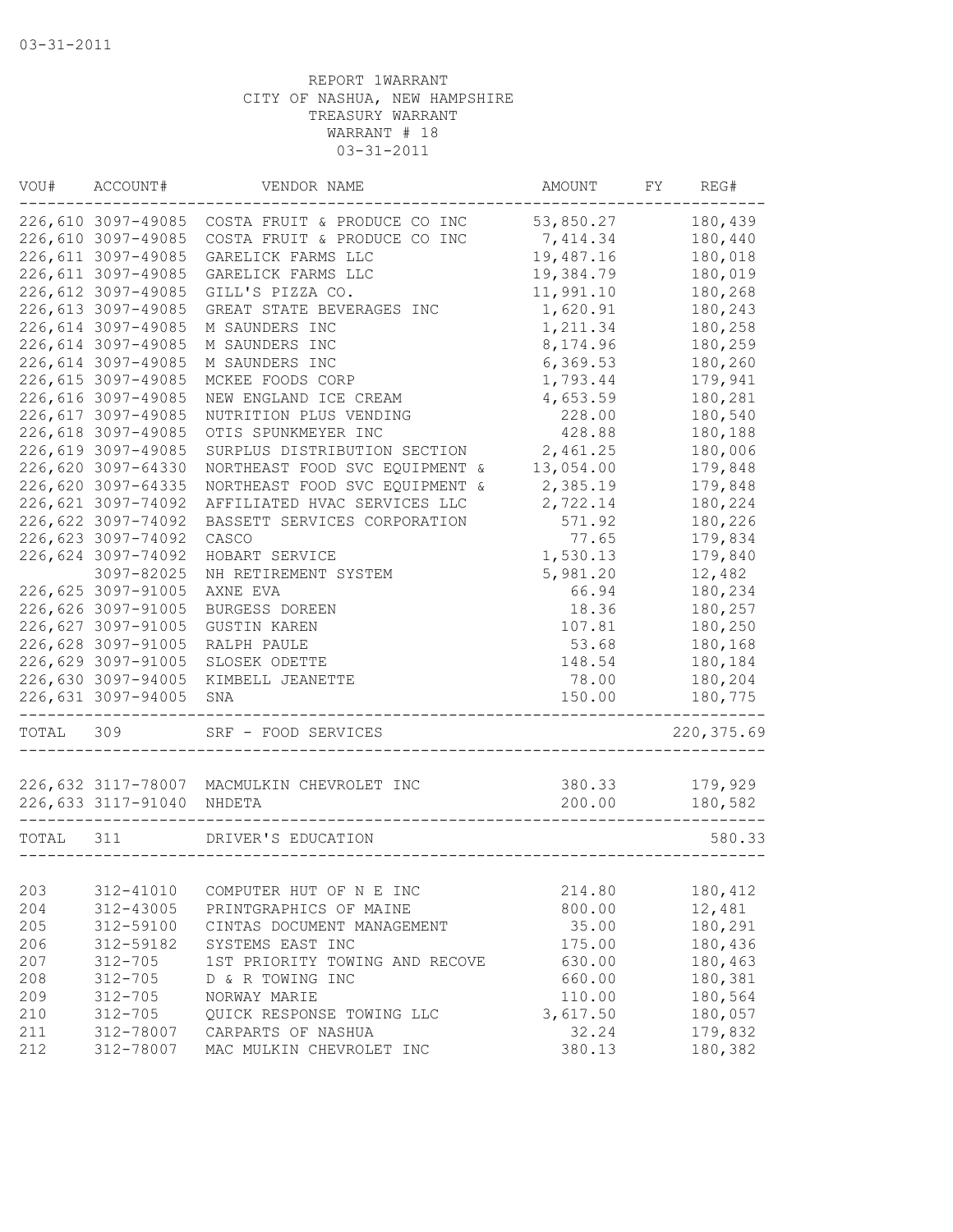| VOU#      | ACCOUNT#                   | VENDOR NAME                                                                           | AMOUNT FY REG#     |                          |
|-----------|----------------------------|---------------------------------------------------------------------------------------|--------------------|--------------------------|
| 213       |                            | 312-78007 NORTHERN FOREIGN CAR PARTS INC 305.15 180,441                               |                    |                          |
| TOTAL     | 312                        | SRF - FINANCIAL SERVICES                                                              |                    | 6,959.82                 |
|           | 226,634 3122-49050         | CARTRIDGE WORLD NASHUA                                                                | 27.98              | 180,289                  |
|           | 226,635 3122-49050         | LARGY STEPHAN                                                                         | 48.87              | 180,554                  |
|           |                            | 226,636 3122-49050 STAPLES BUSINESS ADVANTAGE<br>226,637 3122-91040 HAMILTON DENNIS L | 195.34<br>912.00   | 180,047<br>180,272       |
| TOTAL 312 |                            | ADULT ED/CONTINUING ED                                                                |                    | 1,184.19                 |
|           |                            |                                                                                       |                    |                          |
|           |                            | 226,638 3247-49075 GOAL SPORTING GOODS INC                                            | 120.00             | 180,567                  |
|           |                            | 226,639 3247-49075 HUDSON TROPHY COMPANY<br>226,640 3247-49075 NIXON CO INC           | 705.00<br>1,275.00 | 179,964<br>179,976       |
| TOTAL 324 |                            | ATHLETICS-ENTERPRISE FUND                                                             |                    | $- - - - -$<br>2,100.00  |
|           |                            |                                                                                       |                    |                          |
|           | 226,641 3250-49075 GLSPORT | 3250-49075 CITIZENS BANK                                                              | 647.71             | 338.82 12,510<br>180,084 |
| TOTAL 325 |                            | SAFE ROUTES TO SCHOOL                                                                 |                    | 986.53                   |
|           |                            | 3261-82025 NH RETIREMENT SYSTEM                                                       | 354.72             | 12,482                   |
|           |                            | 226,642 3261-91040 COTE MARIE                                                         | 794.89             | 180,232                  |
| TOTAL 326 |                            | NH ALTERNATE ASSESS COACH                                                             |                    | 1,149.61                 |
|           |                            |                                                                                       |                    |                          |
| 216       | 331-01430                  | AMERA-CHEM INC                                                                        | 166.80             | 180,030                  |
| 217       | 331-31050                  | VERIZON WIRELESS                                                                      | 416.80             | 180,700                  |
| 218       | 331-59100                  | COMCAST                                                                               | 107.00             | 180,697                  |
| 219       | 331-59100                  | LEXISNEXIS RISK DATA MGMT INC                                                         | 50.00              | 180,706                  |
| 220       | $331 - 64030$              | AHC CORPORATION                                                                       | 8,852.22           | 180,132                  |
| 221       | 331-78007                  | DEPENDABLE LOCK SERVICE INC                                                           | 198.00             | 180,091                  |
| 222       | 331-82030                  | NH RETIREMENT SYSTEM                                                                  | 4,155.61           | 12,482                   |
| 223       | $331 - 94005$              | CITIZENS BANK                                                                         | 2,673.20           | 12,510                   |
| 224       | 331-94005                  | GAPHARDT CLARK                                                                        | 140.00             | 180,610                  |
| 225       | 331-94005                  | LAROCHE PETER                                                                         | 181.00             | 180,606                  |
| 226       | 331-94005                  | MACGREGOR CHARLES                                                                     | 140.00             | 180,608                  |
| 227       | 331-94005                  | RAD SYSTEMS                                                                           | 400.00             | 180,686                  |
| 228       | 331-94005                  | TREFRY BRIAN                                                                          | 181.00             | 180,609                  |
| 229       | 331-94005                  | URBAN PETER                                                                           | 140.00             | 180,607                  |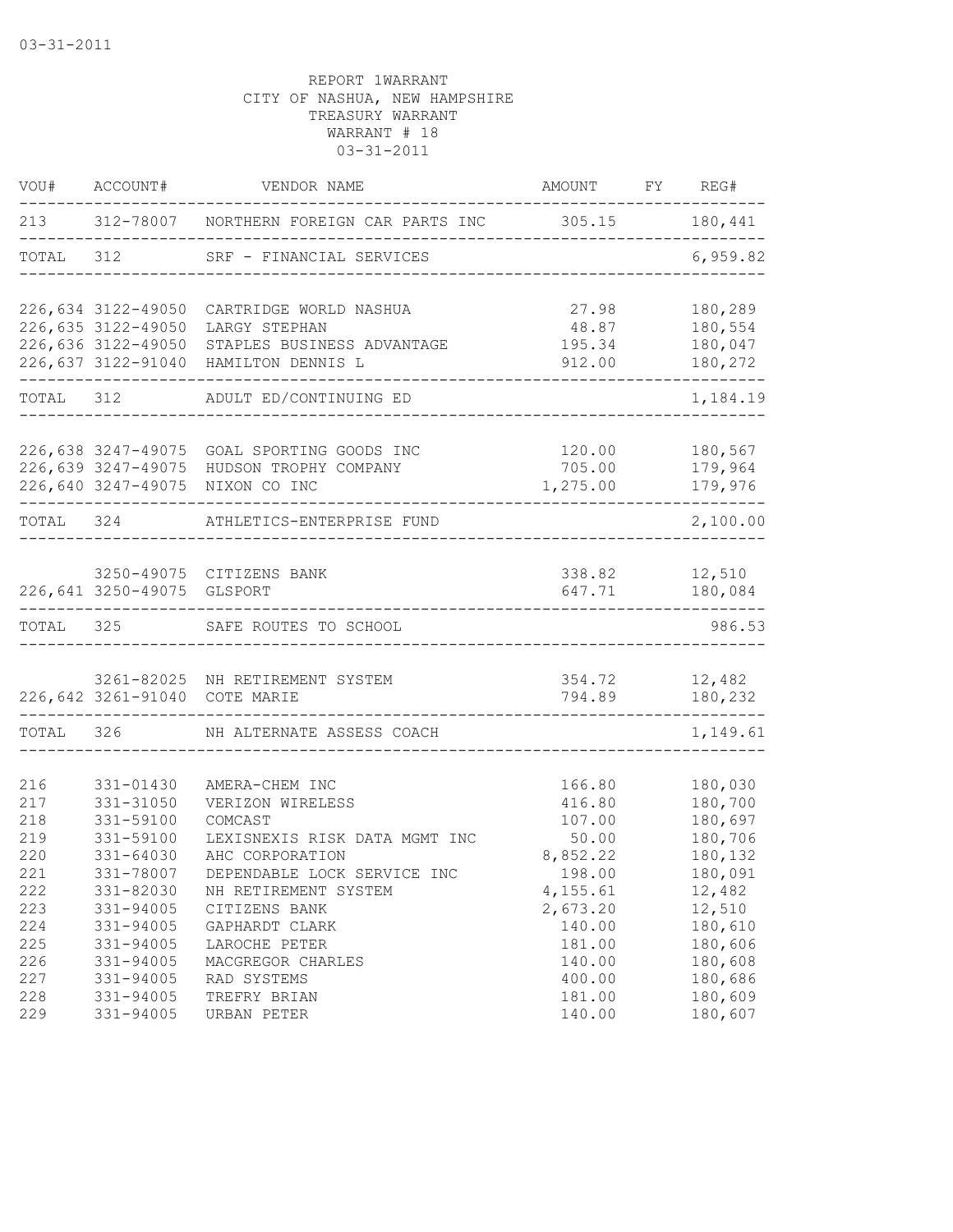|            | VOU# ACCOUNT#                            | VENDOR NAME                                                             | AMOUNT<br>------------------------------ | FY REG#                  |
|------------|------------------------------------------|-------------------------------------------------------------------------|------------------------------------------|--------------------------|
| TOTAL 331  |                                          | SRF - POLICE DEPARTMENT                                                 |                                          | 17,801.63                |
| 230        | 332-64192                                | INDUSTRIAL PROTECTION SERVICES 1,306.00                                 |                                          | 179,863                  |
| 231<br>232 | 332-64192<br>332-64192                   | MOORE MEDICAL LLC<br>WISE EL SANTO CO, INC                              | 794.55<br>8,180.70                       | 180,078<br>180,365       |
|            | -----------------------<br>TOTAL 332     | SRF - FIRE DEPARTMENT                                                   |                                          | 10,281.25                |
|            |                                          |                                                                         |                                          |                          |
|            | 226,643 3351-49035<br>226,644 3351-49035 | ANDRUSKIEWICZ DONNA                                                     | 21.93 179,862                            |                          |
|            |                                          | HYATT TIFFANY<br>226, 645 3351-49035 TINTLE MARY-FRANCES                | 311.45                                   | 32.74 180,535<br>180,348 |
|            |                                          | 226,646 3351-49075 BOURQUE CAROLYN                                      | 7.99                                     | 180,185                  |
| TOTAL 335  |                                          | ----------<br>TITLE I RESTRUCTURING MT PLSNT                            |                                          | 374.11                   |
|            |                                          |                                                                         |                                          |                          |
| 233        | 341-01962                                | HARBOR HOMES INC                                                        | 2,574.32                                 | 179,978                  |
| 234        | 341-01963                                | SOUTHERN NH HIV/AIDS TASK FORC 6,024.00                                 |                                          | 180,009                  |
| 235        | 341-01966                                | GREATER NASHUA MENTAL HEALTH C                                          | 5,729.45                                 | 180,368                  |
| 236        | 341-01968                                | HARBOR HOMES INC                                                        | 24,012.00                                | 179,978                  |
| 236        | 341-01969                                | HARBOR HOMES INC                                                        | 1,861.04                                 | 179,978                  |
| 237        | 341-01969                                | SOUTHERN NH HIV/AIDS TASK FORC                                          | 422.00                                   | 180,009                  |
| 238        | 341-41015                                | STAPLES ADVANTAGE                                                       | 190.58                                   | 180,128                  |
| 239        | 341-53028                                | CITIZENS BANK                                                           | 221.13                                   | 12,510                   |
| 239        | 341-91025                                | CITIZENS BANK                                                           | 897.40                                   | 12,510                   |
| 240        | 341-91025                                | PETTY CASH                                                              | 14.68                                    | 180,611                  |
| 240        | 341-94014                                | PETTY CASH                                                              | 63.70                                    | 180,611                  |
| 241        | 341-94025                                | CSTE                                                                    | 395.00                                   | 180,729                  |
| 242        | 341-98076                                | DEMBROSKI CORINN                                                        | 56.64                                    | 180,521                  |
| 243        |                                          | 341-98076 PETTY CASH                                                    | 29.64                                    | 180,611                  |
| TOTAL 341  |                                          | SRF - COMMUNITY SERVICES                                                |                                          | 42,491.58                |
|            |                                          |                                                                         |                                          |                          |
| 244        |                                          | 342-47010 NH MEDICAL/DENTAL SUPPLY LLC/D                                | 29.50                                    | 179,954                  |
| 245        |                                          | 342-59086 ST JOSEPH HOSPITAL                                            | 176.00                                   | 180,689                  |
| 246        |                                          | 342-59133 STERICYCLE INC                                                | 51.16                                    | 179,815                  |
| 248        |                                          | 247 342-83162 MATKOWSKY ALBERT<br>342-98042 TREASURER STATE OF NH (PHL) | 192.00<br>60.00                          | 179,904<br>180,712       |
|            |                                          | TOTAL 342 SRF - COMMUNITY HEALTH                                        | ---------------------------------        | 508.66                   |
|            |                                          |                                                                         |                                          |                          |
|            |                                          | 226,647 3440-49075 AC MOORE INC<br>226,648 3440-49075 BORDELEAU LISA    | 211.65<br>30.00                          | 180,241<br>180,179       |
|            |                                          |                                                                         |                                          |                          |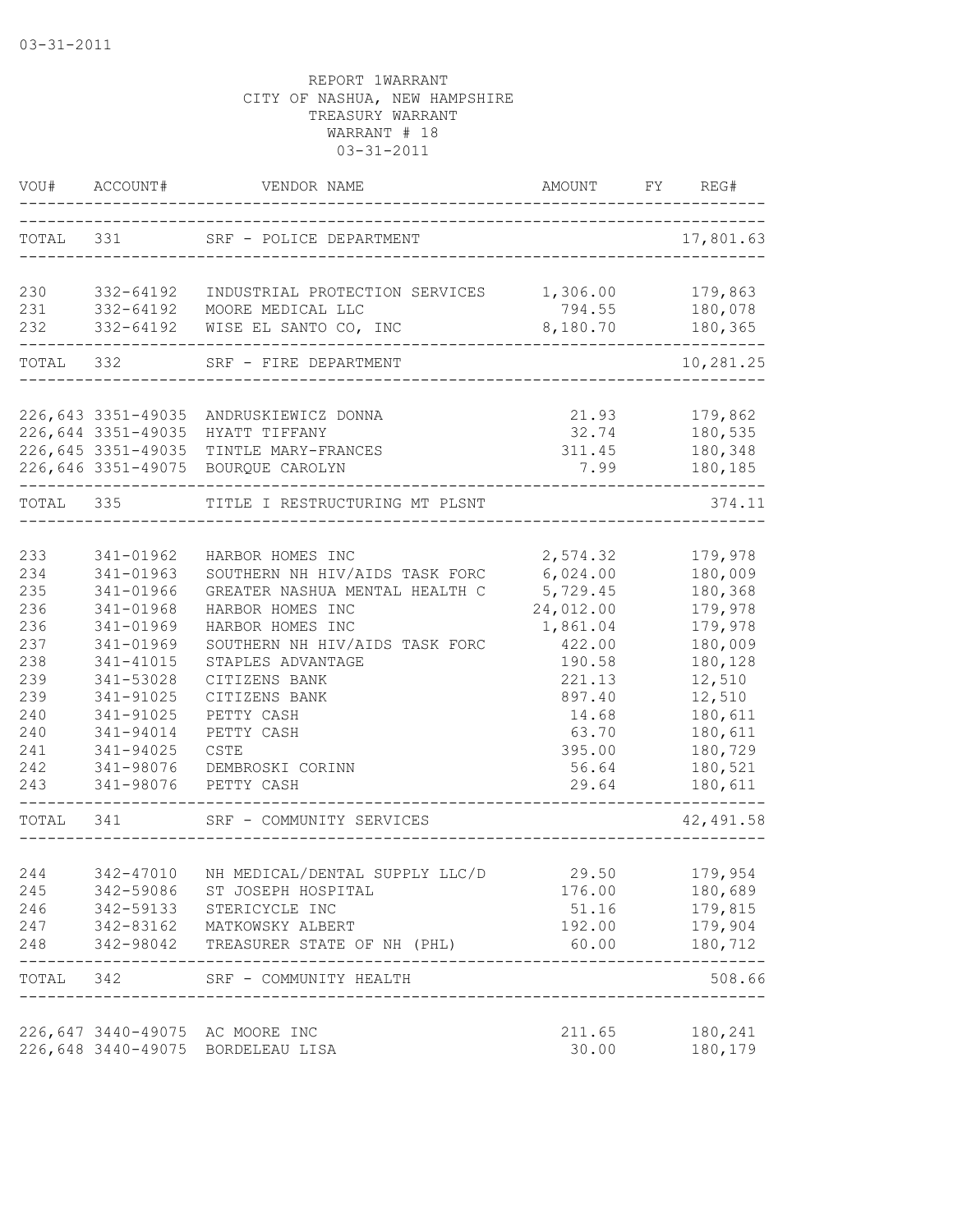| VOU#      | ACCOUNT#           | VENDOR NAME                    | AMOUNT   | FY | REG#     |
|-----------|--------------------|--------------------------------|----------|----|----------|
|           | 226,649 3440-49075 | CHILDREN'S GROUP INC THE       | 267.86   |    | 180,354  |
|           | 226,650 3440-49075 | COGSWELL CATHERINE             | 251.59   |    | 180,237  |
|           | 226,651 3440-49075 | CONWAY ARENA                   | 210.00   |    | 180,267  |
|           | 226,652 3440-49075 | DITOLLA MARIE                  | 68.88    |    | 180,545  |
|           | 226,653 3440-49075 | ENRIGHT VICKY                  | 100.00   |    | 180,583  |
|           | 226,654 3440-49075 | FRANKLIN PARK ZOO (THE)        | 345.00   |    | 180,612  |
|           | 226,655 3440-49075 | GARELICK FARMS LLC             | 465.99   |    | 180,019  |
|           | 226,656 3440-49075 | HAMM LINDA                     | 101.92   |    | 180,238  |
|           | 226,657 3440-49075 | HOLDEN MAX                     | 6.00     |    | 180,574  |
|           | 226,658 3440-49075 | JACK'S PIZZA                   | 67.50    |    | 180,082  |
|           | 226,659 3440-49075 | LACONIA SCHOOL DISTRICT        | 800.00   |    | 180,273  |
|           | 226,660 3440-49075 | LAVOICE SUSAN                  | 63.47    |    | 180,186  |
|           | 226,661 3440-49075 | M SAUNDERS INC                 | 69.85    |    | 180,260  |
|           | 226,662 3440-49075 | MARKET BASKET                  | 281.12   |    | 179,969  |
|           | 226,663 3440-49075 | MARQUIS MARIA                  | 58.15    |    | 180,266  |
|           | 226,664 3440-49075 | NEW ENGLAND ICE CREAM          | 895.75   |    | 180,281  |
|           | 226,665 3440-49075 | ROHAN BARBARA                  | 28.48    |    | 180,396  |
|           | 226,666 3440-49075 | SAM'S CLUB                     | 183.28   |    | 180,755  |
|           | 226,667 3440-49075 | STAPLES BUSINESS ADVANTAGE     | 302.53   |    | 180,047  |
|           | 226,668 3440-49075 | WALMART COMMUNITY              | 173.88   |    | 180,131  |
|           | 226,669 3440-49075 | WB MASON COMPANY INC           | 137.40   |    | 179,847  |
|           | 226,670 3440-55020 | FIRST STUDENT INC              | 309.01   |    | 180,220  |
| TOTAL 344 |                    | AFTER SCHOOL PROGRAM           |          |    | 5,429.31 |
|           |                    |                                |          |    |          |
|           | 226,671 3451-49075 | JACK'S PIZZA                   | 260.00   |    | 180,082  |
|           | 226,672 3451-49075 | M SAUNDERS INC                 | 24.95    |    | 180,260  |
|           | 226,673 3451-49075 | MARKET BASKET                  | 32.97    |    | 179,969  |
|           | 226,674 3451-49075 | NEW ENGLAND ICE CREAM          | 456.60   |    | 180,281  |
|           | 226,675 3451-49075 | PETERSON SANDRA                | 22.45    |    | 180,593  |
|           | 226,676 3451-49075 | SAM'S CLUB                     | 264.00   |    | 180,755  |
|           | 226,677 3451-49075 | WALMART COMMUNITY              | 165.69   |    | 180,131  |
|           | 3451-82025         | NH RETIREMENT SYSTEM           | 1,275.14 |    | 12,482   |
| TOTAL 345 |                    | TITLE IV 21ST CENT ELEM        |          |    | 2,501.80 |
|           |                    |                                |          |    |          |
|           | 226,678 3461-49075 | 21ST CENTURY COMMUNITY LEARNIN | 146.90   |    | 180,594  |
|           | 226,679 3461-49075 | AC MOORE INC                   | 141.62   |    | 180,241  |
|           | 226,680 3461-49075 | GARELICK FARMS LLC             | 145.32   |    | 180,019  |
|           | 226,681 3461-49075 | LEDA LANES                     | 650.00   |    | 180,275  |
|           | 226,682 3461-49075 | M SAUNDERS INC                 | 72.85    |    | 180,260  |
|           | 226,683 3461-49075 | MARKET BASKET                  | 373.83   |    | 179,969  |
|           | 226,684 3461-49075 | NEW ENGLAND ICE CREAM          | 888.75   |    | 180,281  |
|           | 226,685 3461-49075 | ORIENTAL TRADING CO INC        | 59.41    |    | 180,200  |
|           | 226,686 3461-49075 | PARADISE ALAN                  | 126.40   |    | 180,244  |
|           | 226,687 3461-49075 | S&S WORLDWIDE INC              | 267.06   |    | 180,163  |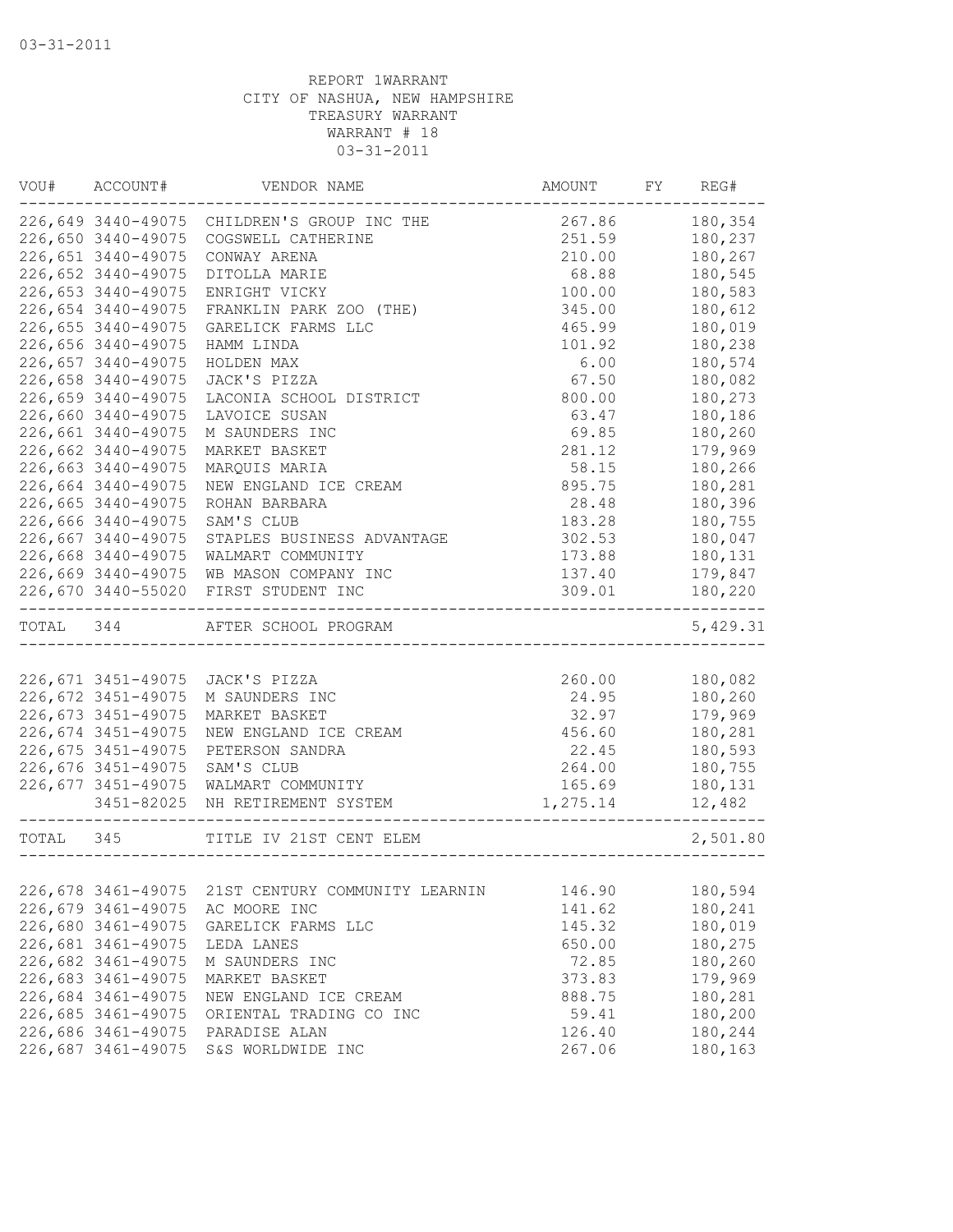| VOU#      | ACCOUNT#                                                       | VENDOR NAME                                                                           | <b>AMOUNT</b>                | FY | REG#                          |
|-----------|----------------------------------------------------------------|---------------------------------------------------------------------------------------|------------------------------|----|-------------------------------|
|           | 226,688 3461-49075<br>226,689 3461-49075<br>226,690 3461-53103 | STAPLES BUSINESS ADVANTAGE<br>TREASURER STATE OF NH<br>BOYS & GIRLS CLUB OF GREATER N | 249.99<br>225.00<br>1,000.00 |    | 180,047<br>180,680<br>179,852 |
|           | 226,691 3461-55020<br>3461-82025                               | FIRST STUDENT INC<br>NH RETIREMENT SYSTEM                                             | 2,470.60<br>183.27           |    | 180,220<br>12,482             |
| TOTAL 346 |                                                                | TITLE IV 21ST CENT MIDDLE                                                             |                              |    | 7,001.00                      |
|           | 3468-82025                                                     | NH RETIREMENT SYSTEM                                                                  | 747.95                       |    | 12,482                        |
|           | 226,692 3468-91040                                             | BRODEUR ESTHER                                                                        | 136.96                       |    | 180,170                       |
|           | 226,693 3468-91040                                             | CALLINAN JODI                                                                         | 51.00                        |    | 180,597                       |
|           | 3468-91040                                                     | CITIZENS BANK                                                                         | 3,412.20                     |    | 12,510                        |
|           | 226,694 3468-91040                                             | DEWITT DIANA                                                                          | 233.28                       |    | 179,825                       |
|           | 226,695 3468-91040                                             | GINGRAS LISA                                                                          | 64.90                        |    | 180,249                       |
|           | 226,696 3468-91040                                             | O'NEIL DEBORAH                                                                        | 111.18                       |    | 180,261                       |
|           | 226,697 3468-91040<br>226,698 3468-91040                       | ROURKE SUSAN<br>WING JAYNE                                                            | 195.98<br>158.86             |    | 180,256<br>180,187            |
| TOTAL 346 |                                                                | SMALLER LEARNING COMMUNITY                                                            |                              |    | 5, 112.31                     |
|           |                                                                |                                                                                       |                              |    |                               |
|           |                                                                | 226,699 3471-91040 REYNOLDS MARGARET                                                  | 86.75                        |    | 180,183                       |
|           |                                                                | 226,700 3471-91040 SINTIRIS DONNA                                                     | 11.62                        |    | 180,596                       |
|           | 226,701 3471-91040                                             | WALMART COMMUNITY                                                                     | 81.72                        |    | 180,131                       |
| TOTAL 347 |                                                                | CSSR-SECONDARY SCHOOL REDESIGN                                                        |                              |    | 180.09                        |
|           | 226,702 3501-53102                                             | JOYCE PAULETTE                                                                        | 1,080.00                     |    | 180,600                       |
|           | 3501-82025                                                     | NH RETIREMENT SYSTEM                                                                  | 3,986.30                     |    | 12,482                        |
|           | 226,703 3501-91040                                             | BIRON LINDA                                                                           | 120.00                       |    | 180,322                       |
| TOTAL 350 |                                                                | TITLE IIA QUALITY TEACHERS                                                            |                              |    | 5,186.30                      |
| 252       | 351-53075                                                      | COMPREHENSIVE ENVIRONMENTAL IN                                                        | 10,760.00                    |    | 180,123                       |
| TOTAL 351 |                                                                | SRF - PUBLIC WORKS                                                                    |                              |    | 10,760.00                     |
|           |                                                                |                                                                                       |                              |    |                               |
|           |                                                                | 226,704 3520-53102 HILTON ANGELA                                                      | 80.00                        |    | 180,547                       |
| TOTAL 352 |                                                                | ARRA TITLE IID 21C CLASSROOMS                                                         |                              |    | 80.00                         |
|           |                                                                | 226,705 3601-49050 KEATING BAYRD STEPHANIE                                            | 175.80                       |    | 180,283                       |
|           |                                                                | 3601-82025 NH RETIREMENT SYSTEM                                                       | 666.95                       |    | 12,482                        |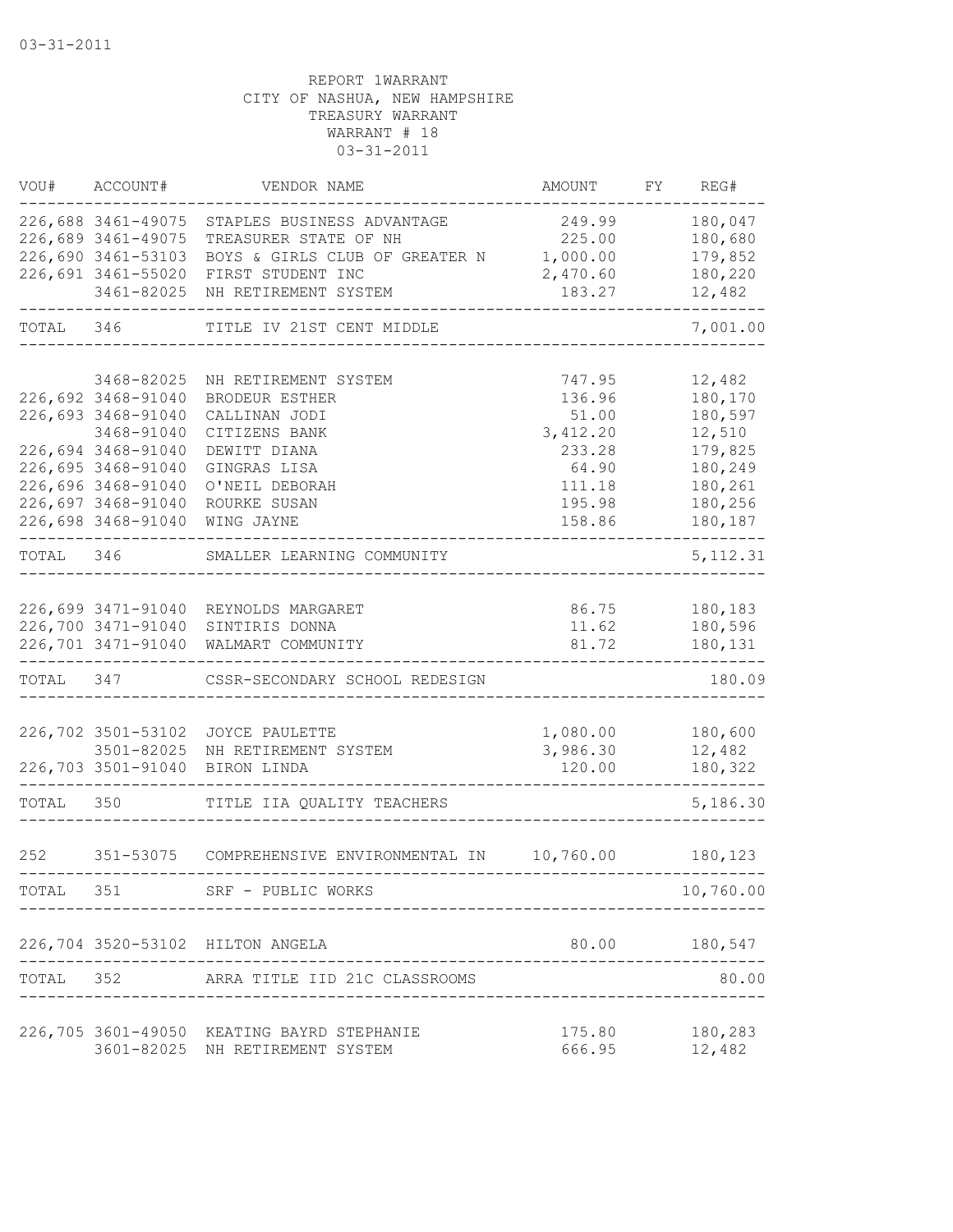|                                                      |                                                                                                                                                                                                    | VOU# ACCOUNT# VENDOR NAME AMOUNT FY RE                                                                                                                                                                                                                                                                                                              | AMOUNT FY REG#                                                                                                                              |                                                                                                                                            |
|------------------------------------------------------|----------------------------------------------------------------------------------------------------------------------------------------------------------------------------------------------------|-----------------------------------------------------------------------------------------------------------------------------------------------------------------------------------------------------------------------------------------------------------------------------------------------------------------------------------------------------|---------------------------------------------------------------------------------------------------------------------------------------------|--------------------------------------------------------------------------------------------------------------------------------------------|
|                                                      |                                                                                                                                                                                                    | TOTAL 360 DROPOUT PREVENTION ADULT ED 342.75                                                                                                                                                                                                                                                                                                        |                                                                                                                                             |                                                                                                                                            |
|                                                      |                                                                                                                                                                                                    | 254 371-01120 NASHUA REGIONAL PLANNING COMMI 1,462.50 180,418                                                                                                                                                                                                                                                                                       |                                                                                                                                             |                                                                                                                                            |
| TOTAL 371                                            |                                                                                                                                                                                                    | SRF - COMMUNITY DEVELOPMENT                                                                                                                                                                                                                                                                                                                         |                                                                                                                                             | 1,462.50                                                                                                                                   |
| 255<br>256<br>257<br>258<br>259<br>260<br>261<br>262 | 374-07045<br>374-07090<br>374-07248<br>374-07256<br>374-07282<br>374-07340<br>374-53063<br>374-59212                                                                                               | ACS NEW ENGLAND AND IVY LEE<br>NASHUA SOUP KITCHEN & SHELTER<br>NASHUA REGIONAL PLANNING COMMI<br>TOLLES STREET MISSION MINISTRI<br>COMMUNITY INTEGRATION SERVICES<br>STAPLES ADVANTAGE<br>NASHUA REGIONAL PLANNING COMMI 2,971.91<br>NASHUA PASTORAL CARE CENTER                                                                                   | 15,026.00<br>8,750.00<br>211.05<br>13,625.00<br>414.41<br>274.14<br>2,050.00                                                                | 180,613<br>179,924<br>180,418<br>180,614<br>180,448<br>180,128<br>180,418<br>180,672<br>--------                                           |
| TOTAL 374                                            |                                                                                                                                                                                                    | -------------------<br>SRF - URBAN PROGRAMS                                                                                                                                                                                                                                                                                                         |                                                                                                                                             | 43, 322.51                                                                                                                                 |
| 263<br>264<br>265                                    | 375-45050                                                                                                                                                                                          | 375-45050 NEW HAMPSHIRE STATE LIBRARY 54.99 180,739<br>NEW HAMPSHIRE TECHNICAL INSTIT 14.95 180,757<br>375-705 ALBRECHT PENNY R                                                                                                                                                                                                                     |                                                                                                                                             | 84.99 180,722                                                                                                                              |
|                                                      | TOTAL 375                                                                                                                                                                                          | SRF - PUBLIC LIBRARIES                                                                                                                                                                                                                                                                                                                              |                                                                                                                                             | 154.93                                                                                                                                     |
|                                                      | 226,706 3751-49050<br>226,707 3751-49050<br>226,708 3751-49075<br>226,709 3751-53101<br>226,710 3751-53101<br>226,711 3751-53101<br>226,712 3751-64045<br>226,713 3751-64045<br>226,714 3751-64045 | <b>HEINEMANN</b><br>SCHOOL SPECIALTY INC<br>PARADISE LINDA<br>FRANKLIN COVEY<br>MUSCOTT HOWARD ED.D<br>SHEA DENISE<br>HEWLETT PACKARD COMPANY<br>NEWEGG.COM<br>PRO AV SYSTEMS INC<br>226,715 3751-64045 TIGER DIRECT<br>226,716 3751-64045 WORTHINGTON DIRECT HOLDINGS<br>3751-82025 NH RETIREMENT SYSTEM<br>226,717 3751-94030 TINTLE MARY-FRANCES | 2,673.00<br>247.34<br>11.77<br>3,012.24<br>768.00<br>1,812.50<br>21,722.40<br>604.19<br>16,010.00<br>631.65<br>653.38<br>1,263.15<br>194.31 | 180,197<br>180,195<br>180,333<br>180,551<br>180,236<br>180,191<br>179,903<br>180,556<br>180,292<br>179,925<br>180,202<br>12,482<br>180,348 |
| TOTAL 375                                            |                                                                                                                                                                                                    | ARRA TITLE I A                                                                                                                                                                                                                                                                                                                                      |                                                                                                                                             | 49,603.93                                                                                                                                  |
|                                                      |                                                                                                                                                                                                    | 3761-31005 FAIRPOINT COMMUNICATIONS<br>226,718 3761-31005 ONE COMMUNICATIONS<br>226,719 3761-49035 ADVANCED LEARNING CTRS INC                                                                                                                                                                                                                       | 153.24<br>4.93<br>192.70                                                                                                                    | 180,713<br>180,737<br>180,561                                                                                                              |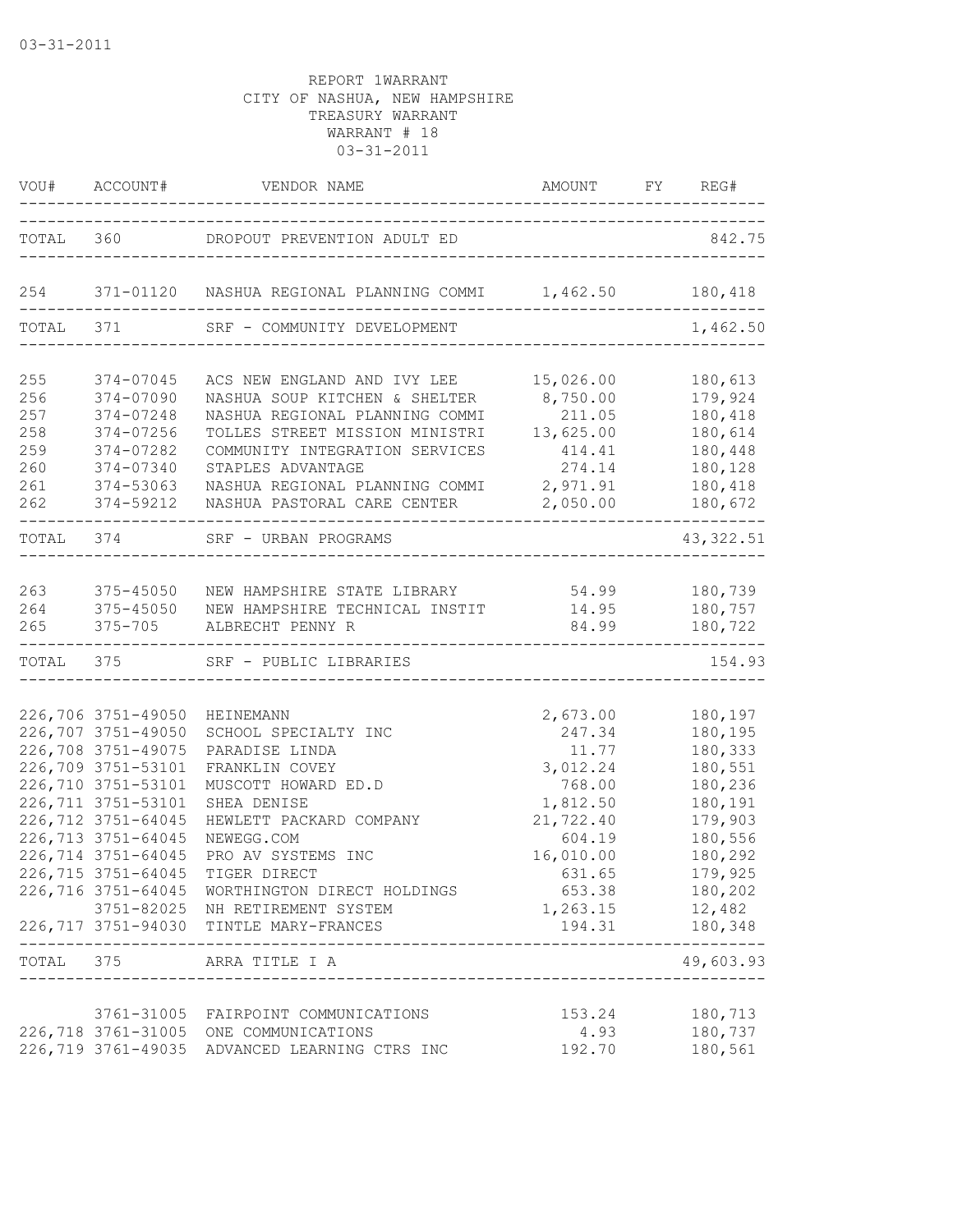| VOU# | ACCOUNT#           | VENDOR NAME                          | AMOUNT    | FY | REG#    |
|------|--------------------|--------------------------------------|-----------|----|---------|
|      |                    | 226,720 3761-49035 ATTAINMENT CO INC | 80.00     |    | 180,211 |
|      | 226,721 3761-49035 | BARNES & NOBLE INC                   | 532.99    |    | 179,812 |
|      | 226,722 3761-49035 | CREATIVE TEACHING PRESS INC          | 52.23     |    | 180,205 |
|      | 226,723 3761-49035 | EDUCATION NORTHWEST                  | 427.50    |    | 180,400 |
|      | 226,724 3761-49035 | HEINEMANN                            | 676.50    |    | 180,197 |
|      | 226,725 3761-49035 | INTERNATIONAL READING ASSOC          | 940.95    |    | 180,393 |
|      | 226,726 3761-49035 | SCHOLASTIC INCORPORATED              | 1,122.50  |    | 180,411 |
|      | 226,727 3761-49035 | STENHOUSE PUBLISHERS                 | 135.00    |    | 180,151 |
|      | 226,728 3761-49035 | SUNDANCE NEWBRIDGE LLC               | 353.43    |    | 180,362 |
|      | 226,729 3761-49035 | VANCE MICHELE                        | 27.27     |    | 180,274 |
|      | 226,730 3761-49035 | YAMAMOTO SUE                         | 27.27     |    | 180,269 |
|      | 226,731 3761-49050 | CROWDER LUCIE                        | 229.59    |    | 180,239 |
|      | 226,732 3761-49050 | CURRICULUM ASSOCIATES, INC           | 50.74     |    | 180,201 |
|      | 226,733 3761-49050 | EPS/SCHOOL SPECIALTY INTERVENT       | 181.50    |    | 180,546 |
|      | 226,734 3761-49050 | LEWANDOWSKI RITA                     | 170.46    |    | 180,328 |
|      | 226,735 3761-49050 | MICHAUD CYNTHIA                      | 287.35    |    | 180,171 |
|      | 226,736 3761-49050 | NCS PEARSON INC                      | 461.10    |    | 180,223 |
|      | 226,737 3761-49050 | PEARSON EDUCATION INC                | 1,189.18  |    | 180,264 |
|      | 226,738 3761-49050 | STAPLES BUSINESS ADVANTAGE           | 268.92    |    | 180,047 |
|      | 226,739 3761-49050 | WB MASON COMPANY INC                 | 82.44     |    | 179,847 |
|      | 226,740 3761-49075 | BEAUCHAMP JOANNE                     | 120.45    |    | 180,342 |
|      | 226,741 3761-49075 | PARADISE LINDA                       | 29.97     |    | 180,333 |
|      | 226,742 3761-49075 | RESOURCES FOR READING                | 47.42     |    | 180,293 |
|      | 226,743 3761-49075 | RODRIGUEZ DOROTHY                    | 20.00     |    | 180,562 |
|      | 226,744 3761-49075 |                                      | 407.31    |    |         |
|      |                    | SCHOOL SPECIALTY INC                 |           |    | 180,195 |
|      | 226,745 3761-49075 | STAPLES BUSINESS ADVANTAGE           | 309.19    |    | 180,047 |
|      | 226,746 3761-49075 | STEMPLER LISA                        | 46.65     |    | 179,880 |
|      | 226,747 3761-49075 | VALERI JANET                         | 295.95    |    | 180,207 |
|      | 226,748 3761-53101 | 1 CHOICE TUTORING INC                | 1,917.50  |    | 180,565 |
|      | 226,749 3761-53101 | ABACUS IN-HOME TUTORING INC          | 308.75    |    | 180,566 |
|      | 226,750 3761-53101 | ACES                                 | 6,299.58  |    | 180,358 |
|      | 226,751 3761-53101 | ALPHA ACADEMIC SERVICES INC          | 10,008.00 |    | 180,537 |
|      | 226,752 3761-53101 | ATS PROJECT SUCCESS                  | 2,779.25  |    | 180,361 |
|      | 226,753 3761-53101 | EDWARDS EDUCATIONAL SERVICES,        | 3, 195.82 |    | 180,332 |
|      | 226,754 3761-53101 | OXFORD LEARNING                      | 2,520.00  |    | 180,543 |
|      | 226,755 3761-53101 | STRAIGHT A ACADEMY                   | 1,140.00  |    | 180,568 |
|      | 226,756 3761-53101 | SYLVAN LEARNING CENTER               | 3,285.00  |    | 180,539 |
|      | 226,757 3761-56020 | FIRST CHURCH                         | 3,455.00  |    | 179,892 |
|      | 226,758 3761-63085 | SCHOOL SPECIALTY INC                 |           |    | 180,195 |
|      | 3761-82025         | NH RETIREMENT SYSTEM                 | 2,065.31  |    | 12,482  |
|      | 226,759 3761-94030 | BURNS PATRICIA                       | 14.28     |    | 180,167 |
|      | 3761-94030         | CITIZENS BANK                        | 7,611.60  |    | 12,510  |
|      | 226,760 3761-94030 | CLARKE CYNTHIA                       | 118.13    |    | 180,326 |
|      | 226,761 3761-94030 | CORTEZ KIMBERLY                      | 124.66    |    | 180,298 |
|      | 226,762 3761-94030 | DOODY JEANNE                         | 481.20    |    | 179,934 |
|      | 226,763 3761-94030 | FLANAGAN JOHN                        | 112.24    |    | 180,576 |
|      | 226,764 3761-94030 | GRANTHAM JENNIFER                    | 105.64    |    | 180,233 |
|      | 226,765 3761-94030 | HYATT TIFFANY                        | 140.72    |    | 180,535 |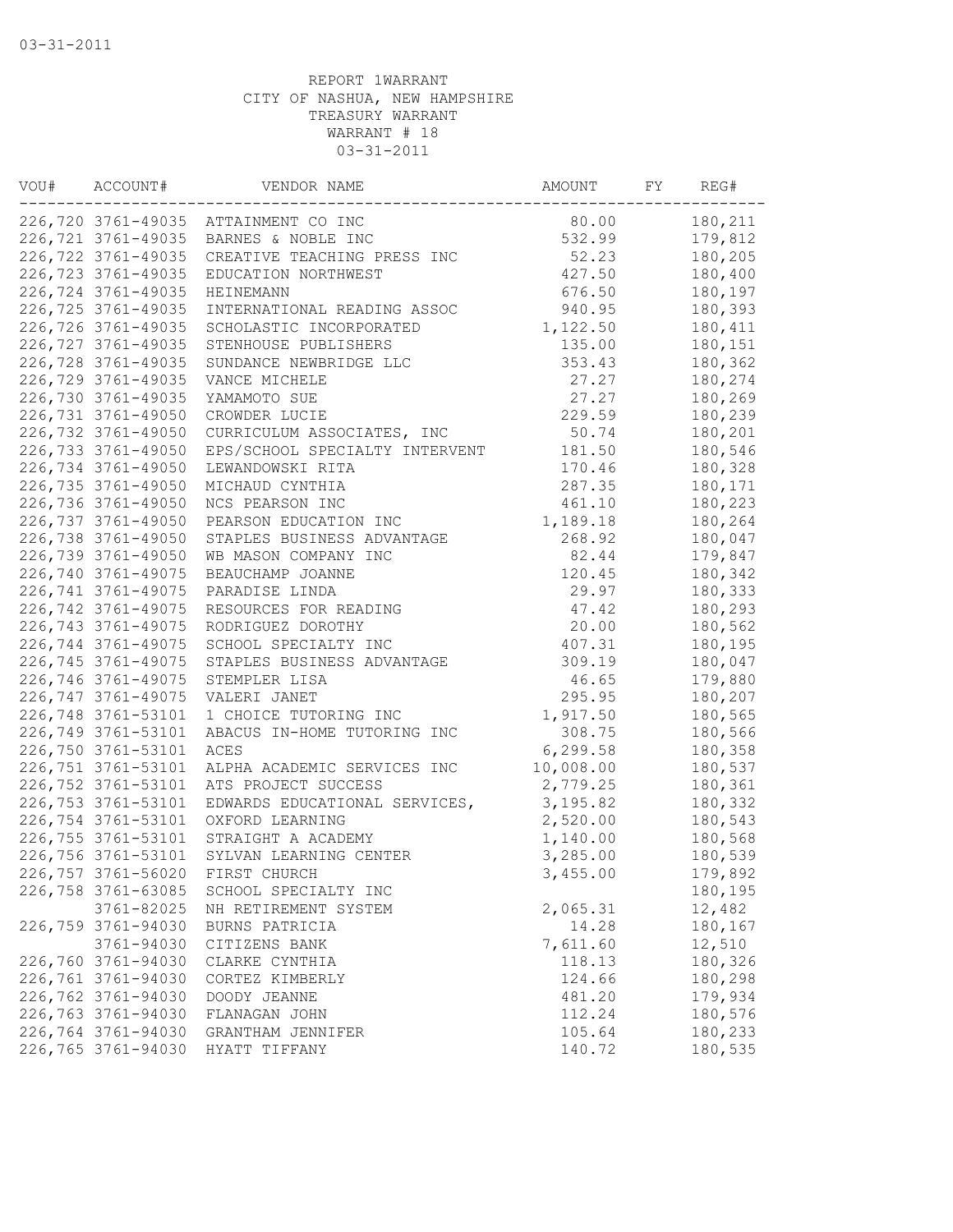| VOU#      | ACCOUNT#           | VENDOR NAME                                  | AMOUNT           | FY | REG#       |
|-----------|--------------------|----------------------------------------------|------------------|----|------------|
|           | 226,766 3761-94030 | LESLEY UNIVERSITY                            | 1,410.00         |    | 180,164    |
|           | 226,767 3761-94030 | MCCARTHY JILL                                | 160.21           |    | 180,285    |
|           | 226,768 3761-94030 | PALERMO RACHEL                               | 144.27           |    | 180,601    |
|           | 226,769 3761-94030 | PLOURDE MICHAEL                              | 131.16           |    | 180,178    |
|           | 226,770 3761-94030 | SCHNEIDER DIANNE                             | 239.36           |    | 180,227    |
|           | 226,771 3761-94030 | VANCE MICHELE                                | 217.33           |    | 180,274    |
|           | 226,772 3761-94030 | WARD LINDSAY                                 | 667.90           |    | 180,337    |
|           | 226,773 3761-94030 | WASIK MICHELLE                               | 132.24           |    | 180,577    |
|           | 226,774 3761-94030 | YAMAMOTO SUE                                 | 193.14           |    | 180,269    |
| TOTAL 376 |                    | TITLE IA<br>-------------------------------- |                  |    | 57,903.02  |
|           |                    | 226,775 3771-49075 CENGAGE LEARNING          | 1,544.00 180,344 |    |            |
| TOTAL 377 |                    | TITLE III ENHANCING ENG LANG                 |                  |    | 1,544.00   |
|           |                    |                                              |                  |    |            |
| 270       | 378-09023          | NEW ENGLAND SIGN SUPPLY CO                   | 186.64           |    | 180,451    |
| 271       | 378-09061          | BEST OF THE BEST CLEANING & SE               | 80.00            |    | 180,442    |
| 272       | 378-09061          | CINTAS #016                                  | 165.20           |    | 180,523    |
| 273       | 378-09061          | POWER WASHER SALES                           | 251.00           |    | 180,119    |
| 274       | 378-09091          | FASTENAL COMPANY                             | 98.82            |    | 180,015    |
| 275       | 378-09091          | GILLIG LLC                                   | 2,210.85         |    | 180,037    |
| 276       | 378-09091          | HOME DEPOT CREDIT SERVICES                   | 182.42           |    | 180,674    |
| 277       | 378-09091          | NAPA AUTO PARTS                              | 1,482.92         |    | 180,066    |
| 278       | 378-09091          | NORTHERN BUS SALES INC                       | 4,992.59         |    | 179,937    |
| 279       | 378-09091          | POWER WASHER SALES                           | 319.97           |    | 180,119    |
| 280       | 378-09091          | STAPLES ADVANTAGE                            | 225.23           |    | 180,128    |
| 281       | 378-09102          | PUBLIC SERVICE OF NEW HAMPSHIR               | 980.91           |    | 180,741    |
| 282       | 378-09112          | METROMEDIA ENERGY INC                        | 34.02            |    | 180,708    |
| 282       | 378-09114          | METROMEDIA ENERGY INC                        | 236.04           |    | 180,708    |
| 282       | 378-09115          | METROMEDIA ENERGY INC                        | 1,065.84         |    | 180,708    |
| 283       | 378-09120          | PENNICHUCK WATER                             | 171.06           |    | 180,681    |
| 283       | 378-09124          | PENNICHUCK WATER                             | 100.04           |    | 180,681    |
| 283       | 378-09125          | PENNICHUCK WATER                             | 172.73           |    | 180,681    |
| 284       | 378-09133          | FAIRPOINT COMMUNICATIONS                     | 153.50           |    | 180,715    |
| 285       | 378-09230          | FIRST TRANSIT INC                            | 3,150.00         |    | 180,667    |
| 286       | 378-09241          | WOODWORTH LOUISE                             | 212.17           |    | 179,913    |
| TOTAL     | 378                | TRANSPORTATION                               |                  |    | 16, 471.95 |
|           |                    | 3897-82025 NH RETIREMENT SYSTEM              | 398.89           |    | 12,482     |
| TOTAL     | 389                | GEN VOCATIONAL ED                            |                  |    | 398.89     |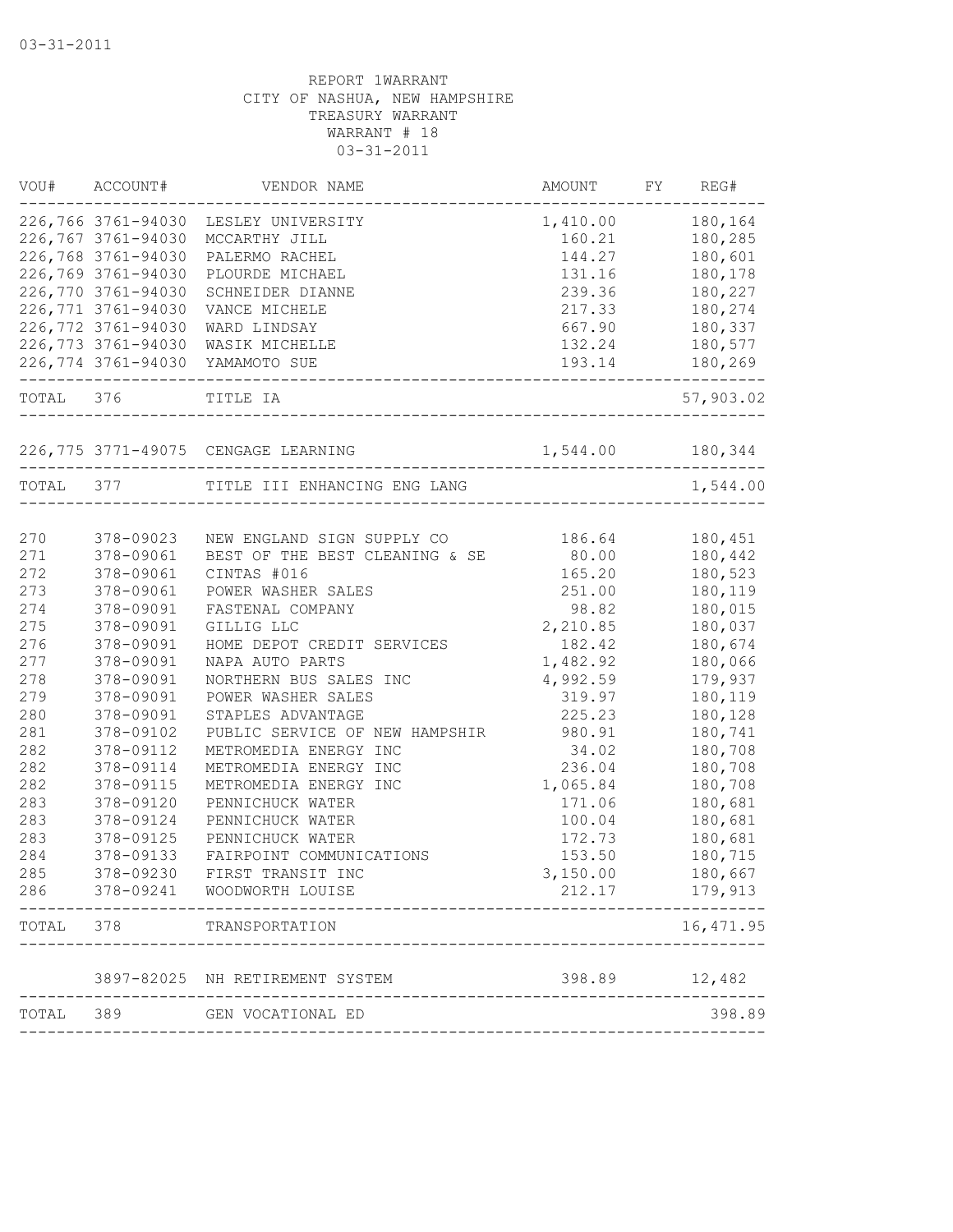| VOU#      | ACCOUNT#                     | VENDOR NAME                             | AMOUNT    | FY | REG#     |
|-----------|------------------------------|-----------------------------------------|-----------|----|----------|
|           | 226,776 3901-53102           | PROULX MARK L                           | 450.00    |    | 180,458  |
|           | 226,777 3901-53102           | SELLECK BENJAMIN                        | 300.00    |    | 180,569  |
|           | 226,778 3901-53102           | UMENHOFER JOANNA                        | 125.00    |    | 180,595  |
|           | 226,779 3901-54025           | NATEF                                   | 510.00    |    | 180,615  |
|           | 226,780 3901-55035           | FIRST STUDENT INC                       | 151.29    |    | 180,220  |
|           | 3901-82025                   | NH RETIREMENT SYSTEM                    | 293.23    |    | 12,482   |
|           | 226,781 3901-91040           | DUSTIN MARIANNE                         | 415.10    |    | 180,180  |
|           | 226,782 3901-91040           | MICHAUD MICHAEL                         | 37.74     |    | 180,251  |
|           | 226,783 3901-91040           | OUELLETTE MARCIE                        | 132.00    |    | 180,359  |
|           | 226,784 3901-91040           | VERLEY MICHELE                          | 143.87    |    | 180,355  |
| TOTAL 390 |                              | PERKINS VOCATIONAL ED                   |           |    | 2,558.23 |
|           | 226,785 3927-49050 HANNAFORD |                                         | 150.91    |    | 180,103  |
|           |                              | 226,786 3927-49050 MARKET BASKET        | 77.72     |    | 179,969  |
|           |                              | 226,787 3927-53100 D A BUCCI & SONS INC | 27.00     |    | 179,846  |
|           |                              | ------------------------------------    |           |    |          |
| TOTAL 392 |                              | CULINARY ARTS                           |           |    | 255.63   |
|           |                              | 3937-82025 NH RETIREMENT SYSTEM         | 154.20    |    | 12,482   |
| TOTAL 393 |                              | DAY CARE                                |           |    | 154.20   |
|           |                              |                                         |           |    |          |
|           | 226,788 3940-49035           | AMAZON                                  | 379.79    |    | 180,747  |
|           | 226,789 3940-49035           | SCHOLASTIC INCORPORATED                 | 64.74     |    | 180,411  |
|           | 226,790 3940-49035           | SCHOOL SPECIALTY INC                    | 131.56    |    | 180,195  |
|           | 226,791 3940-49075           | CARROLL CENTER FOR THE BLIND (          | 38.00     |    | 180,280  |
|           | 226,792 3940-49075           | TOYS FOR SPECIAL CHILDREN INC           | 188.40    |    | 180,373  |
|           | 226,793 3940-53102           | SERESC                                  | 2,150.00  |    | 179,829  |
|           | 226,794 3940-53102           | STRAFFORD LEARNING CTR                  | 268.81    |    | 180,341  |
|           | 226,795 3940-53109           | BOLICK TERESA DBA BOLICK TERES          | 900.00    |    | 180,166  |
|           | 226,796 3940-64192           | TOYS FOR SPECIAL CHILDREN INC           | 129.45    |    | 180,373  |
|           | 226,797 3940-74092           | BURKE SPECIAL PRODUCTS LLC              | 686.00    |    | 180,279  |
|           | 3940-82025                   | NH RETIREMENT SYSTEM                    | 3, 144.33 |    | 12,482   |
|           | 226,798 3940-91040           | BEHAVIOR INTERVENTION SPECIALI          | 840.00    |    | 180,571  |
|           |                              | 226,799 3940-91040 BROADHEAD SAMANTHA   | 30.00     |    | 180,590  |
| TOTAL     | 394                          | ARRA IDEA SPEC ED                       |           |    | 8,951.08 |
|           |                              |                                         |           |    |          |
|           | 226,800 3951-53109           | BEAULIEU LAURA                          | 150.00    |    | 180,588  |
|           | 226,801 3951-53109           | INTERIM HEALTHCARE OF THE NORT          | 624.00    |    | 180,012  |
|           | 3951-82025                   | NH RETIREMENT SYSTEM                    | 11,299.42 |    | 12,482   |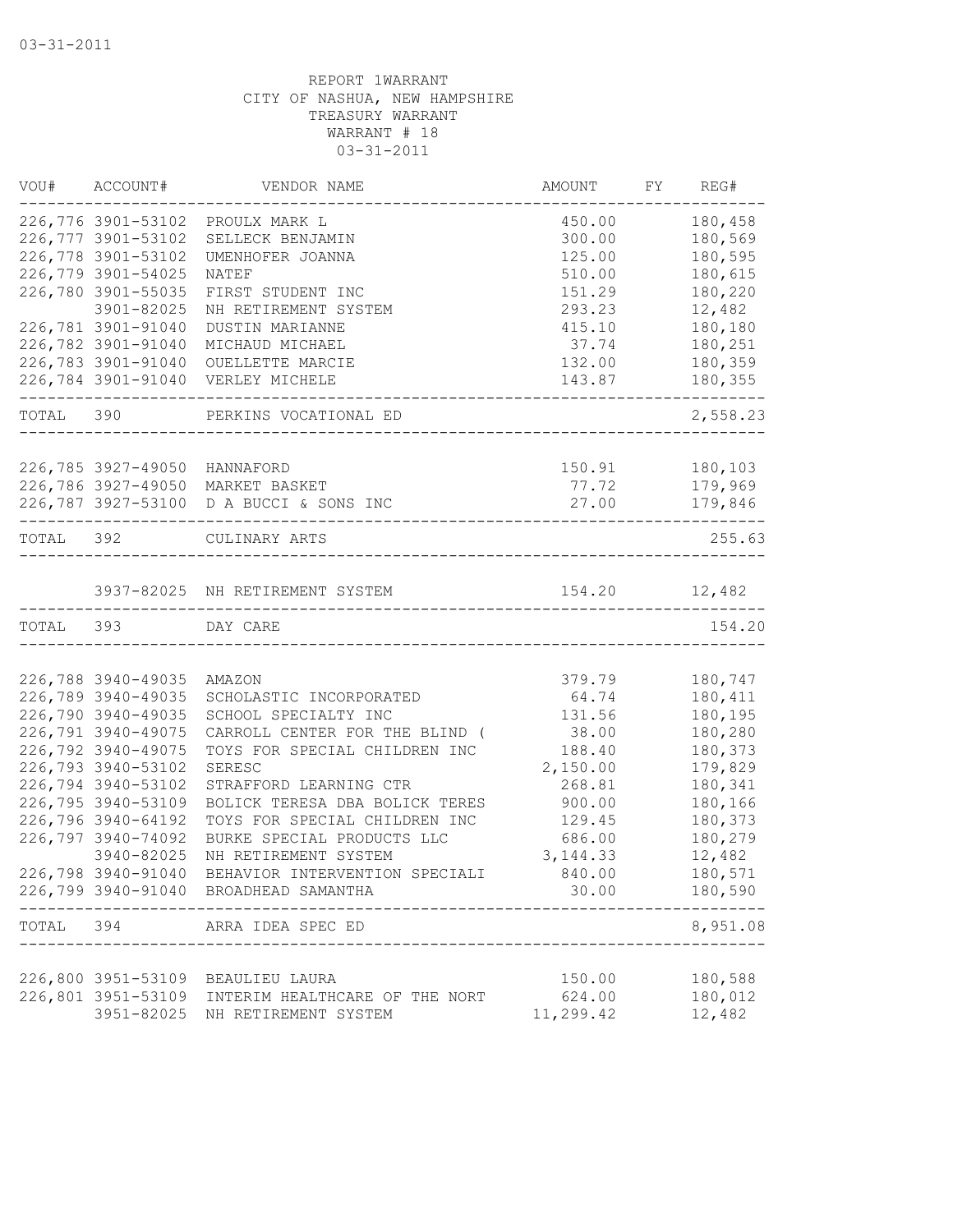| ACCOUNT#         | VENDOR NAME | AMOUNT                                                                                                              | FY. | REG#      |
|------------------|-------------|---------------------------------------------------------------------------------------------------------------------|-----|-----------|
|                  |             |                                                                                                                     |     | 12,073.42 |
|                  |             |                                                                                                                     |     |           |
|                  |             | 272.19                                                                                                              |     | 12,482    |
| 396              |             |                                                                                                                     |     | 272.19    |
|                  |             |                                                                                                                     |     |           |
| 226,802 3977-705 |             | 180.00                                                                                                              |     | 180,589   |
| 397              |             |                                                                                                                     |     | 180.00    |
|                  | 395         | IDEA B SPECIAL EDUCATION<br>3961-82025 NH RETIREMENT SYSTEM<br>IDEA PRESCHOOL<br>PILLAI PRAVEEN<br>SPECIAL ED LOCAL |     |           |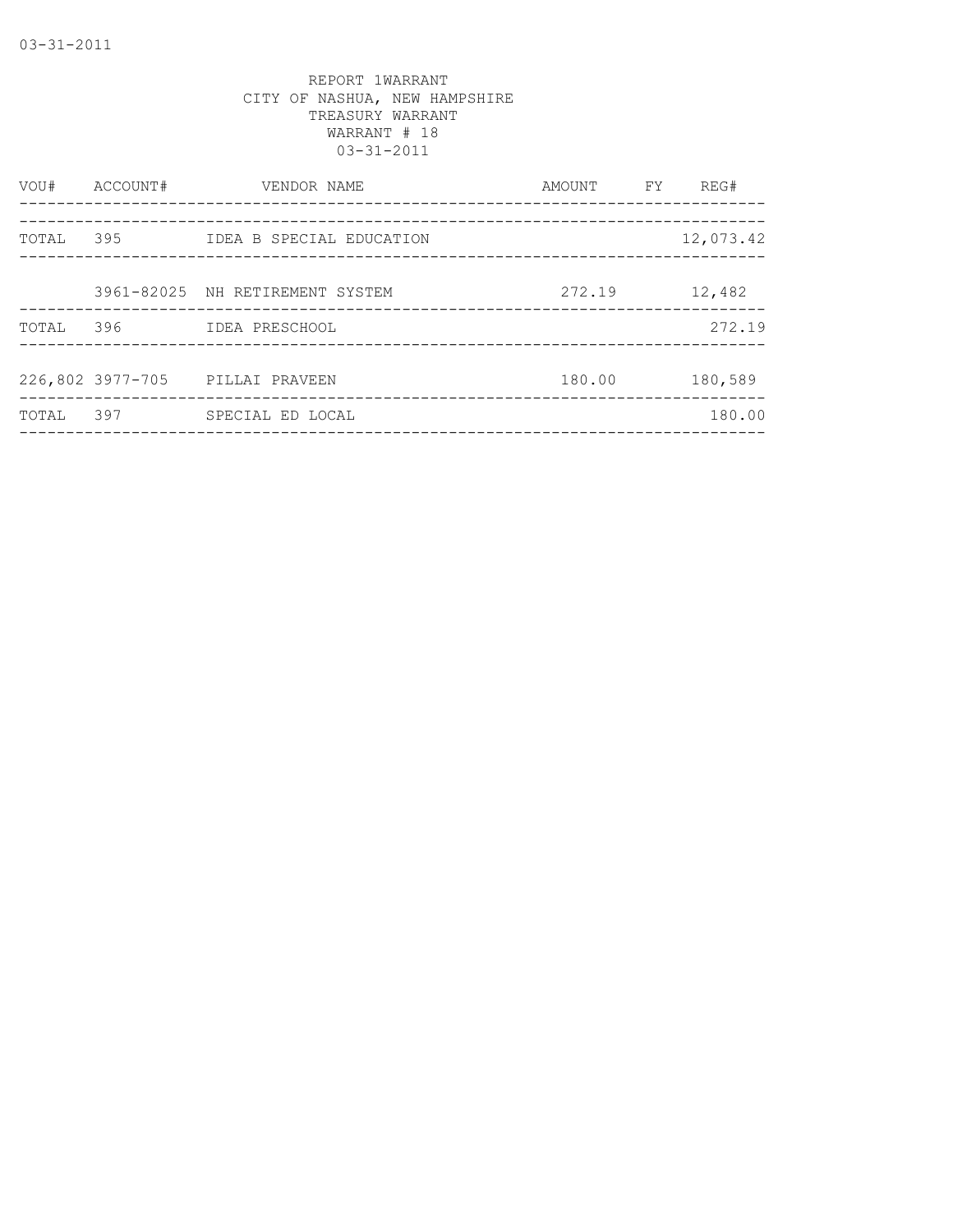| VOU# ACCOUNT# |                    |                                                                                                                                                                                                                                                                                                                                                                                                                          |                                                              |                                                                                                                                                                                            |
|---------------|--------------------|--------------------------------------------------------------------------------------------------------------------------------------------------------------------------------------------------------------------------------------------------------------------------------------------------------------------------------------------------------------------------------------------------------------------------|--------------------------------------------------------------|--------------------------------------------------------------------------------------------------------------------------------------------------------------------------------------------|
|               |                    |                                                                                                                                                                                                                                                                                                                                                                                                                          |                                                              |                                                                                                                                                                                            |
|               |                    |                                                                                                                                                                                                                                                                                                                                                                                                                          |                                                              | 166.84                                                                                                                                                                                     |
|               |                    |                                                                                                                                                                                                                                                                                                                                                                                                                          |                                                              |                                                                                                                                                                                            |
|               |                    |                                                                                                                                                                                                                                                                                                                                                                                                                          |                                                              | 54.00                                                                                                                                                                                      |
|               |                    |                                                                                                                                                                                                                                                                                                                                                                                                                          |                                                              | _______________                                                                                                                                                                            |
|               |                    |                                                                                                                                                                                                                                                                                                                                                                                                                          |                                                              | 1,032.00                                                                                                                                                                                   |
|               |                    |                                                                                                                                                                                                                                                                                                                                                                                                                          |                                                              | ------------                                                                                                                                                                               |
|               | CERTIFIED COPIES   |                                                                                                                                                                                                                                                                                                                                                                                                                          |                                                              | 9,056.00                                                                                                                                                                                   |
|               |                    |                                                                                                                                                                                                                                                                                                                                                                                                                          |                                                              |                                                                                                                                                                                            |
|               | TEMP LEASED METERS |                                                                                                                                                                                                                                                                                                                                                                                                                          |                                                              | 10.00                                                                                                                                                                                      |
|               |                    | VENDOR NAME<br>TOTAL 412-16 FINANCIAL SERVICES<br>INT & COST ON REDEMPTION<br>289   412-180   CARTER MANI<br>TOTAL 412-18 FINANCIAL SERVICES<br>AUTO PERMITS<br>TOTAL 413-20 CITY CLERK'S OFFICE<br>MARRIAGE LICENSES<br>290 413-303 TREASURER STATE OF NH<br>-------------------------<br>TOTAL 413-30 CITY CLERK'S OFFICE<br>291 457-350 CURTIS PAUL<br>TOTAL 457-35 PARKING LOTS<br>--------------------------------- | ____________________________<br>____________________________ | AMOUNT FY REG#<br>288  412-162  HILLSBOROUGH COUNTY TREASURER  166.84  180,404<br>54.00 180,498<br>290 413-203 TREASURER STATE OF NH 1,032.00 180,690<br>9,056.00 180,690<br>10.00 180,501 |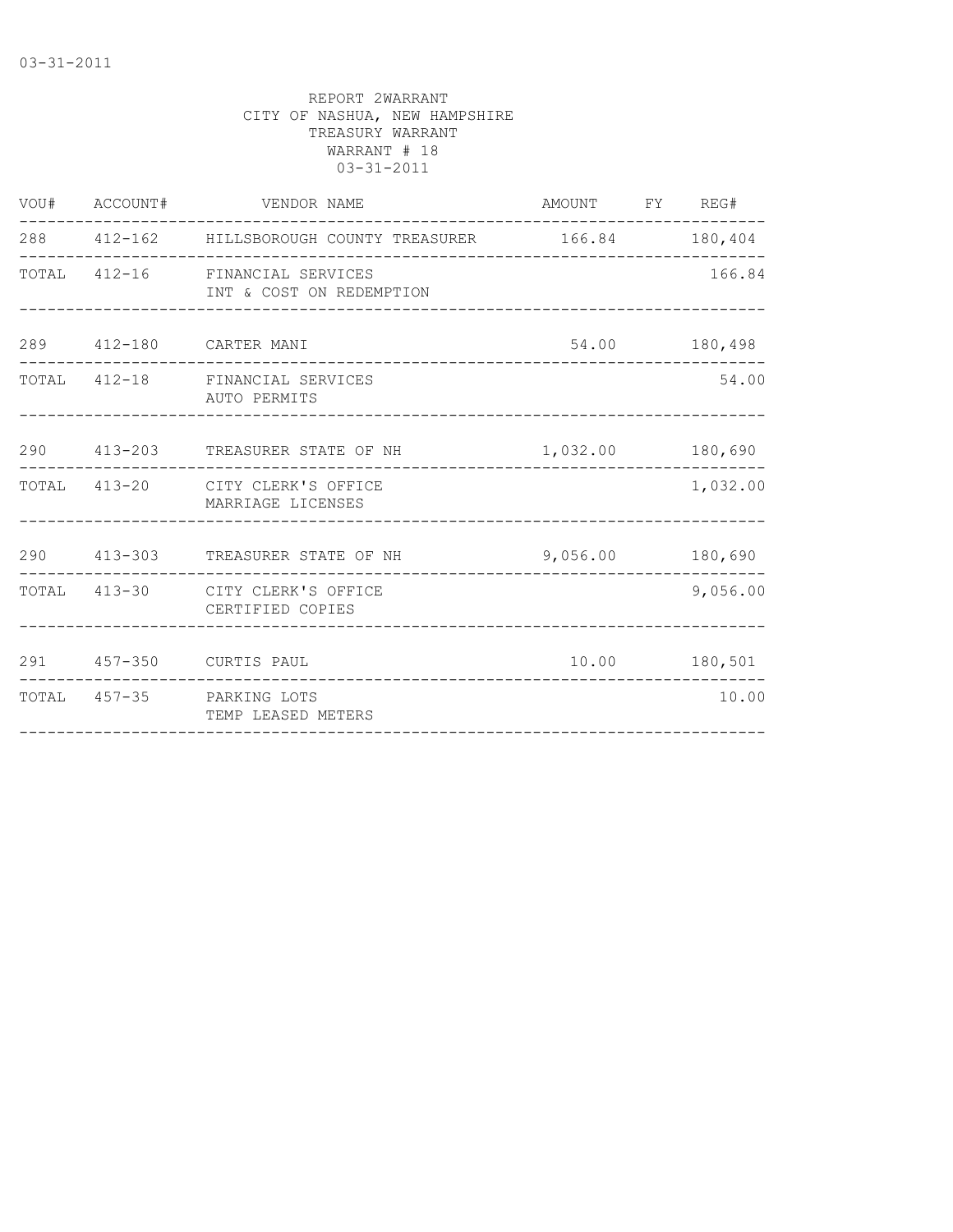| VOU#  | ACCOUNT#      | VENDOR NAME                       | AMOUNT   | FY | REG#      |
|-------|---------------|-----------------------------------|----------|----|-----------|
| 292   | 501-98015     | CITIZENS BANK                     | 45.00    |    | 12,510    |
| 293   | 501-94005     | GREATER NASHUA CHAMBER OF COMM    | 20.00    |    | 180,081   |
| 294   | 501-41015     | STAPLES ADVANTAGE                 | 43.64    |    | 180,128   |
| TOTAL | 501           | MAYOR'S OFFICE                    |          |    | 108.64    |
|       |               |                                   |          |    |           |
| 295   | 502-49025     | CITIZENS BANK                     | 82.45    |    | 12,510    |
| 296   | $502 - 51010$ | HILLSBOROUGH COUNTY TREASURER     | 16.00    |    | 180,404   |
| 297   | $502 - 49025$ | MATTHEW BENDER & CO INC           | 49.47    |    | 180,750   |
| 298   | $502 - 49025$ | MCNAMEE JAMES M                   | 159.95   |    | 180,616   |
| 299   | $502 - 41015$ | STAPLES ADVANTAGE                 | 43.71    |    | 180,128   |
| 300   | $502 - 41015$ | UPTON & HATFIELD LLP              | 49.96    |    | 179,844   |
| 301   | $502 - 49025$ | WEST PAYMENT CENTER               | 176.50   |    | 180,678   |
| TOTAL | 502           | LEGAL DEPARTMENT                  |          |    | 578.04    |
|       |               |                                   |          |    |           |
| 302   |               | 503-59100 ANCO SIGNS & STAMPS INC | 14.00    |    | 180,666   |
| TOTAL | 503           | BOARD OF ALDERMEN                 |          |    | 14.00     |
|       |               |                                   |          |    |           |
| 303   | 505-81005     | ADULT LEARNING CENTER             | 3,500.00 |    | 180,092   |
| 304   | 505-81013     | BIG BROTHERS BIG SISTERS          | 3,432.00 |    | 179,940   |
| 305   | 505-81117     | CASA OF NH INC                    | 3,750.00 |    | 179,942   |
| 306   | 505-81025     | GIRLS INCORPORATED OF NH          | 3,625.00 |    | 179,974   |
| 307   | 505-81018     | NASHUA CHILDREN'S HOME            | 5,812.50 |    | 180,203   |
| 308   | 505-81073     | NASHUA PASTORAL CARE CENTER       | 4,900.00 |    | 180,127   |
| 308   | 505-81074     | NASHUA PASTORAL CARE CENTER       | 2,950.00 |    | 180,127   |
| 309   | 505-81121     | NASHUA POLICE ATHLETIC LEAGUE     | 3,750.00 |    | 180,106   |
| 310   | 505-81114     | NEIGHBORHOOD HOUSING SERVICES     | 7,562.50 |    | 179,986   |
| 311   | 505-81116     | SALVATION ARMY                    | 1,800.00 |    | 179,836   |
| 312   | 505-81014     | THE CAREGIVERS INC                | 3,250.00 |    | 180,059   |
| TOTAL | 505           | CIVIC & COMM. ACTIVITIES          |          |    | 44,332.00 |
|       |               |                                   |          |    |           |
| 313   | 506-31005     | AMERICAN TELECOM SERVICES LLC     | 5,607.48 |    | 180,000   |
| 314   | 506-31005     | BAYRING COMMUNICATIONS            | 2,280.10 |    | 180,710   |
| 315   | 506-31005     | COMCAST                           | 64.15    |    | 180,704   |
| 316   | 506-31005     | FAIRPOINT COMMUNICATIONS          | 710.07   |    | 180,713   |
| 317   | 506-31005     | FAIRPOINT COMMUNICATIONS          | 805.94   |    | 180,715   |
| 318   | 506-31005     | LANGUAGE LINE SERVICES            | 91.27    |    | 179,888   |
| 319   | 506-31005     | PAETEC COMMUNICATIONS INC         | 5,712.34 |    | 180,663   |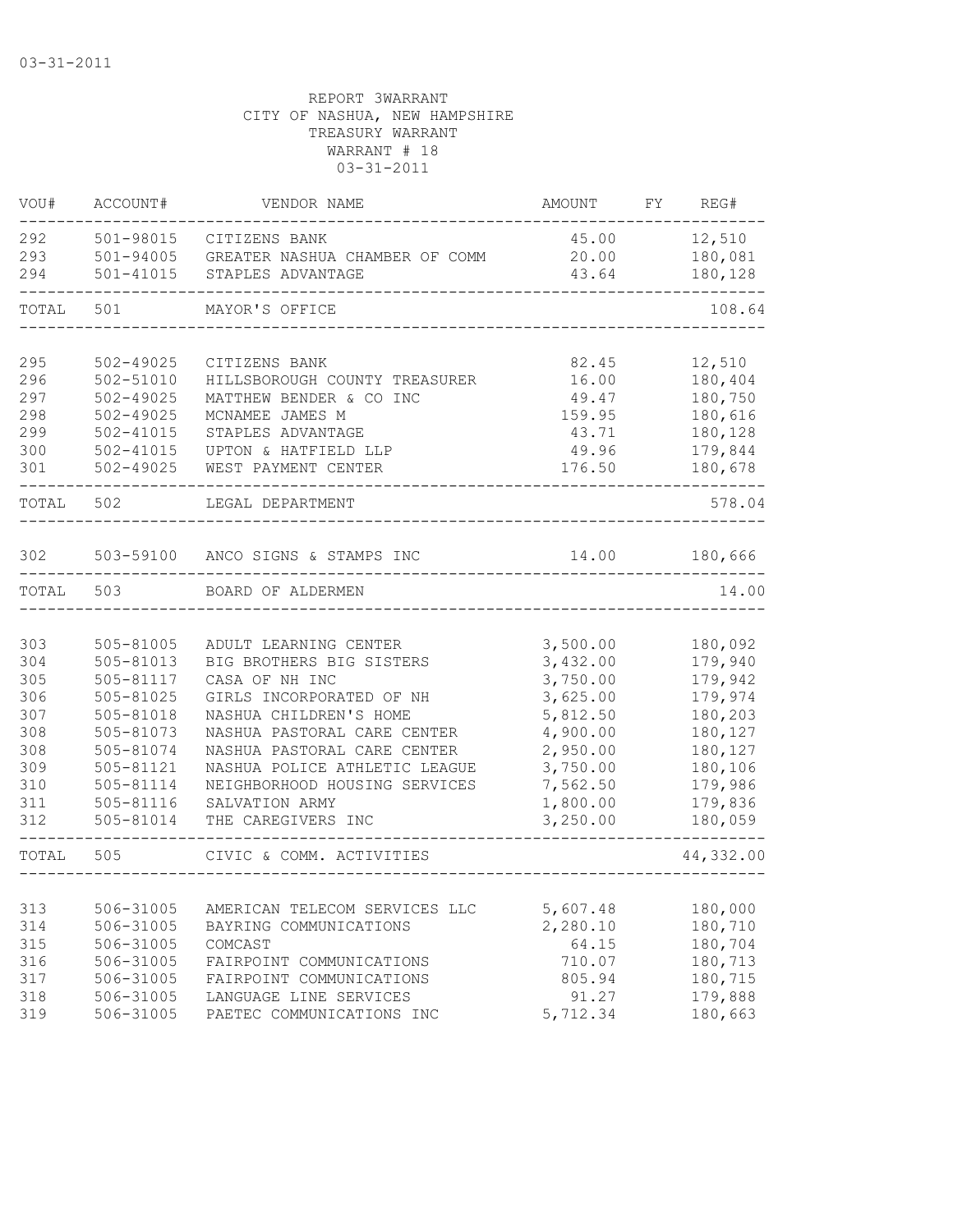| VOU#       | ACCOUNT#               | VENDOR NAME                    | <b>AMOUNT</b>  | FY. | REG#               |
|------------|------------------------|--------------------------------|----------------|-----|--------------------|
| TOTAL      | 506                    | TELECOMMUNICATIONS             |                |     | 15, 271.35         |
| 320        | 507-82020              | NH RETIREMENT SYSTEM           | 171,692.86     |     | 12,482             |
| 320        | 507-82025              | NH RETIREMENT SYSTEM           | 96,679.49      |     | 12,482             |
| 320        | 507-82030              | NH RETIREMENT SYSTEM           | 143, 155.95    |     | 12,482             |
| 320        | $507 - 82035$          | NH RETIREMENT SYSTEM           | 339, 453.06    |     | 12,482             |
| 320        | 507-82040              | NH RETIREMENT SYSTEM           | 78,133.60      |     | 12,482             |
| TOTAL      | 507                    | PENSIONS                       |                |     | 829, 114.96        |
| 321        | 512-94005              | NH TAX COLLECTORS' ASSOCIATION | 100.00         |     | 180,743            |
| 322        | 512-43005              | PRINTGRAPHICS OF MAINE         | 800.00         |     | 12,481             |
| 323        | 512-41005              | STAPLES ADVANTAGE              | 234.36         |     | 180,128            |
| 323        | 512-41015              | STAPLES ADVANTAGE              | 373.62         |     | 180,128            |
| TOTAL      | 512                    | FINANCIAL SERVICES             |                |     | 1,507.98           |
|            |                        |                                |                |     |                    |
| 324<br>325 | 513-41015<br>513-43005 | AMAZON<br>LHS ASSOCIATES INC   | 79.10<br>18.85 |     | 180,747<br>179,947 |
| 325        | 513-49075              | LHS ASSOCIATES INC             | 527.00         |     | 179,947            |
| 326        | 513-95005              | NEW ENGLAND ARCHIVISTS         | 30.00          |     | 180,721            |
| 327        | 513-41005              | STAPLES ADVANTAGE              | 232.17         |     | 180,128            |
| 327        | 513-41015              | STAPLES ADVANTAGE              | 281.23         |     | 180,128            |
| TOTAL      | 513                    | CITY CLERK'S OFFICE            |                |     | 1,168.35           |
| 328        | 516-66025              | OFFICE EQUIPMENT FINANCE SERVI | 376.75         |     | 180,714            |
| 329        | 516-66030              | PITNEY BOWES                   | 1,020.00       |     | 179,865            |
| TOTAL      | 516                    | PURCHASING DEPARTMENT          |                |     | 1,396.75           |
|            |                        |                                |                |     |                    |
| 330        | 517-75901              | B & S LOCKSMITH INC            | 60.40          |     | 180,007            |
| 331        | 517-59135              | BAIN PEST CONTROL SERVICE INC  | 150.00         |     | 180,410            |
| 332        | 517-32005              | GLACIAL ENERGY OF NEW ENGLAND  | 1,189.52       |     | 12,495             |
| 333        | 517-32005              | GLACIAL ENERGY OF NEW ENGLAND  | 4,283.14       |     | 12,504             |
| 334        | 517-75160              | HARRY W WELLS & SON INC        | 523.68         |     | 180,247            |
| 335        | $517 - 42010$          | HOME DEPOT CREDIT SERVICES     | 31.87          |     | 180,674            |
| 335        | 517-42015              | HOME DEPOT CREDIT SERVICES     | 36.47          |     | 180,674            |
| 335        | 517-75023              | HOME DEPOT CREDIT SERVICES     | 379.94         |     | 180,674            |
| 336        | 517-75130              | J LAWRENCE HALL INC            | 379.78         |     | 180,426            |
| 337        | 517-34015              | METROMEDIA ENERGY INC          | 5,257.07       |     | 180,708            |
| 338        | 517-75903              | NASHUA WALLPAPER & PAINT CO    | 40.99          |     | 179,967            |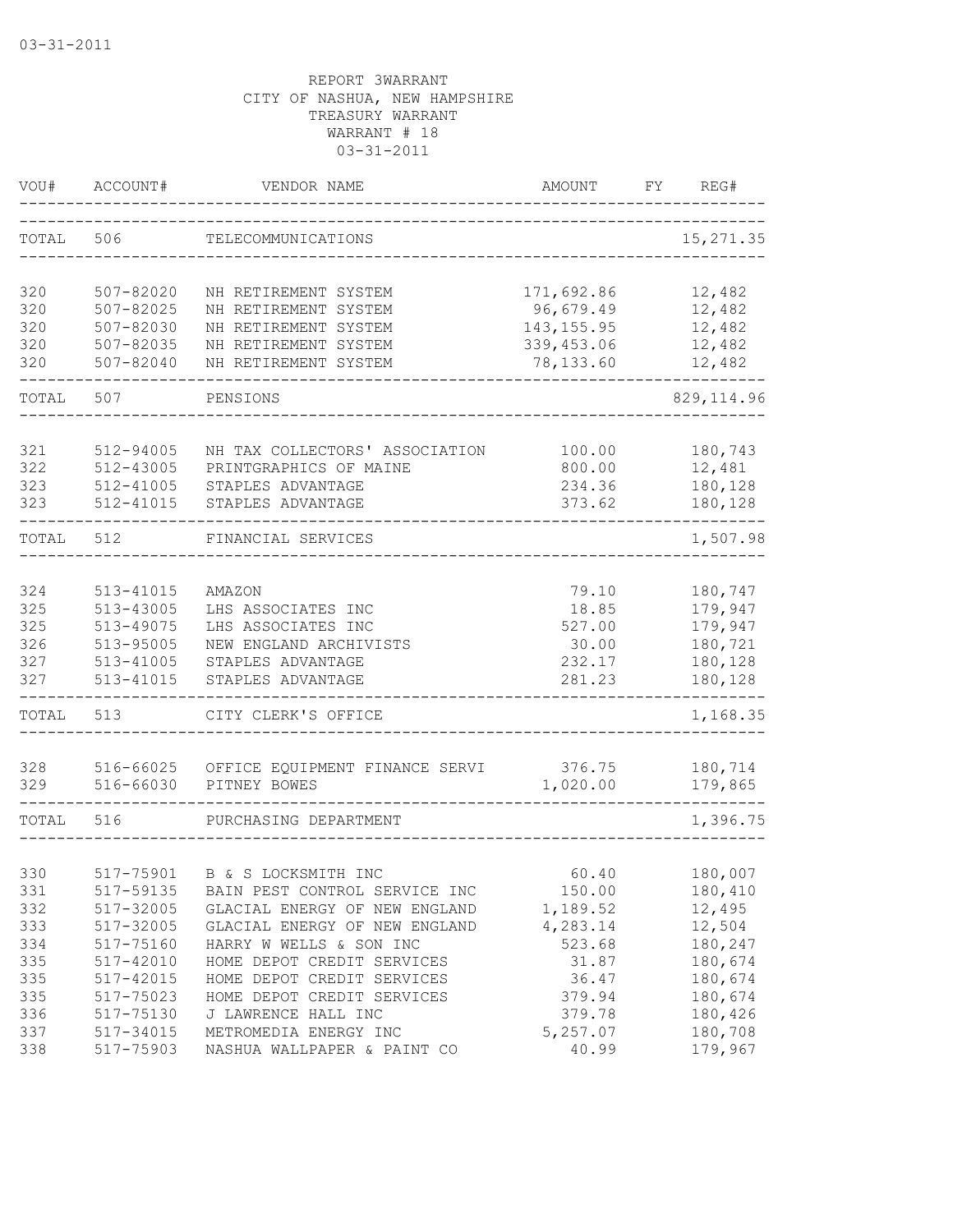| VOU#       | ACCOUNT#                       | VENDOR NAME                                   | <b>AMOUNT</b>      | FY | REG#               |
|------------|--------------------------------|-----------------------------------------------|--------------------|----|--------------------|
| 339<br>340 | 517-75160<br>517-33005         | PEABODY SUPPLY COMPANY<br>PENNICHUCK WATER    | 94.18<br>769.80    |    | 180,453<br>180,681 |
| 341        | 517-75023                      | PROTECTION ONE INC                            | 82.50              |    | 180,693            |
| 342        | 517-32005                      | PUBLIC SERVICE OF NEW HAMPSHIR                | 2,843.55           |    | 180,741            |
| 343        | 517-75130                      | SHATTUCK MALONE OIL CO                        | 141.94             |    | 180,659            |
| TOTAL      | 517                            | BUILDING MAINT - CITY ADMIN                   |                    |    | 16,264.83          |
| 344        | 519-95005                      | GREATER MANCHESTER/NASHUA                     | 170.00             |    | 180,753            |
| 345        | 519-91005                      | MARINO ANGELO                                 | 225.16             |    | 180,617            |
| 346        | 519-94005                      | MOHEGAN SUN HOTEL                             | 694.40             |    | 180,683            |
| 347        | 519-95005                      | <b>NRAAO</b>                                  | 30.00              |    | 180,746            |
| 348        | 519-94005                      | NRAAO/CT 2011                                 | 235.00             |    | 180,720            |
| TOTAL      | 519                            | ASSESSORS                                     |                    |    | 1,354.56           |
|            |                                |                                               |                    |    |                    |
| 349        | $520 - 34015$                  | METROMEDIA ENERGY INC                         | 1,030.76           |    | 180,708            |
| 350        | 520-59100                      | MV COMMUNICATIONS INC                         | 12.00              |    | 179,830            |
| 351<br>352 | 520-33005<br>520-59100         | PENNICHUCK WATER<br>PERSIAN RUG GALLERIES INC | 46.68<br>620.00    |    | 180,681<br>179,850 |
|            |                                |                                               |                    |    |                    |
| TOTAL      | 520                            | HUNT BUILDING                                 |                    |    | 1,709.44           |
|            |                                |                                               |                    |    |                    |
| 353<br>354 | 522-94040<br>522-49025         | BRITTON KEN<br>CITIZENS BANK                  | 329.99<br>68.42    |    | 180,618<br>12,510  |
| 354        | $522 - 64040$                  | CITIZENS BANK                                 | 116.10             |    | 12,510             |
| 354        | 522-74035                      | CITIZENS BANK                                 | 202.75             |    | 12,510             |
| 354        | $522 - 94005$                  | CITIZENS BANK                                 | 1,021.44           |    | 12,510             |
| 355        | $522 - 94040$                  | INFORMATION MANAGEMENT CORP                   | 500.00             |    | 179,909            |
| 356        | 522-74035                      | INTELLIGOV SOFTWARE INC                       | 12,000.00          |    | 180,115            |
| 357        | $522 - 41015$                  | STAPLES ADVANTAGE                             | 339.70             |    | 180,128            |
| TOTAL      | 522                            | INFORMATION TECHNOLOGY                        |                    |    | 14,578.40          |
|            |                                |                                               |                    |    |                    |
| 358        | 523-53032                      | PICTOMETRY                                    | 7,200.00           |    | 179,901            |
| 359        | 523-41005                      | STAPLES ADVANTAGE                             | 1,160.88           |    | 180,128            |
| TOTAL      | 523                            | GIS                                           |                    |    | 8,360.88           |
|            |                                |                                               |                    |    | 12,510             |
| 360<br>361 | $524 - 64040$<br>$524 - 64045$ | CITIZENS BANK<br>DELL MARKETING LP            | 115.85<br>1,011.99 |    | 179,900            |
| 361        | $524 - 64058$                  | DELL MARKETING LP                             | 1,877.46           |    | 179,900            |
| 362        | 524-64045                      | GOVCONNECTION INC                             | 79.40              |    | 179,821            |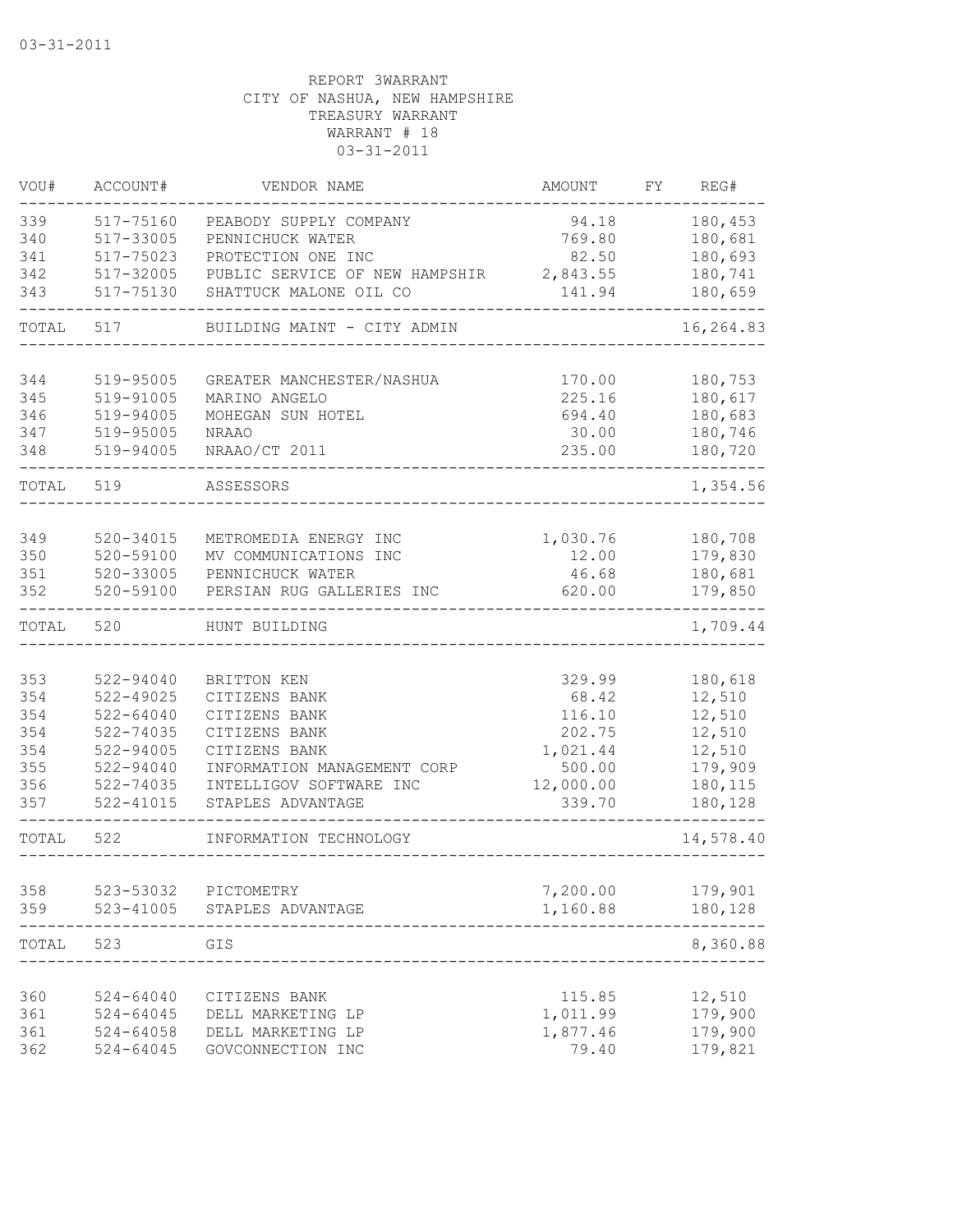| VOU#      | ACCOUNT#      | VENDOR NAME                           | AMOUNT           | FY | REG#     |
|-----------|---------------|---------------------------------------|------------------|----|----------|
|           |               | 363 524-64053 NETWORK HARDWARE RESALE | 312.00 180,349   |    |          |
|           |               | 364 524-64040 NITRO PDF PTY LTD       | 4,088.50 180,470 |    |          |
| 365       |               | 524-64040 RED BARN SOFTWARE LLC       | 1,250.00         |    | 180,461  |
| TOTAL 524 |               | COMPUTERS - CITYWIDE                  |                  |    | 8,735.20 |
|           |               |                                       |                  |    |          |
| 366       | 531-46040     | ALEC'S SHOE STORE INC                 | 1,399.35         |    | 179,939  |
| 367       | 531-46040     | ALL SPORTS HEROES UNIFORMS,           | 142.49           |    | 179,908  |
| 368       | 531-91025     | ANNINO EDWARD                         | 40.80            |    | 180,631  |
| 369       | 531-78007     | B & S LOCKSMITH INC                   | 14.75            |    | 180,007  |
| 370       | 531-49075     | BATTERIES PLUS                        | 103.49           |    | 180,097  |
| 371       | $531 - 46040$ | BELANGER AARON                        | 79.96            |    | 180,624  |
| 372       | $531 - 46030$ | BEN'S UNIFORMS                        | 494.00           |    | 180,416  |
| 372       | $531 - 46040$ | BEN'S UNIFORMS                        | 1,497.97         |    | 180,416  |
| 373       | 531-78007     | BEST FORD                             | 232.12           |    | 179,833  |
| 373       | 531-78075     | BEST FORD                             | 1,246.62         |    | 179,833  |
| 374       | 531-91070     | BOURGEOIS FRANCIS                     | 147.40           |    | 180,620  |
| 374       | 531-94010     | BOURGEOIS FRANCIS                     | 522.00           |    | 180,620  |
| 375       | $531 - 46040$ | CAMACHO CARLOS                        | 143.45           |    | 180,623  |
| 376       | 531-59100     | CANAL ART & FRAMING/SAMANTHA T        | 94.00            |    | 180,271  |
| 377       | 531-78007     | CARPARTS OF NASHUA                    | 727.42           |    | 179,832  |
| 378       | 531-42000     | CENTRAL PAPER PRODUCTS CO             | 402.68           |    | 180,116  |
| 379       | $531 - 64040$ | CITIZENS BANK                         | 33.00            |    | 12,510   |
| 379       | 531-94005     | CITIZENS BANK                         | 421.43           |    | 12,510   |
| 380       | 531-91025     | COLANGELO JOHN                        | 40.80            |    | 180,628  |
| 381       | $531 - 46040$ | CROSSON KYLE                          | 434.99           |    | 180,627  |
| 382       | 531-78075     | DAVE ILLG'S COLLISION REPAIR C        | 659.48           |    | 180,427  |
| 383       | 531-91025     | DILLON KEITH                          | 40.80            |    | 180,629  |
| 384       | 531-49025     | DRIVERS LICENSE GUIDE CO              | 29.95            |    | 180,742  |
| 385       | 531-31020     | FAIRPOINT COMMUNICATIONS              | 203.28           |    | 180,713  |
| 386       | 531-31025     | FAIRPOINT COMMUNICATIONS              | 171.11           |    | 180,715  |
| 387       | 531-53125     | FAY JOSEPH                            | 250.00           |    | 180,619  |
| 388       | 531-78007     | FISHER AUTO PARTS                     | 11.98            |    | 180,466  |
| 389       | 531-48015     | FLEET SERVICES                        | 1,005.29         |    | 179,995  |
| 390       | 531-32005     | GLACIAL ENERGY OF NEW ENGLAND         | 10,719.16        |    | 12,479   |
| 391       | 531-98035     | GOOD MORNING SALES INC                | 109.25           |    | 180,126  |
| 392       | 531-78065     | GOODYEAR WHOLESALE TIRE CENTER        | 581.28           |    | 180,070  |
| 393       | 531-75130     | HARRY W WELLS & SON INC               | 242.60           |    | 180,247  |
| 394       | 531-42000     | HOME DEPOT CREDIT SERVICES            | 139.14           |    | 180,701  |
| 394       | 531-78007     | HOME DEPOT CREDIT SERVICES            | 33.94            |    | 180,701  |
| 395       | 531-98025     | JACK'S PIZZA                          | 2.00             |    | 180,082  |
| 396       | 531-53125     | LAVOIE ANDREW                         | 229.00           |    | 180,632  |
| 397       | 531-53125     | LAVOIE MICHAEL                        | 200.00           |    | 180,630  |
| 398       | 531-42000     | LOWE'S                                | 348.24           |    | 180,702  |
| 399       | 531-78007     | MAC MULKIN CHEVROLET INC              | 106.59           |    | 180,382  |
| 399       | 531-78100     | MAC MULKIN CHEVROLET INC              | 42.46            |    | 180,382  |
| 400       | 531-53125     | MAHER JEFFREY                         | 250.00           |    | 180,625  |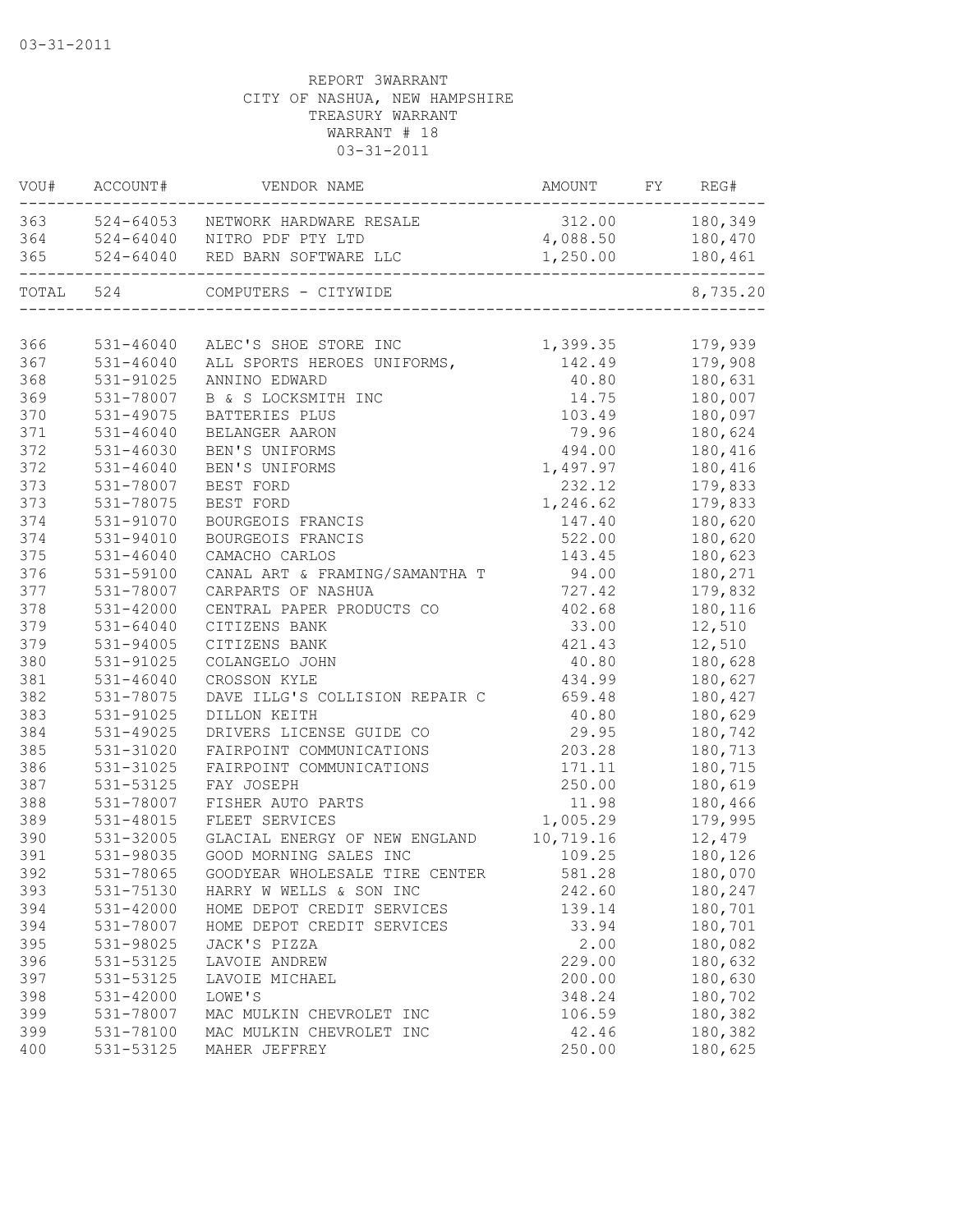| VOU#  | ACCOUNT#      | VENDOR NAME                    | AMOUNT   | FΥ | REG#      |
|-------|---------------|--------------------------------|----------|----|-----------|
| 401   | 531-34015     | METROMEDIA ENERGY INC          | 5,335.43 |    | 180,708   |
| 402   | 531-78007     | MHQ MUNICIPAL VEHICLES         | 270.20   |    | 180,003   |
| 403   | 531-94005     | NACKEY S LOEB SCHOOL           | 50.00    |    | 180,726   |
| 404   | 531-59100     | NASHUA MILLYARD ASSOCIATES, IN | 1,980.00 |    | 180,432   |
| 405   | 531-34015     | NATIONAL GRID                  | 119.15   |    | 180,705   |
| 406   | 531-78007     | NEW G.H. BERLIN OIL COMPANY    | 224.68   |    | 179,988   |
| 407   | 531-95000     | NH ASSOC OF CHIEFS OF POLICE,  | 100.00   |    | 180,671   |
| 408   | 531-95000     | NH TACTICAL OFFICERS ASSOCIATI | 300.00   |    | 180,718   |
| 409   | 531-78007     | NORTHERN FOREIGN CAR PARTS INC | 1,046.18 |    | 180,441   |
| 410   | 531-53045     | OCCUPATIONAL DRUG TESTING LLC  | 360.00   |    | 180,023   |
| 411   | 531-66025     | OFFICE EQUIPMENT FINANCE SERVI | 1,385.98 |    | 180,714   |
| 412   | $531 - 46040$ | OSTLER DANIEL C                | 49.99    |    | 180,622   |
| 413   | 531-31040     | PAETEC COMMUNICATIONS INC      | 278.26   |    | 180,663   |
| 414   | 531-45125     | PC MALL GOV INC                | 158.00   |    | 180,208   |
| 415   | 531-33005     | PENNICHUCK WATER               | 576.33   |    | 180,681   |
| 416   | $531 - 94005$ | PETTY CASH                     | 60.24    |    | 180,626   |
| 417   | 531-32035     | PSNH                           | 187.79   |    | 180,731   |
| 418   | 531-53050     | PSYCHOTHERAPY ASSOCIATES INC   | 700.00   |    | 180,215   |
| 419   | 531-32005     | PUBLIC SERVICE OF NEW HAMPSHIR | 4,595.42 |    | 180,741   |
| 419   | 531-32035     | PUBLIC SERVICE OF NEW HAMPSHIR | 450.64   |    | 180,741   |
| 420   | $531 - 45220$ | RILEY'S SPORT SHOP INC         | 1,738.75 |    | 179,823   |
| 421   | 531-42000     | SAM'S CLUB DIRECT              | 199.98   |    | 180,688   |
| 421   | 531-78007     | SAM'S CLUB DIRECT              | 216.61   |    | 180,688   |
| 422   | 531-34015     | SHATTUCK MALONE OIL CO         | 1,164.98 |    | 180,659   |
| 423   | 531-94005     | SMITH & WESSON                 | 400.00   |    | 180,352   |
| 424   | $531 - 69025$ | SNAP ON TOOLS                  | 246.17   |    | 179,853   |
| 425   | $531 - 46040$ | SPARKS DOUGLAS                 | 329.87   |    | 180,621   |
| 426   | 531-53045     | ST JOSEPH BUSINESS & HEALTH    | 872.10   |    | 179,928   |
| 427   | $531 - 41005$ | STAPLES ADVANTAGE              | 1,000.36 |    | 180,128   |
| 427   | 531-41015     | STAPLES ADVANTAGE              | 3,179.10 |    | 180,128   |
| 427   | 531-45125     | STAPLES ADVANTAGE              | 33.74    |    | 180,128   |
| 428   | 531-46030     | STAR PACKER BADGES             | 134.42   |    | 179,883   |
| 429   | 531-31035     | STATE OF NEW HAMPSHIRE         | 1,125.00 |    | 180,670   |
| 430   | 531-42000     | THE DURKIN CO INC              | 857.32   |    | 179,987   |
| 431   | 531-78007     | TOWERS MOTOR PARTS CORP        | 129.68   |    | 180,071   |
| 432   | 531-43005     | UNITED PARCEL SERVICE          | 5.78     |    | 180,751   |
| 433   | 531-43005     | UNITED STATES POSTAL SERVICE   | 1,000.00 |    | 12,512    |
| 434   | 531-31050     | VERIZON WIRELESS               | 637.63   |    | 180,700   |
| 435   | 531-59100     | VILLAGE SENTRY KENNEL          | 380.00   |    | 179,905   |
| 436   | 531-59045     | W B HUNT COMPANY, INC          | 660.00   |    | 180,063   |
| 437   | 531-74035     | WEST PAYMENT CENTER            | 254.87   |    | 179,891   |
| TOTAL | 531           | POLICE DEPARTMENT              |          |    | 56,388.92 |
| 438   | 532-75023     | AE MECHANICAL INC              | 1,895.00 |    | 180,351   |
| 438   | 532-75130     | AE MECHANICAL INC              | 83.45    |    | 180,351   |
| 439   | 532-46015     | AGAN WAYNE                     | 306.00   |    | 179,943   |
|       |               |                                |          |    |           |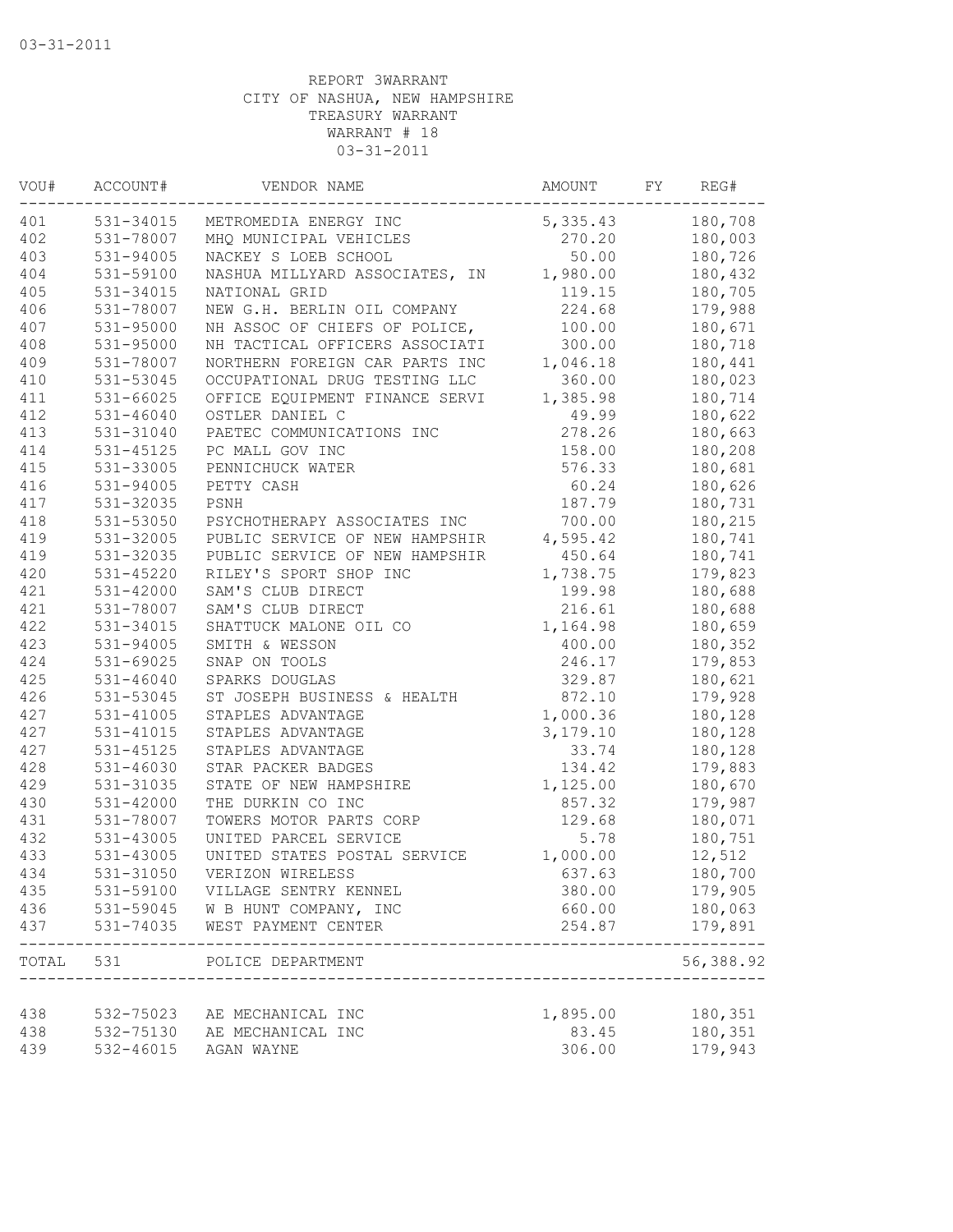| VOU# | ACCOUNT#      | VENDOR NAME                    | AMOUNT   | FY | REG#    |
|------|---------------|--------------------------------|----------|----|---------|
| 440  | 532-46045     | ALLISON JEFFREY                | 209.87   |    | 179,818 |
| 441  | 532-78100     | BATTERIES PLUS                 | 89.97    |    | 180,097 |
| 442  | 532-46030     | BERGERON PROTECTIVE CLOTHING   | 1,065.30 |    | 180,118 |
| 443  | 532-75180     | CHICK BEAULIEU, INC            | 1,020.00 |    | 180,120 |
| 444  | 532-94005     | CITIZENS BANK                  | 1,521.48 |    | 12,510  |
| 445  | 532-78007     | DONOVAN EQUIPMENT CO INC       | 64.63    |    | 179,851 |
| 446  | 532-78100     | FASTENAL COMPANY               | 7.90     |    | 180,015 |
| 447  | 532-75100     | FIMBEL PAUNET CORPORATION      | 278.00   |    | 180,083 |
| 448  | 532-64080     | FIRE TECH & SAFETY OF NEW ENGL | 154.86   |    | 180,079 |
| 449  | $532 - 45155$ | FIREMATIC SUPPLY CO INC        | 2,894.00 |    | 179,972 |
| 449  | $532 - 45165$ | FIREMATIC SUPPLY CO INC        | 832.00   |    | 179,972 |
| 450  | 532-73005     | FLETCHER'S APPLIANCE           | 128.50   |    | 179,872 |
| 451  | 532-32005     | GLACIAL ENERGY OF NEW ENGLAND  | 1,187.47 |    | 12,495  |
| 452  | 532-75023     | HOME DEPOT CREDIT SERVICES     | 108.75   |    | 180,674 |
| 453  | 532-64094     | INDUSTRIAL PROTECTION SERVICES | 845.00   |    | 179,863 |
| 454  | 532-94010     | INFORMATION MANAGEMENT CORP    | 250.00   |    | 179,909 |
| 455  | 532-75130     | J LAWRENCE HALL INC            | 1,397.07 |    | 180,426 |
| 455  | 532-75160     | J LAWRENCE HALL INC            | 190.00   |    | 180,426 |
| 456  | 532-59135     | J P PEST SERVICES              | 235.00   |    | 179,998 |
| 457  | 532-78007     | JACK YOUNG COMPANY, INC        | 178.77   |    | 180,105 |
| 458  | 532-75105     | M & M ELECTRICAL SUPPLY CO INC | 358.02   |    | 180,376 |
| 459  | 532-78065     | MAYNARD & LESIEUR INCORPORATED | 586.56   |    | 180,397 |
| 460  | 532-34015     | METROMEDIA ENERGY INC          | 8,580.07 |    | 180,708 |
| 461  | 532-78100     | MINUTEMAN TRUCKS INC           | 1,247.28 |    | 179,997 |
| 462  | 532-64080     | MOORE MEDICAL LLC              | 298.89   |    | 180,078 |
| 463  | 532-94005     | MORRISSEY BRIAN                | 64.00    |    | 180,089 |
| 464  | 532-69035     | NASHUA OUTDOOR POWER EQUIPMENT | 49.37    |    | 179,965 |
| 465  | 532-34015     | NATIONAL GRID                  | 1,829.68 |    | 180,705 |
| 466  | 532-42005     | NEW ENGLAND PAPER & SUPPLY     | 538.38   |    | 179,983 |
| 466  | 532-42010     | NEW ENGLAND PAPER & SUPPLY     | 217.84   |    | 179,983 |
| 466  | 532-42020     | NEW ENGLAND PAPER & SUPPLY     | 358.72   |    | 179,983 |
| 467  | 532-63065     | NEW HAMPSHIRE FURNITURE DIRECT | 1,950.00 |    | 180,443 |
| 468  | 532-46030     | NORTHEAST RESCUE SYSTEMS       | 820.00   |    | 180,102 |
| 469  | 532-31040     | PAETEC COMMUNICATIONS INC      | 13.84    |    | 180,663 |
| 470  | 532-33005     | PENNICHUCK WATER               | 1,988.84 |    | 180,681 |
| 471  | 532-79005     | POWER & TEL                    | 319.24   |    | 180,371 |
| 472  | 532-94010     | QUIMBY SAGE                    | 25.00    |    | 180,002 |
| 473  | 532-79045     | RB ALLEN CO INC                | 1,350.00 |    | 180,112 |
| 474  | 532-79045     | REXEL CLS                      | 35.35    |    | 180,313 |
| 475  | 532-45110     | SANEL AUTO PARTS CO            | 481.14   |    | 179,957 |
| 475  | 532-78007     | SANEL AUTO PARTS CO            | 212.73   |    | 179,957 |
| 475  | 532-78100     | SANEL AUTO PARTS CO            | 36.33    |    | 179,957 |
| 476  | 532-79025     | STANLEY IRON WORKS, INC        | 150.00   |    | 180,437 |
| 477  | 532-41005     | STAPLES ADVANTAGE              | 62.86    |    | 180,128 |
| 477  | 532-41015     | STAPLES ADVANTAGE              | 250.03   |    | 180,128 |
| 477  | 532-98005     | STAPLES ADVANTAGE              | 164.18   |    | 180,128 |
| 478  | 532-78100     | TOWNSEND FORD                  | 35.52    |    | 180,004 |
| 479  | 532-59100     | TRUE BLUE CLEANERS             | 278.76   |    | 179,996 |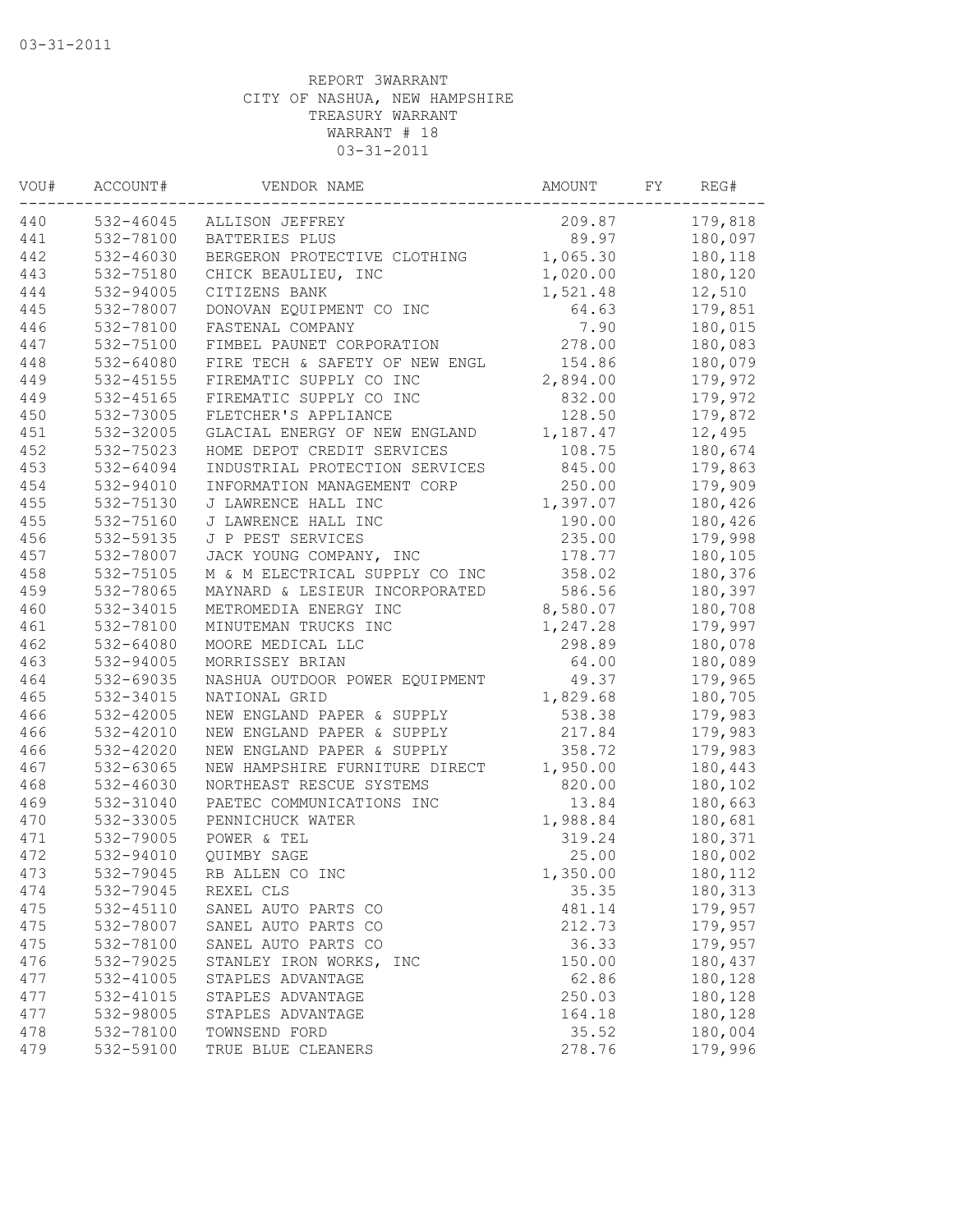| VOU#                                                 | ACCOUNT#                                                                                             | VENDOR NAME                                                                                                                                                                                       | AMOUNT                                                                       | FY REG#                                                                              |
|------------------------------------------------------|------------------------------------------------------------------------------------------------------|---------------------------------------------------------------------------------------------------------------------------------------------------------------------------------------------------|------------------------------------------------------------------------------|--------------------------------------------------------------------------------------|
| 480<br>481                                           | 532-78080                                                                                            | 532-64192 WISE EL SANTO CO, INC<br>YANKEE TRUCKS                                                                                                                                                  | 10,057.97<br>103.64                                                          | 180,365<br>179,839                                                                   |
| TOTAL                                                | 532                                                                                                  | FIRE DEPARTMENT                                                                                                                                                                                   |                                                                              | 47,407.26                                                                            |
| 482                                                  | 533-33010                                                                                            | PENNICHUCK WATER                                                                                                                                                                                  | 212,791.96                                                                   | 180,681                                                                              |
| TOTAL                                                | 533                                                                                                  | WATER SUPPLY (PUBLIC HYDRANTS)                                                                                                                                                                    |                                                                              | 212,791.96                                                                           |
| 483                                                  | 534-32020                                                                                            | GLACIAL ENERGY OF NEW ENGLAND 19,387.58                                                                                                                                                           |                                                                              | 12,479                                                                               |
| TOTAL                                                | 534                                                                                                  | STREET LIGHTING                                                                                                                                                                                   |                                                                              | 19,387.58                                                                            |
| 484<br>485<br>486<br>487<br>488                      | 536-78007<br>536-94005<br>536-32035<br>536-94005<br>536-31050                                        | MAC MULKIN CHEVROLET INC<br>MANSFIELD WILLIAM<br>PSNH<br>SHERMAN BRIAN<br>VERIZON WIRELESS                                                                                                        | 38.62<br>526.39<br>706.27<br>342.30<br>74.64                                 | 180,382<br>180,634<br>180,731<br>180,633<br>180,700                                  |
| TOTAL                                                | 536                                                                                                  | CITYWIDE COMMUNICATIONS                                                                                                                                                                           |                                                                              | 1,688.22                                                                             |
| 489<br>489<br>490<br>491<br>492<br>493<br>494<br>495 | 541-49050<br>541-54025<br>541-53165<br>541-33005<br>541-49050<br>541-32005<br>541-34005<br>541-41015 | EMBROIDME OF LONDONDERRY<br>EMBROIDME OF LONDONDERRY<br>LANGUAGE LINE SERVICES<br>PENNICHUCK WATER<br>PETTY CASH<br>PUBLIC SERVICE OF NEW HAMPSHIR<br>SHATTUCK MALONE OIL CO<br>STAPLES ADVANTAGE | 728.00<br>450.00<br>93.00<br>370.62<br>50.00<br>917.63<br>1,373.17<br>130.93 | 180,413<br>180,413<br>179,888<br>180,681<br>180,635<br>180,741<br>180,659<br>180,128 |
| TOTAL                                                | 541                                                                                                  | COMMUNITY SERVICES DIVISION                                                                                                                                                                       |                                                                              | 4, 113.35                                                                            |
| 496<br>496<br>497<br>497<br>498<br>498<br>499<br>499 | 542-94005<br>542-94010<br>542-94005<br>542-94010<br>542-94005<br>542-94010<br>542-94005<br>542-94010 | BISSELL NANCY<br>BISSELL NANCY<br>CALOPE-YAKLIN THERESA<br>CALOPE-YAKLIN THERESA<br>CARON CHRISTINE<br>CARON CHRISTINE<br>COTE JOAN<br>COTE JOAN                                                  | 40.00<br>10.00<br>40.00<br>10.00<br>40.00<br>10.00<br>40.00<br>10.00         | 180,095<br>180,095<br>180,428<br>180,428<br>179,933<br>179,933<br>179,966<br>179,966 |
| 500<br>500<br>501                                    | 542-94005<br>542-94010<br>542-47010                                                                  | LOSIER NICOLE<br>LOSIER NICOLE<br>NH MEDICAL/DENTAL SUPPLY LLC/D                                                                                                                                  | 40.00<br>10.00<br>852.30                                                     | 180,100<br>180,100<br>179,954                                                        |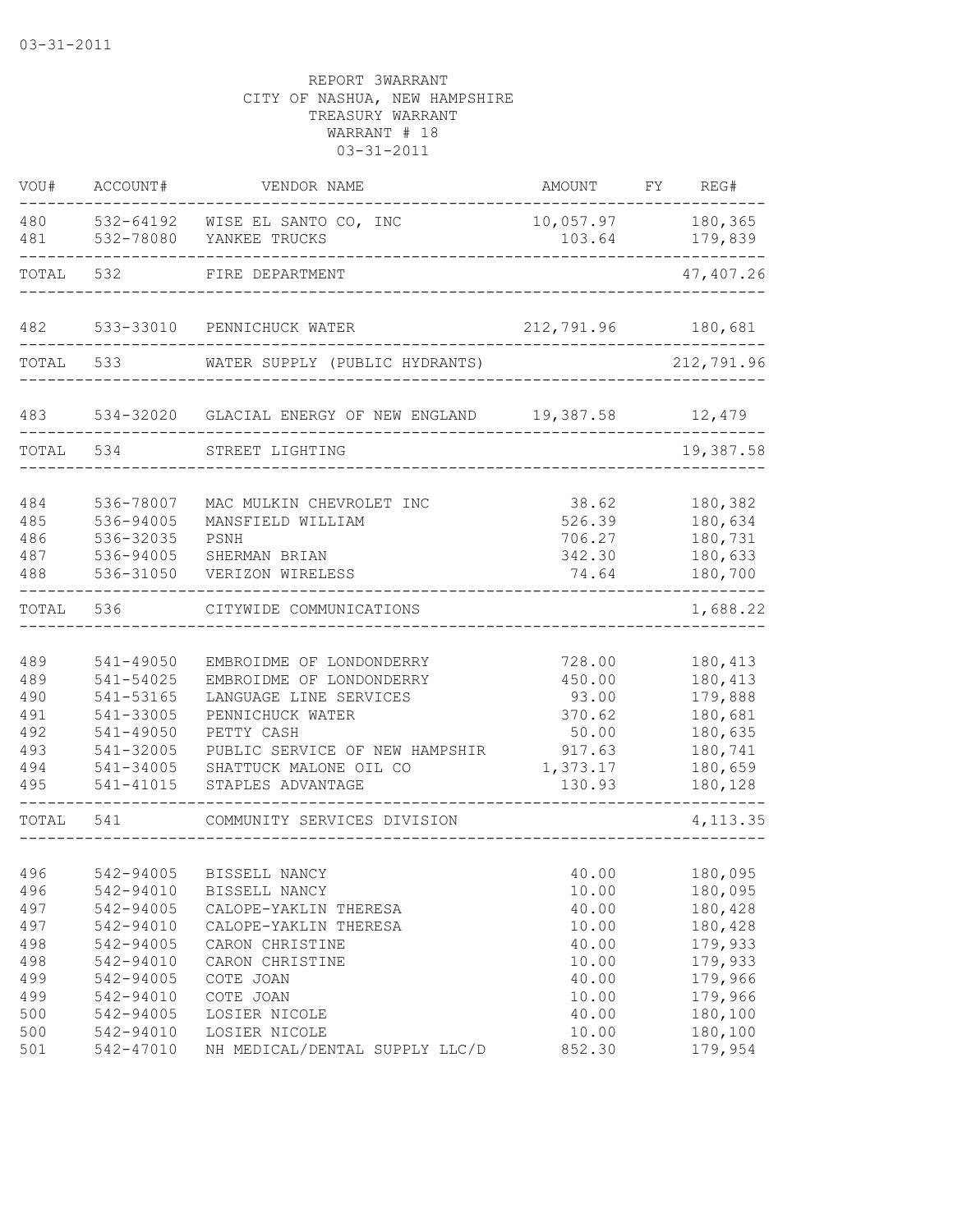| 502<br>180,635<br>542-91005<br>PETTY CASH<br>6.63<br>503<br>542-94005<br>179,975<br>PORRES LUIS<br>40.00<br>542-41015<br>128.44<br>180,128<br>STAPLES ADVANTAGE<br>542-94005<br>180,096<br>WENDT BETTY<br>40.00<br>505<br>542-94010<br>10.00<br>180,096<br>WENDT BETTY<br>1,327.37<br>TOTAL<br>542<br>COMMUNITY HEALTH<br>506<br>543-46030<br>COLE-PARMER INSTRUMENT COMPANY 26.75<br>179,923<br>506<br>179,923<br>543-49070<br>COLE-PARMER INSTRUMENT COMPANY 134.95<br>506<br>543-64140<br>COLE-PARMER INSTRUMENT COMPANY 240.67<br>179,923<br>507<br>180,635<br>543-43005<br>PETTY CASH<br>11.73<br>508<br>543-53025<br>Q C SERVICES INC<br>25.00<br>179,985<br>439.10<br>TOTAL 543<br>ENVIRONMENTAL HEALTH DEPT.<br>509 544-91005 MACK ROBERT<br>81.72<br>179,882<br>510<br>544-94005 PETTY CASH<br>24.00<br>180,635<br>511<br>544-41015<br>STAPLES ADVANTAGE<br>369.54<br>180,128<br>475.26<br>TOTAL<br>544<br>WELFARE ADMINISTRATION<br>179,961<br>512<br>545-97020<br>237 MAIN STREET LLC<br>432.04<br>513<br>179,932<br>545-97020<br>AMHERST ST ASSOCIATES<br>500.00<br>514<br>545-97020<br>180,135<br>BIRON ROBERT<br>450.00<br>515<br>545-97020<br>BOWERS ST REALTY TRUST<br>180,145<br>291.71<br>516<br>545-97020<br>CASTILLO MODESTA<br>1,179.21<br>180,010<br>517<br>545-97020<br>CLARK E G<br>620.00<br>179,916<br>518<br>740.00<br>180,140<br>545-97020<br>CRE MANANGEMENT LLC<br>519<br>1,500.00<br>179,841<br>545-97020<br>DAVIS FUNERAL HOME<br>180,660<br>520<br>545-97015<br>DEMOULAS SUPERMARKETS INC<br>841.55<br>180,144<br>521<br>545-97020<br>DONOHUE STEPHEN<br>785.87<br>180,745<br>522<br>545-97015<br>EASTERN PROPANE GAS INC<br>417.00<br>523<br>180,136<br>545-97020<br>ENG NATHAN<br>462.50<br>179,895<br>524<br>545-97020<br>FAHEY DAVID<br>340.00<br>525<br>545-97020<br>750.00<br>179,822<br>FARWELL FUNERAL SERVICE INC<br>526<br>545-97020<br>1,139.65<br>FREEDOM APARTMENTS LLC<br>179,946<br>527<br>GAUTHIER REALTY/CONNIE GAUTHIE<br>598.00<br>545-97020<br>180,733<br>528<br>GAUTHIER REALTY/CONNIE GAUTHIE<br>545-97020<br>590.00<br>180,111<br>529<br>545-97020<br>GP NASHUA LIMITED PARTNERSHIP<br>863.59<br>179,864<br>530<br>180,146<br>545-97020<br>GP NASHUA LIMITED PARTNERSHIP<br>229.00<br>531<br>180,147<br>545-97020<br>HARWOOD KENNETH<br>950.00<br>532<br>545-97020<br>256.00<br>180,138<br>KAMMILA VIJAY<br>533<br>179,813<br>545-97020<br>550.00<br>LAFLAMME PAUL<br>545-97020<br>180,040<br>534<br>LAVOIE DAVID<br>800.00 | VOU# | ACCOUNT# | VENDOR NAME | AMOUNT | FY REG# |
|-------------------------------------------------------------------------------------------------------------------------------------------------------------------------------------------------------------------------------------------------------------------------------------------------------------------------------------------------------------------------------------------------------------------------------------------------------------------------------------------------------------------------------------------------------------------------------------------------------------------------------------------------------------------------------------------------------------------------------------------------------------------------------------------------------------------------------------------------------------------------------------------------------------------------------------------------------------------------------------------------------------------------------------------------------------------------------------------------------------------------------------------------------------------------------------------------------------------------------------------------------------------------------------------------------------------------------------------------------------------------------------------------------------------------------------------------------------------------------------------------------------------------------------------------------------------------------------------------------------------------------------------------------------------------------------------------------------------------------------------------------------------------------------------------------------------------------------------------------------------------------------------------------------------------------------------------------------------------------------------------------------------------------------------------------------------------------------------------------------------------------------------------------------------------------------------------------------------------------------------------------------------------------------------------------------------------------------------------------------------------------------------------------------------------------------------------------------------------------------|------|----------|-------------|--------|---------|
|                                                                                                                                                                                                                                                                                                                                                                                                                                                                                                                                                                                                                                                                                                                                                                                                                                                                                                                                                                                                                                                                                                                                                                                                                                                                                                                                                                                                                                                                                                                                                                                                                                                                                                                                                                                                                                                                                                                                                                                                                                                                                                                                                                                                                                                                                                                                                                                                                                                                                     |      |          |             |        |         |
|                                                                                                                                                                                                                                                                                                                                                                                                                                                                                                                                                                                                                                                                                                                                                                                                                                                                                                                                                                                                                                                                                                                                                                                                                                                                                                                                                                                                                                                                                                                                                                                                                                                                                                                                                                                                                                                                                                                                                                                                                                                                                                                                                                                                                                                                                                                                                                                                                                                                                     |      |          |             |        |         |
|                                                                                                                                                                                                                                                                                                                                                                                                                                                                                                                                                                                                                                                                                                                                                                                                                                                                                                                                                                                                                                                                                                                                                                                                                                                                                                                                                                                                                                                                                                                                                                                                                                                                                                                                                                                                                                                                                                                                                                                                                                                                                                                                                                                                                                                                                                                                                                                                                                                                                     | 504  |          |             |        |         |
|                                                                                                                                                                                                                                                                                                                                                                                                                                                                                                                                                                                                                                                                                                                                                                                                                                                                                                                                                                                                                                                                                                                                                                                                                                                                                                                                                                                                                                                                                                                                                                                                                                                                                                                                                                                                                                                                                                                                                                                                                                                                                                                                                                                                                                                                                                                                                                                                                                                                                     | 505  |          |             |        |         |
|                                                                                                                                                                                                                                                                                                                                                                                                                                                                                                                                                                                                                                                                                                                                                                                                                                                                                                                                                                                                                                                                                                                                                                                                                                                                                                                                                                                                                                                                                                                                                                                                                                                                                                                                                                                                                                                                                                                                                                                                                                                                                                                                                                                                                                                                                                                                                                                                                                                                                     |      |          |             |        |         |
|                                                                                                                                                                                                                                                                                                                                                                                                                                                                                                                                                                                                                                                                                                                                                                                                                                                                                                                                                                                                                                                                                                                                                                                                                                                                                                                                                                                                                                                                                                                                                                                                                                                                                                                                                                                                                                                                                                                                                                                                                                                                                                                                                                                                                                                                                                                                                                                                                                                                                     |      |          |             |        |         |
|                                                                                                                                                                                                                                                                                                                                                                                                                                                                                                                                                                                                                                                                                                                                                                                                                                                                                                                                                                                                                                                                                                                                                                                                                                                                                                                                                                                                                                                                                                                                                                                                                                                                                                                                                                                                                                                                                                                                                                                                                                                                                                                                                                                                                                                                                                                                                                                                                                                                                     |      |          |             |        |         |
|                                                                                                                                                                                                                                                                                                                                                                                                                                                                                                                                                                                                                                                                                                                                                                                                                                                                                                                                                                                                                                                                                                                                                                                                                                                                                                                                                                                                                                                                                                                                                                                                                                                                                                                                                                                                                                                                                                                                                                                                                                                                                                                                                                                                                                                                                                                                                                                                                                                                                     |      |          |             |        |         |
|                                                                                                                                                                                                                                                                                                                                                                                                                                                                                                                                                                                                                                                                                                                                                                                                                                                                                                                                                                                                                                                                                                                                                                                                                                                                                                                                                                                                                                                                                                                                                                                                                                                                                                                                                                                                                                                                                                                                                                                                                                                                                                                                                                                                                                                                                                                                                                                                                                                                                     |      |          |             |        |         |
|                                                                                                                                                                                                                                                                                                                                                                                                                                                                                                                                                                                                                                                                                                                                                                                                                                                                                                                                                                                                                                                                                                                                                                                                                                                                                                                                                                                                                                                                                                                                                                                                                                                                                                                                                                                                                                                                                                                                                                                                                                                                                                                                                                                                                                                                                                                                                                                                                                                                                     |      |          |             |        |         |
|                                                                                                                                                                                                                                                                                                                                                                                                                                                                                                                                                                                                                                                                                                                                                                                                                                                                                                                                                                                                                                                                                                                                                                                                                                                                                                                                                                                                                                                                                                                                                                                                                                                                                                                                                                                                                                                                                                                                                                                                                                                                                                                                                                                                                                                                                                                                                                                                                                                                                     |      |          |             |        |         |
|                                                                                                                                                                                                                                                                                                                                                                                                                                                                                                                                                                                                                                                                                                                                                                                                                                                                                                                                                                                                                                                                                                                                                                                                                                                                                                                                                                                                                                                                                                                                                                                                                                                                                                                                                                                                                                                                                                                                                                                                                                                                                                                                                                                                                                                                                                                                                                                                                                                                                     |      |          |             |        |         |
|                                                                                                                                                                                                                                                                                                                                                                                                                                                                                                                                                                                                                                                                                                                                                                                                                                                                                                                                                                                                                                                                                                                                                                                                                                                                                                                                                                                                                                                                                                                                                                                                                                                                                                                                                                                                                                                                                                                                                                                                                                                                                                                                                                                                                                                                                                                                                                                                                                                                                     |      |          |             |        |         |
|                                                                                                                                                                                                                                                                                                                                                                                                                                                                                                                                                                                                                                                                                                                                                                                                                                                                                                                                                                                                                                                                                                                                                                                                                                                                                                                                                                                                                                                                                                                                                                                                                                                                                                                                                                                                                                                                                                                                                                                                                                                                                                                                                                                                                                                                                                                                                                                                                                                                                     |      |          |             |        |         |
|                                                                                                                                                                                                                                                                                                                                                                                                                                                                                                                                                                                                                                                                                                                                                                                                                                                                                                                                                                                                                                                                                                                                                                                                                                                                                                                                                                                                                                                                                                                                                                                                                                                                                                                                                                                                                                                                                                                                                                                                                                                                                                                                                                                                                                                                                                                                                                                                                                                                                     |      |          |             |        |         |
|                                                                                                                                                                                                                                                                                                                                                                                                                                                                                                                                                                                                                                                                                                                                                                                                                                                                                                                                                                                                                                                                                                                                                                                                                                                                                                                                                                                                                                                                                                                                                                                                                                                                                                                                                                                                                                                                                                                                                                                                                                                                                                                                                                                                                                                                                                                                                                                                                                                                                     |      |          |             |        |         |
|                                                                                                                                                                                                                                                                                                                                                                                                                                                                                                                                                                                                                                                                                                                                                                                                                                                                                                                                                                                                                                                                                                                                                                                                                                                                                                                                                                                                                                                                                                                                                                                                                                                                                                                                                                                                                                                                                                                                                                                                                                                                                                                                                                                                                                                                                                                                                                                                                                                                                     |      |          |             |        |         |
|                                                                                                                                                                                                                                                                                                                                                                                                                                                                                                                                                                                                                                                                                                                                                                                                                                                                                                                                                                                                                                                                                                                                                                                                                                                                                                                                                                                                                                                                                                                                                                                                                                                                                                                                                                                                                                                                                                                                                                                                                                                                                                                                                                                                                                                                                                                                                                                                                                                                                     |      |          |             |        |         |
|                                                                                                                                                                                                                                                                                                                                                                                                                                                                                                                                                                                                                                                                                                                                                                                                                                                                                                                                                                                                                                                                                                                                                                                                                                                                                                                                                                                                                                                                                                                                                                                                                                                                                                                                                                                                                                                                                                                                                                                                                                                                                                                                                                                                                                                                                                                                                                                                                                                                                     |      |          |             |        |         |
|                                                                                                                                                                                                                                                                                                                                                                                                                                                                                                                                                                                                                                                                                                                                                                                                                                                                                                                                                                                                                                                                                                                                                                                                                                                                                                                                                                                                                                                                                                                                                                                                                                                                                                                                                                                                                                                                                                                                                                                                                                                                                                                                                                                                                                                                                                                                                                                                                                                                                     |      |          |             |        |         |
|                                                                                                                                                                                                                                                                                                                                                                                                                                                                                                                                                                                                                                                                                                                                                                                                                                                                                                                                                                                                                                                                                                                                                                                                                                                                                                                                                                                                                                                                                                                                                                                                                                                                                                                                                                                                                                                                                                                                                                                                                                                                                                                                                                                                                                                                                                                                                                                                                                                                                     |      |          |             |        |         |
|                                                                                                                                                                                                                                                                                                                                                                                                                                                                                                                                                                                                                                                                                                                                                                                                                                                                                                                                                                                                                                                                                                                                                                                                                                                                                                                                                                                                                                                                                                                                                                                                                                                                                                                                                                                                                                                                                                                                                                                                                                                                                                                                                                                                                                                                                                                                                                                                                                                                                     |      |          |             |        |         |
|                                                                                                                                                                                                                                                                                                                                                                                                                                                                                                                                                                                                                                                                                                                                                                                                                                                                                                                                                                                                                                                                                                                                                                                                                                                                                                                                                                                                                                                                                                                                                                                                                                                                                                                                                                                                                                                                                                                                                                                                                                                                                                                                                                                                                                                                                                                                                                                                                                                                                     |      |          |             |        |         |
|                                                                                                                                                                                                                                                                                                                                                                                                                                                                                                                                                                                                                                                                                                                                                                                                                                                                                                                                                                                                                                                                                                                                                                                                                                                                                                                                                                                                                                                                                                                                                                                                                                                                                                                                                                                                                                                                                                                                                                                                                                                                                                                                                                                                                                                                                                                                                                                                                                                                                     |      |          |             |        |         |
|                                                                                                                                                                                                                                                                                                                                                                                                                                                                                                                                                                                                                                                                                                                                                                                                                                                                                                                                                                                                                                                                                                                                                                                                                                                                                                                                                                                                                                                                                                                                                                                                                                                                                                                                                                                                                                                                                                                                                                                                                                                                                                                                                                                                                                                                                                                                                                                                                                                                                     |      |          |             |        |         |
|                                                                                                                                                                                                                                                                                                                                                                                                                                                                                                                                                                                                                                                                                                                                                                                                                                                                                                                                                                                                                                                                                                                                                                                                                                                                                                                                                                                                                                                                                                                                                                                                                                                                                                                                                                                                                                                                                                                                                                                                                                                                                                                                                                                                                                                                                                                                                                                                                                                                                     |      |          |             |        |         |
|                                                                                                                                                                                                                                                                                                                                                                                                                                                                                                                                                                                                                                                                                                                                                                                                                                                                                                                                                                                                                                                                                                                                                                                                                                                                                                                                                                                                                                                                                                                                                                                                                                                                                                                                                                                                                                                                                                                                                                                                                                                                                                                                                                                                                                                                                                                                                                                                                                                                                     |      |          |             |        |         |
|                                                                                                                                                                                                                                                                                                                                                                                                                                                                                                                                                                                                                                                                                                                                                                                                                                                                                                                                                                                                                                                                                                                                                                                                                                                                                                                                                                                                                                                                                                                                                                                                                                                                                                                                                                                                                                                                                                                                                                                                                                                                                                                                                                                                                                                                                                                                                                                                                                                                                     |      |          |             |        |         |
|                                                                                                                                                                                                                                                                                                                                                                                                                                                                                                                                                                                                                                                                                                                                                                                                                                                                                                                                                                                                                                                                                                                                                                                                                                                                                                                                                                                                                                                                                                                                                                                                                                                                                                                                                                                                                                                                                                                                                                                                                                                                                                                                                                                                                                                                                                                                                                                                                                                                                     |      |          |             |        |         |
|                                                                                                                                                                                                                                                                                                                                                                                                                                                                                                                                                                                                                                                                                                                                                                                                                                                                                                                                                                                                                                                                                                                                                                                                                                                                                                                                                                                                                                                                                                                                                                                                                                                                                                                                                                                                                                                                                                                                                                                                                                                                                                                                                                                                                                                                                                                                                                                                                                                                                     |      |          |             |        |         |
|                                                                                                                                                                                                                                                                                                                                                                                                                                                                                                                                                                                                                                                                                                                                                                                                                                                                                                                                                                                                                                                                                                                                                                                                                                                                                                                                                                                                                                                                                                                                                                                                                                                                                                                                                                                                                                                                                                                                                                                                                                                                                                                                                                                                                                                                                                                                                                                                                                                                                     |      |          |             |        |         |
|                                                                                                                                                                                                                                                                                                                                                                                                                                                                                                                                                                                                                                                                                                                                                                                                                                                                                                                                                                                                                                                                                                                                                                                                                                                                                                                                                                                                                                                                                                                                                                                                                                                                                                                                                                                                                                                                                                                                                                                                                                                                                                                                                                                                                                                                                                                                                                                                                                                                                     |      |          |             |        |         |
|                                                                                                                                                                                                                                                                                                                                                                                                                                                                                                                                                                                                                                                                                                                                                                                                                                                                                                                                                                                                                                                                                                                                                                                                                                                                                                                                                                                                                                                                                                                                                                                                                                                                                                                                                                                                                                                                                                                                                                                                                                                                                                                                                                                                                                                                                                                                                                                                                                                                                     |      |          |             |        |         |
|                                                                                                                                                                                                                                                                                                                                                                                                                                                                                                                                                                                                                                                                                                                                                                                                                                                                                                                                                                                                                                                                                                                                                                                                                                                                                                                                                                                                                                                                                                                                                                                                                                                                                                                                                                                                                                                                                                                                                                                                                                                                                                                                                                                                                                                                                                                                                                                                                                                                                     |      |          |             |        |         |
|                                                                                                                                                                                                                                                                                                                                                                                                                                                                                                                                                                                                                                                                                                                                                                                                                                                                                                                                                                                                                                                                                                                                                                                                                                                                                                                                                                                                                                                                                                                                                                                                                                                                                                                                                                                                                                                                                                                                                                                                                                                                                                                                                                                                                                                                                                                                                                                                                                                                                     |      |          |             |        |         |
|                                                                                                                                                                                                                                                                                                                                                                                                                                                                                                                                                                                                                                                                                                                                                                                                                                                                                                                                                                                                                                                                                                                                                                                                                                                                                                                                                                                                                                                                                                                                                                                                                                                                                                                                                                                                                                                                                                                                                                                                                                                                                                                                                                                                                                                                                                                                                                                                                                                                                     |      |          |             |        |         |
|                                                                                                                                                                                                                                                                                                                                                                                                                                                                                                                                                                                                                                                                                                                                                                                                                                                                                                                                                                                                                                                                                                                                                                                                                                                                                                                                                                                                                                                                                                                                                                                                                                                                                                                                                                                                                                                                                                                                                                                                                                                                                                                                                                                                                                                                                                                                                                                                                                                                                     |      |          |             |        |         |
|                                                                                                                                                                                                                                                                                                                                                                                                                                                                                                                                                                                                                                                                                                                                                                                                                                                                                                                                                                                                                                                                                                                                                                                                                                                                                                                                                                                                                                                                                                                                                                                                                                                                                                                                                                                                                                                                                                                                                                                                                                                                                                                                                                                                                                                                                                                                                                                                                                                                                     |      |          |             |        |         |
|                                                                                                                                                                                                                                                                                                                                                                                                                                                                                                                                                                                                                                                                                                                                                                                                                                                                                                                                                                                                                                                                                                                                                                                                                                                                                                                                                                                                                                                                                                                                                                                                                                                                                                                                                                                                                                                                                                                                                                                                                                                                                                                                                                                                                                                                                                                                                                                                                                                                                     |      |          |             |        |         |
|                                                                                                                                                                                                                                                                                                                                                                                                                                                                                                                                                                                                                                                                                                                                                                                                                                                                                                                                                                                                                                                                                                                                                                                                                                                                                                                                                                                                                                                                                                                                                                                                                                                                                                                                                                                                                                                                                                                                                                                                                                                                                                                                                                                                                                                                                                                                                                                                                                                                                     |      |          |             |        |         |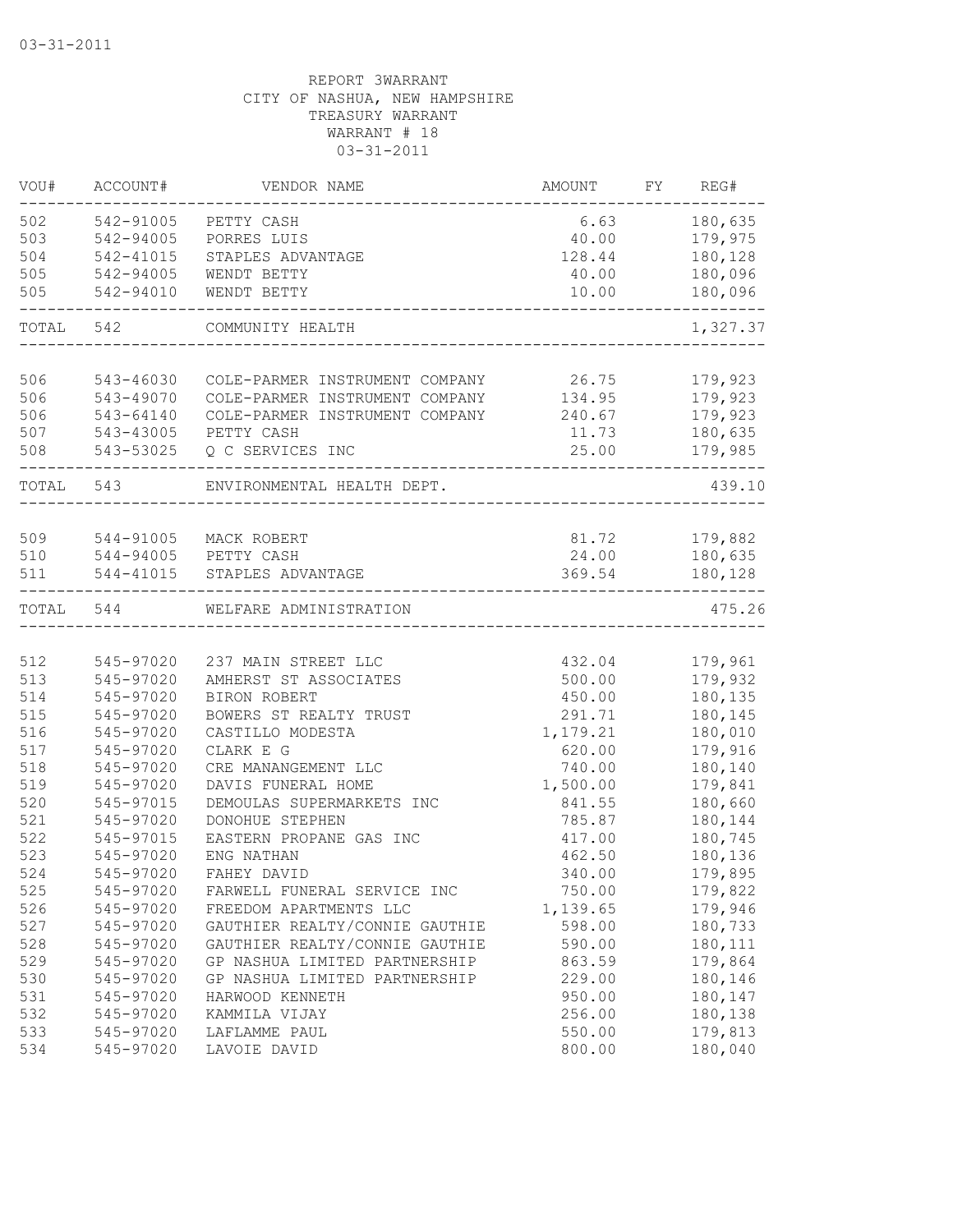| VOU#      | ACCOUNT#      | VENDOR NAME                                          | AMOUNT    | FY | REG#      |
|-----------|---------------|------------------------------------------------------|-----------|----|-----------|
| 535       | 545-97020     | LEITH ROBERT W                                       | 610.04    |    | 180,050   |
| 536       | 545-97015     | MCLAUGHLIN OIL COMPANY                               | 923.75    |    | 180,748   |
| 537       | 545-97020     | MENA ANOTNIO                                         | 700.00    |    | 180,139   |
| 538       | 545-97020     | MOTEL 6                                              | 1,574.93  |    | 180,069   |
| 539       | 545-97020     | MWANIKI SAMUEL                                       | 595.50    |    | 180,027   |
| 540       | 545-97020     | NASHUA HOUSING AUTHORITY                             | 237.00    |    | 180,077   |
| 541       | 545-97015     | PENNICHUCK WATER WORKS INC                           | 69.17     |    | 180,677   |
| 542       | 545-97015     | PETTY CASH                                           | 12.00     |    | 180,635   |
| 543       | 545-97020     | PLEAKAS MARION                                       | 600.00    |    | 180,011   |
| 544       | 545-97020     | PREVETT CHRISTOPHER                                  | 450.00    |    | 179,893   |
| 545       | 545-97015     | PSNH                                                 | 790.00    |    | 180,732   |
| 546       | 545-97020     | SAYERS CHARLES O                                     | 500.00    |    | 179,814   |
| 547       | 545-97020     | SMART INVESTMENTS LLC                                | 850.00    |    | 179,889   |
| 548       | 545-97020     | SPAETH TERRENCE                                      | 691.19    |    | 180,143   |
| 549       | 545-97020     | WILLIAMS PAUL                                        | 750.00    |    | 180,142   |
| 550       | 545-97015     | WINGATE'S PHARMACY INC                               | 6,000.89  |    | 180,661   |
| 551       | 545-97020     | ZIS SWEENEY FUNERAL HOME INC<br>____________________ | 750.00    |    | 180,088   |
| TOTAL 545 |               | WELFARE COSTS                                        |           |    | 31,390.59 |
|           |               |                                                      |           |    |           |
| 552       | 551-49025     | AMAZON                                               | 117.10    |    | 180,747   |
| 553       | $551 - 75023$ | ASAP FIRE & SAFETY CORPORATION                       | 322.50    |    | 179,912   |
| 554       | 551-59100     | HOME DEPOT CREDIT SERVICES                           | 165.74    |    | 180,674   |
| 555       | 551-59100     | LAMPER CEAN                                          | 600.00    |    | 180,487   |
| 556       | 551-91005     | MENDOLA GIUSEPPE                                     | 88.69     |    | 180,350   |
| 557       | 551-34015     | METROMEDIA ENERGY INC                                | 33.11     |    | 180,708   |
| 558       | 551-31040     | PAETEC COMMUNICATIONS INC                            | 6.10      |    | 180,663   |
| 559       | 551-33005     | PENNICHUCK WATER                                     | 172.73    |    | 180,681   |
| 560       | 551-32005     | PUBLIC SERVICE OF NEW HAMPSHIR                       | 954.30    |    | 180,741   |
| 561       | $551 - 94010$ | RUTTER KRISTEN                                       | 676.00    |    | 180,510   |
| 562       | 551-49075     | SPILLER'S                                            | $-272.69$ |    | 180,060   |
| 563       | $551 - 41015$ | STAPLES ADVANTAGE                                    | 1,449.11  |    | 180,128   |
| TOTAL 551 |               | PUBLIC WORKS DIV & ENGINEERING                       |           |    | 4,312.69  |
|           |               |                                                      |           |    |           |
| 564       |               | 552-75022 B & S LOCKSMITH INC                        | 17.10     |    | 180,007   |
| 565       | 552-75022     | BELLETETES INC                                       | 5.39      |    | 179,952   |
| 566       | 552-78007     | BEST FORD                                            | 689.89    |    | 179,833   |
| 566       | 552-78100     | BEST FORD                                            | 199.86    |    | 179,833   |
| 567       | 552-78007     | CARPARTS OF NASHUA                                   | 1,349.85  |    | 179,832   |
| 568       | 552-59050     | COLLINS JOHN                                         | 1,075.00  |    | 180,056   |
| 569       | 552-59050     | COYLE KEVIN                                          | 740.00    |    | 179,858   |
| 570       | 552-78100     | D & R TOWING INC                                     | 80.00     |    | 180,381   |
| 571       | 552-78100     | DICK RAYMOND INC                                     | 74.95     |    | 180,403   |
| 572       | 552-59050     | DROWN JOYCE                                          | 44.00     |    | 180,052   |
| 573       | 552-59050     | DUVAL CAMERON                                        | 208.00    |    | 180,420   |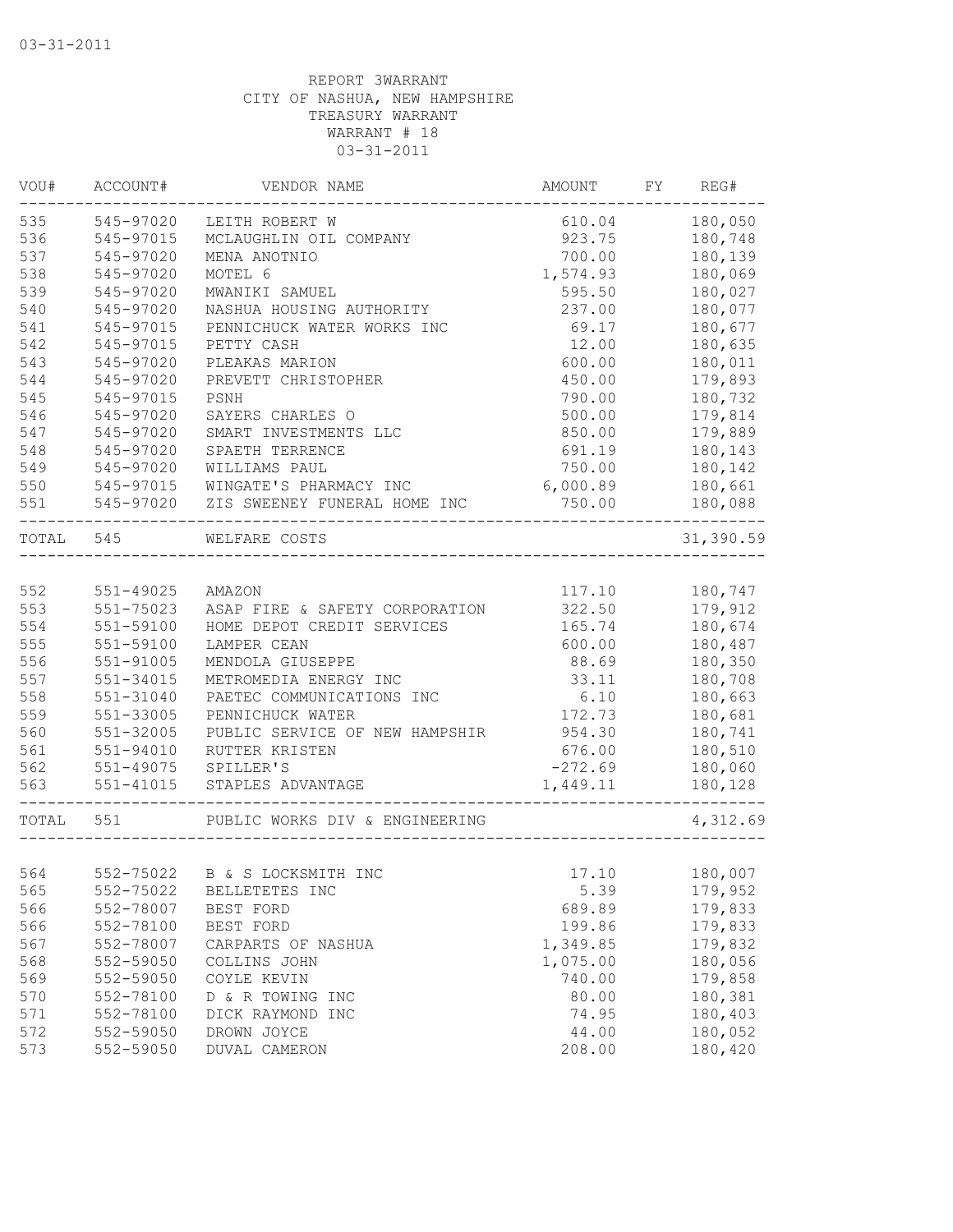| VOU# | ACCOUNT#      | VENDOR NAME                    | AMOUNT   | FY | REG#    |
|------|---------------|--------------------------------|----------|----|---------|
| 574  | 552-78007     | FREIGHTLINER OF NH INC         | 28.16    |    | 180,087 |
| 575  | 552-59050     | GADBOIS GERALD                 | 1,290.00 |    | 179,811 |
| 576  | 552-59050     | GILLIS MIKE                    | 1,125.00 |    | 180,315 |
| 577  | 552-32040     | GLACIAL ENERGY OF NEW ENGLAND  | 2,267.62 |    | 12,479  |
| 578  | 552-64192     | GRAINGER                       | 357.15   |    | 179,980 |
| 579  | $552 - 42010$ | HOME DEPOT CREDIT SERVICES     | 42.75    |    | 180,674 |
| 579  | 552-75021     | HOME DEPOT CREDIT SERVICES     | 51.18    |    | 180,674 |
| 579  | 552-75022     | HOME DEPOT CREDIT SERVICES     | 225.84   |    | 180,674 |
| 579  | 552-75135     | HOME DEPOT CREDIT SERVICES     | 25.79    |    | 180,674 |
| 580  | 552-59050     | HOWE BOB                       | 260.00   |    | 180,520 |
| 581  | 552-75021     | INTELLICEPT                    | 688.00   |    | 180,512 |
| 582  | 552-75021     | JOHN DEERE LANDSCAPES/LESCO    | 13.55    |    | 180,217 |
| 583  | 552-59050     | LEITH ADAM                     | 220.00   |    | 180,450 |
| 584  | 552-78100     | LIBERTY INTN'L TRUCKS OF NH LL | 211.33   |    | 180,390 |
| 585  | 552-75021     | LOWE'S                         | 62.74    |    | 180,702 |
| 586  | 552-78007     | MAC MULKIN CHEVROLET INC       | 97.79    |    | 180,382 |
| 587  | 552-78007     | MAYNARD & LESIEUR INCORPORATED | 20.00    |    | 180,397 |
| 587  | 552-78065     | MAYNARD & LESIEUR INCORPORATED | 2,492.40 |    | 180,397 |
| 588  | 552-34015     | METROMEDIA ENERGY INC          | 1,478.82 |    | 180,708 |
| 588  | 552-34045     | METROMEDIA ENERGY INC          | 612.70   |    | 180,708 |
| 589  | 552-59050     | MILES KELLEY                   | 700.00   |    | 180,506 |
| 590  | 552-78007     | NAPA AUTO PARTS                | 1,795.24 |    | 180,066 |
| 590  | 552-78100     | NAPA AUTO PARTS                | 222.90   |    | 180,066 |
| 591  | 552-75021     | NASHUA WALLPAPER & PAINT CO    | 25.99    |    | 179,967 |
| 591  | 552-75135     | NASHUA WALLPAPER & PAINT CO    | 94.84    |    | 179,967 |
| 592  | 552-34015     | NATIONAL GRID                  | 509.76   |    | 180,705 |
| 593  | 552-31040     | PAETEC COMMUNICATIONS INC      | 12.51    |    | 180,663 |
| 594  | 552-59050     | PARADIS STEPHEN                | 490.00   |    | 179,971 |
| 595  | 552-75021     | PEABODY SUPPLY COMPANY         | 534.70   |    | 180,453 |
| 596  | 552-33005     | PENNICHUCK WATER               | 763.72   |    | 180,681 |
| 596  | 552-33005     | PENNICHUCK WATER               | 73.24    |    | 180,682 |
| 596  | 552-33040     | PENNICHUCK WATER               | 148.93   |    | 180,681 |
| 596  | 552-33045     | PENNICHUCK WATER               | 425.56   |    | 180,682 |
| 597  | 552-32005     | PSNH                           | 2,222.76 |    | 180,731 |
| 597  | 552-32030     | PSNH                           | 1,435.42 |    | 180,731 |
| 598  | 552-32040     | PUBLIC SERVICE OF NEW HAMPSHIR | 1,686.80 |    | 180,741 |
| 599  | 552-59050     | ROBICHAUD ROGER                | 577.00   |    | 180,073 |
| 600  | 552-75022     | SAM'S CLUB DIRECT              | 298.45   |    | 180,688 |
| 600  | 552-75040     | SAM'S CLUB DIRECT              | 298.45   |    | 180,688 |
| 600  | 552-75135     | SAM'S CLUB DIRECT              | 298.45   |    | 180,688 |
| 601  | 552-78007     | SANEL AUTO PARTS CO            | 237.28   |    | 179,957 |
| 602  | 552-59050     | SEVIGNY RONALD                 | 1,790.00 |    | 179,956 |
| 603  | 552-75021     | SOLAR ILLUMINATIONS            | 190.99   |    | 179,804 |
| 604  | 552-41015     | STAPLES ADVANTAGE              | 113.41   |    | 180,128 |
| 605  | 552-59050     | STUART ALISTAIR                | 204.00   |    | 179,921 |
| 606  | 552-59050     | THOMAS ANTWAN                  | 1,714.00 |    | 179,948 |
| 607  | 552-59050     | TOOMEY BRIAN                   | 1,650.00 |    | 179,896 |
| 608  | 552-59050     | TOROSIAN GEORGE                | 336.00   |    | 179,981 |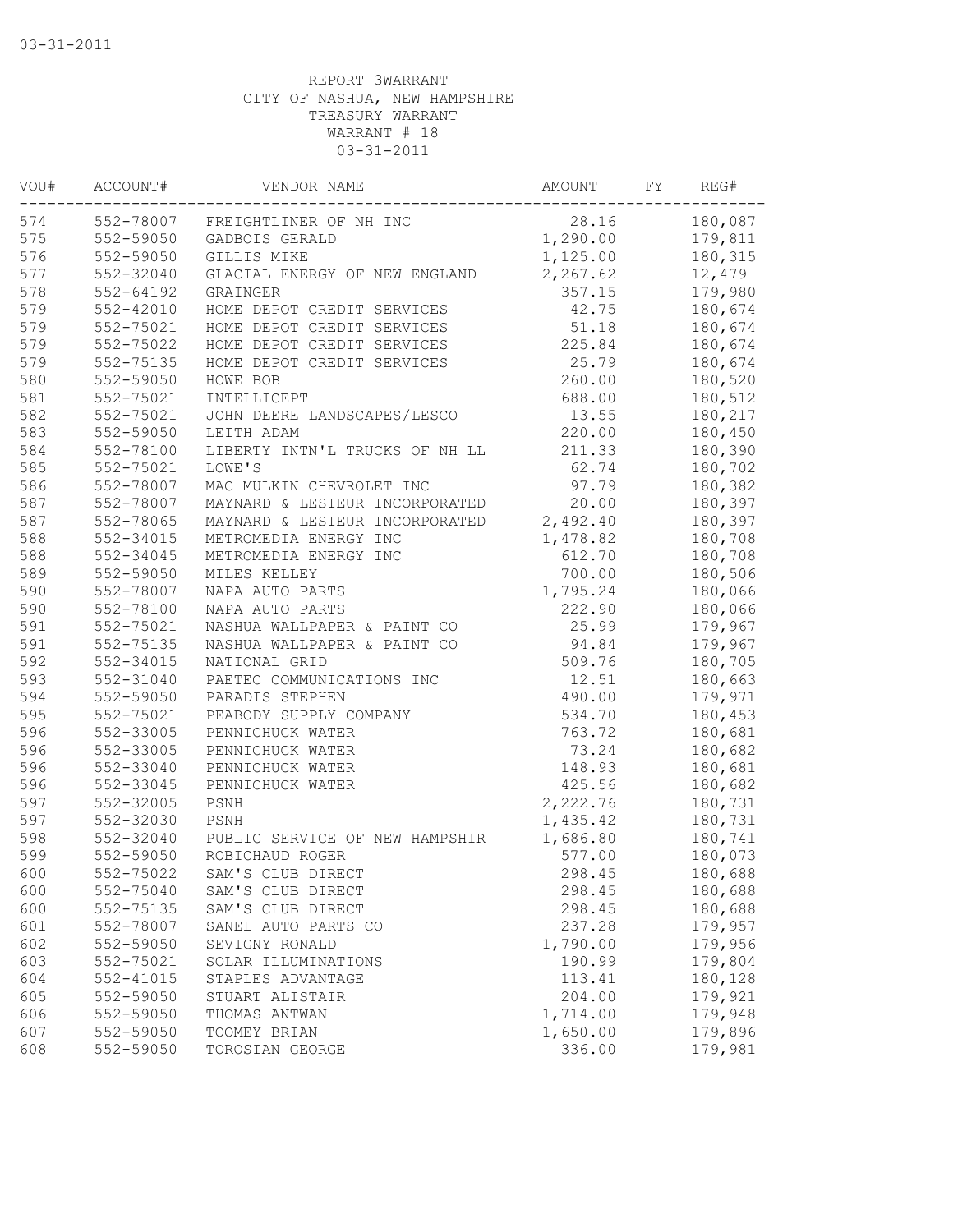|           | VOU# ACCOUNT# | VENDOR NAME                                                                                              | AMOUNT        | FY | REG#      |
|-----------|---------------|----------------------------------------------------------------------------------------------------------|---------------|----|-----------|
|           |               | 609 552-81086 UNITED PARCEL SERVICE INC 1,850.00 180,740<br>610 552-66000 UNITED SITE SERVICES NORTHEAST | 54.97 180,716 |    |           |
| TOTAL 552 |               | PARKS AND RECREATION<br><sub>JIN</sub><br>---------------------------                                    |               |    | 36,810.23 |
|           |               |                                                                                                          |               |    |           |
| 611       | 553-46045     | ALEC'S SHOE STORE INC                                                                                    | 184.95        |    | 179,939   |
| 612       | 553-59100     | ANTIFREEZE TECHNOLOGY SYSTEMS                                                                            | 280.00        |    | 180,419   |
| 613       | 553-78100     | AUTO ELECTRIC WAREHOUSE INC                                                                              | 225.00        |    | 179,810   |
| 614       | 553-49075     | BELLETETES INC                                                                                           | 59.36         |    | 179,952   |
| 614       | 553-69025     | BELLETETES INC                                                                                           | 34.19         |    | 179,952   |
| 614       | 553-75023     | BELLETETES INC                                                                                           | 438.28        |    | 179,952   |
| 615       | 553-78100     | BEST FORD                                                                                                | 198.86        |    | 179,833   |
| 616       | 553-45010     | BROX INDUSTRIES INC                                                                                      | 4,308.77      |    | 179,854   |
| 616       | $553 - 45190$ | BROX INDUSTRIES INC                                                                                      | 46.40         |    | 179,854   |
| 617       | 553-78100     | CHADWICK-BAROSS INC                                                                                      | 80.30         |    | 179,855   |
| 618       | 553-48015     | DENNIS K BURKE INC                                                                                       | 38,269.93     |    | 180,752   |
| 619       | 553-78100     | DONOVAN EQUIPMENT CO INC                                                                                 | 53.37         |    | 179,851   |
| 620       | 553-78100     | E W SLEEPER CO                                                                                           | 2,825.36      |    | 180,125   |
| 621       | 553-49075     | FISHER AUTO PARTS                                                                                        | 113.00        |    | 180,466   |
| 622       | 553-45265     | FL MERRILL CONSTRUCTION INC                                                                              | 446.89        |    | 180,035   |
| 623       | 553-32005     | GLACIAL ENERGY OF NEW ENGLAND 2,447.44                                                                   |               |    | 12,479    |
| 624       | 553-59100     | GMS HYDRAULICS INC                                                                                       | 327.70        |    | 180,422   |
| 625       | 553-78075     | GRANITE STATE GLASS                                                                                      | 384.00        |    | 180,024   |
| 626       | 553-45260     | GRANITE STATE MINERALS INC                                                                               | 68,609.19     |    | 179,816   |
| 627       | 553-77020     | HOWARD P FAIRFIELD, LLC                                                                                  | 6,736.51      |    | 180,307   |
| 627       | 553-78100     | HOWARD P FAIRFIELD, LLC                                                                                  | 996.40        |    | 180,307   |
| 628       | 553-59135     | J P PEST SERVICES                                                                                        | 130.00        |    | 179,998   |
| 629       | 553-49075     | LIBERTY INTN'L TRUCKS OF NH LL                                                                           | 76.10         |    | 180,390   |
| 629       | 553-78100     | LIBERTY INTN'L TRUCKS OF NH LL                                                                           | 1,576.78      |    | 180,390   |
| 630       | 553-69025     | MATCO TOOLS                                                                                              | 83.50         |    | 179,820   |
| 631       | 553-78065     | MAYNARD & LESIEUR INCORPORATED                                                                           | 1,582.07      |    | 180,397   |
| 632       | 553-78100     | MB TRACTOR & EQUIPMENT                                                                                   | 248.41        |    | 180,415   |
| 633       | 553-78100     | MCDEVITT TRUCKS INC                                                                                      | 697.76        |    | 180,098   |
| 634       | 553-34015     | METROMEDIA ENERGY INC                                                                                    | 5,753.11      |    | 180,708   |
| 635       | 553-49075     | NAPA AUTO PARTS                                                                                          | 173.58        |    | 180,066   |
| 635       | 553-49075     | NAPA AUTO PARTS                                                                                          | 9.90          |    | 180,067   |
| 635       | 553-69025     | NAPA AUTO PARTS                                                                                          | 13.29         |    | 180,066   |
| 635       | 553-78035     | NAPA AUTO PARTS                                                                                          | 269.70        |    | 180,067   |
| 635       | 553-78100     | NAPA AUTO PARTS                                                                                          | 882.47        |    | 180,066   |
| 635       | 553-78100     | NAPA AUTO PARTS                                                                                          | 350.53        |    | 180,067   |
| 636       | 553-78035     | NEW G.H. BERLIN OIL COMPANY                                                                              | 3,762.59      |    | 179,988   |
| 637       | 553-95005     | NH PUBLIC WORKS MUTUAL AID PRO                                                                           | 25.00         |    | 180,669   |
| 638       | 553-78100     | NORTHLAND INDUSTRIAL TRUCK CO.                                                                           | 1,759.87      |    | 180,489   |
| 639       | 553-31040     | PAETEC COMMUNICATIONS INC                                                                                | 18.77         |    | 180,663   |
| 640       | 553-33005     | PENNICHUCK WATER                                                                                         | 445.08        |    | 180,682   |
| 641       | 553-49075     | PINE MOTOR PARTS                                                                                         | 54.79         |    | 180,398   |
| 642       | 553-32005     | PUBLIC SERVICE OF NEW HAMPSHIR                                                                           | 1,332.19      |    | 180,741   |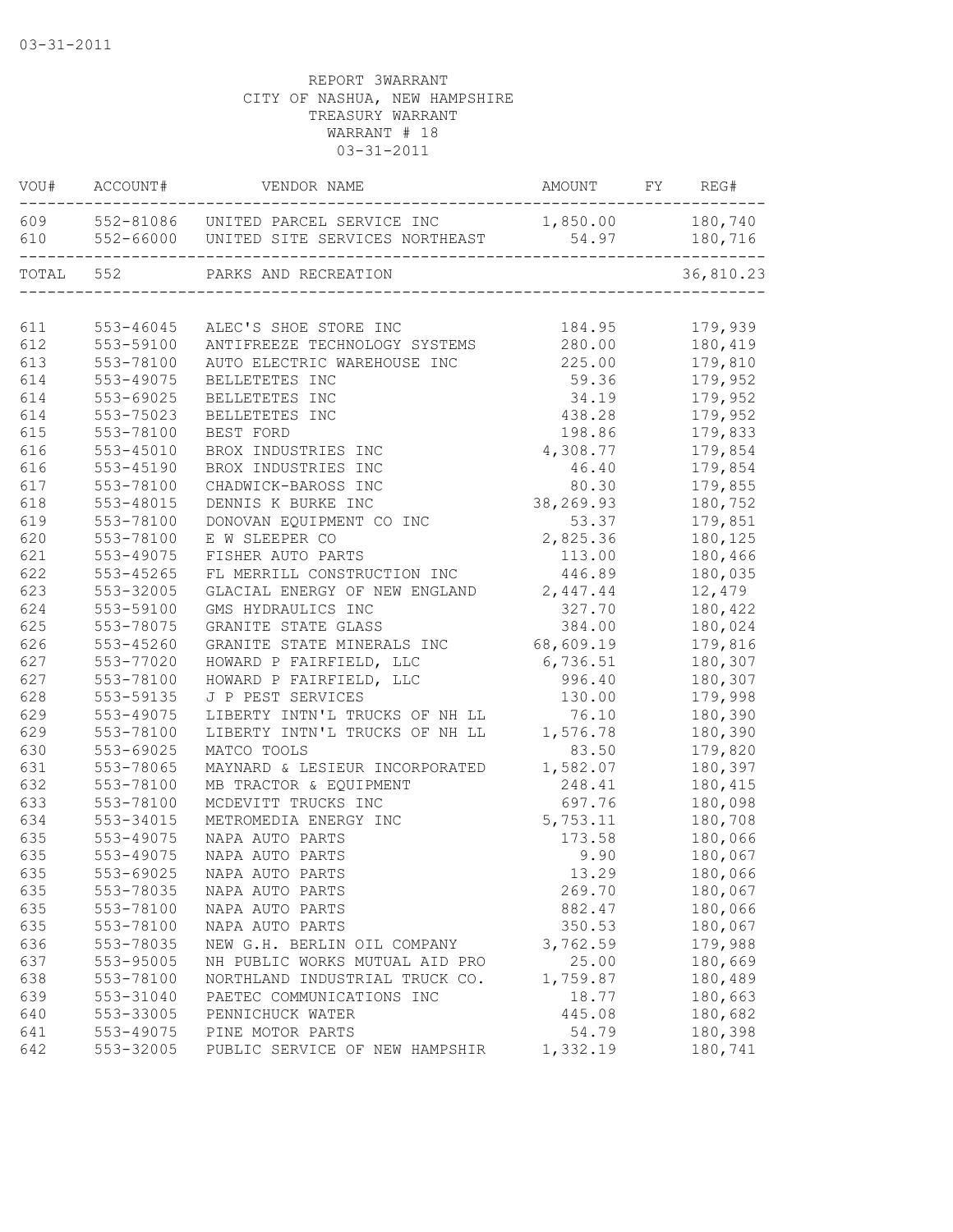| VOU#  | ACCOUNT#      | VENDOR NAME                    | AMOUNT    | FY | REG#       |
|-------|---------------|--------------------------------|-----------|----|------------|
| 643   | 553-49075     | SANEL AUTO PARTS CO            | 475.26    |    | 179,957    |
| 643   | 553-49075     | SANEL AUTO PARTS CO            | 132.81    |    | 179,958    |
| 643   | 553-69025     | SANEL AUTO PARTS CO            | 3.67      |    | 179,958    |
| 643   | 553-78100     | SANEL AUTO PARTS CO            | 324.16    |    | 179,957    |
| 643   | 553-78100     | SANEL AUTO PARTS CO            | 302.50    |    | 179,958    |
| 644   | 553-48005     | SHATTUCK MALONE OIL CO         | 19,949.40 |    | 180,659    |
| 645   | 553-77020     | SOUTHWORTH MILTON INC          | 2,190.17  |    | 179,845    |
| 645   | 553-78100     | SOUTHWORTH MILTON INC          | 107.06    |    | 179,845    |
| 646   | 553-41015     | STAPLES ADVANTAGE              | 70.06     |    | 180,128    |
| 647   | $553 - 46045$ | UNIFIRST CORPORATION           | 1,074.87  |    | 180,090    |
| 648   | 553-78100     | USP OF NEW ENGLAND             | 713.95    |    | 180,058    |
| TOTAL | 553           | STREET DEPARTMENT              |           |    | 171,655.30 |
|       |               |                                |           |    |            |
| 649   | 555-46045     | ALEC'S SHOE STORE INC          | 140.00    |    | 179,939    |
| 650   | 555-45285     | BELLETETES INC                 | 31.45     |    | 179,952    |
| 651   | 555-64040     | CITIZENS BANK                  | 125.00    |    | 12,510     |
| 652   | 555-34015     | ENERGYNORTH PROPANE            | 1,568.67  |    | 180,675    |
| 653   | 555-45107     | MAC MULKIN CHEVROLET INC       | 38.48     |    | 180,382    |
| 654   | 555-78140     | MAYNARD & LESIEUR INCORPORATED | 1,079.92  |    | 180,397    |
| 655   | 555-78140     | NAPA AUTO PARTS                | 518.80    |    | 180,067    |
| 656   | 555-46045     | NH BRAGG & SONS INC            | 78.27     |    | 179,827    |
| 657   | 555-31040     | PAETEC COMMUNICATIONS INC      | 18.78     |    | 180,663    |
| 658   | 555-45285     | PERMA-LINE CORP OF NEW ENGLAND | 300.49    |    | 179,838    |
| 659   | 555-32025     | PSNH                           | 436.15    |    | 180,731    |
| 660   | 555-78140     | SANEL AUTO PARTS CO            | 38.95     |    | 179,958    |
| 661   | 555-41015     | STAPLES ADVANTAGE              | 79.79     |    | 180,128    |
| 662   | 555-94005     | UNH TECHNOLOGY TRANSFER CENTER | 95.00     |    | 180,725    |
| 663   | 555-75023     | UNIFIRST CORPORATION           | 25.15     |    | 180,090    |
| TOTAL | 555           | TRAFFIC DEPARTMENT             |           |    | 4,574.90   |
|       |               |                                |           |    |            |
| 664   | 557-64035     | GAGNON'S ELECTRICAL SERVICE IN | 2,920.80  |    | 180,043    |
| 664   | $557 - 64192$ | GAGNON'S ELECTRICAL SERVICE IN | 264.46    |    | 180,043    |
| 664   | 557-74105     | GAGNON'S ELECTRICAL SERVICE IN | 985.00    |    | 180,043    |
| 664   | 557-75023     | GAGNON'S ELECTRICAL SERVICE IN | 2,460.89  |    | 180,043    |
| 665   | 557-32005     | GLACIAL ENERGY OF NEW ENGLAND  | 1,587.30  |    | 12,504     |
| 666   | 557-49075     | HOME DEPOT CREDIT SERVICES     | 376.70    |    | 180,674    |
| 666   | 557-69025     | HOME DEPOT CREDIT SERVICES     | 69.45     |    | 180,674    |
| 667   | 557-64035     | MUNICIPAL SUPPLY SALES CO      | 289.45    |    | 180,017    |
| 668   | 557-31040     | PAETEC COMMUNICATIONS INC      | 7.31      |    | 180,663    |
| 669   | 557-33005     | PENNICHUCK WATER               | 108.55    |    | 180,682    |
| 670   | 557-64035     | POM INCORPORATED               | 209.00    |    | 180,454    |
| 671   | 557-75023     | PROGRESSIVE ALARM SERVICES, IN | 237.50    |    | 180,270    |
| 672   | 557-32005     | PUBLIC SERVICE OF NEW HAMPSHIR | 1,226.72  |    | 180,741    |
| 673   | 557-59160     | TDD EARTH TECHNOLOGIES         | 22.50     |    | 180,703    |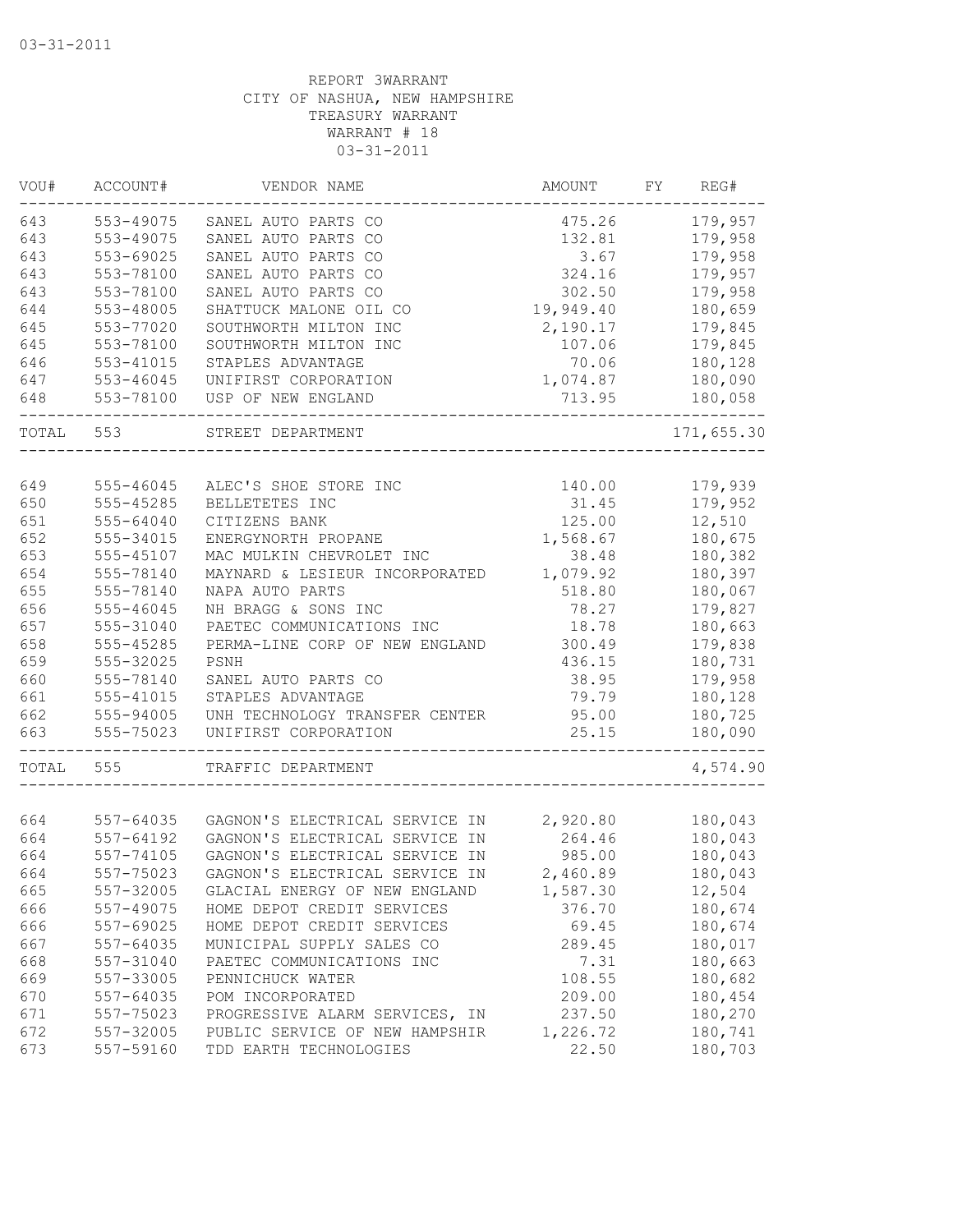| VOU#                                   | ACCOUNT#                                                                       | VENDOR NAME                                                                                                                                | AMOUNT                                               | FY | REG#                                                           |
|----------------------------------------|--------------------------------------------------------------------------------|--------------------------------------------------------------------------------------------------------------------------------------------|------------------------------------------------------|----|----------------------------------------------------------------|
| 674                                    | 557-59100                                                                      | UNITED SITE SERVICES NORTHEAST                                                                                                             | 54.97                                                |    | 180,716                                                        |
| TOTAL                                  | 557                                                                            | PARKING LOTS                                                                                                                               |                                                      |    | 10,820.60                                                      |
| 675<br>676<br>677<br>678               | 561-45195<br>561-75023<br>$561 - 45195$<br>561-78100                           | GRIFFIN GREENHOUSE SUPPLIES IN<br>HOME DEPOT CREDIT SERVICES<br>JP BARTLETT CO INC<br>MAFFEE'S GARAGE INC                                  | 237.49<br>7.05<br>1,837.84<br>91.80                  |    | 180,044<br>180,674<br>180,074<br>180,377                       |
| 679<br>680<br>681                      | 561-74085<br>561-94005<br>561-33005                                            | NASHUA OUTDOOR POWER EQUIPMENT<br>NHCA<br>PENNICHUCK WATER                                                                                 | 10.97<br>50.00<br>155.17                             |    | 179,965<br>180,685<br>180,682                                  |
| TOTAL                                  | 561                                                                            | EDGEWOOD CEMETERY                                                                                                                          |                                                      |    | 2,390.32                                                       |
| 682<br>683<br>684                      | 563-34015<br>563-31040<br>563-41015                                            | NATIONAL GRID<br>PAETEC COMMUNICATIONS INC<br>STAPLES ADVANTAGE                                                                            | 261.84<br>10.61<br>85.13                             |    | 180,705<br>180,663<br>180,129                                  |
| TOTAL                                  | 563                                                                            | WOODLAWN CEMETERY                                                                                                                          |                                                      |    | 357.58                                                         |
| 685<br>686<br>687                      | 571-59100<br>$571 - 41005$<br>$571 - 41015$                                    | GAYLORD BROS INC<br>SPILLER'S<br>STAPLES ADVANTAGE                                                                                         | $-182.74$<br>503.00<br>373.53                        |    | 180,407<br>180,060<br>180,129                                  |
| TOTAL                                  | 571                                                                            | COMMUNITY DEVELOPMENT                                                                                                                      |                                                      |    | 693.79                                                         |
| 688                                    | 572-94005                                                                      | CITIZENS BANK                                                                                                                              | 2,840.00                                             |    | 12,510                                                         |
| TOTAL                                  | 572                                                                            | PLANNING DEPARTMENT                                                                                                                        |                                                      |    | 2,840.00                                                       |
| 688<br>689                             | 573-95010<br>573-94005                                                         | CITIZENS BANK<br>GREATER NASHUA CHAMBER OF COMM                                                                                            | 593.50<br>90.00                                      |    | 12,510<br>180,081                                              |
| TOTAL                                  | 573                                                                            | ECONOMIC DEVELOPMENT                                                                                                                       |                                                      |    | 683.50                                                         |
| 690<br>691<br>692<br>693<br>694<br>694 | 575-45150<br>575-78100<br>$575 - 45050$<br>575-41015<br>575-45085<br>575-45315 | AC MOORE INC<br>ALLEN MELLO DODGE INC<br>AMAZON<br>ANCO SIGNS & STAMPS INC<br>BAKER & TAYLOR ENTERTAINMENT<br>BAKER & TAYLOR ENTERTAINMENT | 8.97<br>64.92<br>1,116.98<br>8.80<br>87.98<br>935.97 |    | 179,984<br>180,387<br>180,747<br>180,042<br>179,868<br>179,868 |
| 695                                    | 575-95005                                                                      | BOSTON CHILDREN'S MUSEUM                                                                                                                   | 700.00                                               |    | 180,687                                                        |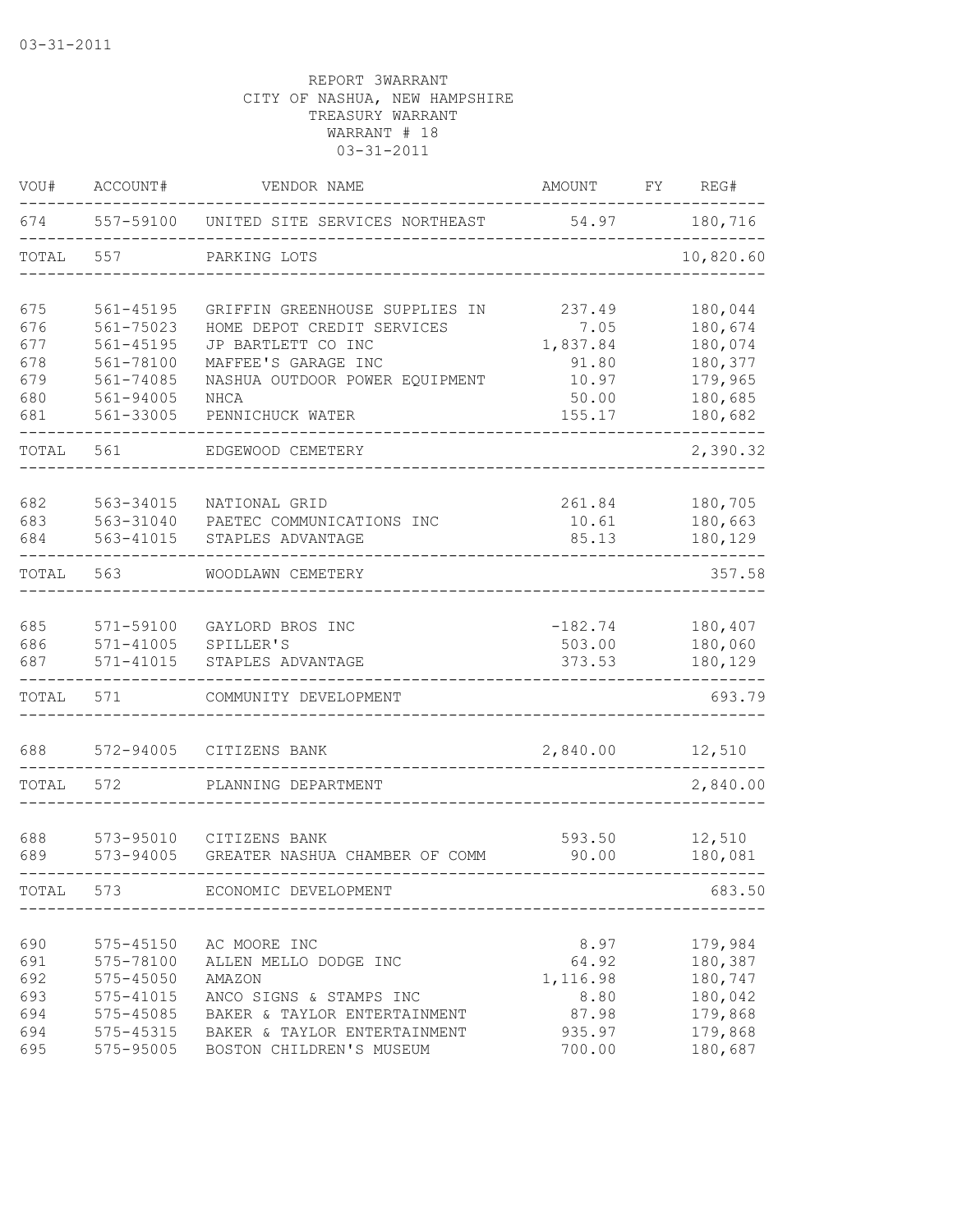| WOU#  | ACCOUNT#          | VENDOR NAME                    | AMOUNT   | FY | REG#      |
|-------|-------------------|--------------------------------|----------|----|-----------|
| 696   | 575-78100         | BRIDGE ST AUTO INC             | 609.00   |    | 179,926   |
| 697   | 575-75023         | CHEM-DRY MERRIMACK VALLEY      | 890.00   |    | 180,509   |
| 698   | 575-57010         | DEAR READER.COM                | 625.00   |    | 179,973   |
| 699   | 575-45050         | DESCHENES SUSAN                | 197.00   |    | 180,099   |
| 700   | 575-45904         | EBSCO INFORMATION SERVICES     | .82      |    | 180,406   |
| 701   | 575-45220         | GAYLORD BROS INC               | 212.14   |    | 180,407   |
| 702   | 575-59100         | GELTMAN JOANI                  | 250.00   |    | 180,637   |
| 703   | 575-32005         | GLACIAL ENERGY OF NEW ENGLAND  | 4,773.11 |    | 12,479    |
| 704   | 575-45315         | MARKS BRUCE                    | 207.66   |    | 179,968   |
| 705   | 575-45050         | MATTHEW BENDER & CO INC        | 112.46   |    | 180,750   |
| 706   | 575-78100         | MAYNARD & LESIEUR INCORPORATED | 460.00   |    | 180,397   |
| 707   | 575-34015         | METROMEDIA ENERGY INC          | 2,842.79 |    | 180,708   |
| 708   | 575-45085         | MICROMARKETING LLC             | 652.45   |    | 179,949   |
| 709   | 575-45315         | MULTICULTURAL BOOKS & VIDEOS   | 107.75   |    | 179,977   |
| 710   | 575-31040         | PAETEC COMMUNICATIONS INC      | 12.51    |    | 180,663   |
| 711   | 575-33005         | PENNICHUCK WATER               | 277.33   |    | 180,682   |
| 712   | $575 - 45050$     | PETTY CASH                     | 19.95    |    | 180,636   |
| 712   | 575-45090         | PETTY CASH                     | 53.99    |    | 180,636   |
| 712   | $575 - 45150$     | PETTY CASH                     | 58.64    |    | 180,636   |
| 712   | $575 - 45220$     | PETTY CASH                     | 19.09    |    | 180,636   |
| 712   | 575-91005         | PETTY CASH                     | 60.52    |    | 180,636   |
| 713   | $575 - 45150$     | PROSOURCE SPECIALTIES          | 36.00    |    | 180,730   |
| 714   | 575-45050         | RANDOM HOUSE INC               | 42.50    |    | 180,133   |
| 714   | 575-45085         | RANDOM HOUSE INC               | 6.00     |    | 180,133   |
| 715   | 575-45085         | RECORDED BOOKS LLC             | 465.15   |    | 180,094   |
| 716   | 575-75160         | REDLON & JOHNSON               | 45.52    |    | 180,110   |
| 717   | 575-78100         | SAM'S METALCRAFTING            | 100.00   |    | 180,026   |
| 718   | 575-45050         | SIMON & SCHUSTER               | 34.44    |    | 179,869   |
| 719   | 575-75105         | SIMPLEX GRINNELL               | 692.90   |    | 180,684   |
| 720   | $575 - 41015$     | STAPLES ADVANTAGE              | 46.98    |    |           |
|       |                   |                                |          |    | 180,129   |
| 721   | $575 - 45050$     | UNH COOPERATIVE EXTENSION      | 20.00    |    | 180,754   |
| 722   | $575 - 45050$     | WORLD CHAMBER OF COMMERCE DIRE | 53.00    |    | 179,945   |
| TOTAL | 575               | PUBLIC LIBRARIES               |          |    | 16,908.32 |
| 723   |                   | 577-62022 STAPLES ADVANTAGE    | 507.97   |    | 180,129   |
| TOTAL | 577               | CODE ENFORCEMENT               |          |    | 507.97    |
|       |                   |                                |          |    |           |
|       | 226,803 581-94010 | AARTHUN KAY                    | 1,112.00 |    | 180,265   |
|       | 226,804 581-49050 | AC MOORE INC                   | 81.02    |    | 179,910   |
|       | 226,805 581-49050 | ACE EDUCATIONAL SUPPLIES INC   | 102.79   |    | 180,581   |
|       | 226,806 581-53103 | ACUCARE NURSING PROFESSIONALS  | 558.36   |    | 180,176   |
|       | 226,807 581-42110 | ALARMAX DISTRIBUTORS INC       | 141.68   |    | 180,161   |
|       | 226,808 581-53100 | ALL STATE FIRE EQUIPMENT       | 2,358.00 |    | 180,286   |
|       | 226,809 581-44005 | ALPHAGRAPHICS                  | 644.02   |    | 179,962   |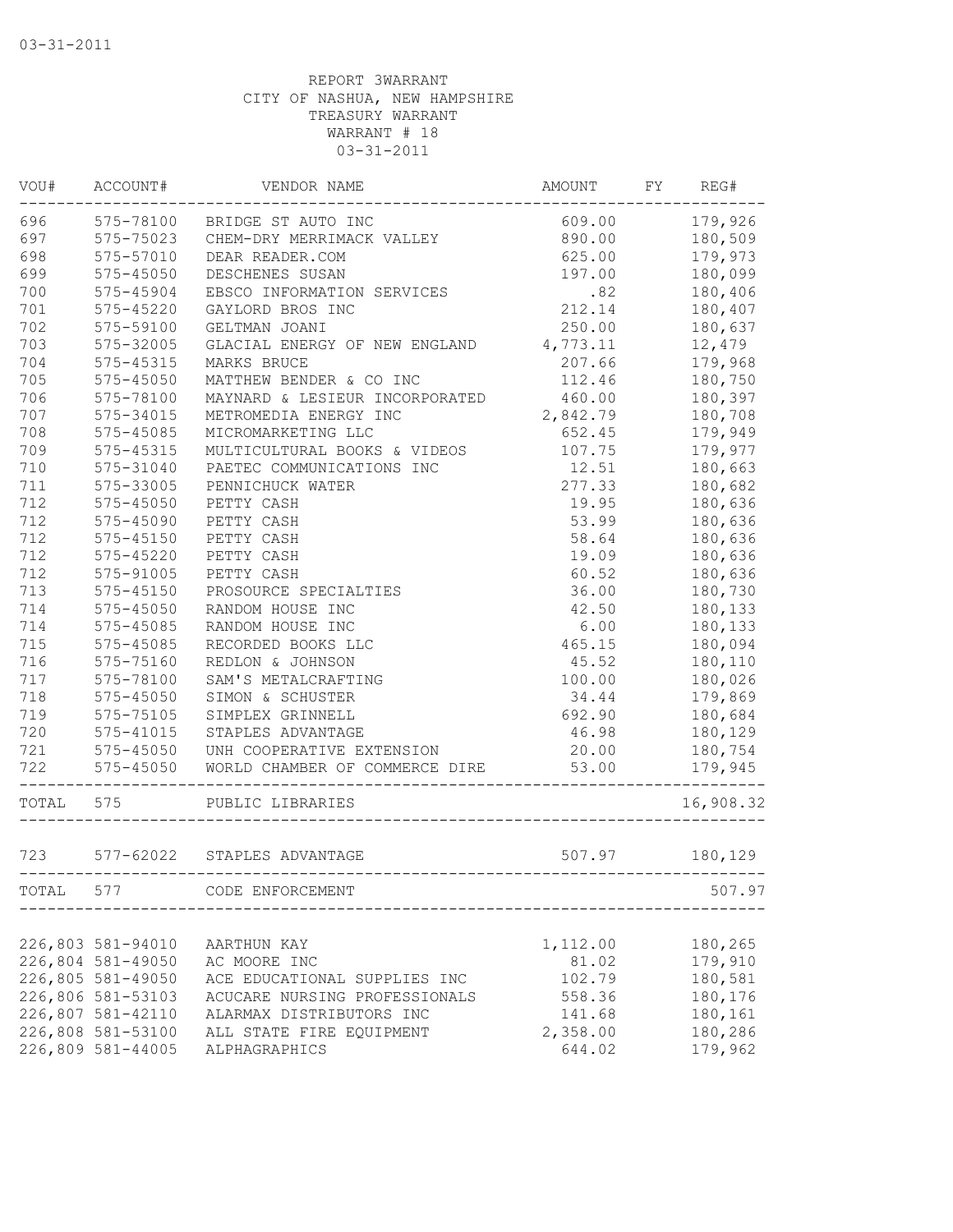| VOU# | ACCOUNT#                               | VENDOR NAME                             | AMOUNT             | FY | REG#    |
|------|----------------------------------------|-----------------------------------------|--------------------|----|---------|
|      | 226,810 581-49050                      | AMERICAN HANDLE CO INC                  | 464.64             |    | 180,580 |
|      | 226,811 581-49050                      | AMS COMPUTER CORP                       | 2,870.00           |    | 179,856 |
|      | 226,812 581-49035                      | AMSCO SCHOOL PUBLICATIONS INC           | 444.59             |    | 179,828 |
|      | 226,813 581-91005                      | ANASTAS ROBERT                          | 15.43              |    | 180,395 |
|      | 226,814 581-64040                      | APPLE COMPUTER INC                      | 200.00             |    | 180,228 |
|      | 226,815 581-49050                      | APPLEBEE'S                              | 150.00             |    | 180,647 |
|      | 226,816 581-91005                      | ARCARO JANICE                           | 141.39             |    | 180,173 |
|      | 226,817 581-31005                      | AT&T                                    | 32.54              |    | 180,759 |
|      | 226,818 581-49050                      | B & H PHOTO VIDEO PRO AUDIO             | 2,193.52           |    | 179,819 |
|      | 226,819 581-75023                      | B & S LOCKSMITH INC                     | 1,236.99           |    | 180,007 |
|      | 226,820 581-49050                      | BAILEY DAVID                            | 40.00              |    | 179,867 |
|      | 226,820 581-74092                      | BAILEY DAVID                            | 40.00              |    | 179,867 |
|      | 226,821 581-49035                      | BARNES & NOBLE INC                      | 313.60             |    | 179,812 |
|      | 226,821 581-49050                      | BARNES & NOBLE INC                      | 503.05             |    | 179,812 |
|      | 226,822 581-74092                      | BASSETT SERVICES CORP                   | 833.40             |    | 180,587 |
|      | 226,823 581-49050                      | BATTERIES PLUS                          | 37.98              |    | 180,097 |
|      | 226,824 581-42110                      | BATTERY SPECIALISTS OF NH LLC           | 1,641.25           |    | 180,335 |
|      | 226,825 581-31005                      | BAYRING COMMUNICATIONS                  | 2,333.34           |    | 180,769 |
|      | 226,826 581-42130                      | BEARINGS SPECIALTY CO INC               | 39.40              |    | 180,433 |
|      | 226,827 581-49050                      | BEAUCHAMP JOANNE                        | 49.50              |    | 180,342 |
|      | 226,828 581-94030                      | BELANGER CATHERINE                      | 1,123.20           |    | 180,209 |
|      | 226,829 581-49050                      | BELLETETES INC                          | 516.79             |    | 179,952 |
|      | 226,829 581-75023                      | BELLETETES INC                          | 430.86             |    | 179,952 |
|      | 226,830 581-49050                      | BENZEKRI KAREN                          | 77.82              |    | 180,276 |
|      | 226,831 581-78007                      | BEST FORD                               | 43.15              |    | 179,833 |
|      | 226,832 581-49050                      | BLICK ART MATERIALS                     | 782.83             |    | 180,310 |
|      | 226,833 581-49075                      | BLUETARP FINANCIAL INC                  | 37.07              |    | 180,548 |
|      | 226,834 581-49050                      | BOIRE JUDITH                            | 100.72             |    | 180,345 |
|      | 226,835 581-49050                      | BRAINPOP LLC                            | 265.00             |    | 180,254 |
|      | 226,836 581-53100                      | BRANNEN BECKIE                          | 112.50             |    | 180,555 |
|      | 226,837 581-94010                      | BREEN CARA                              | 1,120.00           |    | 180,389 |
|      |                                        |                                         |                    |    |         |
|      | 226,838 581-94010<br>226,839 581-49050 | BRITENRIKER DEBORAH<br><b>BUDGETEXT</b> | 1,160.00<br>425.25 |    | 180,296 |
|      |                                        |                                         |                    |    | 180,068 |
|      | 226,840 581-91005                      | BURKE CHRISTINE                         | 24.48              |    | 180,329 |
|      | 226,841 581-91005                      | CALHOUN RANDY                           | 213.95             |    | 180,174 |
|      | 226,842 581-42130                      | CAPP INC                                | 180.00             |    | 180,148 |
|      | 226,843 581-91005                      | CARDOSA TIAGO                           | 9.18               |    | 180,585 |
|      | 226,844 581-49050                      | CARLEX INC                              | 147.09             |    | 180,149 |
|      | 226,845 581-49050                      | CARPARTS OF NASHUA                      | 39.81              |    | 180,378 |
|      | 226,846 581-49050                      | CARTRIDGE WORLD NASHUA                  | 410.94             |    | 180,289 |
|      | 226,847 581-53100                      | CASSIDY TINA                            | 1,000.00           |    | 180,599 |
|      | 226,848 581-42110                      | CED                                     | 996.00             |    | 179,871 |
|      | 226,849 581-42010                      | CENTRAL PAPER PRODUCTS CO               | 3,065.42           |    | 180,408 |
|      | 226,849 581-42020                      | CENTRAL PAPER PRODUCTS CO               | 828.00             |    | 180,408 |
| 724  | 581-49075                              | CITIZENS BANK                           | 134.12             |    | 12,510  |
| 724  | 581-91040                              | CITIZENS BANK                           | 1,235.10           |    | 12,510  |
|      | 226,850 581-49050                      | CLAFFEY NEIL                            | 113.04             |    | 180,356 |
|      | 226,850 581-91040                      | CLAFFEY NEIL                            | 473.33             |    | 180,356 |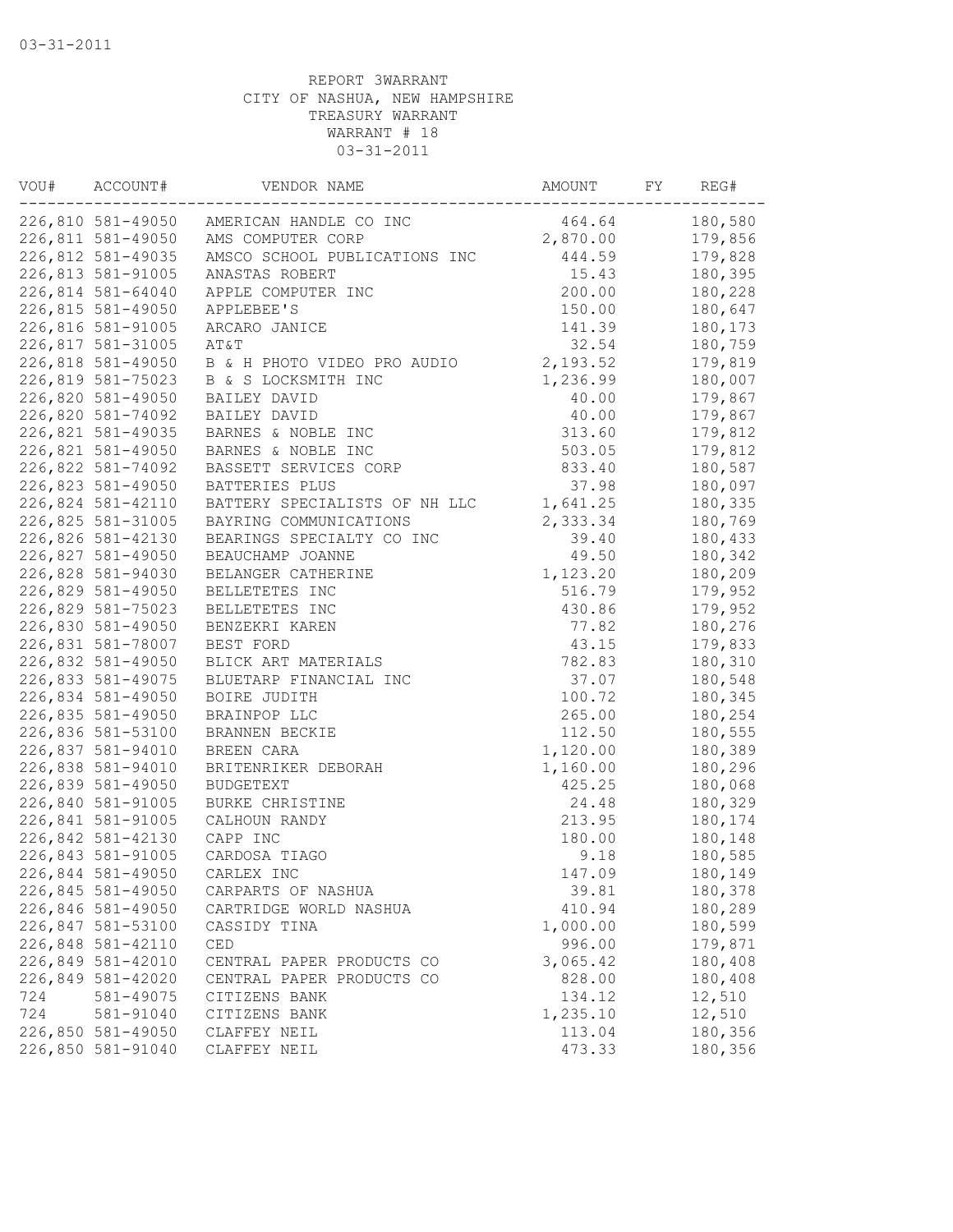| VOU# | ACCOUNT#          | VENDOR NAME                    | AMOUNT    | FY | REG#    |
|------|-------------------|--------------------------------|-----------|----|---------|
|      | 226,851 581-53103 | CLARK ASSOCIATES/DEBRA P CLARK | 31,308.25 |    | 179,860 |
|      | 226,852 581-49075 | COFFEE PAUSE                   | 178.75    |    | 180,366 |
|      | 226,853 581-49050 | COLLINS EDUCATION ASSOCIATES L | 61.00     |    | 180,263 |
|      | 226,854 581-49050 | COMPUTER HUT OF N E INC        | 262.95    |    | 180,412 |
|      | 226,854 581-64045 | COMPUTER HUT OF N E INC        | 909.15    |    | 180,412 |
|      | 226,855 581-49050 | CONNECTICUT VALLEY BIOLOGICAL  | 123.47    |    | 180,388 |
|      | 226,856 581-32005 | CONSTELLATION NEWENERGY INC    | 2,030.67  |    | 180,770 |
|      | 226,857 581-42130 | CONTROL TECHNOLOGIES INC       | 653.68    |    | 180,154 |
|      | 226,858 581-44005 | COPY SHOP                      | 492.00    |    | 179,919 |
|      | 226,859 581-59130 | CORMIER MARK                   | 80.00     |    | 180,299 |
|      | 226,860 581-49050 | COUSIN'S VIDEO INC             | 113.28    |    | 180,340 |
|      | 226,861 581-47010 | COVART VIRGINIA L              | 12.70     |    | 180,353 |
|      | 226,862 581-49050 | CREATIVE SOLUTIONS INC         | 1,377.25  |    | 180,591 |
|      | 226,863 581-49050 | CRYSTAL ROCK BOTTLED WATER     | 121.18    |    | 180,318 |
|      | 226,864 581-64045 | CUSTOM COMPUTER SPECIALIST INC | 18,045.05 |    | 180,107 |
|      | 226,865 581-49050 | D&H DISTRIBUTING CO            | 1,034.59  |    | 180,156 |
|      | 226,866 581-53101 | DAILEANES MARK                 | 284.96    |    | 180,172 |
|      | 226,867 581-49075 | DATTCO INC                     | 615.33    |    | 180,541 |
|      | 226,868 581-94030 | DAVIDSON PATRICIA              | 60.00     |    | 180,262 |
|      | 226,869 581-91005 | DEGRAPPO KIMBERLEY J           | 200.43    |    | 179,950 |
|      | 226,870 581-49050 | DEMCO INC                      | 499.25    |    | 179,873 |
|      | 226,871 581-91005 | DICHARD ALLAN                  | 123.55    |    | 180,542 |
|      | 226,872 581-59130 | DICHARD RICHARD                | 80.00     |    | 180,080 |
|      | 226,873 581-49050 | DJ JEFF HAMILTON               | 250.00    |    | 180,559 |
|      | 226,874 581-49050 | DUBOIS HEATHER                 | 12.74     |    | 180,248 |
|      | 226,875 581-49050 | DUNKIN DONUTS                  | 150.00    |    | 180,648 |
|      | 226,876 581-91005 | DUSTIN MARIANNE                | 119.60    |    | 180,180 |
|      | 226,877 581-95010 | EDUCATION WEEK                 | 49.00     |    | 180,384 |
|      | 226,878 581-94010 |                                |           |    | 180,347 |
|      | 226,879 581-34015 | EGAN JESSICA                   | 1,224.00  |    | 180,401 |
|      |                   | ENERGYNORTH PROPANE            | 1,155.39  |    |         |
|      | 226,880 581-91005 | ESSON VIRGINIA                 | 11.22     |    | 180,193 |
|      | 226,881 581-42130 | F W WEBB COMPANY               | 887.62    |    | 179,885 |
|      | 226,881 581-49050 | F W WEBB COMPANY               | 125.10    |    | 179,885 |
|      | 226,882 581-31005 | FAIR POINT COMMUNICATIONS INC  | 52.29     |    | 180,762 |
| 725  | 581-31005         | FAIRPOINT COMMUNICATIONS       | 773.44    |    | 180,713 |
|      | 226,883 581-31005 | FAIRPOINT COMMUNICATIONS INC   | 28.56     |    | 180,761 |
|      | 226,884 581-31005 | FAIRPOINT COMMUNICATIONS INC   | 36.63     |    | 180,763 |
|      | 226,885 581-31005 | FAIRPOINT COMMUNICATIONS INC   | 28.56     |    | 180,764 |
|      | 226,886 581-34015 | FAIRPOINT COMMUNICATIONS INC   | 29.20     |    | 180,765 |
|      | 226,887 581-34015 | FAIRPOINT COMMUNICATIONS INC   | 33.70     |    | 180,766 |
|      | 226,888 581-34015 | FAIRPOINT COMMUNICATIONS INC   | 30.52     |    | 180,767 |
|      | 226,889 581-31005 | FAIRPOINT COMMUNICATIONS INC   | 28.56     |    | 180,768 |
|      | 226,890 581-49075 | FASTENAL COMPANY               | 71.28     |    | 180,015 |
|      | 226,891 581-59130 | FERNANDES DON                  | 60.00     |    | 180,338 |
|      | 226,892 581-75023 | FIMBEL PAUNET CORPORATION      | 150.00    |    | 180,083 |
|      | 226,893 581-55005 | FIRST STUDENT INC              | 5,088.84  |    | 180,220 |
|      | 226,893 581-55005 | FIRST STUDENT INC              | 1,359.30  |    | 180,221 |
|      | 226,893 581-91005 | FIRST STUDENT INC              | 436.70    |    | 180,220 |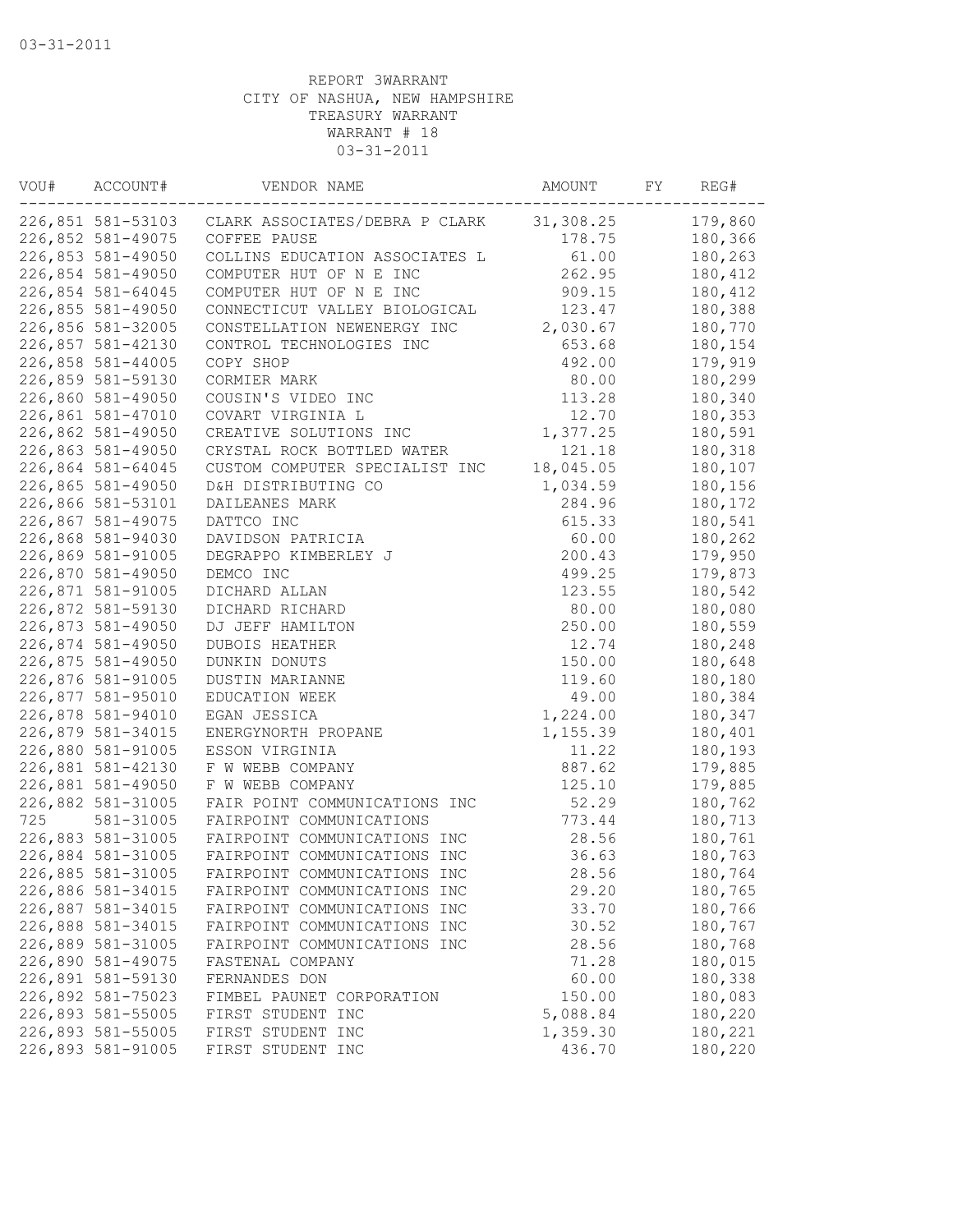| VOU# | ACCOUNT#           | VENDOR NAME                    | AMOUNT   | FY | REG#    |
|------|--------------------|--------------------------------|----------|----|---------|
|      | 226,894 581-75023  | FOLEY BUHL ROBERTS & ASSOCS IN | 192.86   |    | 180,343 |
|      | 226,895 581-49030  | FOLLETT LIBRARY RESOURCES      | 115.71   |    | 179,837 |
|      | 226,895 581-49055  | FOLLETT LIBRARY RESOURCES      | 513.15   |    | 179,837 |
|      | 226,896 581-49050  | FOLLETT SOFTWARE COMPANY       | 286.17   |    | 180,424 |
|      | 226,897 581-91040  | FOUDRIAT ROBERT E              | 152.00   |    | 180,034 |
|      | 226,898 581-49050  | FREESTYLE PHOTOGRAPHIC SUPPLIE | 908.34   |    | 179,897 |
|      | 226,899 581-59130  | GADBOIS GERALD                 | 60.00    |    | 179,811 |
|      | 226,900 581-49075  | GATE CITY FENCE CO INC         | 12.00    |    | 179,927 |
|      | 226,901 581-94010  | GEER KAYLA                     | 1,094.40 |    | 180,304 |
|      | 226,902 581-49050  | GENERAL LINEN SERVICE INC      | 161.22   |    | 180,363 |
|      | 226,903 581-49050  | GIROUARD JEANNETTE             | 12.99    |    | 180,584 |
|      | 226,904 581-59130  | GODDU DAN                      | 60.00    |    | 179,894 |
|      | 226,905 581-49035  | GOODHEART-WILLCOX PUBLISHERS   | 1,367.08 |    | 180,160 |
|      | 226,906 581-91005  | GOODWIN JENNIFER               | 23.85    |    | 180,169 |
|      | 226,907 581-94010  | GOSSELIN JENNIFER              | 1,280.00 |    | 180,557 |
|      | 226,908 581-42130  | <b>GRAINGER</b>                | 4,981.64 |    | 179,902 |
|      | 226,909 581-94010  | GUNNULFSEN CATHERINE           | 1,280.00 |    | 180,558 |
|      | 226,910 581-59130  | HARRINGTON KENNETH             | 80.00    |    | 180,392 |
|      | 226, 911 581-74092 | HARRIS EQUIPMENT REPAIR SERVIC | 276.70   |    | 180,394 |
|      | 226,912 581-95010  | HARVARD EDUCATIONAL REVIEW     | 99.00    |    | 180,586 |
|      | 226, 913 581-41015 | HASLER INC                     | 119.85   |    | 180,771 |
|      | 226,914 581-78007  | HEAVY DUTY TRUCK & DIESEL SERV | 289.26   |    | 180,383 |
|      | 226, 915 581-59130 | HICKS ADAM                     | 80.00    |    | 180,305 |
|      | 226,916 581-49050  | HIGGINS VICKI                  | 128.04   |    | 180,190 |
|      | 226, 917 581-49030 | HIGHSMITH INC                  | 90.59    |    | 180,402 |
|      | 226, 917 581-49050 | HIGHSMITH INC                  | 243.98   |    | 180,402 |
|      | 226,918 581-59130  | HOLEWA ROBERT                  | 60.00    |    | 179,831 |
|      | 226, 919 581-49075 | HOME DEPOT CREDIT SERVICES     | 1,526.05 |    | 180,213 |
|      | 226,920 581-49050  | HOME DEPOT CREDIT SERVICES     | 277.35   |    | 180,245 |
|      | 226,921 581-59300  | HUDSON SCHOOL DISTRICT         | 1,095.17 |    | 180,644 |
|      | 226,922 581-59130  | HURLEY DONALD                  | 60.00    |    | 180,288 |
|      | 226, 923 581-91005 | HYNES STACY                    | 131.32   |    | 180,177 |
|      | 226,924 581-53100  | IAQUINTA JOY                   | 1,500.00 |    | 180,592 |
|      | 226, 925 581-49075 | IMTEK REPROGRAPHICS INC        | 41.75    |    | 180,219 |
|      | 226,926 581-41040  | INTEGRATED OFFICE SOLUTIONS    | 1,378.00 |    | 180,331 |
|      | 226, 927 581-75023 | J P PEST SERVICES              | 252.55   |    | 179,998 |
|      | 226,928 581-49050  | J W PEPPER & SON INC           | 615.98   |    | 179,906 |
|      | 226,929 581-51005  | JACKSON LEWIS LLP              | 1,288.52 |    | 180,431 |
|      | 226,930 581-49910  | JOHN DEERE LANDSCAPES INC      | 1,742.49 |    | 179,884 |
|      | 226,931 581-44005  | JOSTENS INC                    | 7.29     |    | 180,194 |
|      | 226,932 581-49050  | JOURNALISM EDUCATION ASSOC     | 50.00    |    | 180,575 |
|      | 226,933 581-49075  | KAMCO SUPPLY CORP OF BOSTON    | 313.01   |    | 180,181 |
|      | 226,934 581-42110  | KEYSTONE BATTERY               | 1,609.02 |    | 180,212 |
|      | 226,935 581-45910  | KIDS DISCOVER                  | 120.61   |    | 179,918 |
|      | 226,936 581-59130  | KOHM JASON                     | 60.00    |    | 180,294 |
|      | 226,937 581-91005  | KOSOW CARMEN                   | 59.41    |    | 180,210 |
|      | 226,938 581-59130  | KUBA GARY                      | 60.00    |    | 180,302 |
|      | 226,939 581-49035  | LAERDAL MEDICAL CORP           | 515.76   |    | 180,064 |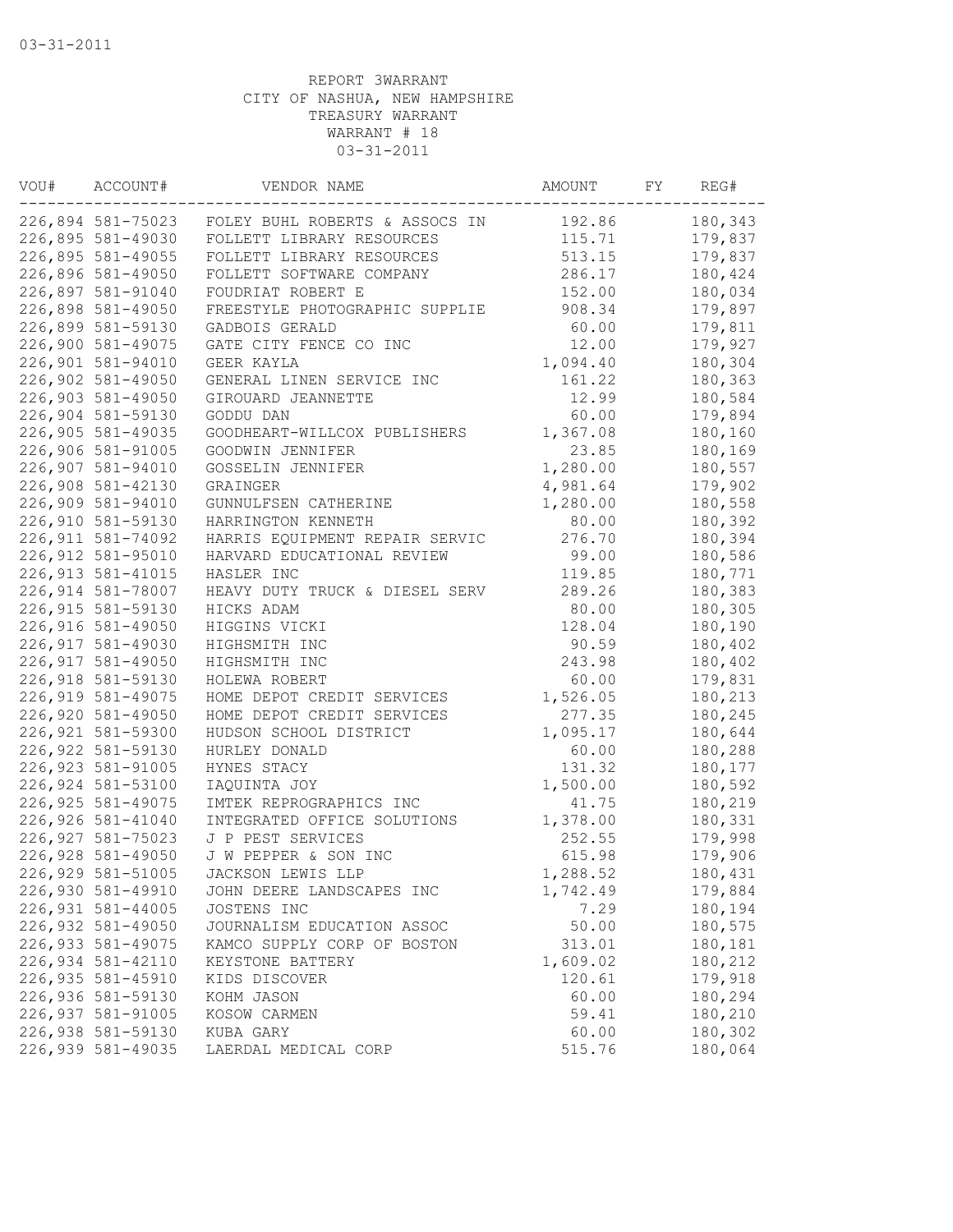| VOU# | ACCOUNT#           | VENDOR NAME                    | AMOUNT      | FY | REG#    |
|------|--------------------|--------------------------------|-------------|----|---------|
|      | 226,940 581-49050  | LAKESHORE LEARNING MATERIALS   | 555.96      |    | 179,911 |
|      | 226,941 581-91005  | LALIME MAUREEN                 | 14.28       |    | 180,235 |
|      | 226,942 581-59130  | LALLY JOSEPH                   | 60.00       |    | 179,870 |
|      | 226,943 581-95005  | LANCER TIMING SERVICES         | 200.00      |    | 180,284 |
|      | 226,944 581-91005  | LAQUERRE MARC                  | 29.84       |    | 180,229 |
|      | 226,945 581-59130  | LATHAM FREDERICK               | 80.00       |    | 180,287 |
|      | 226,946 581-59130  | LAVERRIERE LANCE               | 80.00       |    | 180,339 |
|      | 226,947 581-59130  | LAVIGUE MATTHEW                | 80.00       |    | 180,321 |
|      | 226,948 581-59130  | LAVOIE DANA                    | 80.00       |    | 180,303 |
|      | 226,949 581-91005  | LEWIS SUSAN A                  | 13.01       |    | 180,246 |
|      | 226,950 581-49055  | LIBRARY VIDEO COMPANY          | 381.65      |    | 180,165 |
|      | 226,951 581-49050  | LINDENMEYR MUNROE              | 591.84      |    | 180,421 |
|      | 226,952 581-59130  | LIZOTTE TIMOTHY                | 80.00       |    | 180,538 |
|      | 226,953 581-59130  | LOWTHER JAMES                  | 60.00       |    | 180,320 |
|      | 226,954 581-53100  | LUTHERAN COMMUNITY SERVICES OF | 652.50      |    | 180,240 |
|      | 226,955 581-66005  | MAILFINANCE                    | 145.22      |    | 180,549 |
|      | 226,956 581-91040  | MANDEL ELIZABETH               | 152.00      |    | 180,253 |
|      | 226,957 581-91005  | MARANDOS SARAH                 | 28.56       |    | 180,364 |
|      | 226,958 581-49050  | MARKET BASKET                  | 853.77      |    | 179,969 |
|      | 226,958 581-49050  | MARKET BASKET                  | 394.62      |    | 179,970 |
|      | 226,959 581-59130  | MARTINEAU PAUL                 | 60.00       |    | 180,108 |
|      | 226,960 581-75090  | MARVELL PLATE GLASS INC        | 116.00      |    | 179,835 |
|      | 226,961 581-91040  | MARZANO RESEARCH LABORATORY LL | 2,436.00    |    | 180,572 |
|      | 226,962 581-59130  | MATTHEWS DUNCAN                | 80.00       |    | 180,325 |
|      | 226,963 581-91040  | MATTHEWS ELIZABETH             | 152.00      |    | 180,330 |
|      | 226,964 581-78007  | MAYNARD & LESIEUR INCORPORATED | 224.00      |    | 180,397 |
|      | 226,965 581-59130  | MAYNARD RAYMOND                | 80.00       |    | 180,306 |
|      | 226,966 581-53103  | MCCARTNEY AMY                  | 5,297.00    |    | 180,323 |
|      | 226,967 581-49050  | MCGILL'S INC                   | 83.52       |    | 180,414 |
|      | 226,968 581-49035  | MCGRAW HILL COMPANIES          | 3,597.18    |    | 179,931 |
|      | 226,969 581-84030  | MERRIMACK SPECIAL EDUCATION    | 4,369.07    |    | 180,317 |
|      | 226,970 581-53100  | METRO GROUP INC (THE)          | 1,081.00    |    | 180,346 |
|      | 226, 971 581-34015 | METROMEDIA ENERGY INC          | 166, 233.92 |    | 180,760 |
|      | 226,972 581-49050  | MIDWEST TECHNOLOGY PRODUCTS    | 215.90      |    | 179,807 |
|      | 226,973 581-49050  | MODERN SCHOOL SUPPLIES INC     | 377.58      |    | 179,951 |
|      | 226,974 581-59130  | MOYLAN DANIEL                  | 92.00       |    | 180,560 |
|      | 226,975 581-53100  | MULTI-STATE BILLING SERVICES L | 7,987.26    |    | 180,327 |
|      | 226,976 581-49050  | NASCO                          | 242.46      |    | 180,409 |
|      | 226,977 581-49050  | NASHUA HIGH SCHOOL NORTH HTT1  | 50.00       |    | 180,649 |
|      | 226,978 581-56030  | NASHUA HIGH SCHOOL SOUTH       | 158.76      |    | 180,645 |
|      | 226,979 581-49910  | NASHUA OUTDOOR POWER EQUIPMENT | 306.40      |    | 179,965 |
|      | 226,980 581-49075  | NASHUA WALLPAPER & PAINT CO    | 170.92      |    | 179,967 |
|      | 226,981 581-49035  | NAT'L GEOGRAPHIC DVD & VIDEO   | 78.90       |    | 180,570 |
|      | 226,982 581-34015  | NATIONAL GRID                  | 42,365.78   |    | 180,774 |
|      | 226,983 581-49050  | NATIONAL SCHOOL PRODUCTS       | 218.05      |    | 179,809 |
|      | 226,984 581-42010  | NATIONWIDE SALES & SERVICE     | 129.93      |    | 180,189 |
|      | 226,985 581-49095  | NCS PEARSON INC                | 160.00      |    | 180,223 |
|      | 226,986 581-72060  | NELSON PIANO SERVICE/FRANK J N | 90.00       |    | 179,936 |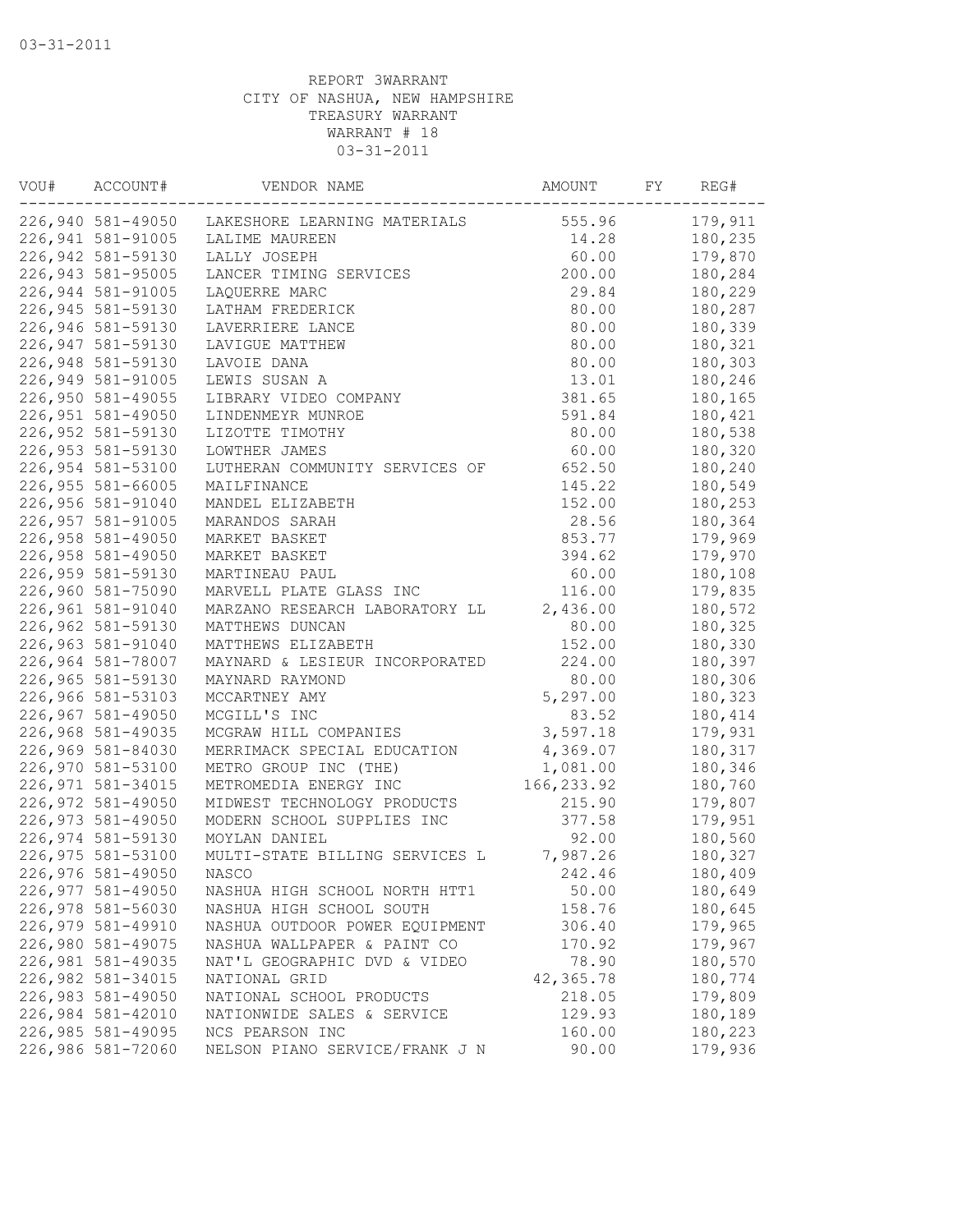| VOU# | ACCOUNT#                               | VENDOR NAME                    | AMOUNT             | FY | REG#    |
|------|----------------------------------------|--------------------------------|--------------------|----|---------|
|      | 226,986 581-74092                      | NELSON PIANO SERVICE/FRANK J N | 360.00             |    | 179,936 |
|      | 226,987 581-91040                      | NHAEOP                         | 540.00             |    | 180,756 |
|      | 226,988 581-91040                      | NHSTA                          | 120.00             |    | 180,282 |
|      | 226,989 581-49050                      | NORTHCENTER FOODSERVICES LLC   | 1,097.26           |    | 180,225 |
|      | 226,990 581-31005                      | ONE COMMUNICATIONS             | 5,346.04           |    | 180,737 |
|      | 226,990 581-31040                      | ONE COMMUNICATIONS             | 650.96             |    | 180,737 |
|      | 226,991 581-31005                      | ONE COMMUNICATIONS             | 6,313.08           |    | 180,773 |
|      | 226,992 581-91040                      | OREUS COLLEEN                  | 152.00             |    | 180,544 |
|      | 226,993 581-49050                      | P J CURRIER LUMBER CO          | 606.47             |    | 180,216 |
|      | 226,994 581-91005                      | PAPANICOLAOU PAULA             | 48.07              |    | 180,206 |
|      | 226,995 581-49075                      | PASEK CORP                     | 1,444.04           |    | 180,157 |
|      | 226,996 581-56030                      | PAT'S PEAK                     | 5,337.00           |    | 179,808 |
|      | 226,997 581-49050                      | PAXTON/PATTERSON LLC           | 431.35             |    | 179,979 |
|      | 226,998 581-42120                      | PEABODY SUPPLY CO INC          | 744.48             |    | 180,550 |
|      | 226,999 581-49050                      | PENN STATE INDUSTRIES INC      | 14.95              |    | 180,290 |
|      | 227,000 581-33005                      | PENNICHUCK WATER WORKS INC     | 9,172.12           |    | 180,665 |
|      | 227,001 581-59130                      | PEPIN PAUL                     | 60.00              |    | 180,300 |
|      | 227,002 581-49050                      | PERMA-BOUND                    | 3,875.90           |    | 180,405 |
|      | 227,003 581-59130                      | PETERSON EDWARD                | 80.00              |    | 180,301 |
|      | 227,004 581-43005                      | PETTY CASH                     | 9.90               |    | 180,639 |
|      | 227,004 581-49050                      | PETTY CASH                     | 177.52             |    | 180,639 |
|      | 227,005 581-43005                      | PETTY CASH                     | 29.54              |    | 180,640 |
|      | 227,005 581-49050                      | PETTY CASH                     | 41.65              |    | 180,640 |
|      | 227,006 581-43005                      | PETTY CASH                     | 32.28              |    | 180,641 |
|      | 227,007 581-41015                      | PHI DELTA KAPPA                | 95.00              |    | 180,673 |
|      | 227,008 581-53100                      | PITNEY BOWES                   | 465.00             |    | 179,865 |
|      | 227,009 581-52010                      | PLODZIK & SANDERSON PA         | 3,750.00           |    | 179,866 |
|      | 227,010 581-59130                      | PLUMER SCOTT                   | 80.00              |    | 180,319 |
|      | 227,011 581-53100                      | PRO AV SYSTEMS INC             | 605.00             |    | 180,292 |
|      | 227,011 581-64192                      | PRO AV SYSTEMS INC             | 2,356.00           |    | 180,292 |
|      | 227,012 581-32005                      | PSNH                           | 1,605.04           |    | 180,736 |
|      | 227,013 581-32005                      | PUBLIC SERVICE OF NH           | 136,789.17         |    | 180,734 |
|      | 227,014 581-53085                      | QUIMBY EYE CARE INC            | 257.50             |    | 180,158 |
|      | 227,015 581-53103                      | READYNURSE STAFFING SERVICES   | 601.88             |    | 179,899 |
|      | 227,016 581-43005                      | RESERVE ACCOUNT                | 2,000.00           |    | 180,758 |
|      | 227,017 581-42110                      | REXEL CLS                      | 200.86             |    | 180,313 |
|      | 227,018 581-94030                      | ROBERTS LYNDSAY                | 100.00             |    | 180,578 |
|      | 227,019 581-91040                      | RONDEAU MICHELLE               | 152.00             |    | 180,334 |
|      |                                        |                                |                    |    | 180,256 |
|      | 227,020 581-49050<br>227,021 581-94010 | ROURKE SUSAN                   | 215.70<br>3,456.00 |    | 180,086 |
|      | 227,022 581-91005                      | ROY SARA<br>RYAN DAVID         | 17.85              |    | 180,314 |
|      | 227,023 581-78007                      |                                | 508.50             |    | 179,958 |
|      | 227,024 581-74092                      | SANEL AUTO PARTS CO            | 308.90             |    | 179,989 |
|      |                                        | SAULNIER ALLAN                 |                    |    |         |
|      | 227,025 581-94030                      | SCALES MELINDA                 | 578.00             |    | 180,552 |
|      | 227,026 581-49050                      | SCANTRON CORP                  | 215.01             |    | 180,312 |
|      | 227,027 581-94030                      | SCARPATI DANIEL                | 365.10             |    | 180,297 |
|      | 227,028 581-49050                      | SCHOLASTIC INCORPORATED        | 15.00              |    | 180,411 |
|      | 227,029 581-41015                      | SCHOOL SPECIALTY INC           | 73.94              |    | 180,195 |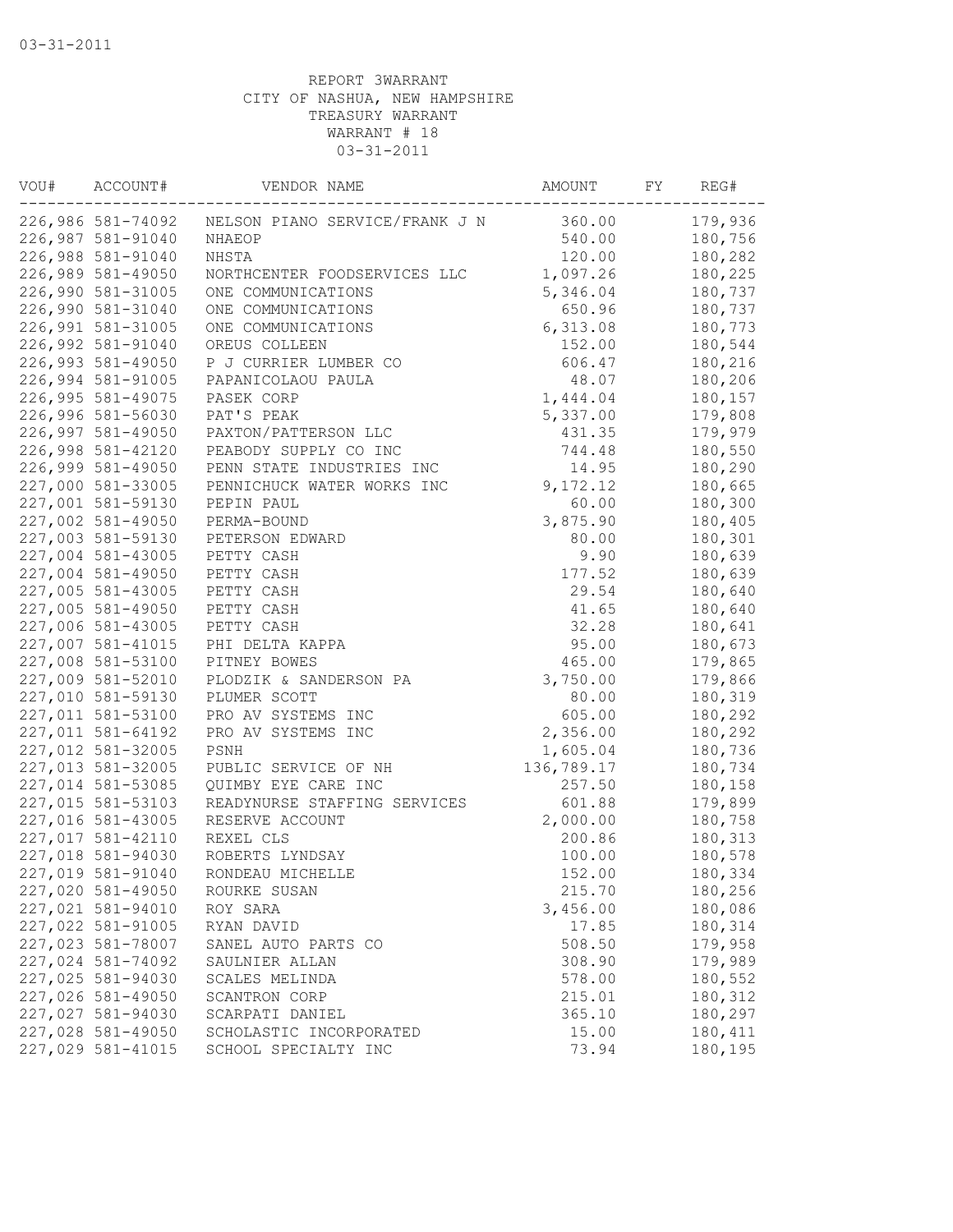| VOU# | ACCOUNT#          | VENDOR NAME                    | AMOUNT    | FY | REG#    |
|------|-------------------|--------------------------------|-----------|----|---------|
|      | 227,029 581-41045 | SCHOOL SPECIALTY INC           | 168.60    |    | 180,195 |
|      | 227,029 581-49050 | SCHOOL SPECIALTY INC           | 6,999.45  |    | 180,195 |
|      | 227,029 581-49050 | SCHOOL SPECIALTY INC           | 1,932.91  |    | 180,196 |
|      | 227,030 581-94030 | SCHOTT BRAD                    | 40.00     |    | 180,308 |
|      | 227,031 581-49050 | SCHWARZ RENEE                  | 99.96     |    | 180,230 |
|      | 227,032 581-94030 | SDE INC                        | 219.00    |    | 180,231 |
|      | 227,033 581-74092 | SELLSTROM MANUFACTURING CO     | 122.44    |    | 180,772 |
|      | 227,034 581-49050 | SILVA AMANDA                   | 60.75     |    | 180,336 |
|      | 227,034 581-91005 | SILVA AMANDA                   | 32.13     |    | 180,336 |
|      | 227,035 581-59130 | SIMPSON DAVID                  | 60.00     |    | 180,579 |
|      | 227,036 581-59130 | SINCLAIR DAVID                 | 60.00     |    | 180,357 |
|      | 227,037 581-94010 | SMITH KRISTINE                 | 408.00    |    | 180,008 |
|      | 227,038 581-59130 | SMITH MATT                     | 80.00     |    | 180,311 |
|      | 227,039 581-49035 | SOCIAL STUDIES SCHOOL SERVICE  | 51.91     |    | 179,914 |
|      | 227,040 581-94030 | SOLUTION TREE INC              | 3,295.00  |    | 180,375 |
|      | 227,041 581-94010 | SOUCY KATE                     | 1,280.00  |    | 180,563 |
|      | 227,042 581-94010 | STACEY SIX                     | 1,094.40  |    | 180,598 |
|      | 227,043 581-91040 | STANSFIELD PATRICIA            | 152.00    |    | 180,573 |
|      | 227,044 581-41015 | STAPLES BUSINESS ADVANTAGE     | 899.35    |    | 180,047 |
|      | 227,044 581-41045 | STAPLES BUSINESS ADVANTAGE     | 203.12    |    | 180,047 |
|      | 227,044 581-41045 | STAPLES BUSINESS ADVANTAGE     | 517.47    |    | 180,048 |
|      | 227,044 581-49050 | STAPLES BUSINESS ADVANTAGE     | 4,010.20  |    | 180,047 |
|      | 227,044 581-49050 | STAPLES BUSINESS ADVANTAGE     | 573.24    |    | 180,048 |
|      | 227,044 581-49075 | STAPLES BUSINESS ADVANTAGE     | 119.98    |    | 180,047 |
|      | 227,044 581-49110 | STAPLES BUSINESS ADVANTAGE     | 943.42    |    | 180,047 |
|      | 227,044 581-49110 | STAPLES BUSINESS ADVANTAGE     | 213.58    |    | 180,048 |
|      | 227,045 581-53100 | STATE OF NH CRIMINAL RECORDS   | 929.75    |    | 180,642 |
|      | 227,046 581-49035 | STENHOUSE PUBLISHERS           | 41.00     |    | 180,151 |
|      | 227,047 581-49050 | SUPER DUPER PUBLICATIONS       | 99.95     |    | 179,842 |
|      | 227,048 581-91005 | SWINDELL LORNE                 | 122.82    |    | 180,222 |
|      | 227,049 581-49050 | TARGET                         | 150.00    |    | 180,646 |
|      | 227,050 581-49050 | TEACHER'S DISCOVERY            | 176.40    |    | 180,214 |
|      | 227,051 581-53100 | TERMINIX PROCESSING CENTER     | 312.00    |    | 180,278 |
|      |                   |                                |           |    |         |
|      | 227,052 581-49030 | TOADSTOOL BOOKSHOP             | 37.58     |    | 179,915 |
|      | 227,053 581-42120 | TOTAL AIR SUPPLY INC           | 95.36     |    | 180,041 |
|      | 227,054 581-78007 | TOWERS MOTOR PARTS CORP        | 51.20     |    | 180,071 |
|      | 227,055 581-91005 | TURIEL JEFFREY                 | 10.20     |    | 180,175 |
|      | 227,056 581-43005 | U S POSTAL SERVICES            | 132.00    |    | 180,643 |
|      | 227,057 581-49050 | UNO'S                          | 150.00    |    | 180,638 |
|      | 227,058 581-83102 | UNUM LIFE INSURANCE CO OF AMER | 1,505.80  |    | 180,360 |
|      | 227,058 581-83103 | UNUM LIFE INSURANCE CO OF AMER | 1,929.22  |    | 180,360 |
|      | 227,059 581-49050 | VALADE COLETTE                 | 139.57    |    | 180,218 |
|      | 227,059 581-94030 | VALADE COLETTE                 | 2,698.08  |    | 180,218 |
|      | 227,060 581-91005 | VERLEY ALAN                    | 62.41     |    | 180,379 |
|      | 227,061 581-75180 | VIKING ROOFING, INC.           | 5,993.00  |    | 180,277 |
|      | 227,062 581-49050 | WALMART COMMUNITY              | 421.73    |    | 180,131 |
|      | 227,063 581-41045 | WB MASON COMPANY INC           | 12,915.60 |    | 179,847 |
|      | 227,063 581-49050 | WB MASON COMPANY INC           | 274.80    |    | 179,847 |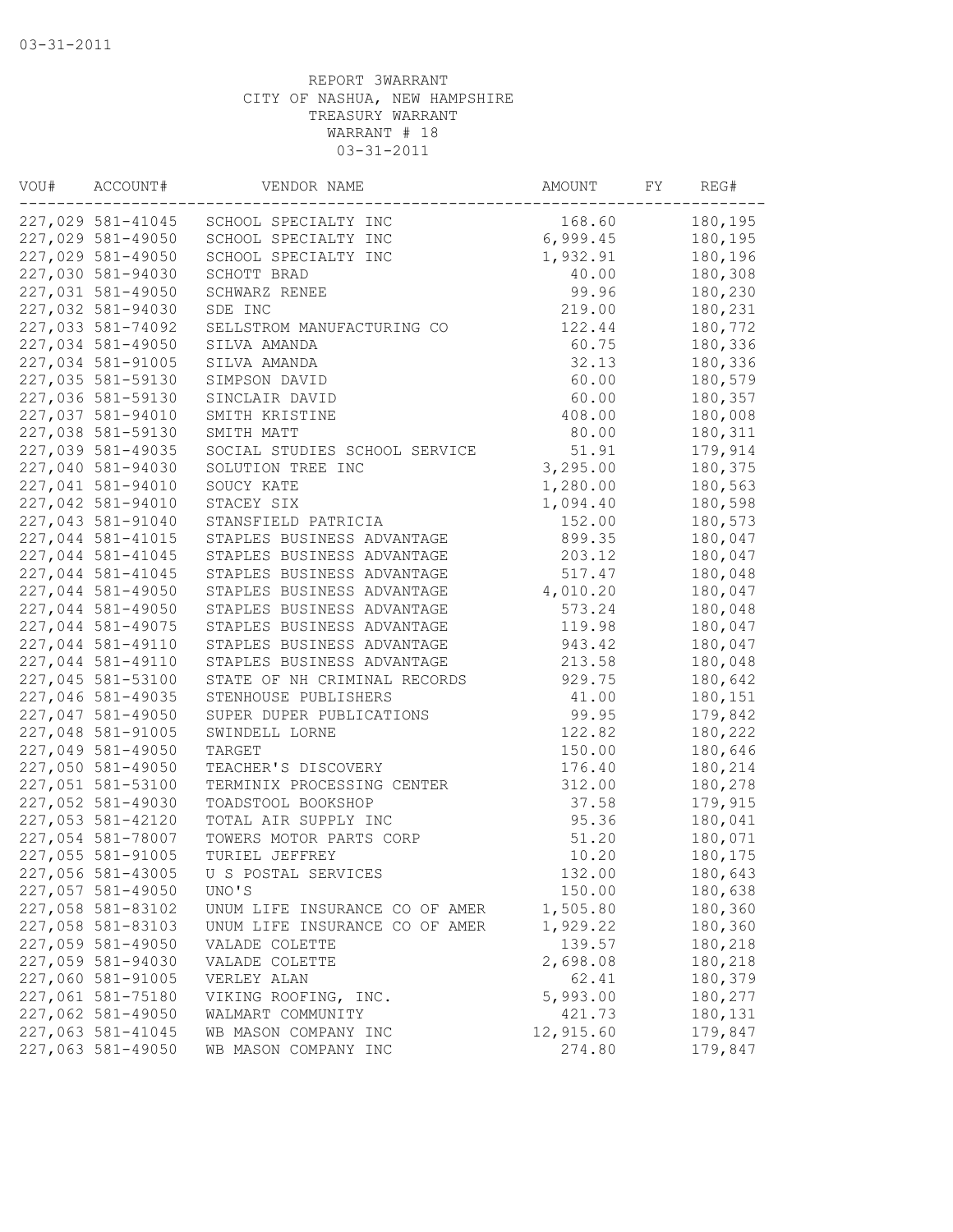| VOU#  | ACCOUNT#          | VENDOR NAME                    | AMOUNT       | FY | REG#           |
|-------|-------------------|--------------------------------|--------------|----|----------------|
|       | 227,064 581-91005 | WEBB KATHRYN                   | 71.89        |    | 180,553        |
|       | 227,065 581-49050 | WEST MUSIC                     | 46.95        |    | 180,162        |
|       | 227,066 581-49055 | WESTON WOODS                   | 108.90       |    | 180,182        |
|       | 227,067 581-59130 | WHALLEY DAVID                  | 60.00        |    | 180,324        |
|       | 227,068 581-47010 | WILLIAM V. MACGILL & COMPANY   | 35.04        |    | 179,917        |
|       | 227,068 581-49050 | WILLIAM V. MACGILL & COMPANY   | 218.09       |    | 179,917        |
|       | 227,069 581-42110 | WILLIAMS COMMUNICATIONS SERVIC | 255.00       |    | 180,255        |
|       | 227,070 581-49075 | ZAX SIGNAGE                    | 285.00       |    | 180,005        |
|       | 227,071 581-59130 | ZWICKER DAVE                   | 80.00        |    | 180,295        |
| TOTAL | 581               | SCHOOL DEPARTMENT              |              |    | 616,706.18     |
|       |                   |                                |              |    |                |
| 726   |                   | 590-23532 CITIZENS BANK        | 749.92       |    | 12,510         |
| 727   | 590-23532         | WISE EL SANTO CO, INC          | 3,929.00     |    | 180,365        |
| TOTAL | 590               | PRIOR YEAR OBLIGATIONS         |              |    | 4,678.92       |
|       |                   |                                |              |    |                |
| 728   | 592-85005         | FEDEX                          | 31.33        |    | 180,664        |
| 729   | 592-85010         | US BANK                        | 10,637.50    |    | 12,484         |
| 729   | 592-85015         | US BANK                        | 678,000.00   |    | 12,484         |
| 729   | 592-85020         | US BANK                        | 175,000.00   |    | 12,484         |
| 729   | 592-85025         | US BANK                        | 2,310,000.00 |    | 12,484         |
| TOTAL | 592               | BONDED DEBT SERVICE            |              |    | 3, 173, 668.83 |
|       |                   |                                |              |    |                |
| 730   | 595-22010         | BROOK VIG NORTH ASSOC PRTN BOV | 10,130.69    |    | 180,522        |
| 731   | 595-22010         | FIRST BUILDING PARTNERSHIP     | 7,147.09     |    | 180,525        |
| 732   | 595-22010         | MINUTEMAN INVESTMENTS LLC      | 2,709.39     |    | 179,990        |
| 733   | 595-22015         | 1-3 TEMPLE ST REALTY           | 9.24         |    | 180,495        |
| 734   | 595-22015         | AKEY CORRINA                   | 6.48         |    | 180,533        |
| 735   | 595-22015         | BARRELLE CRAIG & BRENDA        | 6.84         |    | 180,500        |
| 736   | 595-22015         | BROOK VIG NORTH ASSOC PRTN BOV | 1,313.32     |    | 180,522        |
| 737   | 595-22015         | CONNOLLY LOUIS J & ANN         | 3.54         |    | 180,530        |
| 738   | 595-22015         | DEGNAN JOHN                    | 6.96         |    | 180,534        |
| 739   | 595-22015         | DOHONY MELANIE & STEPHEN       | 6.16         |    | 180,493        |
| 740   | 595-22015         | FIRST BUILDING PARTNERSHIP     | 694.78       |    | 180,525        |
| 741   | 595-22015         | GUISSO LAZARUS                 | 2.28         |    | 180,499        |
| 742   | 595-22015         | KABIR HUMAYUN MD & FARHANA RAH | 5.39         |    | 180,491        |
| 743   | 595-22015         | MCDONOUGH JOHN                 | 2.24         |    | 180,527        |
| 744   | 595-22015         | MOLODYKO ROSTISLAV & ANNA YKAC | 6.72         |    | 180,526        |
| 745   | 595-22015         | PATTANAM SATHYAMURTHY & CHITHR | 23.87        |    | 180,502        |
| 746   | 595-22015         | ROUSSEL RAYMOND & KATHLEEN     | 6.45         |    | 180,497        |
| 747   | 595-22015         | STITSEL DONNA                  | 8.96         |    | 180,532        |
| 748   | 595-22015         | VENEGAS MANUEL                 | 26.88        |    | 180,531        |
| 749   | 595-22015         | WEIMAN MAGNUS                  | 6.16         |    | 180,505        |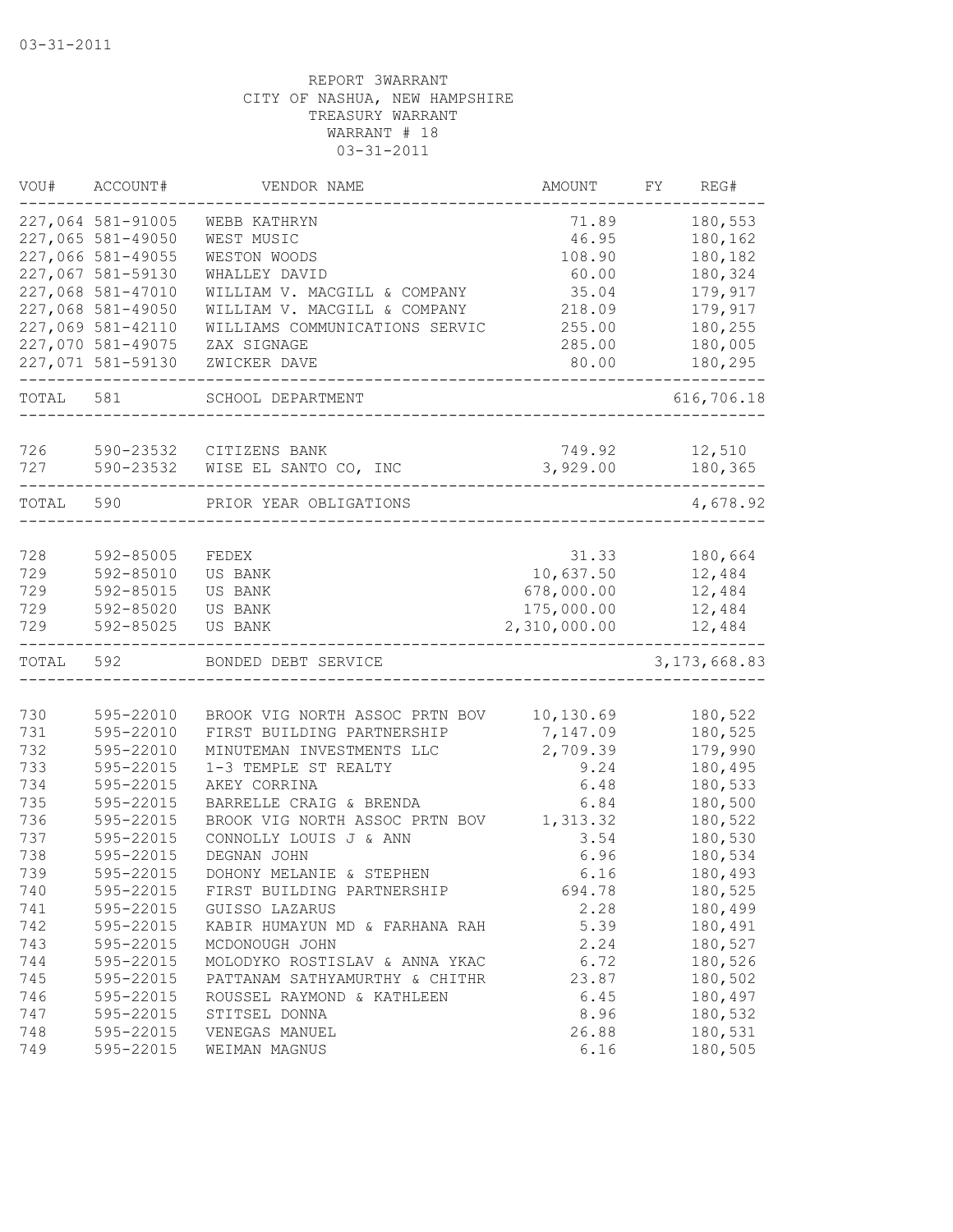| VOU#              | ACCOUNT#                            | VENDOR NAME                                                                    | AMOUNT                           | FY | REG#                          |
|-------------------|-------------------------------------|--------------------------------------------------------------------------------|----------------------------------|----|-------------------------------|
| 750<br>751<br>752 | 595-22025<br>595-22025<br>595-22025 | GARDNER FULTON & WAUGH PLLC<br>HAGE HODES PA<br>PROPERTY VALUATION ADVISORS/ST | 2,491.58<br>6,100.00<br>1,450.00 |    | 180,434<br>180,508<br>180,076 |
| TOTAL             | 595                                 | OVERLAY                                                                        |                                  |    | 32, 165.02                    |
| 753               | 599-68065                           | PIERCE MANUFACTURING INC                                                       | 432,949.00                       |    | 12,485                        |
| TOTAL             | 599                                 | "CERF" - EQUIPMENT PURCHASES                                                   |                                  |    | 432,949.00                    |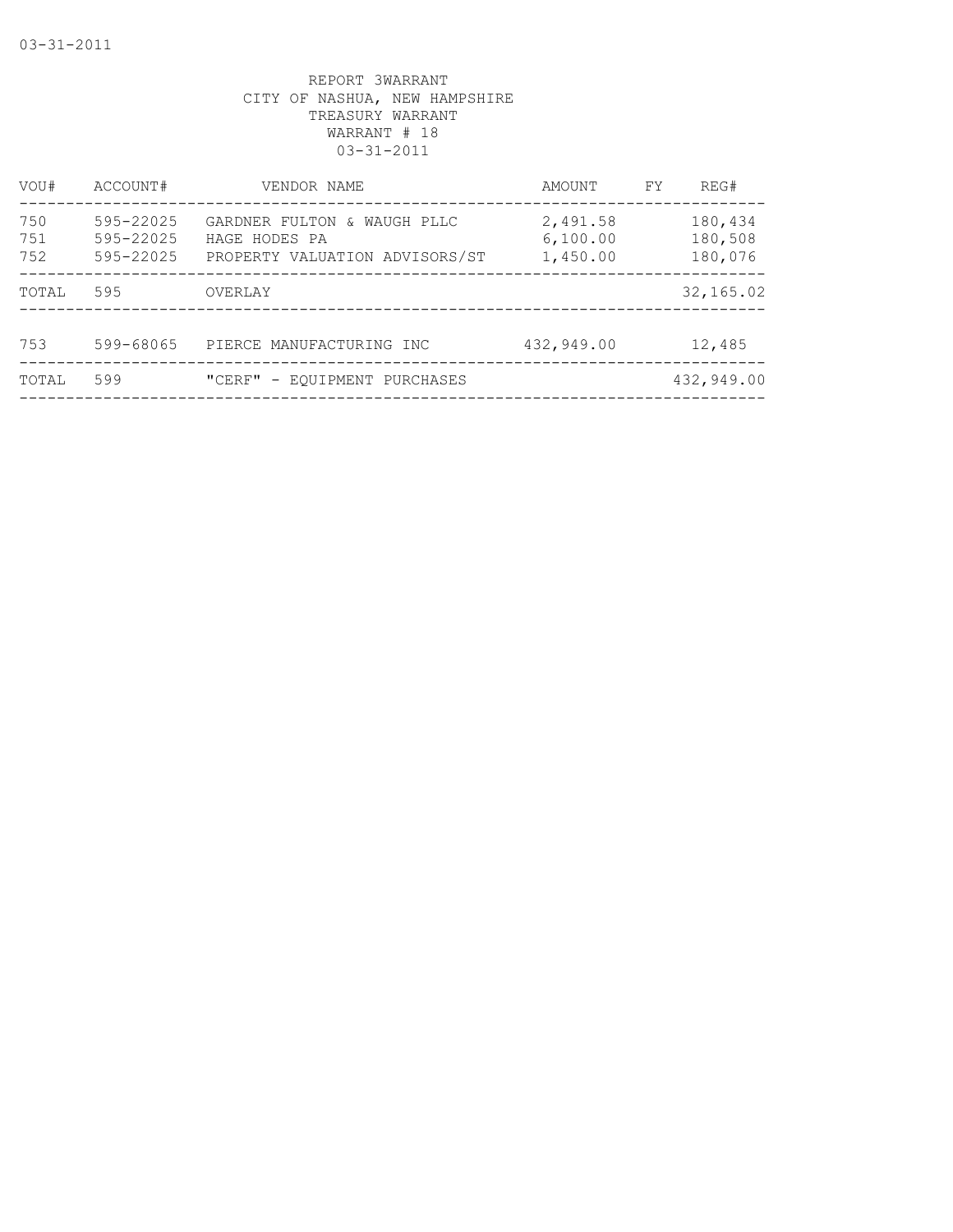| WOU#           | ACCOUNT#       | VENDOR NAME                                             | AMOUNT               | FY | REG#      |
|----------------|----------------|---------------------------------------------------------|----------------------|----|-----------|
| 754            | $617 - 01$     | NASHUA WALLPAPER & PAINT CO                             | 6,600.00             |    | 179,967   |
| TOTAL          | $617 - 01$     | CAP IMP - BUILDING MAINT<br>GENERAL REPAIRS - CITY HALL |                      |    | 6,600.00  |
| 755            | $653 - 31$     | IMTEK REPROGRAPHICS INC                                 | 492.50               |    | 180,219   |
| TOTAL          | $653 - 31$     | CAP IMP - STREET DEPT<br>STREET PAVING PROGRAM FY2011   |                      |    | 492.50    |
| 756            | $653 - 37$     | COMPREHENSIVE ENVIRONMENTAL IN 4,660.70                 |                      |    | 180,123   |
| TOTAL          | $653 - 37$     | CAP IMP - STREET DEPT<br>NORTHEASTERN BLVD AT HARRIS    |                      |    | 4,660.70  |
|                | 227,072 681-11 | AAA PUMP SERVICE INC                                    | 1,091.77             |    | 180,452   |
| TOTAL          | 681-11         | CAP IMP - SCHOOL<br>DEFERRED NAINTENANCE/MAJOR          |                      |    | 1,091.77  |
| 227,072 681-12 |                | AAA PUMP SERVICE INC                                    | 14,937.12 180,452    |    |           |
| TOTAL          | 681-12         | CAP IMP - SCHOOL<br>DEFERRED MAINTENANCE FY09           |                      |    | 14,937.12 |
| 227,072 681-13 |                | AAA PUMP SERVICE INC                                    | 18,544.40    180,452 |    |           |
| TOTAL          | 681-13         | CAP IMP - SCHOOL<br>DEFERRED MAINTENANCE/               |                      |    | 18,544.40 |
| 757            | 699-07         | CITIZENS BANK                                           | 157.83               |    | 12,510    |
| TOTAL          | 699-07         | OTHER EXPENSES<br>WATER SUPPLY ACQUISITION              |                      |    | 157.83    |
|                |                |                                                         |                      |    |           |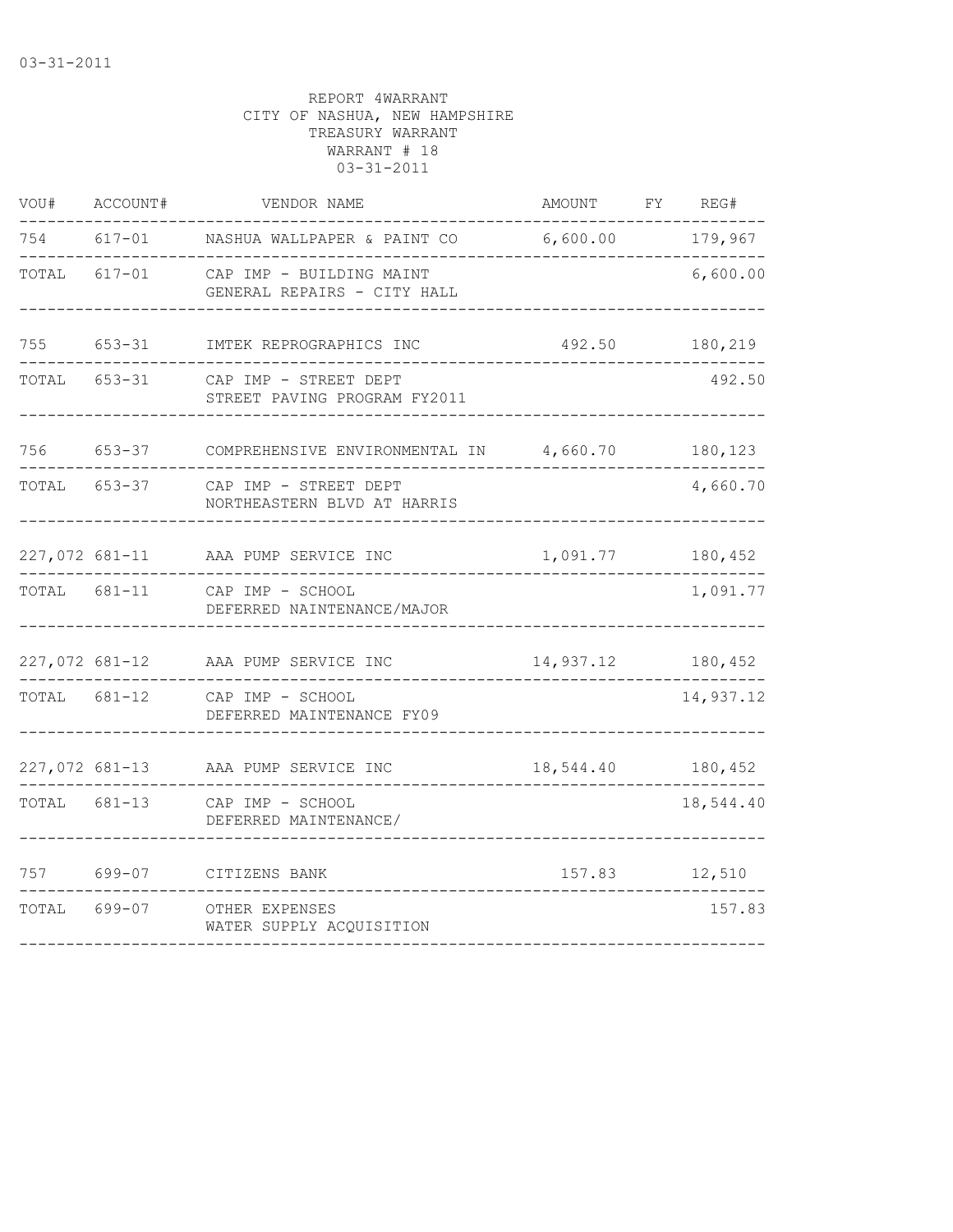| VOU#                                                                 | ACCOUNT#                                                                                                                 | PROGRAM<br>VENDOR NAME                                                                                                                                                                                                                                              |                                                                                                                      | AMOUNT FY REG#                                                                      |
|----------------------------------------------------------------------|--------------------------------------------------------------------------------------------------------------------------|---------------------------------------------------------------------------------------------------------------------------------------------------------------------------------------------------------------------------------------------------------------------|----------------------------------------------------------------------------------------------------------------------|-------------------------------------------------------------------------------------|
| 758<br>759                                                           | 701-53025                                                                                                                | 701-51005 3753 C W DOWNER & CO<br>3753 PATENAUDE JOHN L                                                                                                                                                                                                             | 262.32<br>5,581.45                                                                                                   | 180,134<br>180,447                                                                  |
| TOTAL                                                                | 701                                                                                                                      | CPF-MAYOR'S OFFICE                                                                                                                                                                                                                                                  | 5,843.77                                                                                                             |                                                                                     |
| 760<br>761                                                           | 717-01310                                                                                                                | 717-01310 3732 JAMES J WELCH & CO., INC<br>3732 WOODBURY SCOTT                                                                                                                                                                                                      | 95,862.96<br>8,503.00                                                                                                | 180,650<br>180,518                                                                  |
| TOTAL                                                                | 717                                                                                                                      | CPF-GENERAL GOV'T BUILDINGS                                                                                                                                                                                                                                         | 104,365.96                                                                                                           |                                                                                     |
| 762<br>763                                                           | 720-53140<br>720-53186                                                                                                   | 3738 PROJECT RESOURCE GROUP LLC<br>3738 CRAM & FERGUSON ARCHITECTS                                                                                                                                                                                                  | 2,000.00<br>1,500.00                                                                                                 | 180,651<br>180,449                                                                  |
| TOTAL                                                                | 720                                                                                                                      | CPF - HUNT BUILDING                                                                                                                                                                                                                                                 | 3,500.00                                                                                                             |                                                                                     |
| 764<br>765<br>766<br>767<br>768<br>769<br>769<br>770<br>TOTAL<br>771 | 722-53029<br>722-53036<br>722-53036<br>722-53140<br>722-91025<br>722-91025<br>722-91075<br>722-96935<br>722<br>753-53075 | 3735 LAWSON SOFTWARE AMERICAS-USD<br>3735 COURTYARD BY MARRIOTT<br>3735 CROWNE PLAZA NASHUA<br>3735 CAREER CONNECTIONS<br>3735 PEARL RICHARD<br>3735 TYRRELL KEN<br>3735 TYRRELL KEN<br>3735 CITIZENS BANK<br>CPF-INFORMATION TECHNOLOGY<br>3740 HAYNER/SWANSON INC | 2,250.00<br>1,462.00<br>2,314.00<br>2,478.00<br>1,997.76<br>2,002.34<br>1,138.23<br>119.99<br>13,762.32<br>67,613.00 | 180,444<br>180,460<br>180,738<br>179,920<br>180,652<br>180,055<br>180,055<br>12,510 |
| 772                                                                  | 753-59100                                                                                                                | 3740 ESTABROOK GRILL                                                                                                                                                                                                                                                | 50.00                                                                                                                | 180,252<br>180,719                                                                  |
| TOTAL                                                                | 753                                                                                                                      | CPF-STREET DEPT                                                                                                                                                                                                                                                     | 67,663.00                                                                                                            |                                                                                     |
| 773<br>773<br>774<br>774                                             | 757-53030<br>757-53030                                                                                                   | 3736 DESMAN ASSOCIATES<br>3737 DESMAN ASSOCIATES<br>757-53140 3736 PROJECT RESOURCE GROUP LLC<br>757-53140 3737 PROJECT RESOURCE GROUP LLC                                                                                                                          | 1,081.81<br>1,081.81<br>2,125.00<br>2,125.00                                                                         | 180,698<br>180,698<br>180,653<br>180,653                                            |
|                                                                      |                                                                                                                          | TOTAL 757 CPF-PARKING LOTS                                                                                                                                                                                                                                          | 6,413.62                                                                                                             |                                                                                     |
|                                                                      |                                                                                                                          | 227,073 781-53095 3775 TURNER BUILDING SCIENCE LLC                                                                                                                                                                                                                  | 86,685.40                                                                                                            | 180,316                                                                             |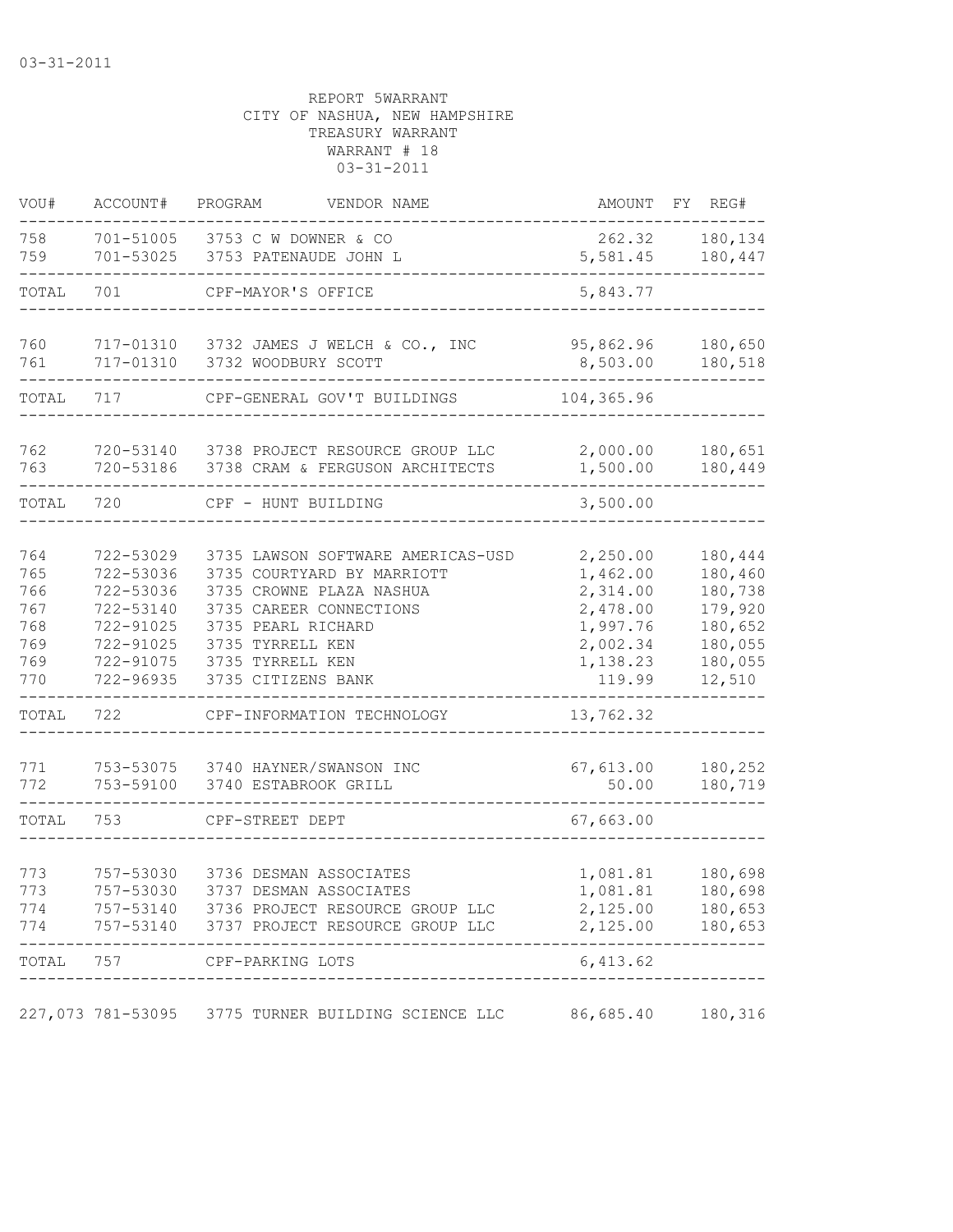| VOU#              | ACCOUNT#                            | PROGRAM<br>VENDOR NAME                                                            | AMOUNT FY                         | REG#                          |
|-------------------|-------------------------------------|-----------------------------------------------------------------------------------|-----------------------------------|-------------------------------|
| TOTAL             | 781                                 | CPF-SCHOOL DEPARTMENT                                                             | 86,685.40                         |                               |
| 775<br>776<br>777 | 792-01040<br>792-53030<br>792-53075 | 3748 28 POND STREET REALTY LLC<br>3748 HAYNER/SWANSON INC<br>3752 SEA CONSULTANTS | 3,000.00<br>16,372.48<br>1,002.08 | 180,654<br>180,252<br>180,013 |
| TOTAL             | 792                                 | CPF-WASTEWATER USER FUND                                                          | 20,374.56                         |                               |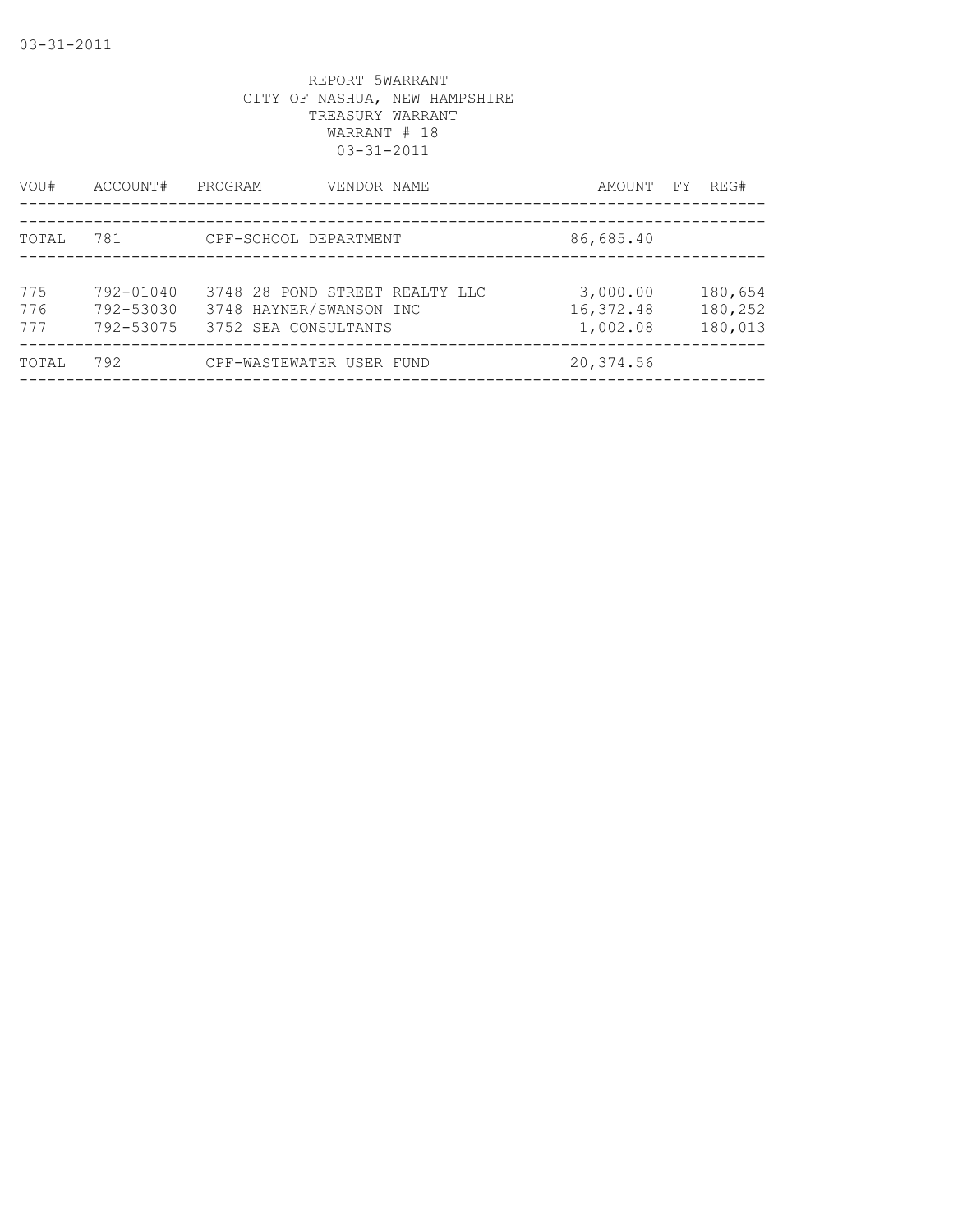| VOU# | ACCOUNT#  | VENDOR NAME                    | AMOUNT    | FY | REG#    |
|------|-----------|--------------------------------|-----------|----|---------|
| 778  | 801-31005 | COMCAST                        | 73.48     |    | 180,695 |
| 779  | 801-31005 | FAIRPOINT COMMUNICATIONS       | 57.12     |    | 180,715 |
| 780  | 801-31040 | PAETEC COMMUNICATIONS INC      | 4.72      |    | 180,663 |
| 781  | 801-32005 | PUBLIC SERVICE OF NEW HAMPSHIR | 675.31    |    | 180,741 |
| 782  | 801-33005 | PENNICHUCK WATER               | 235.33    |    | 180,682 |
| 783  | 801-34015 | ENERGYNORTH PROPANE            | 1,907.46  |    | 180,675 |
| 784  | 801-41015 | STAPLES ADVANTAGE              | 831.00    |    | 180,129 |
| 785  | 801-42000 | BANNER SYSTEMS OF MASSACHUSETT | 362.92    |    | 180,374 |
| 786  | 801-43005 | CONVERSE KERRY                 | 13.95     |    | 180,657 |
| 787  | 801-43005 | FEDEX                          | 828.26    |    | 180,664 |
| 788  | 801-46030 | ALEC'S SHOE STORE INC          | 82.00     |    | 179,939 |
| 789  | 801-48005 | SHATTUCK MALONE OIL CO         | 1,808.81  |    | 180,659 |
| 789  | 801-48005 | SHATTUCK MALONE OIL CO         | 2,080.13  |    | 180,659 |
| 789  | 801-48005 | SHATTUCK MALONE OIL CO         | 633.08    |    | 180,659 |
| 790  | 801-49040 | TEXAS AMERICA SAFETY COMPANY   | 1,640.50  |    | 179,875 |
| 791  | 801-53030 | LANDTEC NORTH AMERICA          | 8,925.00  |    | 180,117 |
| 792  | 801-53030 | SANBORN HEAD & ASSOCIATES INC  | 7,855.40  |    | 180,717 |
| 793  | 801-53080 | ECS, INC                       | 10,612.00 |    | 180,113 |
| 794  | 801-53109 | INTEGRATED PAPER RECYCLERS     | 1,232.57  |    | 180,445 |
| 795  | 801-53130 | COLUMBIA ANALYTICAL SERVICES I | 939.00    |    | 179,992 |
| 796  | 801-59100 | CYN ENVIRONMENTAL SERVICES     | 350.00    |    | 180,014 |
| 797  | 801-59100 | ROUTHIER & SONS INC            | 1,199.88  |    | 179,963 |
| 798  | 801-59100 | SIGNS BY DONNA                 | 125.00    |    | 180,744 |
| 799  | 801-59100 | UNIVERSAL RECYCLING TECH LLC   | 2,358.89  |    | 180,425 |
| 800  | 801-59100 | VEOLIA ENVIROMENTAL SERVICES   | 1,501.92  |    | 180,515 |
| 801  | 801-59105 | BILL'S WORLD CLASS CLEANING IN | 780.00    |    | 180,367 |
| 802  | 801-59245 | D & R TOWING INC               | 150.00    |    | 180,381 |
| 803  | 801-75023 | BELLETETES INC                 | 122.27    |    | 179,952 |
| 803  | 801-75023 | BELLETETES INC                 | 4.72      |    | 179,953 |
| 804  | 801-75023 | LOWE'S                         | 1,125.69  |    | 180,702 |
| 805  | 801-77020 | EASTERN NE HYDRAULICS INC      | 790.00    |    | 180,121 |
| 806  | 801-77020 | LIBERTY INTN'L TRUCKS OF NH LL | 1,474.17  |    | 180,390 |
| 807  | 801-77020 | MCDEVITT TRUCKS INC            | $-141.64$ |    | 180,098 |
| 807  | 801-77020 | MCDEVITT TRUCKS INC            | 63.38     |    | 180,098 |
| 808  | 801-77020 | POWERPLAN                      | 2,637.67  |    | 180,101 |
| 809  | 801-77020 | SOUTHWORTH MILTON INC          | 1,257.44  |    | 180,662 |
| 810  | 801-78065 | MAYNARD & LESIEUR INCORPORATED | 2,754.52  |    | 180,397 |
| 810  | 801-78065 | MAYNARD & LESIEUR INCORPORATED | 998.40    |    | 180,397 |
| 811  | 801-78100 | FREIGHTLINER OF NH INC         | 323.12    |    | 180,087 |
| 811  | 801-78100 | FREIGHTLINER OF NH INC         | 16.26     |    | 180,087 |
| 812  | 801-78100 | NAPA AUTO PARTS                | 1,365.21  |    | 180,067 |
| 813  | 801-78100 | NEW G.H. BERLIN OIL COMPANY    | 1,221.41  |    | 179,988 |
| 814  | 801-78100 | SANEL AUTO PARTS CO            | 165.62    |    | 179,958 |
| 814  | 801-78100 | SANEL AUTO PARTS CO            | 112.11    |    | 179,958 |
| 814  | 801-78100 | SANEL AUTO PARTS CO            | 144.14    |    | 179,958 |
| 815  | 801-82025 | NH RETIREMENT SYSTEM           | 70.88     |    | 12,482  |
| 815  | 801-82025 | NH RETIREMENT SYSTEM           | 354.61    |    | 12,482  |
| 816  | 801-91005 | HYLAND SARAH                   | 21.42     |    | 180,655 |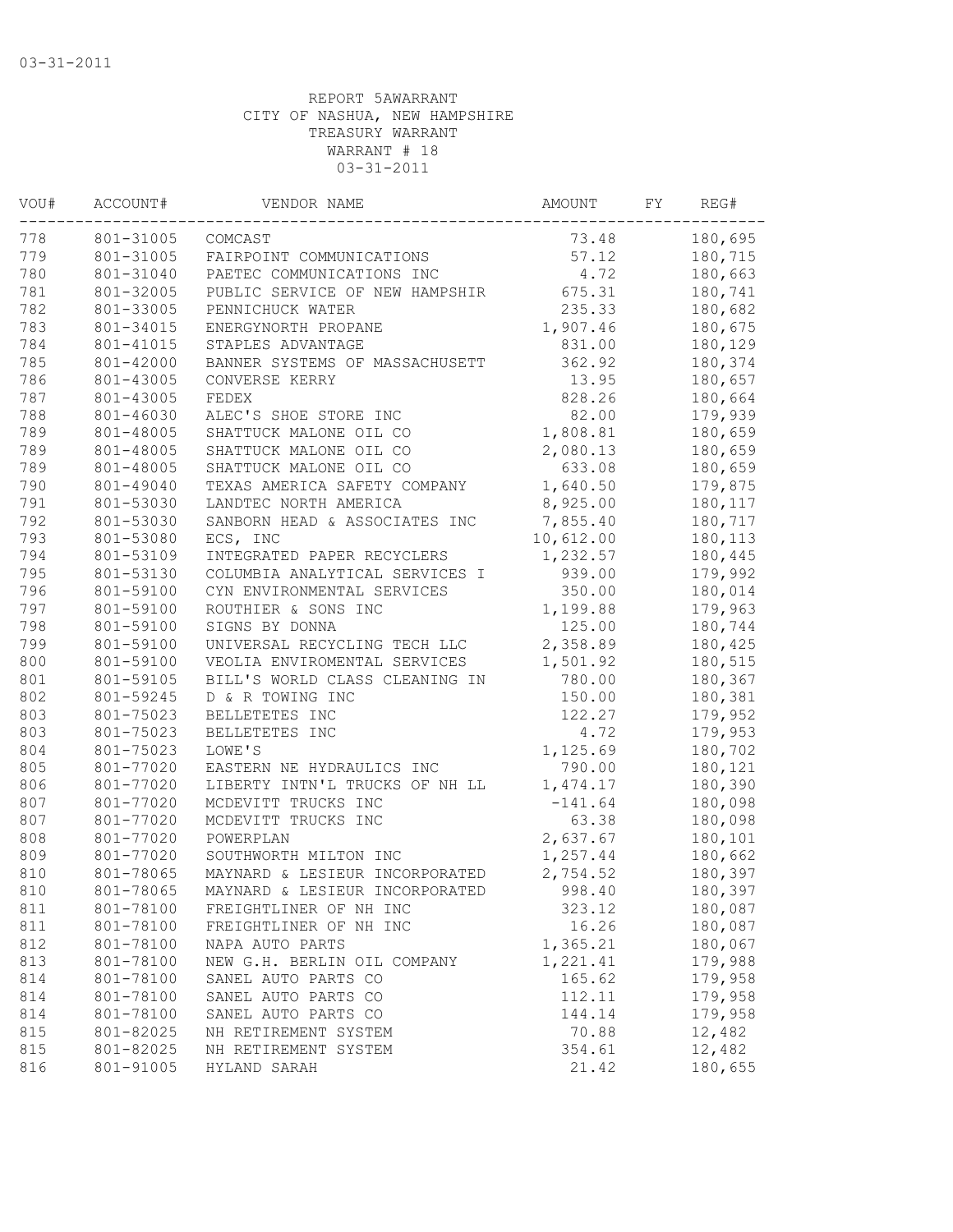|           | VOU# ACCOUNT#       | VENDOR NAME                               | AMOUNT     | FY | REG#           |
|-----------|---------------------|-------------------------------------------|------------|----|----------------|
|           | 817 801-94005 SWANA |                                           |            |    | 115.00 180,679 |
|           |                     | 818 801-98029 LAVIN JILL                  | 68.83      |    | 180,656        |
| TOTAL 801 |                     | SOLID WASTE DISPOSAL                      |            |    | 62,328.96      |
|           |                     |                                           |            |    |                |
| 819       |                     | 802-215-00 ACCESS CLOSING TITLE SERVICES  | 30.30      |    | 180,025        |
| 820       |                     | 802-215-00 AZEDDINE JAKIB & QUAFAA BOUTLA | 376.00     |    | 180,516        |
| 821       | $802 - 215 - 00$    | CENTURY 21 CARDINAL                       | 219.32     |    | 180,514        |
| 822       | $802 - 215 - 00$    | COLLICUT FREDERICK & MARJORIE             | 39.60      |    | 180,517        |
| 823       | $802 - 215 - 00$    | DUBREUIL SCOTT                            | 6.69       |    | 180,519        |
| 824       | 802-31005           | BAYRING COMMUNICATIONS                    | 60.42      |    | 180,710        |
| 825       | 802-31005           | FAIRPOINT COMMUNICATIONS                  | 674.54     |    | 180,713        |
| 826       | 802-31005           | FAIRPOINT COMMUNICATIONS                  | 63.06      |    | 180,715        |
| 827       | 802-31005           | WIRELESS ZONE                             | 40.00      |    | 180,692        |
| 828       | 802-31040           | PAETEC COMMUNICATIONS INC                 | 4.17       |    | 180,663        |
| 829       | 802-32005           | GLACIAL ENERGY OF NEW ENGLAND             | 42,117.68  |    | 12,504         |
| 830       | 802-32005           | PUBLIC SERVICE OF NEW HAMPSHIR            | 19,525.90  |    | 180,741        |
| 831       | 802-33005           | PENNICHUCK WATER                          | 20.14      |    | 180,682        |
| 831       | 802-33005           | PENNICHUCK WATER                          | 1,971.41   |    | 180,682        |
| 832       | 802-34015           | METROMEDIA ENERGY INC                     | 12, 197.52 |    | 180,708        |
| 833       | 802-34015           | NATIONAL GRID                             | 3,898.44   |    | 180,705        |
| 834       | 802-41015           | STAPLES ADVANTAGE                         | 253.10     |    | 180,129        |
| 835       | 802-42010           | OMEGA INDUSTRIAL SUPPLY INC               | 1,363.52   |    | 180,016        |
| 836       | 802-45103           | JCI JONES                                 | 6, 235.46  |    | 180,456        |
| 837       | 802-45105           | HOLLAND COMPANY INC                       | 5,760.00   |    | 179,907        |
| 838       | 802-45175           | ARCSOURCE INC                             | 44.40      |    | 179,960        |
| 839       | $802 - 452$         | CARTER JAY                                | 540.00     |    | 180,485        |
| 840       | 802-46045           | NH BRAGG                                  | 14.00      |    | 180,728        |
| 841       | 802-46045           | UNIFIRST CORPORATION                      | 102.16     |    | 180,090        |
| 841       | 802-46045           | UNIFIRST CORPORATION                      | 486.01     |    | 180,090        |
| 842       | $802 - 467$         | HILLSBOROUGH COUNTY TREASURER             | 394.74     |    | 180,404        |
| 843       | 802-48005           | SHATTUCK MALONE OIL CO                    | 4,250.28   |    | 180,659        |
| 843       | 802-48005           | SHATTUCK MALONE OIL CO                    | 4,250.28   |    | 180,659        |
| 844       | 802-48015           | DENNIS K BURKE INC                        | 742.41     |    | 180,752        |
| 844       | 802-48015           | DENNIS K BURKE INC                        | 742.42     |    | 180,752        |
| 845       | 802-49070           | FEDEX                                     | 10.45      |    | 180,664        |
| 846       |                     | 802-49070 HACH COMPANY                    | 337.31     |    | 180,075        |
| 847       | 802-49070           | LAB SAFETY SUPPY INC                      | 188.05     |    | 180,124        |
| 848       | 802-49070           | VWR INTERNATIONAL INC                     | 1,035.10   |    | 180,130        |
| 849       | 802-49070           | WILKEM SCIENTIFIC LTD                     | 1,076.00   |    | 179,824        |
| 850       | 802-53030           | CHEMSERVE ENVIRONMENTAL ANALYS            | 337.03     |    | 180,046        |
| 851       | 802-53030           | EASTERN ANALYTICAL INC                    | 65.00      |    | 179,955        |
| 852       | 802-53030           | ENVIROSYSTEMS INC                         | 2,050.00   |    | 179,890        |
| 853       | 802-59100           | <b>BAU HOPKINS</b>                        | 3,907.50   |    | 179,859        |
| 853       | 802-59100           | BAU HOPKINS                               | 3,882.50   |    | 179,859        |
| 854       | 802-59220           | PRINTGRAPHICS OF MAINE                    | 398.60     |    | 179,881        |
| 855       | 802-59225           | RESOURCE MANAGEMENT INC                   | 20, 219.66 |    | 180,430        |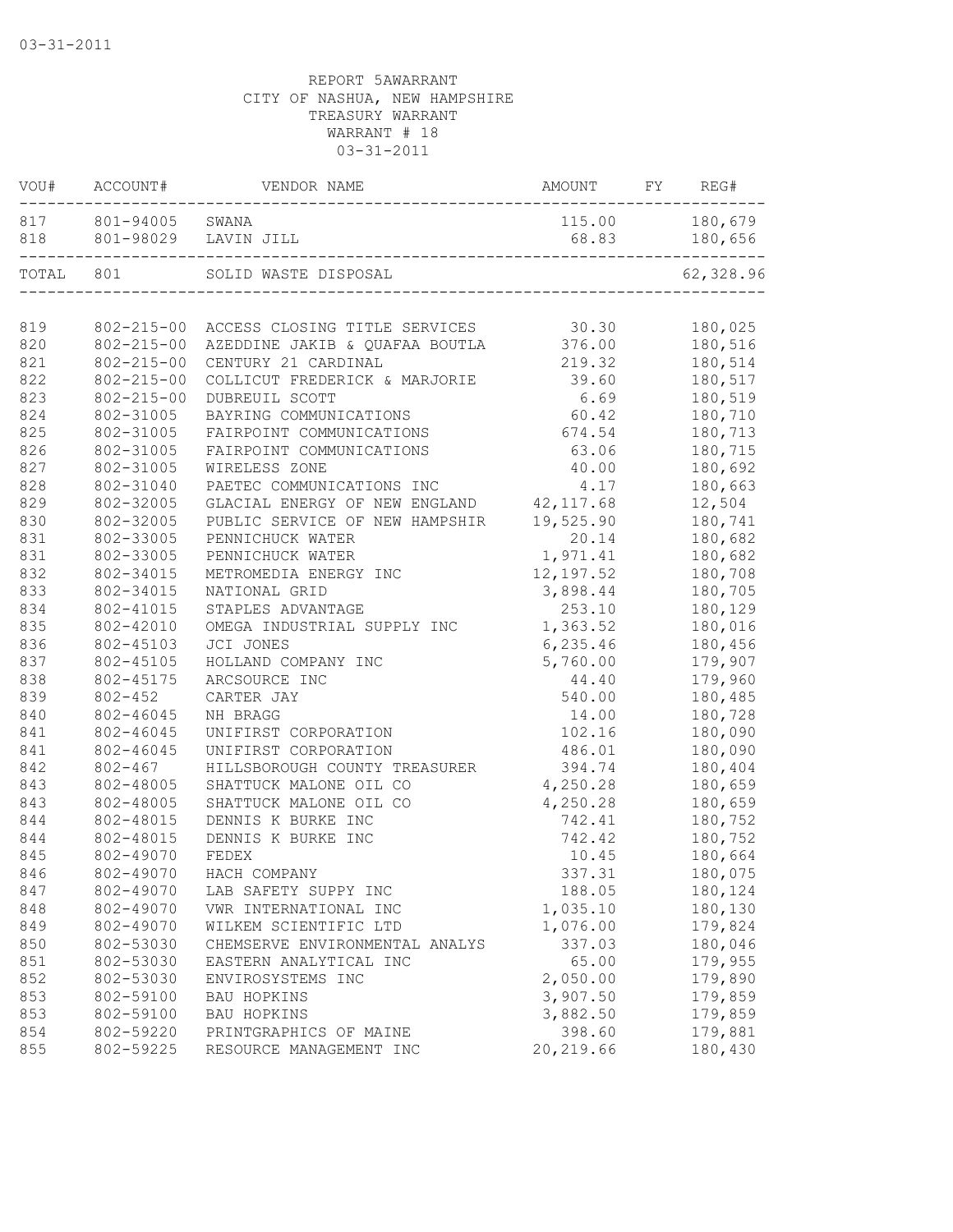| VOU# | ACCOUNT#  | VENDOR NAME                    | AMOUNT    | FY | REG#    |
|------|-----------|--------------------------------|-----------|----|---------|
| 856  | 802-59230 | BROX INDUSTRIES INC            | 2,197.24  |    | 179,854 |
| 857  | 802-59230 | CORRIVEAU ROUTHIER INC         | 36.72     |    | 180,380 |
| 858  | 802-59230 | GRAINGER                       | 141.08    |    | 179,902 |
| 859  | 802-59230 | OMEGA INDUSTRIAL SUPPLY INC    | 955.52    |    | 180,016 |
| 860  | 802-59230 | VELLANO BROS INC               | 171.30    |    | 179,959 |
| 861  | 802-59265 | CITIZENS BANK NH               | 2,156.16  |    | 12,488  |
| 862  | 802-59265 | CITIZENS BANK NH               | 816.48    |    | 12,489  |
| 863  | 802-59320 | NAPA AUTO PARTS                | 26.60     |    | 180,067 |
| 864  | 802-64192 | GRAINGER                       | 108.00    |    | 179,902 |
| 865  | 802-64192 | HACH COMPANY                   | 936.95    |    | 180,075 |
| 866  | 802-64192 | HOME DEPOT CREDIT SERVICES     | 67.20     |    | 180,674 |
| 866  | 802-64192 | HOME DEPOT CREDIT SERVICES     | 136.77    |    | 180,674 |
| 867  | 802-64192 | M & M ELECTRICAL SUPPLY CO INC | 39.08     |    | 180,376 |
| 868  | 802-64192 | NH BRAGG & SONS INC            | 338.91    |    | 179,827 |
| 869  | 802-64192 | OMEGA INDUSTRIAL SUPPLY INC    | 427.52    |    | 180,016 |
| 870  | 802-64192 | PINE MOTOR PARTS               | 19.37     |    | 180,398 |
| 870  | 802-64192 | PINE MOTOR PARTS               | 14.19     |    | 180,398 |
| 871  | 802-77050 | GRAINGER                       | 307.80    |    | 179,902 |
| 872  | 802-77050 | HOME DEPOT CREDIT SERVICES     | 52.12     |    | 180,674 |
| 873  | 802-77050 | M & B MACHINING AND WELDING    | 82.00     |    | 180,391 |
| 874  | 802-77050 | M & M ELECTRICAL SUPPLY CO INC | 250.90    |    | 180,376 |
| 875  | 802-77050 | PEABODY SUPPLY COMPANY         | 124.01    |    | 180,453 |
| 876  | 802-77050 | PINE MOTOR PARTS               | 28.63     |    | 180,398 |
| 877  | 802-77050 | SANEL AUTO PARTS CO            | 91.94     |    | 179,958 |
| 878  | 802-77050 | SEACOAST SUPPLY                | 317.96    |    | 180,372 |
| 879  | 802-77065 | EASTERN INDUSTRIAL AUTOMATION  | 130.11    |    | 180,457 |
| 880  | 802-77067 | PINE MOTOR PARTS               | 45.18     |    | 180,398 |
| 881  | 802-77069 | BEARINGS SPECIALTY CO INC      | 42.00     |    | 180,433 |
| 882  | 802-77069 | EASTERN INDUSTRIAL AUTOMATION  | 1,278.53  |    | 180,457 |
| 883  | 802-77069 | FIMBEL PAUNET CORPORATION      | 1,065.00  |    | 180,083 |
| 884  | 802-77069 | G H PHILBRICK SONS INC         | 3,704.00  |    | 179,982 |
| 885  | 802-77069 | GRAINGER                       | 1,143.90  |    | 179,902 |
| 886  | 802-77069 | HOME DEPOT CREDIT SERVICES     | 14.84     |    | 180,674 |
| 887  | 802-77069 | M & M ELECTRICAL SUPPLY CO INC | 257.52    |    | 180,376 |
| 888  | 802-77069 | MCMASTER-CARR SUPPLY CO        | 376.80    |    | 179,944 |
| 889  | 802-77069 | PINE MOTOR PARTS               | 97.48     |    | 180,398 |
| 890  | 802-77069 | VIKING CONTROLS INC            | 432.50    |    | 179,930 |
| 891  | 802-77070 | PINE MOTOR PARTS               | 43.68     |    | 180,398 |
| 892  | 802-77072 | HIGHLAND POWER                 | 416.42    |    | 180,109 |
| 893  | 802-82025 | NH RETIREMENT SYSTEM           | 123.88    |    | 12,482  |
| 893  | 802-82025 | NH RETIREMENT SYSTEM           | 633.34    |    | 12,482  |
| 894  | 802-94005 | WATER ENVIRONMENT FEDERATION   | 864.00    |    | 180,668 |
| 895  | 802-95075 | NH DES                         | 3,208.21  |    | 180,723 |
| 896  | 802-95075 | TREASURER STATE OF NH          | 500.00    |    | 180,691 |
| 897  | 802-95075 | TREASURER STATE OF NH          | 100.00    |    | 180,707 |
| 898  | 802-96007 | ATLANTIC PUMP & ENGINEERING IN | 17,592.00 |    | 180,602 |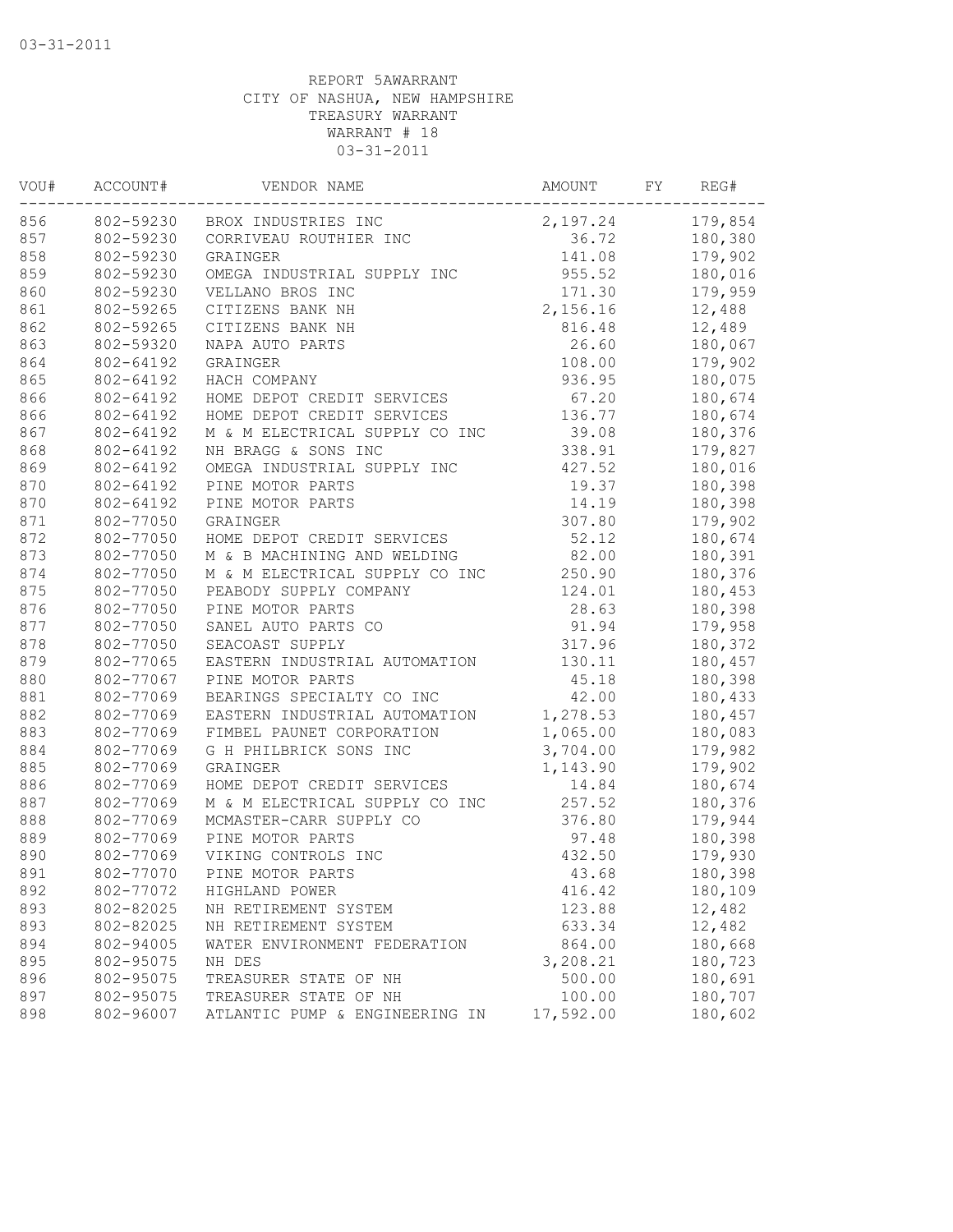| VOU#               | ACCOUNT# | VENDOR NAME              | AMOUNT | <b>FY</b> | REG#       |
|--------------------|----------|--------------------------|--------|-----------|------------|
|                    |          |                          |        |           |            |
| ТОТАІ. 80 <i>2</i> |          | SEWERAGE DISPOSAL SYSTEM |        |           | 181,845.01 |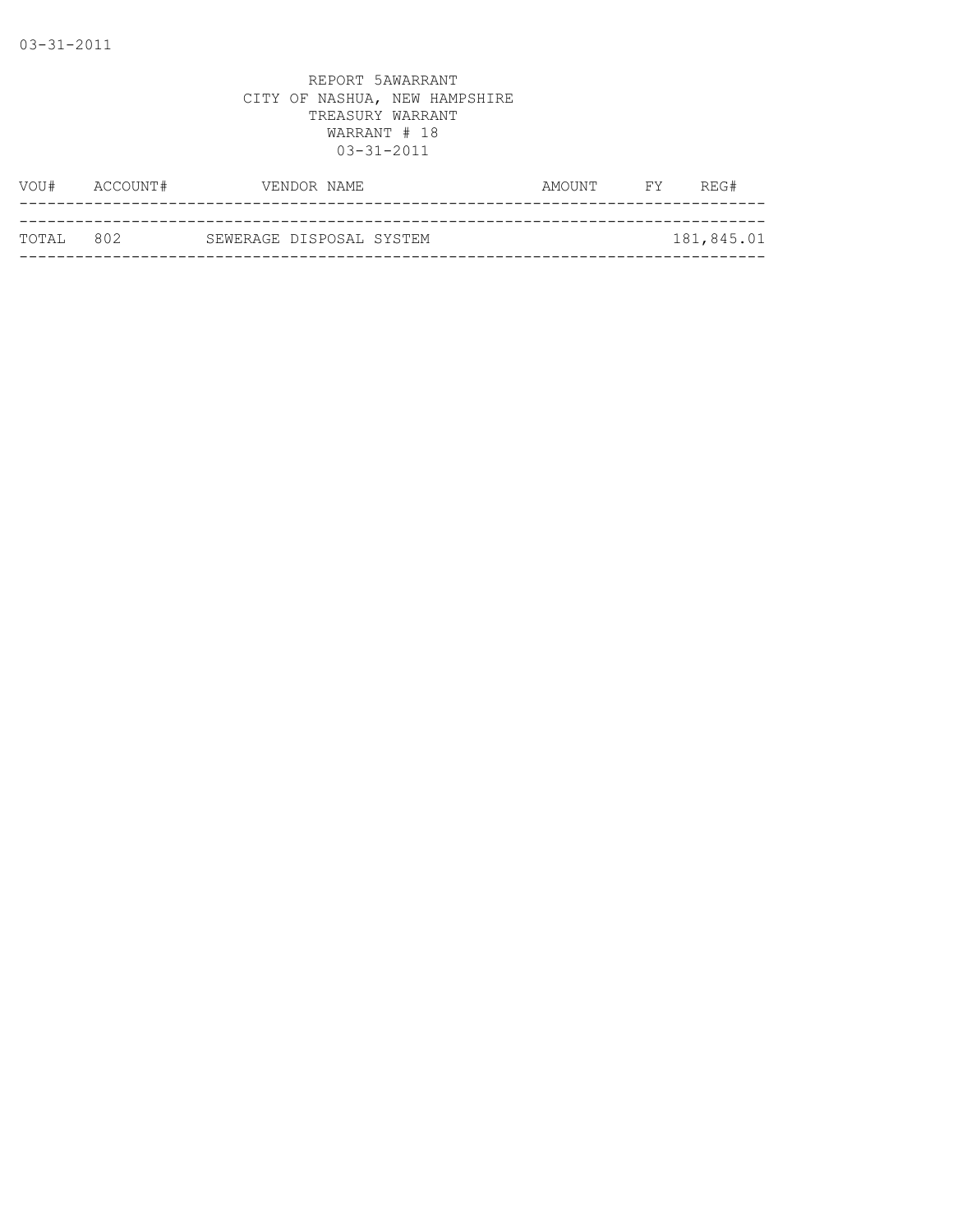|                                                             | VOU# ACCOUNT#                                                                                                                 | VENDOR NAME                                                                                                                                                                                                                  | AMOUNT FY REG#                                                                            |                                                                                                              |
|-------------------------------------------------------------|-------------------------------------------------------------------------------------------------------------------------------|------------------------------------------------------------------------------------------------------------------------------------------------------------------------------------------------------------------------------|-------------------------------------------------------------------------------------------|--------------------------------------------------------------------------------------------------------------|
|                                                             |                                                                                                                               | 899 920-05054 CRAM & FERGUSON ARCHITECTS 2,250.00 180,449                                                                                                                                                                    |                                                                                           |                                                                                                              |
| TOTAL                                                       |                                                                                                                               | 920 HUNT MEMORIAL BLDG TRUST FUND                                                                                                                                                                                            |                                                                                           | 2,250.00                                                                                                     |
| 900                                                         |                                                                                                                               | 932-59100 TELGIAN CORPORATION                                                                                                                                                                                                |                                                                                           | 250.00 180,727                                                                                               |
|                                                             | TOTAL 932                                                                                                                     | FIRE TRUST FUND                                                                                                                                                                                                              |                                                                                           | 250.00                                                                                                       |
| 901 000                                                     |                                                                                                                               | 941-98029 PETTY CASH<br>_________________________                                                                                                                                                                            | 54.97 180,658                                                                             |                                                                                                              |
|                                                             |                                                                                                                               | TOTAL 941 HEALTH & COMM SVCS TRUST FUND                                                                                                                                                                                      |                                                                                           | 54.97                                                                                                        |
| 902<br>903<br>904<br>905<br>906<br>907<br>908<br>909<br>910 | 952-05058<br>$952 - 05058$<br>$952 - 45285$<br>952-59020<br>$952 - 64225$<br>952-75021<br>952-75021<br>952-75022<br>952-81086 | B & S LOCKSMITH INC<br>UNITED SITE SERVICES NORTHEAST<br>MARSHALL SIGNS INC<br>JEANNOTTE'S MARKET<br>M E O'BRIEN & SONS INC<br>BELLETETES INC<br>HOME DEPOT CREDIT SERVICES<br>SIMPLEX GRINNELL<br>UNITED PARCEL SERVICE INC | 10.00<br>54.97<br>178.50<br>64.65<br>11,817.00<br>402.88<br>1,320.96<br>958.00<br>575.00  | 180,007<br>180,716<br>180,417<br>179,898<br>179,922<br>179,953<br>180,674<br>180,684<br>180,740<br>--------- |
|                                                             | TOTAL 952                                                                                                                     | PARK & RECREATION TRUST FUND                                                                                                                                                                                                 |                                                                                           | 15,381.96                                                                                                    |
|                                                             |                                                                                                                               | 911  963-05054  PAUL LAVOIE'S GREENHOUSES    315.00   180,061                                                                                                                                                                |                                                                                           |                                                                                                              |
| TOTAL                                                       |                                                                                                                               | 963 WOODLAWN CEMETERY TRUST FUND                                                                                                                                                                                             |                                                                                           | 315.00                                                                                                       |
| 912<br>913<br>914<br>915<br>915<br>915<br>915<br>915<br>916 | 975-31040<br>975-33005<br>975-34015<br>975-45050<br>975-45050<br>$975 - 45050$<br>$975 - 45050$<br>975-45050<br>975-45050     | BAYRING COMMUNICATIONS<br>PENNICHUCK WATER<br>METROMEDIA ENERGY INC<br>BAKER & TAYLOR<br>BAKER & TAYLOR<br>BAKER & TAYLOR<br>BAKER & TAYLOR<br>BAKER & TAYLOR<br><b>GALE</b>                                                 | 25.00<br>20.14<br>533.55<br>1,489.51<br>18.87<br>2,179.09<br>1,449.96<br>693.56<br>320.89 | 180,710<br>180,682<br>180,708<br>179,876<br>179,876<br>179,877<br>179,878<br>179,879<br>180,072              |
| 917<br>918<br>919                                           | $975 - 45050$<br>975-94010<br>975-95005                                                                                       | INGRAM LIBRARY SERVICES<br>DESCHENES SUSAN<br>MUSEUM OF FINE ARTS BOSTON                                                                                                                                                     | 1,842.43<br>1,101.00<br>475.00                                                            | 180,114<br>180,099<br>180,676                                                                                |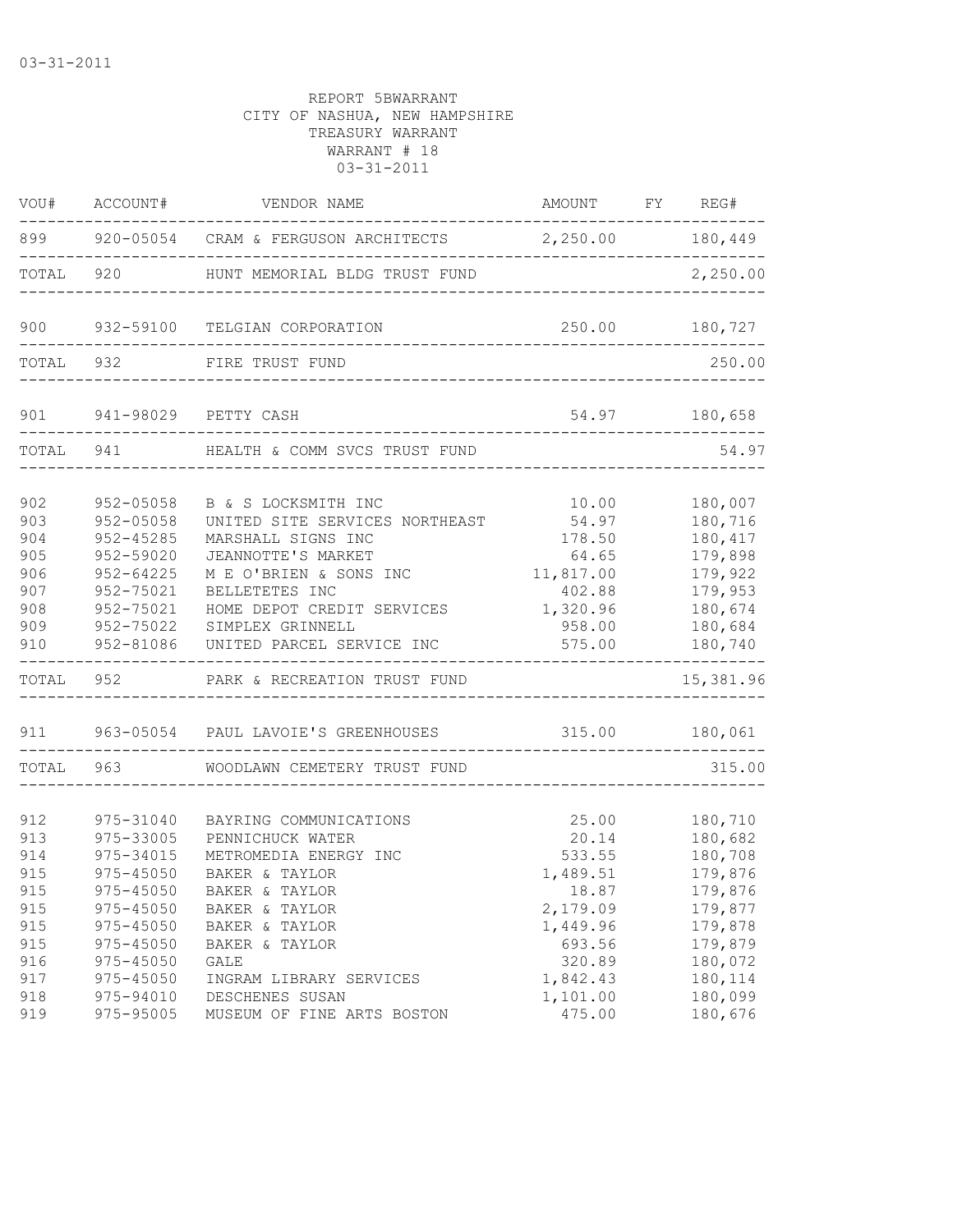| VOU#  | ACCOUNT#  | VENDOR NAME                    | AMOUNT | FY. | REG#      |
|-------|-----------|--------------------------------|--------|-----|-----------|
| TOTAL | 975       | LIBRARY TRUST FUND             |        |     | 10,149.00 |
| 920   |           | 981-49075 CITIZENS BANK        | 132.87 |     | 12,510    |
| TOTAL | 981       | SCHOOL TRUST FUND              |        |     | 132.87    |
| 921   | 982-05053 | MORROW SARAH & UNIV OF MAINE O | 500.00 |     | 180,446   |
| TOTAL | 982       | SCHOLARSHIP TRUST FUND         |        |     | 500.00    |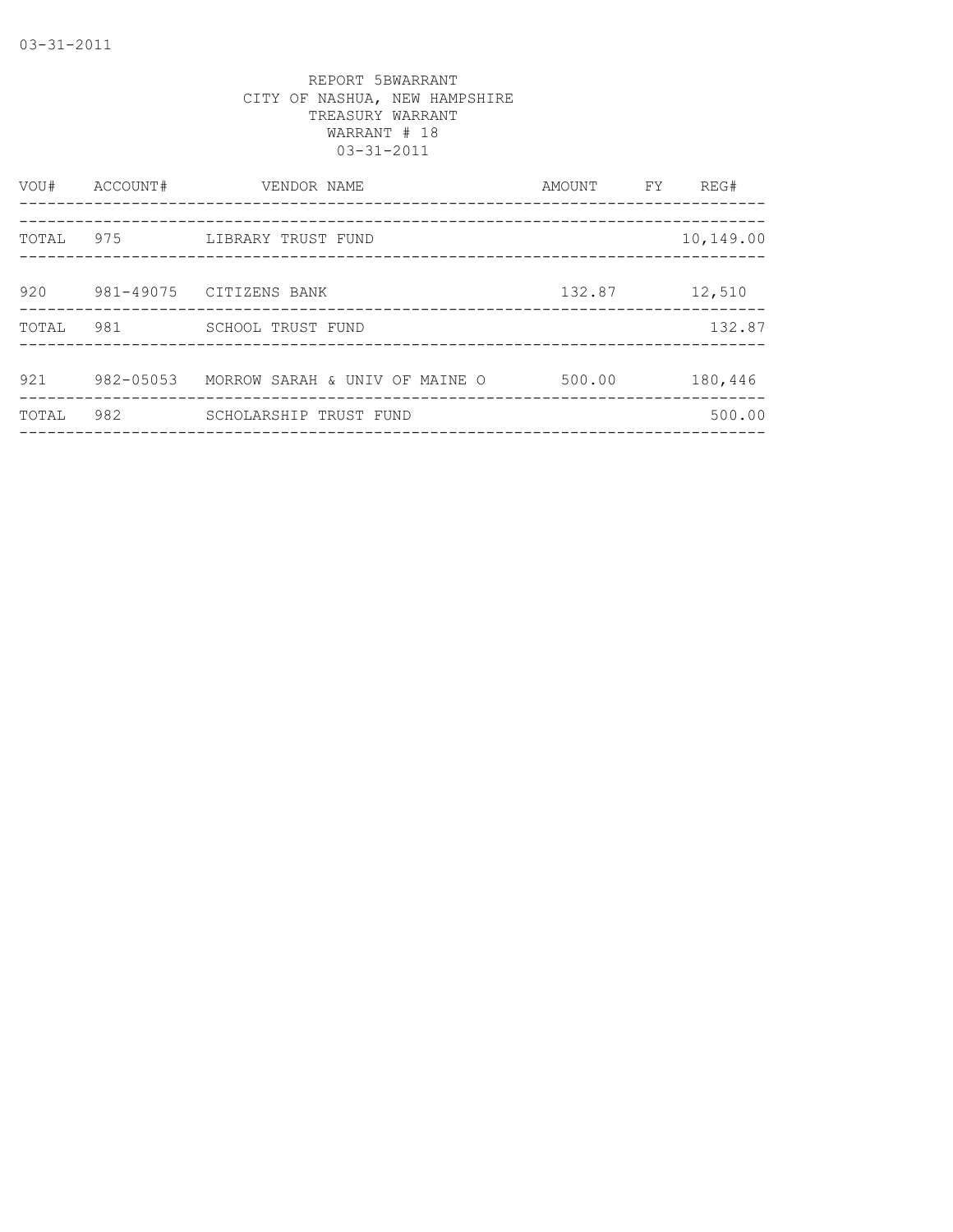|           | ACCOUNT# PAYROLL WEEK ENDING |  |  | AMOUNT |
|-----------|------------------------------|--|--|--------|
|           |                              |  |  |        |
| TOTAL 951 |                              |  |  |        |
|           |                              |  |  |        |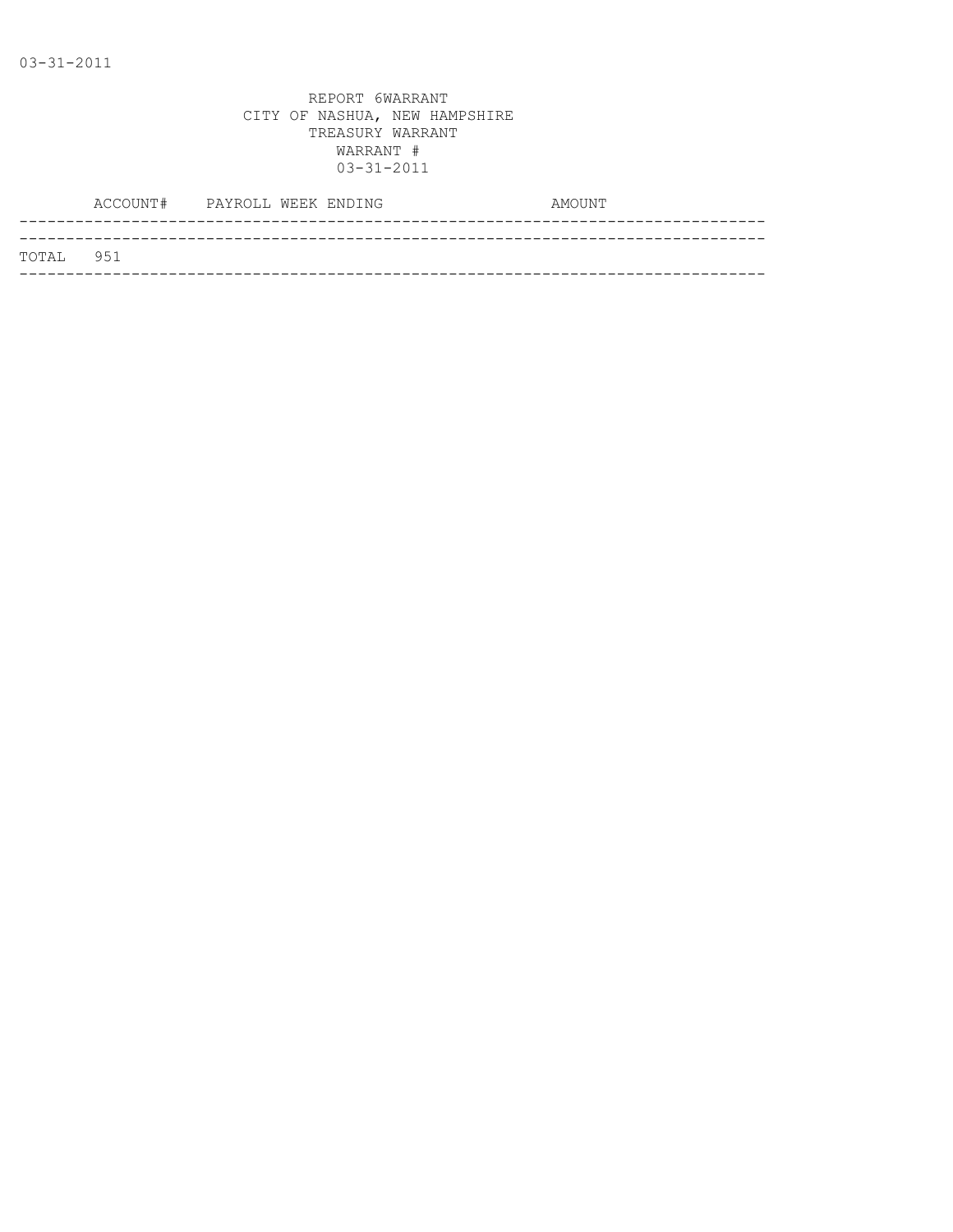|       |                        | ACCOUNT# PAYROLL WEEK ENDING | AMOUNT                 |            |
|-------|------------------------|------------------------------|------------------------|------------|
|       |                        | 305-11125  12-MAR-2011       | 957.28                 |            |
|       |                        | 305-11125  19-MAR-2011       | 957.28                 |            |
|       |                        | 305-11125 26-MAR-2011        | $574.37$<br>$1,075.15$ |            |
|       | 305-11239              | 12-MAR-2011                  |                        |            |
|       | 305-11239              | 19-MAR-2011                  | 1,075.15               |            |
|       |                        | 305-11239 26-MAR-2011        | 1,075.15               |            |
|       |                        | 305-31050 26-MAR-2011        | 80.00                  |            |
|       |                        |                              |                        | 5,794.38   |
|       |                        |                              |                        |            |
|       | 308-11130              | 12-MAR-2011                  | 858.44                 |            |
|       |                        | 308-11130  19-MAR-2011       | 858.44                 |            |
|       |                        | 308-11130 26-MAR-2011        | 858.43                 |            |
|       | 308-11418              | 12-MAR-2011                  | 493.54                 |            |
|       | 308-11418              | 19-MAR-2011                  | 493.53                 |            |
|       | 308-11418              | 26-MAR-2011                  | 493.54                 |            |
|       | 308-11441              | 12-MAR-2011                  | 1,446.40               |            |
|       | 308-11441              | 19-MAR-2011                  | 1,446.40               |            |
|       | 308-11441              | 26-MAR-2011                  | 1,446.40               |            |
|       | 308-11446              | 12-MAR-2011                  | 1,150.52               |            |
|       | 308-11446              | 19-MAR-2011                  | 1,150.52               |            |
|       | 308-11446              | 26-MAR-2011                  | 1,150.52               |            |
|       | 308-11540              | 12-MAR-2011                  | 1,078.50               |            |
|       | 308-11540              | 19-MAR-2011                  | 1,078.50               |            |
|       | 308-11540              | 26-MAR-2011                  | 1,078.50               |            |
|       | 308-11578              | 12-MAR-2011                  | 992.86                 |            |
|       | 308-11578              | 19-MAR-2011                  | 992.87                 |            |
|       | 308-11578              | 26-MAR-2011                  | 992.87                 |            |
|       | 308-11589              | 12-MAR-2011                  |                        |            |
|       | 308-11589              | 19-MAR-2011                  | 1,075.15               |            |
|       | 308-11589              | 26-MAR-2011                  | 1,075.15               |            |
|       | 308-11608              | 12-MAR-2011                  | 976.17                 |            |
|       | 308-11608              | 19-MAR-2011                  | 976.17                 |            |
|       | 308-11608              | 26-MAR-2011                  | 976.17                 |            |
|       | 308-83051              | 12-MAR-2011                  | 4,694.98               |            |
|       |                        | 308-83051  19-MAR-2011       | 3,945.55               |            |
|       |                        | 308-83051 26-MAR-2011        | 3,854.66               |            |
|       | 308-83052              | 12-MAR-2011                  | 2,180.60               |            |
|       | 308-83052              | 19-MAR-2011                  | 2,274.73               |            |
|       | 308-83052              | 26-MAR-2011                  | 2,141.29               |            |
|       | 308-83102              | 12-MAR-2011                  | 2,454.61               |            |
|       | 308-83102<br>308-83102 | 19-MAR-2011<br>26-MAR-2011   | 1,735.27<br>2,076.93   |            |
| TOTAL | 308                    | SRF - INSURANCE              |                        | 48, 498.21 |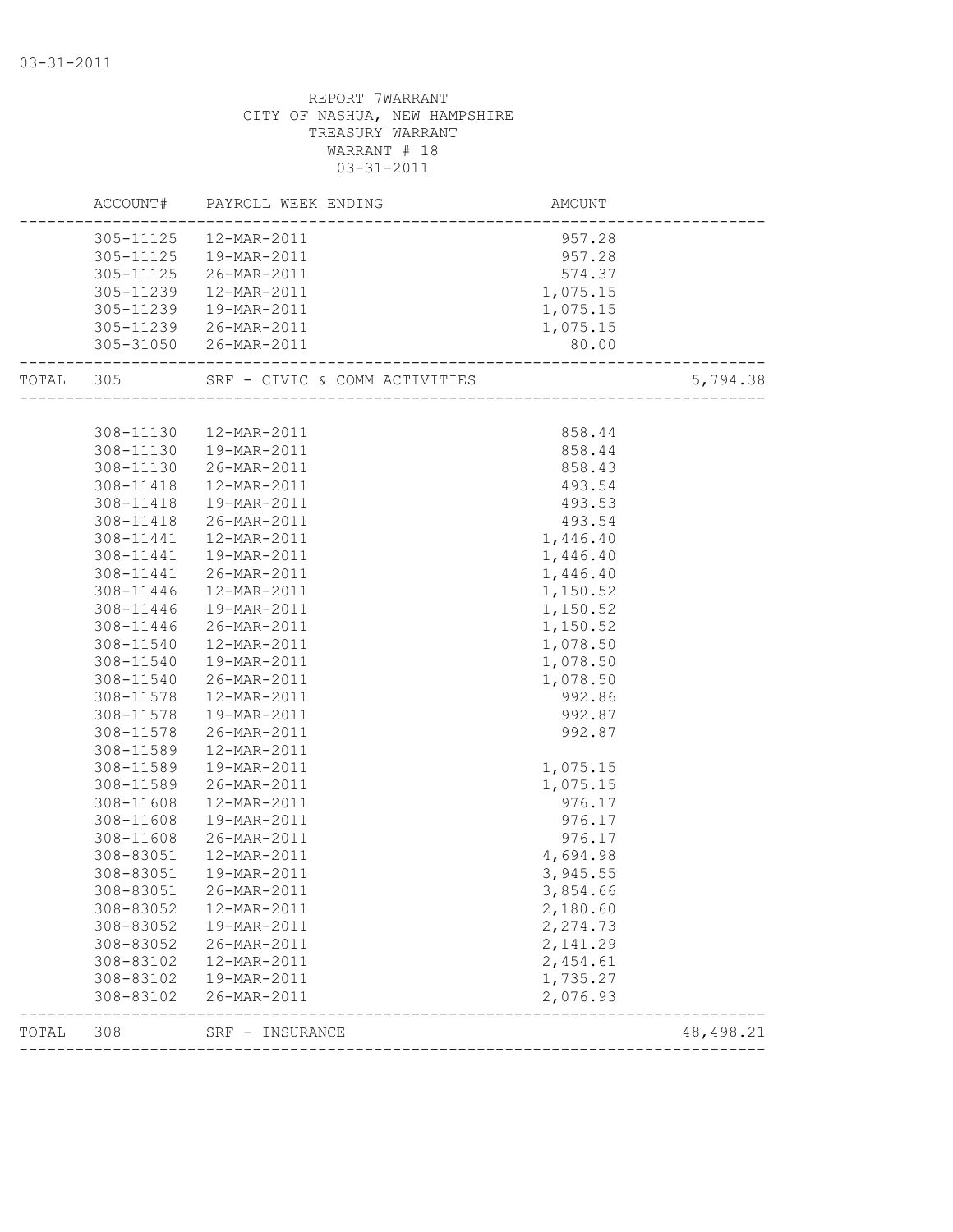|           |            | ACCOUNT# PAYROLL WEEK ENDING                                 | AMOUNT                                                    |            |
|-----------|------------|--------------------------------------------------------------|-----------------------------------------------------------|------------|
|           |            | 3091-13004 12-MAR-2011                                       | 1,108.49                                                  |            |
|           |            | 3091-13004 19-MAR-2011                                       | 509.66                                                    |            |
|           |            | 3091-13004 26-MAR-2011                                       | 1,221.01                                                  |            |
| TOTAL 309 |            | FY11 FRESH FRUIT & VEG GRANT                                 | ________________________________                          | 2,839.16   |
|           |            |                                                              |                                                           |            |
|           |            | 3097-11162  12-MAR-2011                                      | 644.25                                                    |            |
|           |            | 3097-11162  19-MAR-2011                                      | 644.25                                                    |            |
|           |            | 3097-11162 26-MAR-2011                                       | 644.25                                                    |            |
|           | 3097-11408 | 12-MAR-2011                                                  | 576.00                                                    |            |
|           | 3097-11408 | 19-MAR-2011                                                  | 600.00                                                    |            |
|           | 3097-11408 | 26-MAR-2011                                                  | 512.00                                                    |            |
|           |            | 3097-12112 12-MAR-2011                                       | 546.88                                                    |            |
|           | 3097-12112 | 19-MAR-2011                                                  | 625.63                                                    |            |
|           | 3097-12112 | 26-MAR-2011                                                  | 651.88                                                    |            |
|           | 3097-12830 | 12-MAR-2011                                                  | 212.28                                                    |            |
|           | 3097-12830 | 19-MAR-2011                                                  | 117.50                                                    |            |
|           | 3097-12830 | 26-MAR-2011                                                  | 20.75                                                     |            |
|           | 3097-19138 | 12-MAR-2011                                                  | 3,011.20                                                  |            |
|           | 3097-19138 | 26-MAR-2011                                                  | 3,011.20                                                  |            |
|           | 3097-19139 | 12-MAR-2011                                                  | 13,063.77                                                 |            |
|           |            | 3097-19139 26-MAR-2011                                       | 13,063.76                                                 |            |
|           | 3097-19140 | 12-MAR-2011                                                  | 8,847.65                                                  |            |
|           | 3097-19140 | 19-MAR-2011                                                  | 8,820.27                                                  |            |
|           | 3097-19140 | 26-MAR-2011                                                  | 8,727.05                                                  |            |
|           | 3097-19540 | 12-MAR-2011                                                  | 23,985.47                                                 |            |
|           | 3097-19540 | 19-MAR-2011                                                  | 23,796.03                                                 |            |
|           | 3097-19540 | 26-MAR-2011                                                  | 24,007.54                                                 |            |
|           | 3097-19544 | 12-MAR-2011                                                  | 691.18                                                    |            |
|           | 3097-19544 | 19-MAR-2011                                                  | 700.04                                                    |            |
|           | 3097-19544 | 26-MAR-2011                                                  | 700.04                                                    |            |
|           | 3097-19545 | 12-MAR-2011                                                  | 2,980.88                                                  |            |
|           |            | 3097-19545 19-MAR-2011                                       | 2,626.85                                                  |            |
|           |            | 3097-19545 26-MAR-2011                                       | 2,821.44                                                  |            |
| TOTAL     | 309        | SRF - FOOD SERVICES<br>. _ _ _ _ _ _ _ _ _ _ _ _ _ _ _ _ _ _ | ________________<br>------------------------------------- | 146,650.04 |
|           |            |                                                              |                                                           |            |
|           |            | 3117-12006 12-MAR-2011                                       | 925.00                                                    |            |
|           |            | 3117-12006 19-MAR-2011                                       | 725.00                                                    |            |
|           |            | 3117-12006 26-MAR-2011                                       | 1,600.00                                                  |            |
|           |            | 3117-13032 26-MAR-2011                                       | 54.06                                                     |            |
| TOTAL     | 311        | DRIVER'S EDUCATION                                           |                                                           | 3,304.06   |
|           |            |                                                              |                                                           |            |
|           | 312-11165  | 12-MAR-2011                                                  | 454.75                                                    |            |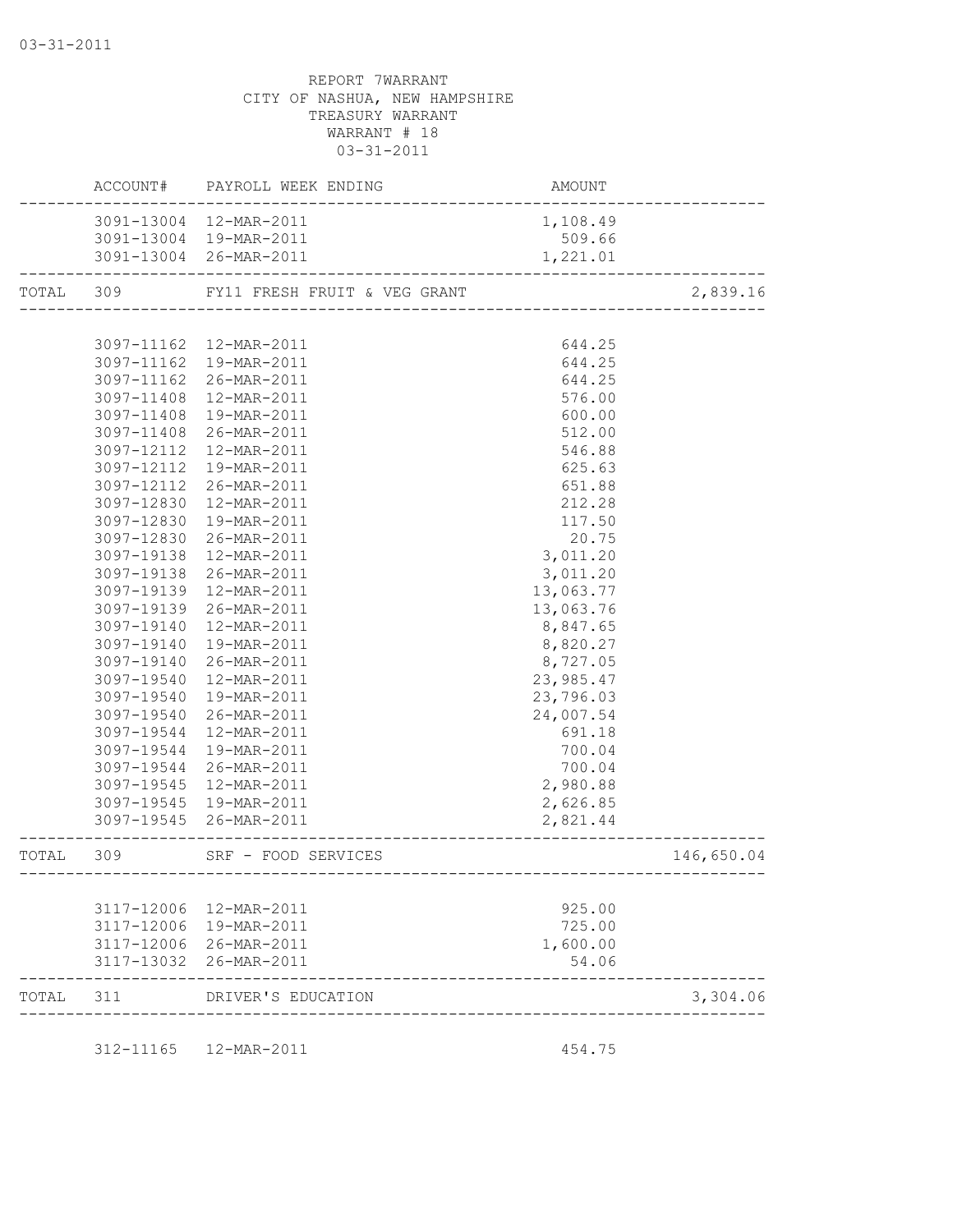|           | ACCOUNT#      | PAYROLL WEEK ENDING                              | AMOUNT                       |           |
|-----------|---------------|--------------------------------------------------|------------------------------|-----------|
|           | 312-11165     | 19-MAR-2011                                      | 439.71                       |           |
|           | $312 - 11165$ | 26-MAR-2011                                      | 992.04                       |           |
|           | 312-11167     | 12-MAR-2011                                      | 290.45                       |           |
|           | 312-11167     | 19-MAR-2011                                      | 290.45                       |           |
|           | 312-11167     | 26-MAR-2011                                      | 290.45                       |           |
|           | 312-11191     | 12-MAR-2011                                      | 827.27                       |           |
|           | 312-11191     | 19-MAR-2011                                      | 827.27                       |           |
|           | 312-11191     | 26-MAR-2011                                      | 827.27                       |           |
|           | 312-11547     | 12-MAR-2011                                      | 2,224.36                     |           |
|           | 312-11547     | 19-MAR-2011                                      | 2,224.37                     |           |
|           | $312 - 11547$ | 26-MAR-2011                                      | 2,224.38                     |           |
|           | 312-12116     | 12-MAR-2011                                      | 630.24                       |           |
|           | 312-12116     | 19-MAR-2011                                      | 630.24                       |           |
|           | 312-12116     | 26-MAR-2011                                      | 630.24                       |           |
|           | 312-13004     | 12-MAR-2011                                      | 191.37                       |           |
|           | 312-13004     | 19-MAR-2011                                      | 672.29                       |           |
|           |               | 312-13004 26-MAR-2011                            | 618.71                       |           |
| TOTAL 312 |               | SRF - FINANCIAL SERVICES                         | _________________            | 15,285.86 |
|           |               |                                                  |                              |           |
|           |               | 3122-12006 12-MAR-2011                           | 587.50                       |           |
|           |               | 3122-12006 19-MAR-2011                           | 250.00                       |           |
|           |               | 3122-12006 26-MAR-2011                           | 850.00                       |           |
|           |               | 3122-13004 12-MAR-2011                           | 150.00                       |           |
| TOTAL 312 |               | ADULT ED/CONTINUING ED                           |                              | 1,837.50  |
|           |               |                                                  |                              |           |
|           |               | 3211-12006 12-MAR-2011                           | 187.50                       |           |
|           |               | 3211-12006 26-MAR-2011                           | 300.00                       |           |
| TOTAL     | 321           | ADULT ED/COLLEGE TRANSITIONS                     |                              | 487.50    |
|           |               |                                                  |                              |           |
|           |               | 3231-11870  12-MAR-2011                          | 300.00                       |           |
|           |               | 3231-11870 26-MAR-2011                           | 500.00                       |           |
| TOTAL     | 323           | ADULT ED/HS ALTERNATIVE ED                       |                              | 800.00    |
|           |               |                                                  |                              |           |
|           |               | 3261-11860 12-MAR-2011<br>3261-11860 26-MAR-2011 | 2,211.46<br>2,211.46         |           |
|           |               |                                                  |                              |           |
| TOTAL     | 326           | NH ALTERNATE ASSESS COACH                        | ____________________________ | 4,422.92  |
|           |               |                                                  |                              |           |
|           | 331-11250     | 12-MAR-2011                                      | 717.44                       |           |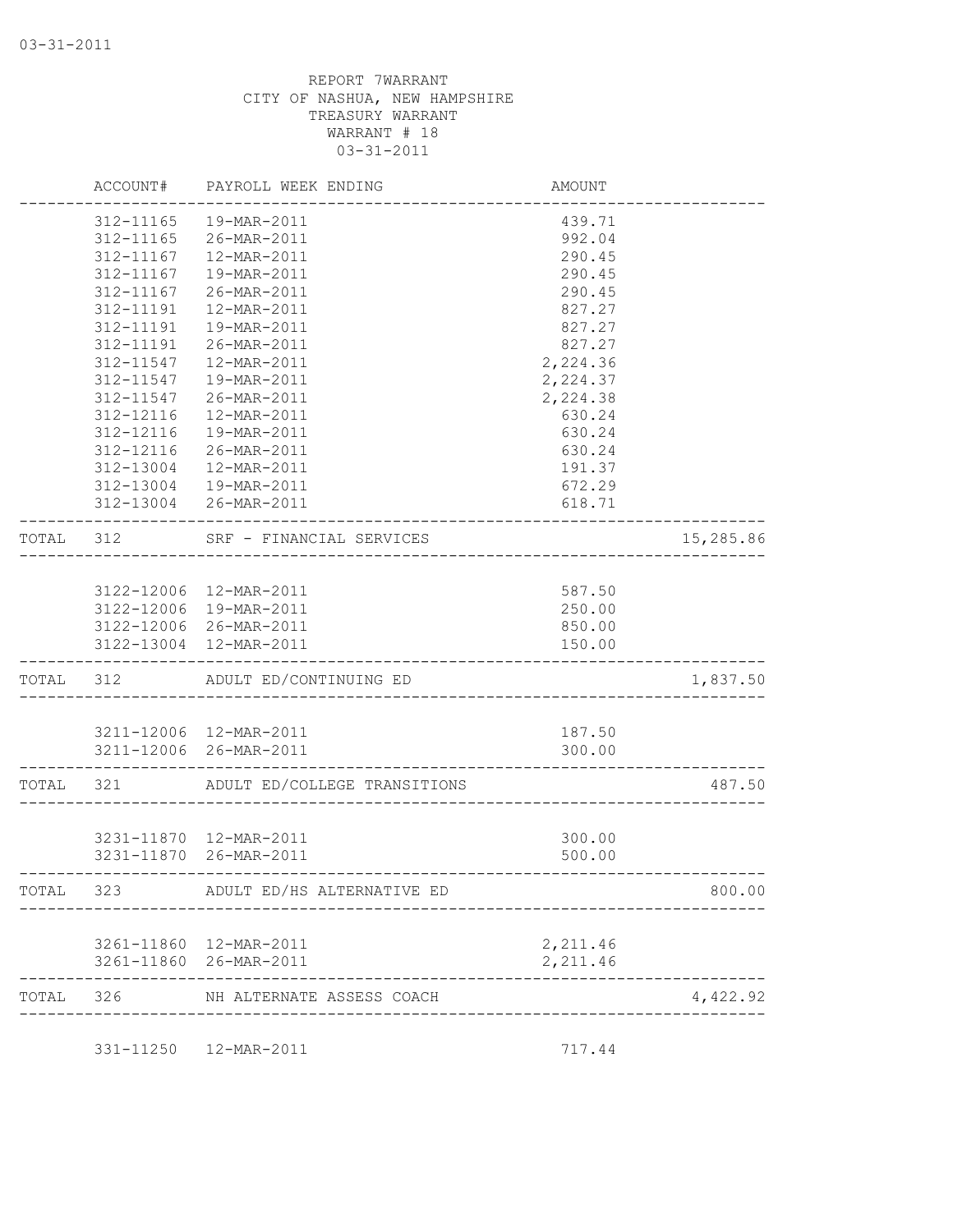|           | ACCOUNT#  | PAYROLL WEEK ENDING                             | AMOUNT             |           |
|-----------|-----------|-------------------------------------------------|--------------------|-----------|
|           | 331-11250 | 19-MAR-2011                                     | 717.44             |           |
|           | 331-11250 | 26-MAR-2011                                     | 717.44             |           |
|           | 331-11561 | 12-MAR-2011                                     | 1,173.90           |           |
|           | 331-11561 | 19-MAR-2011                                     | 1,173.90           |           |
|           | 331-11561 | 26-MAR-2011                                     | 1,173.90           |           |
|           | 331-12115 | 12-MAR-2011                                     | 590.21             |           |
|           | 331-12115 | 19-MAR-2011                                     | 590.21             |           |
|           | 331-12115 | 26-MAR-2011                                     | 590.21             |           |
|           | 331-13038 | 19-MAR-2011                                     | 425.22             |           |
|           | 331-13038 | 26-MAR-2011                                     | 102.28             |           |
|           | 331-13044 | $12 - \text{MAR} - 2011$                        | 2,192.21           |           |
|           | 331-13044 | 19-MAR-2011                                     | 2,294.68           |           |
|           | 331-13044 | 26-MAR-2011                                     | 3,041.40           |           |
|           | 331-15002 | 19-MAR-2011                                     | 234.78             |           |
|           | 331-18036 | 12-MAR-2011                                     | 8,648.24           |           |
|           | 331-18036 | 19-MAR-2011                                     | 9,306.78           |           |
|           |           | 331-18036 26-MAR-2011                           | 10,309.41          |           |
| TOTAL 331 |           | SRF - POLICE DEPARTMENT                         |                    | 43,999.65 |
|           |           |                                                 |                    |           |
|           |           | 332-18084  19-MAR-2011<br>332-18084 26-MAR-2011 | 1,543.97<br>736.99 |           |
|           |           |                                                 |                    |           |
|           | TOTAL 332 | SRF - FIRE DEPARTMENT                           |                    | 2,280.96  |
|           |           |                                                 |                    |           |
|           |           | 3351-12201 12-MAR-2011                          | 155.00             |           |
|           |           | 3351-12201 26-MAR-2011                          | 186.00             |           |
|           |           | TOTAL 335 TITLE I RESTRUCTURING MT PLSNT        |                    | 341.00    |
|           |           | 3361-13133 26-MAR-2011                          | 218.75             |           |
| TOTAL 336 |           | TITLE I SINI DR CRISP                           |                    | 218.75    |
|           |           |                                                 |                    |           |
|           | 341-01210 | 12-MAR-2011                                     | 435.31             |           |
|           | 341-01210 | 19-MAR-2011                                     | 435.31             |           |
|           | 341-01210 | 26-MAR-2011                                     | 435.31             |           |
|           | 341-11024 | 12-MAR-2011                                     | 394.56             |           |
|           | 341-11024 | 19-MAR-2011                                     | 394.55             |           |
|           | 341-11024 | 26-MAR-2011                                     | 394.55             |           |
|           | 341-11235 | 12-MAR-2011                                     | 1,211.11           |           |
|           | 341-11235 | 19-MAR-2011                                     | 1,211.11           |           |
|           | 341-11235 | 26-MAR-2011                                     | 1,211.11           |           |
|           | 341-11484 | 12-MAR-2011                                     | 1,760.00           |           |
|           |           |                                                 |                    |           |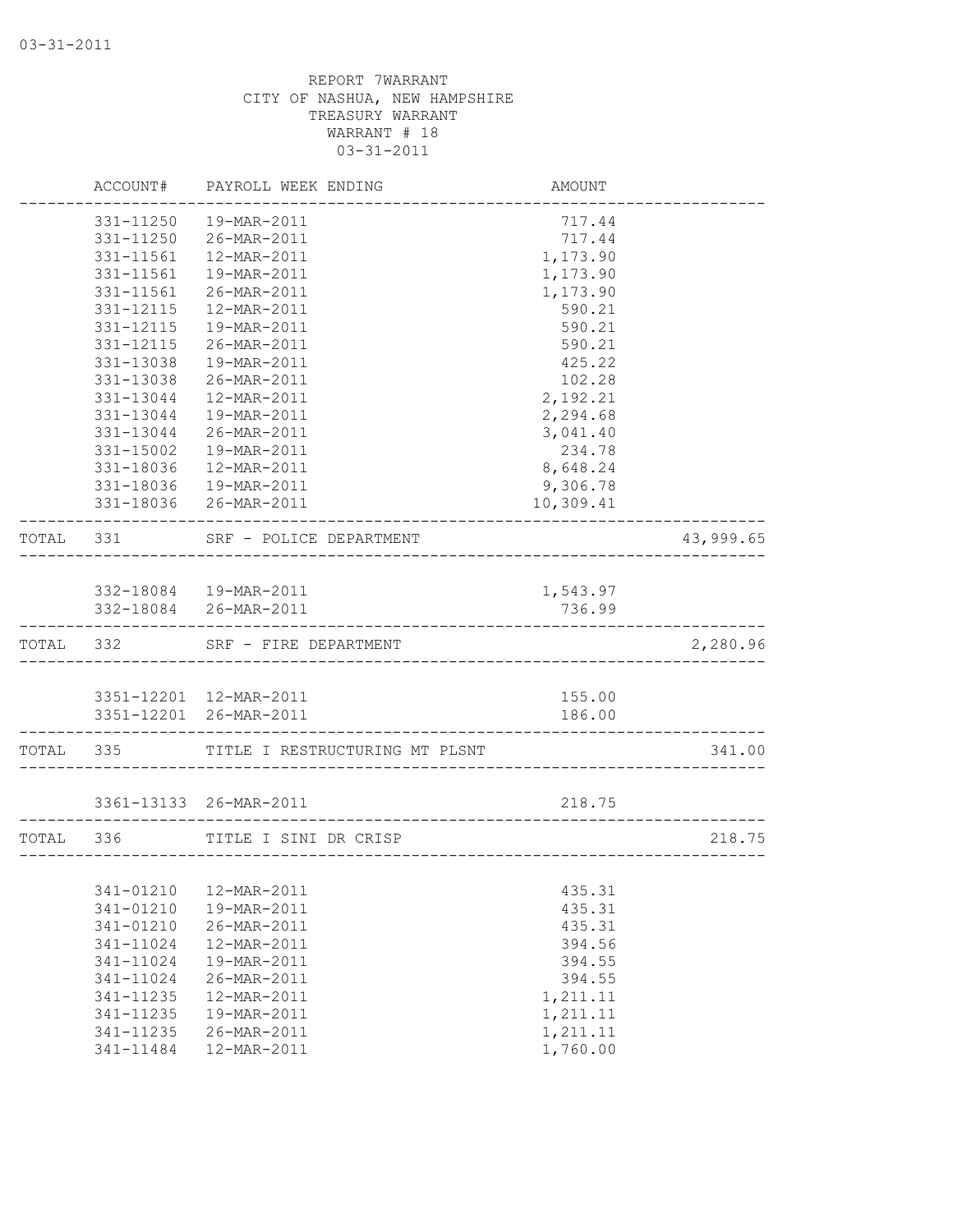|       | ACCOUNT#   | PAYROLL WEEK ENDING      | <b>AMOUNT</b>       |           |
|-------|------------|--------------------------|---------------------|-----------|
|       | 341-11484  | 19-MAR-2011              | 800.00              |           |
|       | 341-11484  | 26-MAR-2011              | 160.00              |           |
|       | 341-11563  | 12-MAR-2011              | 1,014.26            |           |
|       | 341-11563  | 19-MAR-2011              | 1,014.26            |           |
|       | 341-11563  | 26-MAR-2011              | 1,014.26            |           |
|       | 341-12037  | 12-MAR-2011              | 176.62              |           |
|       | 341-12037  | 19-MAR-2011              | 176.62              |           |
|       | 341-12037  | 26-MAR-2011              | 176.62              |           |
|       | 341-12101  | 12-MAR-2011              | 199.52              |           |
|       | 341-12101  | 19-MAR-2011              | 199.52              |           |
|       |            | 341-12101 26-MAR-2011    | 199.52              |           |
|       |            | 341-31050 26-MAR-2011    | 80.00               |           |
| TOTAL | 341        | SRF - COMMUNITY SERVICES |                     | 13,094.12 |
|       |            |                          |                     |           |
|       | 342-11499  | 12-MAR-2011              | 1,036.26            |           |
|       | 342-11499  | 19-MAR-2011              | 1,036.26            |           |
|       | 342-11499  | 26-MAR-2011              | 1,036.26            |           |
|       | 342-11584  | 12-MAR-2011              | 1,577.59            |           |
|       | 342-11584  | 19-MAR-2011              | 1,577.59            |           |
|       | 342-11584  | 26-MAR-2011              | 1,577.59            |           |
|       | 342-12000  | 12-MAR-2011              | 652.84              |           |
|       | 342-12000  | 19-MAR-2011              | 652.84              |           |
|       | 342-12000  | 26-MAR-2011              | 652.84              |           |
|       | 342-12081  | 19-MAR-2011              | 61.00               |           |
|       | 342-12081  | 26-MAR-2011              | 73.20               |           |
| TOTAL | 342        | SRF - COMMUNITY HEALTH   |                     | 9,934.27  |
|       |            |                          |                     |           |
|       | 3440-12006 | 12-MAR-2011              | 920.09              |           |
|       | 3440-12078 | 12-MAR-2011              | 3,762.50            |           |
|       | 3440-12078 | 19-MAR-2011              | 187.50              |           |
|       | 3440-12078 | 26-MAR-2011              | 6,775.00            |           |
| TOTAL | 344        | AFTER SCHOOL PROGRAM     | ------------------- | 11,645.09 |
|       |            |                          |                     |           |
|       | 3451-11162 | 12-MAR-2011              | 709.50              |           |
|       | 3451-11162 | 19-MAR-2011              | 709.50              |           |
|       | 3451-11162 | 26-MAR-2011              | 709.50              |           |
|       | 3451-11860 | 12-MAR-2011              | 6,598.37            |           |
|       | 3451-11860 | 26-MAR-2011              | 6,598.37            |           |
|       | 3451-12006 | 12-MAR-2011              | 5,218.60            |           |
|       | 3451-12006 | 19-MAR-2011              | 2,772.63            |           |
|       | 3451-12006 | 26-MAR-2011              | 4,944.12            |           |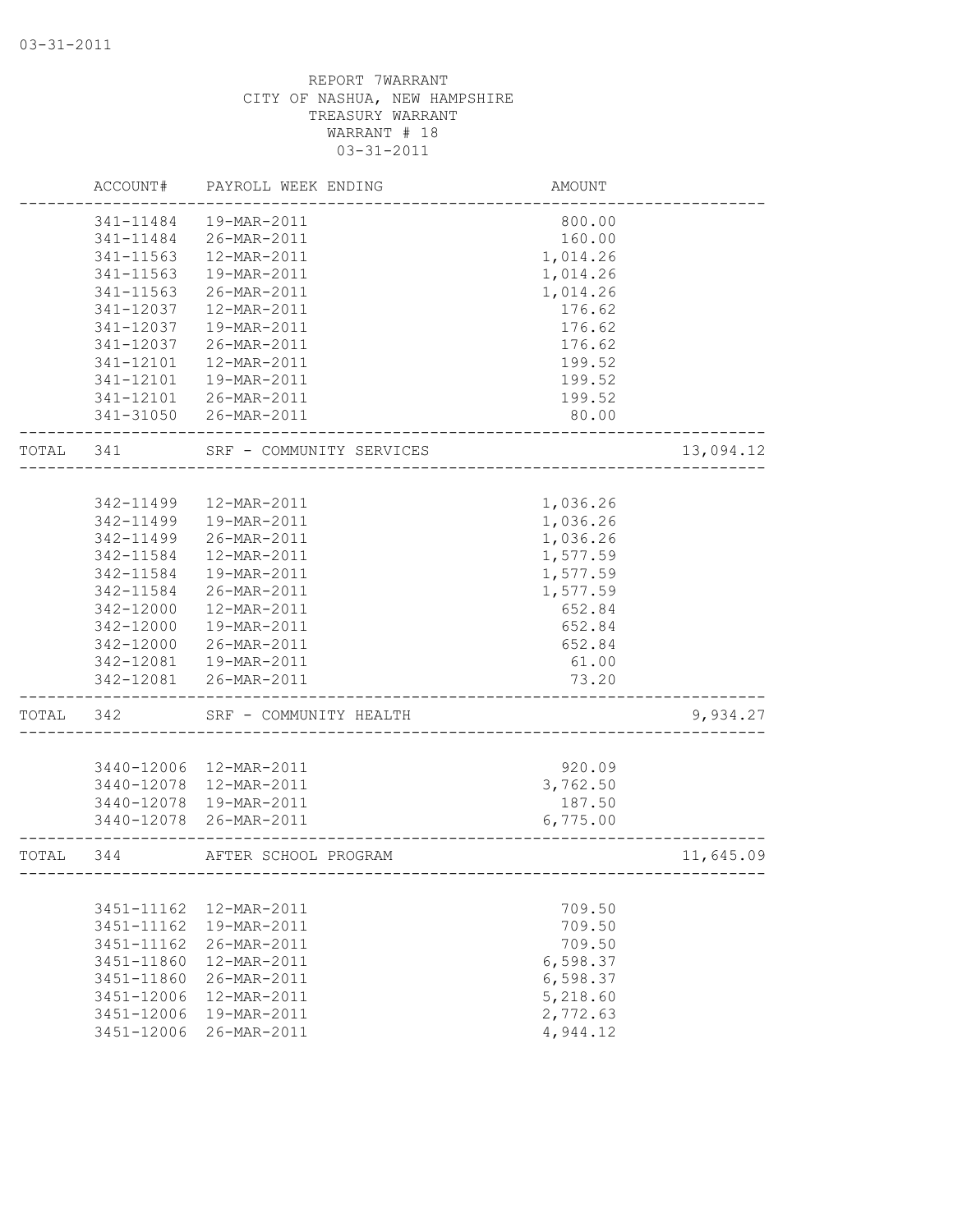|           |                                   | ACCOUNT# PAYROLL WEEK ENDING                                             | AMOUNT                        |           |
|-----------|-----------------------------------|--------------------------------------------------------------------------|-------------------------------|-----------|
|           |                                   | TOTAL 345 TITLE IV 21ST CENT ELEM<br>----------------------------------- |                               | 28,260.59 |
|           |                                   |                                                                          |                               |           |
|           |                                   | 3461-11860 12-MAR-2011                                                   | 4,210.86                      |           |
|           |                                   | 3461-11860 26-MAR-2011                                                   | 4,210.86                      |           |
|           |                                   | 3461-12006 12-MAR-2011                                                   | 2,955.70                      |           |
|           |                                   | 3461-12006 19-MAR-2011                                                   | 822.68                        |           |
|           |                                   | 3461-12006 26-MAR-2011                                                   | 5,209.55                      |           |
|           | TOTAL 346                         | 21 ST CENTURY AFTER SCH MIDDLE                                           |                               | 17,409.65 |
|           |                                   |                                                                          |                               |           |
|           |                                   | 3468-11162  12-MAR-2011                                                  | 644.25                        |           |
|           | 3468-11162                        | 19-MAR-2011                                                              | 644.25                        |           |
|           | 3468-11162                        | 26-MAR-2011                                                              | 579.83                        |           |
|           | 3468-11870                        | 12-MAR-2011                                                              | 4,461.44                      |           |
|           | 3468-11870                        | 26-MAR-2011                                                              | 4,461.44                      |           |
|           |                                   | 3468-19230 12-MAR-2011                                                   | 4,512.50                      |           |
|           | . _ _ _ _ _ _ _ _ _ _ _ _ _ _ _ _ | 3468-19230 26-MAR-2011                                                   | 2,478.50                      |           |
|           |                                   | TOTAL 346 SMALLER LEARNING COMMUNITY                                     |                               | 17,782.21 |
|           |                                   | 3500-13133 26-MAR-2011                                                   | 9,695.00                      |           |
|           | TOTAL 350                         | _________________________<br>TITLE IIA HQT                               |                               | 9,695.00  |
|           |                                   |                                                                          |                               |           |
|           |                                   | 3501-11726 12-MAR-2011                                                   | 24,645.97                     |           |
|           |                                   | 3501-11726 26-MAR-2011                                                   | 22,048.67                     |           |
|           |                                   | 3501-12201 12-MAR-2011                                                   | 620.00                        |           |
|           | 3501-12201                        | 19-MAR-2011                                                              | 124.00                        |           |
|           |                                   | 3501-12201 26-MAR-2011                                                   | 434.00                        |           |
|           | 3501-13133                        | 12-MAR-2011                                                              | 7,075.00                      |           |
| TOTAL 350 |                                   | TITLE IIA QUALITY TEACHERS                                               | ----------------------------- | 54,947.64 |
|           |                                   |                                                                          |                               |           |
|           |                                   | 352-11562  12-MAR-2011                                                   | 420.52                        |           |
|           |                                   | 352-11562  19-MAR-2011                                                   | 420.52                        |           |
|           |                                   | 352-11562 26-MAR-2011                                                    | 420.52                        |           |
| TOTAL     | 352                               | SRF - PARKS AND RECREATION                                               |                               | 1,261.56  |
|           |                                   | 3520-11802  12-MAR-2011                                                  | 397.50                        |           |
|           |                                   | 3520-11802 19-MAR-2011                                                   | 212.00                        |           |
|           |                                   |                                                                          |                               |           |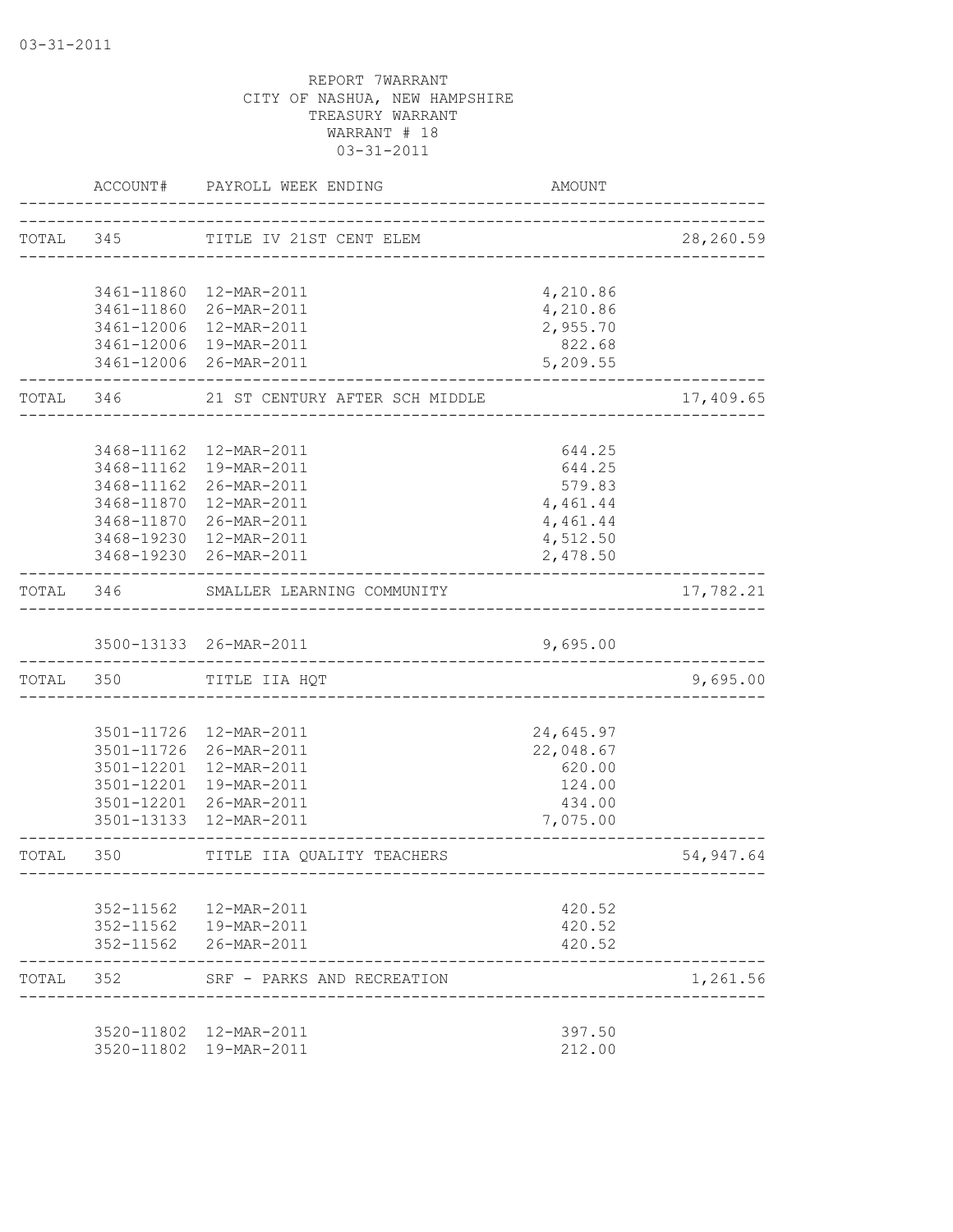|                     | ACCOUNT# PAYROLL WEEK ENDING            | AMOUNT                    |                        |
|---------------------|-----------------------------------------|---------------------------|------------------------|
|                     | TOTAL 352 ARRA TITLE IID 21C CLASSROOMS |                           |                        |
|                     |                                         |                           |                        |
|                     | 3531-12006 12-MAR-2011                  | 1,912.50                  |                        |
|                     | 3531-12006 19-MAR-2011                  | 750.00                    |                        |
|                     | 3531-12006 26-MAR-2011                  | 2,875.00                  |                        |
|                     | 3531-13032  12-MAR-2011                 | 109.92                    |                        |
|                     | 3531-13032 19-MAR-2011                  | 73.28                     |                        |
| ------------------- | TOTAL 353 ADULT ED/HS DIPLOMA PROGRAM   | _________________________ | 5,720.70               |
|                     |                                         |                           |                        |
|                     | 3601-11515 12-MAR-2011                  | 4,158.00                  |                        |
|                     | 3601-11515 26-MAR-2011                  | 4,158.00                  |                        |
|                     | 3601-11870  12-MAR-2011                 | 550.00                    |                        |
|                     | 3601-11870 26-MAR-2011                  | 650.00                    |                        |
|                     | 3601-13133 12-MAR-2011                  | 4,150.00                  |                        |
|                     | 3601-13133 19-MAR-2011                  | 950.00                    |                        |
|                     | 3601-13133 26-MAR-2011                  | 6,800.00                  |                        |
|                     | TOTAL 360 DROPOUT PREVENTION ADULT ED   |                           | 21,416.00              |
|                     |                                         |                           |                        |
|                     | 373-53075 12-MAR-2011                   | 165.87                    |                        |
|                     | 373-53075  19-MAR-2011                  | 73.72                     |                        |
| -----------------   | 373-53075 26-MAR-2011                   | 36.86                     |                        |
|                     | TOTAL 373 SRF - ECONOMIC DEVELOPMENT    |                           | 276.45<br>____________ |
|                     |                                         |                           |                        |
|                     | 374-0705M 26-MAR-2011                   | 160.00                    |                        |
|                     | 374-0705P 12-MAR-2011                   | 1,727.37                  |                        |
|                     | 374-0705P  19-MAR-2011                  | 1,727.37                  |                        |
|                     | 374-0705P 26-MAR-2011                   | 1,727.37                  |                        |
| 374-07235           | 12-MAR-2011                             | 505.21                    |                        |
| 374-07235           | 19-MAR-2011                             | 505.21                    |                        |
|                     | 374-07235 26-MAR-2011                   | 505.21                    |                        |
| 374-0734P           | 12-MAR-2011                             | 1,658.69                  |                        |
| 374-0734P           | 19-MAR-2011                             | 1,658.69                  |                        |
| 374-0734P           | 26-MAR-2011                             | 1,658.69                  |                        |
| 374-0734R           | 12-MAR-2011                             | 49.28                     |                        |
| 374-0734R           | 19-MAR-2011                             | 49.28                     |                        |
| 374-0734R           | 26-MAR-2011                             | 49.28                     |                        |
| 374-07506           | 12-MAR-2011                             | 36.86                     |                        |
| 374-07506           | 19-MAR-2011                             | 18.43                     |                        |
| 374-07506           | 26-MAR-2011                             | 36.86                     |                        |
| 374-31050           | 26-MAR-2011                             | 17.00                     |                        |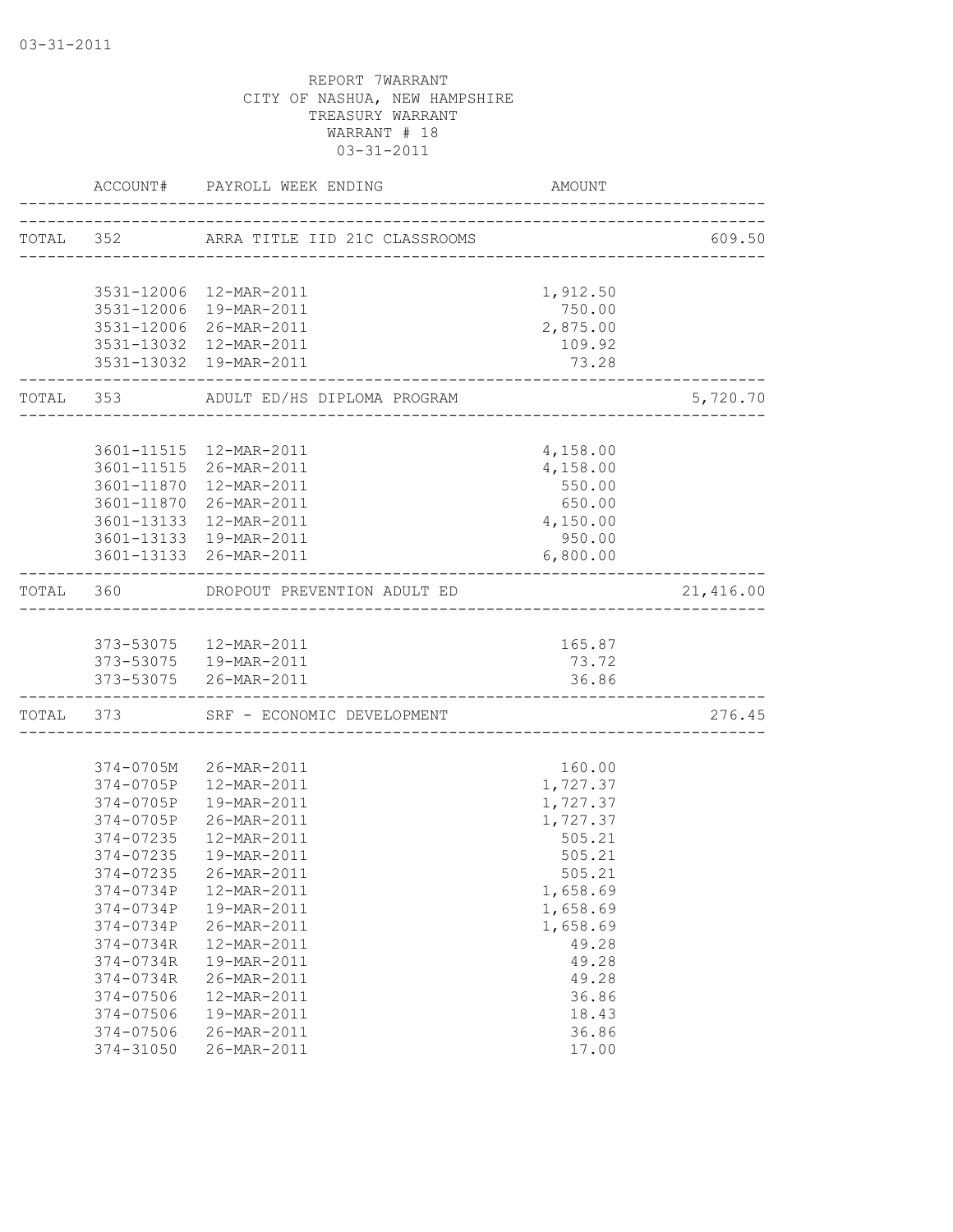|            |                         |           | 12,090.80 |
|------------|-------------------------|-----------|-----------|
|            |                         |           |           |
|            | 3751-11726 12-MAR-2011  | 5,627.76  |           |
|            | 3751-11726 26-MAR-2011  | 5,627.76  |           |
|            | 3751-11870  12-MAR-2011 | 750.00    |           |
|            | 3751-11870  19-MAR-2011 | 700.00    |           |
|            | 3751-11870 26-MAR-2011  | 750.00    |           |
|            | 3751-12111  12-MAR-2011 | 2,011.30  |           |
|            | 3751-12111 19-MAR-2011  | 1,926.30  |           |
| 3751-12111 | 26-MAR-2011             | 1,838.70  |           |
| 3751-12198 | 12-MAR-2011             | 16,243.79 |           |
|            | 3751-12198 26-MAR-2011  | 16,243.80 |           |
|            | 3751-13133  12-MAR-2011 | 1,375.00  |           |
|            | 3751-13133  19-MAR-2011 | 250.00    |           |
|            | 3751-13133 26-MAR-2011  | 5,843.75  |           |
|            | 3751-19000 12-MAR-2011  | 1,954.44  |           |
|            | 3751-19000 19-MAR-2011  | 939.05    |           |
|            | 3751-19000 26-MAR-2011  | 2,316.94  |           |
|            | TOTAL 375 ARRA TITLE I  |           | 64,398.59 |
|            |                         |           |           |
|            | 3761-11726 12-MAR-2011  | 10,248.25 |           |
|            | 3761-11726 26-MAR-2011  | 10,248.25 |           |
|            | 3761-11802  12-MAR-2011 | 2,051.77  |           |
|            | 3761-11802 26-MAR-2011  | 2,051.77  |           |
| 3761-11805 | 12-MAR-2011             | 2,214.36  |           |
| 3761-11805 | 26-MAR-2011             | 2,214.36  |           |
| 3761-11870 | 12-MAR-2011             | 2,843.02  |           |
|            | 3761-11870 26-MAR-2011  | 2,843.02  |           |
| 3761-12111 | 12-MAR-2011             | 5,888.04  |           |
| 3761-12111 | 19-MAR-2011             | 5,921.68  |           |
| 3761-12111 | 26-MAR-2011             | 6,036.62  |           |
| 3761-12126 | 12-MAR-2011             | 614.90    |           |
| 3761-12126 | 19-MAR-2011             | 567.60    |           |
|            | 3761-12126 26-MAR-2011  | 614.90    |           |
| 3761-12135 | 12-MAR-2011             | 83.52     |           |
| 3761-12135 | 19-MAR-2011             | 41.76     |           |
| 3761-12198 | 12-MAR-2011             | 51,651.33 |           |
| 3761-12198 | 26-MAR-2011             | 51,864.64 |           |
| 3761-12201 | 12-MAR-2011             | 292.06    |           |
| 3761-12201 | 19-MAR-2011             | 167.14    |           |
| 3761-12201 | 26-MAR-2011             | 44.64     |           |
| 3761-13133 | 12-MAR-2011             | 1,025.00  |           |
| 3761-13133 | 26-MAR-2011             | 1,987.50  |           |
| 3761-19000 | 12-MAR-2011             | 4, 474.17 |           |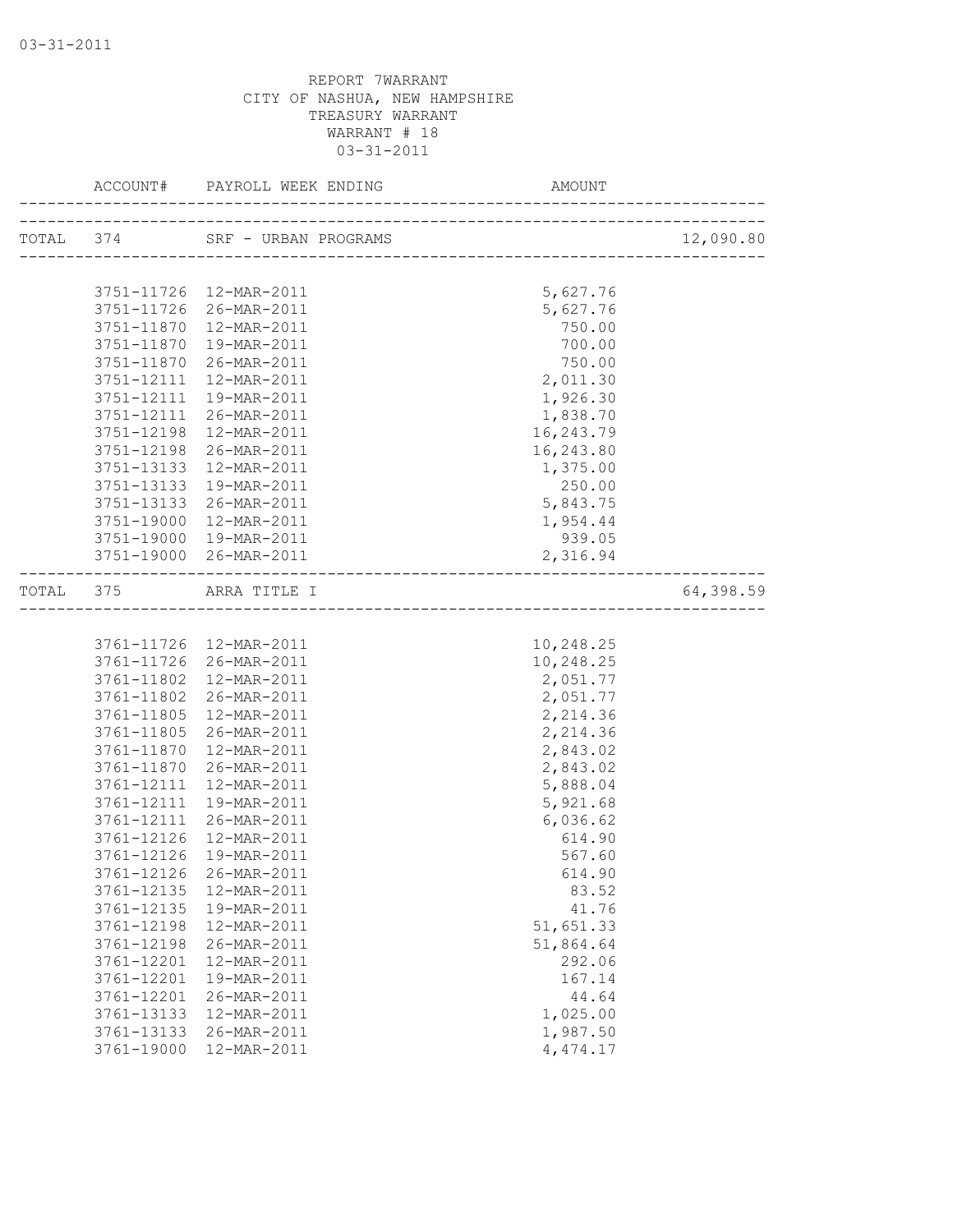|                    | ACCOUNT# PAYROLL WEEK ENDING           |          |                                   |
|--------------------|----------------------------------------|----------|-----------------------------------|
|                    | 3761-19000 19-MAR-2011                 | 4,474.17 |                                   |
|                    |                                        | 4,474.17 | . _ _ _ _ _ _ _ _ _ _ _ _ _ _ _ _ |
| TOTAL 376 TITLE IA |                                        |          | 174,938.64                        |
|                    |                                        |          |                                   |
|                    | 3771-11515 12-MAR-2011                 | 1,587.50 |                                   |
|                    | 3771-11515  19-MAR-2011                | 425.00   |                                   |
|                    | 3771-11515 26-MAR-2011                 | 300.00   |                                   |
|                    | 3771-12006 12-MAR-2011                 | 1,097.50 |                                   |
|                    | 3771-12006 19-MAR-2011                 | 710.00   |                                   |
|                    | 3771-12006 26-MAR-2011                 | 1,465.63 |                                   |
|                    | 3771-12078 12-MAR-2011                 | 300.00   |                                   |
|                    | 3771-12078 19-MAR-2011                 | 300.00   |                                   |
|                    | 3771-12078 26-MAR-2011                 | 500.00   |                                   |
|                    | 3771-13133 12-MAR-2011                 | 762.50   |                                   |
|                    | 3771-13133 19-MAR-2011                 | 200.00   |                                   |
|                    | 3771-13133 26-MAR-2011                 | 1,025.00 |                                   |
| 3771-13137         | 12-MAR-2011                            | 140.00   |                                   |
|                    | 3771-13137 19-MAR-2011                 | 70.00    |                                   |
|                    | 3771-13137 26-MAR-2011                 | 87.50    |                                   |
|                    | TOTAL 377 TITLE III ENHANCING ENG LANG |          | 8,970.63                          |
|                    |                                        |          |                                   |
|                    | 378-01210  12-MAR-2011                 | 550.36   |                                   |
|                    | 378-01210  19-MAR-2011                 | 550.36   |                                   |
|                    | 378-01210 26-MAR-2011                  | 550.36   |                                   |
| 378-09003          | 12-MAR-2011                            | 550.37   |                                   |
| 378-09003          | 19-MAR-2011                            | 550.37   |                                   |
| 378-09003          | 26-MAR-2011                            | 550.37   |                                   |
| 378-11676          | 12-MAR-2011                            | 929.42   |                                   |
| 378-11676          | 19-MAR-2011                            | 929.42   |                                   |
| 378-11676          | 26-MAR-2011                            | 929.42   |                                   |
|                    | 378-11677  12-MAR-2011                 | 783.71   |                                   |
| 378-11677          | 19-MAR-2011                            | 783.71   |                                   |
| 378-11677          | 26-MAR-2011                            | 783.71   |                                   |
|                    | 378-11679   12-MAR-2011                | 928.77   |                                   |
| 378-11679          | 19-MAR-2011                            | 928.77   |                                   |
| 378-11679          | 26-MAR-2011                            | 928.77   |                                   |
| 378-11680          | 12-MAR-2011                            | 833.90   |                                   |
| 378-11680          | 19-MAR-2011                            | 833.90   |                                   |
| 378-11680          | 26-MAR-2011                            | 833.90   |                                   |
| 378-11683          | 12-MAR-2011                            | 850.56   |                                   |
| 378-11683          | 19-MAR-2011                            | 850.56   |                                   |
| 378-11683          | 26-MAR-2011                            | 850.56   |                                   |
| 378-11688          | 12-MAR-2011                            | 620.55   |                                   |
| 378-11688          | 19-MAR-2011                            | 620.56   |                                   |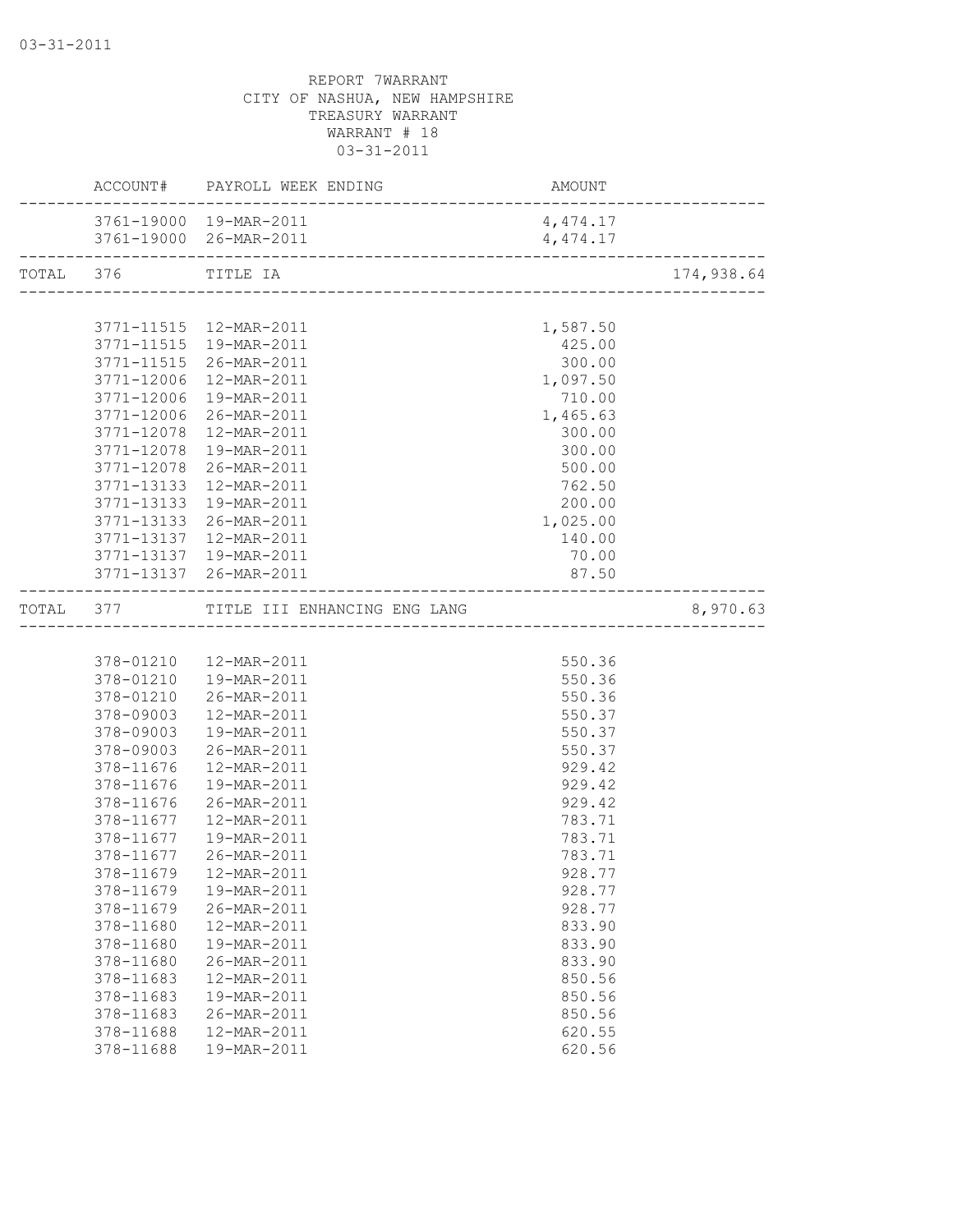|       | ACCOUNT#                 | PAYROLL WEEK ENDING        | AMOUNT               |           |
|-------|--------------------------|----------------------------|----------------------|-----------|
|       | 378-11688<br>378-11751   | 26-MAR-2011<br>12-MAR-2011 | 620.56               |           |
|       | 378-11751                | 19-MAR-2011                | 1,337.77<br>1,337.77 |           |
|       | 378-11751                | 26-MAR-2011                | 1,337.77             |           |
|       | 378-12188                | 12-MAR-2011                | 151.84               |           |
|       | 378-13004                | 19-MAR-2011                | 232.71               |           |
|       | 378-13004                | 26-MAR-2011                | 232.71               |           |
| TOTAL | 378                      | TRANSPORTATION             |                      | 22,773.51 |
|       |                          |                            |                      |           |
|       |                          | 3897-11726 12-MAR-2011     | 2,424.34             |           |
|       |                          | 3897-11726 26-MAR-2011     | 2,424.35             |           |
|       |                          | 3897-19000 12-MAR-2011     | 1,200.50             |           |
| TOTAL | 389                      | GEN VOCATIONAL ED          |                      | 6,049.19  |
|       |                          |                            |                      |           |
|       | 3901-12111               | 12-MAR-2011                | 428.63               |           |
|       | 3901-12111               | 19-MAR-2011                | 428.63               |           |
|       | 3901-12111               | 26-MAR-2011                | 428.63               |           |
|       | 3901-13120               | 26-MAR-2011                | 133.32               |           |
|       | 3901-19000<br>3901-19000 | 12-MAR-2011<br>26-MAR-2011 | 1,600.62<br>1,600.61 |           |
| TOTAL | 390                      | PERKINS VOCATIONAL ED      |                      | 4,620.44  |
|       |                          |                            |                      |           |
|       |                          | 3937-12201 12-MAR-2011     | 62.00                |           |
|       |                          | 3937-19000 12-MAR-2011     | 841.70               |           |
|       | 3937-19000               | 26-MAR-2011                | 841.70               |           |
| TOTAL | 393                      | DAY CARE                   |                      | 1,745.40  |
|       |                          |                            |                      |           |
|       |                          | 3940-11579 12-MAR-2011     | 914.75               |           |
|       | 3940-11579               | 26-MAR-2011                | 914.75               |           |
|       |                          | 3940-11726 12-MAR-2011     | 19,571.85            |           |
|       | 3940-11726               | 26-MAR-2011                | 19,571.84            |           |
|       | 3940-11803               | 12-MAR-2011                | 1,318.15             |           |
|       | 3940-11803               | 26-MAR-2011                | 1,318.15             |           |
|       | 3940-12111               | 12-MAR-2011                | 15,709.84            |           |
|       | 3940-12111               | 19-MAR-2011                | 15,366.81            |           |
|       | 3940-12111               | 26-MAR-2011                | 15,693.72            |           |
|       | 3940-12198               | 12-MAR-2011                | 1,603.90             |           |
|       | 3940-12198               | 26-MAR-2011                | 1,603.90             |           |
|       | 3940-19000               | 12-MAR-2011                | 529.08               |           |
|       | 3940-19000               | 19-MAR-2011                | 529.08               |           |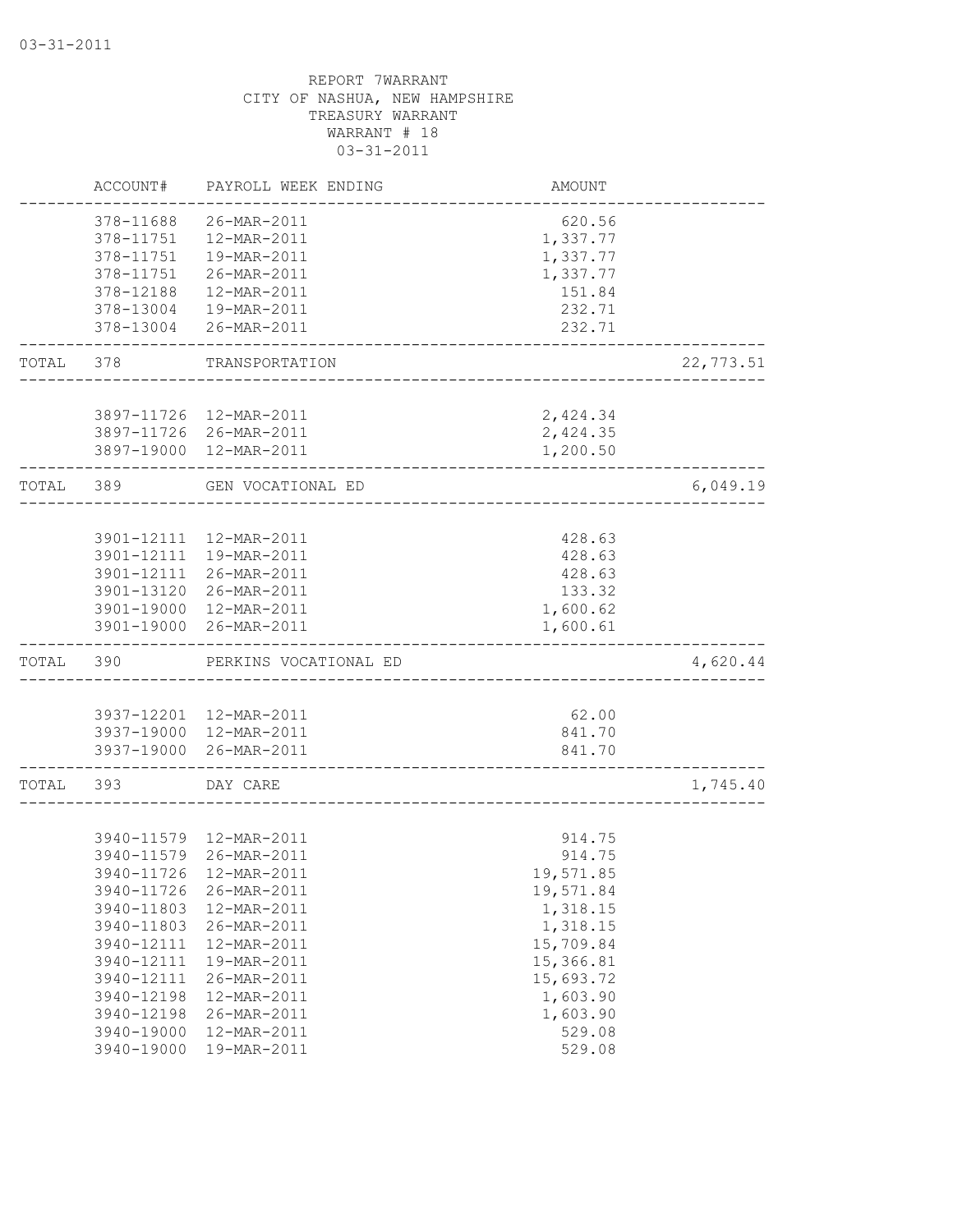|  | ACCOUNT# PAYROLL WEEK ENDING                                                                                                                                                                                 | AMOUNT                                                                     |             |
|--|--------------------------------------------------------------------------------------------------------------------------------------------------------------------------------------------------------------|----------------------------------------------------------------------------|-------------|
|  | 3940-19000 26-MAR-2011                                                                                                                                                                                       | 529.08                                                                     |             |
|  | TOTAL 394 ARRA IDEA SPEC ED                                                                                                                                                                                  |                                                                            | 95, 174.90  |
|  | 3951-11726 12-MAR-2011<br>3951-11726 26-MAR-2011<br>3951-11803 12-MAR-2011<br>3951-11803 26-MAR-2011<br>3951-12201 12-MAR-2011<br>3951-12201 19-MAR-2011<br>3951-12201 26-MAR-2011<br>3951-17008 12-MAR-2011 | 72,617.61<br>67,507.58<br>459.49<br>459.49<br>1,655.44<br>217.00<br>248.00 |             |
|  | TOTAL 395 IDEA B SPECIAL EDUCATION                                                                                                                                                                           |                                                                            | 143, 164.61 |
|  | 3961-11726 12-MAR-2011<br>3961-11726 26-MAR-2011                                                                                                                                                             | 1,696.93<br>1,696.93                                                       |             |
|  | TOTAL 396 IDEA PRESCHOOL                                                                                                                                                                                     |                                                                            | 3,393.86    |
|  | 3977-12111 12-MAR-2011<br>3977-12111 19-MAR-2011<br>3977-12111 26-MAR-2011                                                                                                                                   | 883.36<br>883.36<br>883.36                                                 |             |
|  | TOTAL 397 SPECIAL ED LOCAL                                                                                                                                                                                   |                                                                            | 2,650.08    |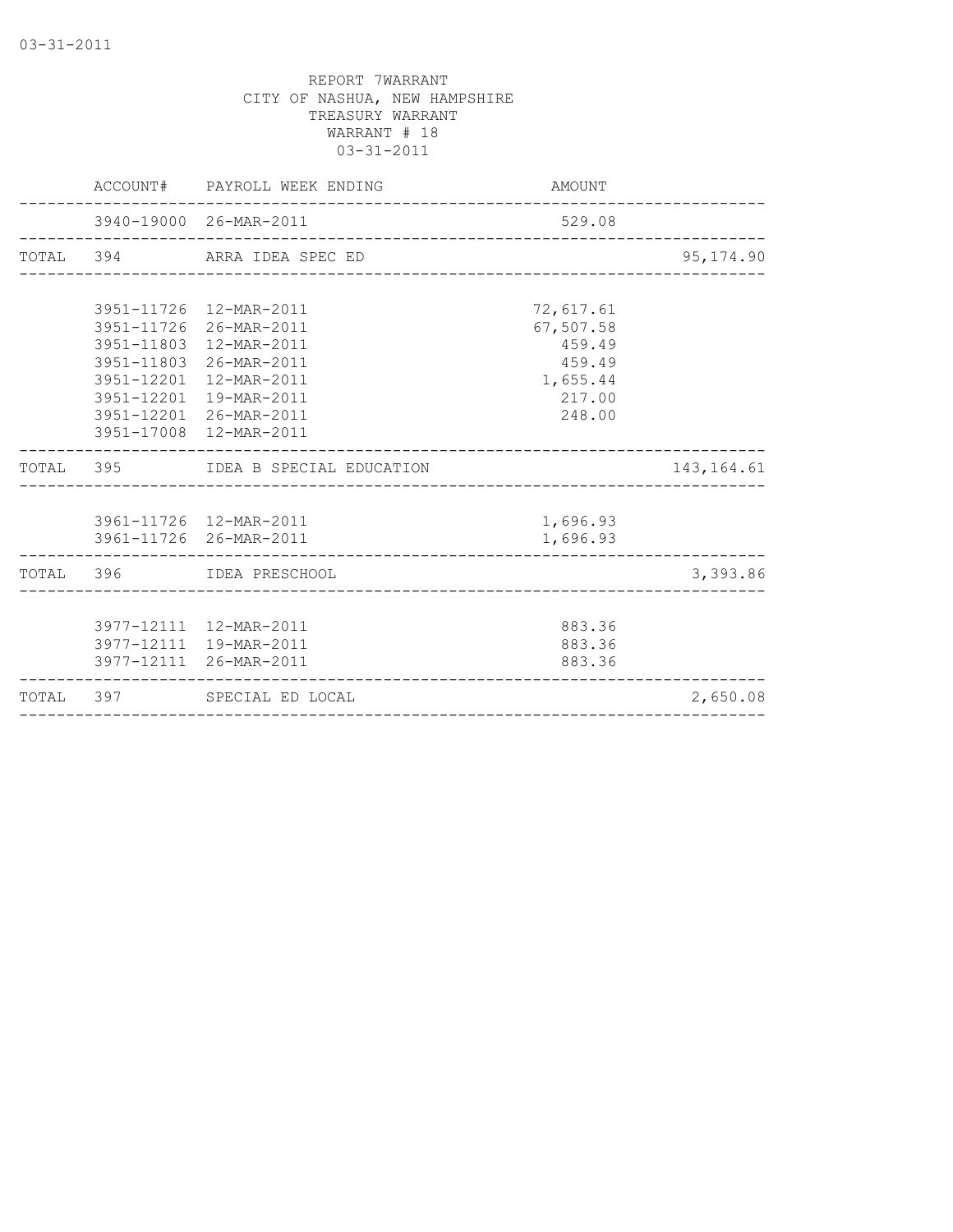|           | ACCOUNT#      | PAYROLL WEEK ENDING    | AMOUNT   |           |
|-----------|---------------|------------------------|----------|-----------|
|           | 501-11033     | 12-MAR-2011            | 827.74   |           |
|           | 501-11033     | 19-MAR-2011            | 827.74   |           |
|           | 501-11033     | 26-MAR-2011            | 827.74   |           |
|           | $501 - 11463$ | 12-MAR-2011            | 736.55   |           |
|           | 501-11463     | 19-MAR-2011            | 736.55   |           |
|           | 501-11463     | 26-MAR-2011            | 736.55   |           |
|           | 501-11470     | 12-MAR-2011            | 852.14   |           |
|           | 501-11470     | 19-MAR-2011            | 852.14   |           |
|           | 501-11470     | 26-MAR-2011            | 170.43   |           |
|           | 501-11471     | 12-MAR-2011            | 1,990.00 |           |
|           | 501-11471     | 19-MAR-2011            | 1,990.00 |           |
|           | 501-11471     | 26-MAR-2011            | 1,990.00 |           |
|           | 501-11611     | 12-MAR-2011            | 546.80   |           |
|           | 501-11611     | 19-MAR-2011            | 546.80   |           |
|           | 501-11611     | 26-MAR-2011            | 546.80   |           |
|           | $501 - 31050$ | 26-MAR-2011            | 80.00    |           |
| TOTAL 501 |               | MAYOR'S OFFICE         |          | 14,257.98 |
|           |               |                        |          |           |
|           | 502-11113     | 12-MAR-2011            | 1,618.06 |           |
|           | 502-11113     | 19-MAR-2011            | 1,618.06 |           |
|           | 502-11113     | 26-MAR-2011            | 1,618.06 |           |
|           | 502-11195     | 12-MAR-2011            | 2,059.24 |           |
|           | 502-11195     | 19-MAR-2011            | 2,059.24 |           |
|           | 502-11195     | 26-MAR-2011            | 2,059.24 |           |
|           | 502-11219     | 12-MAR-2011            | 1,873.48 |           |
|           | 502-11219     | 19-MAR-2011            | 1,873.48 |           |
|           | 502-11219     | 26-MAR-2011            | 1,873.48 |           |
|           | 502-11518     | 12-MAR-2011            | 1,767.52 |           |
|           | 502-11518     | 19-MAR-2011            | 1,767.52 |           |
|           | 502-11518     | 26-MAR-2011            | 1,767.52 |           |
|           | $502 - 31050$ | 26-MAR-2011            | 80.00    |           |
| TOTAL 502 |               | LEGAL DEPARTMENT       |          | 22,034.90 |
|           |               |                        |          |           |
|           |               |                        | 1,286.72 |           |
|           | 503-11071     | 19-MAR-2011            | 1,286.71 |           |
|           |               | 503-11071  26-MAR-2011 | 1,286.72 |           |
|           | 503-12092     | 12-MAR-2011            | 519.85   |           |
|           | 503-12092     | 19-MAR-2011            | 519.86   |           |
|           | 503-12092     | 26-MAR-2011            | 519.86   |           |
| TOTAL     | 503           | BOARD OF ALDERMEN      |          | 5,419.72  |

507-82010 26-MAR-2011 381.59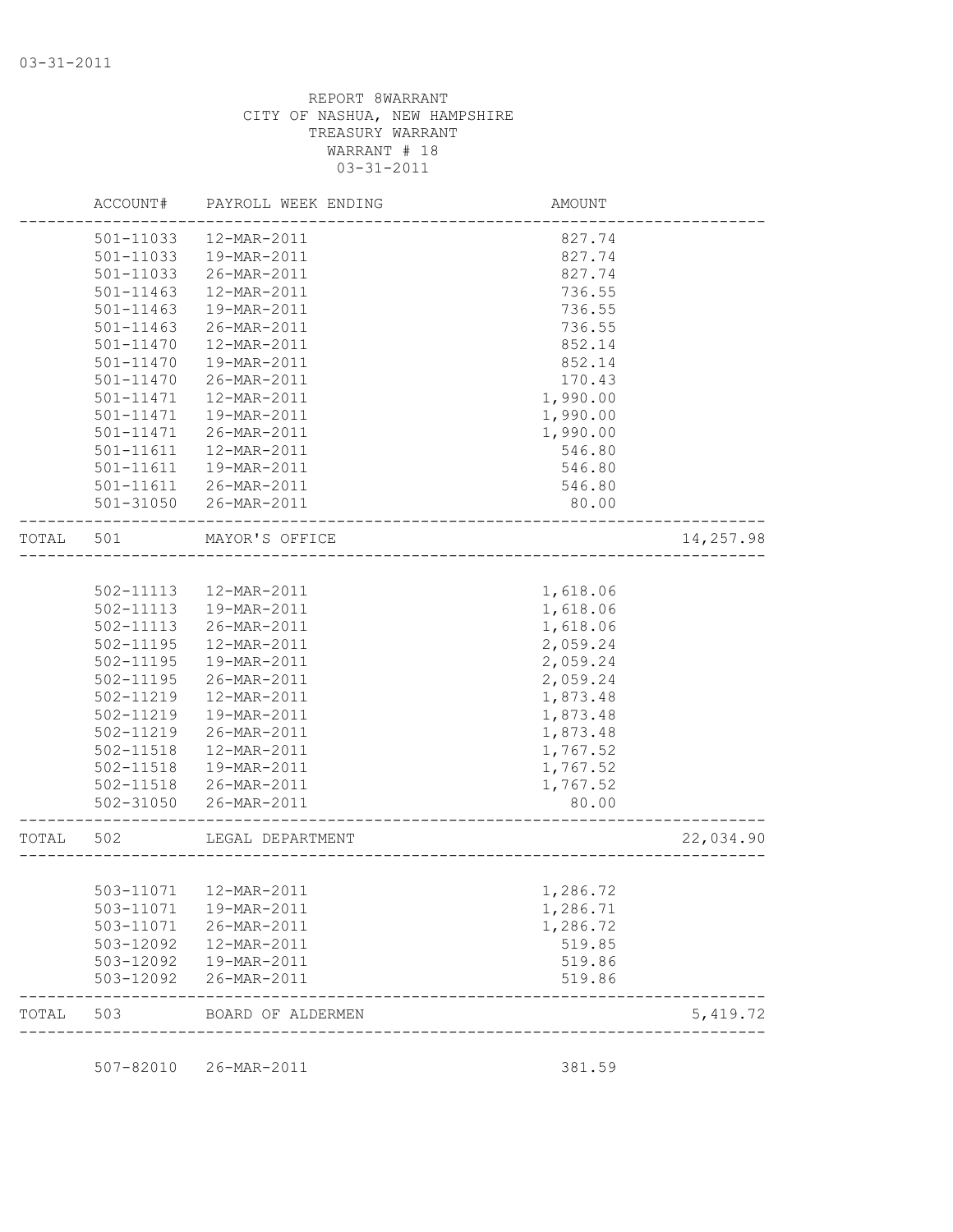| TOTAL 507 PENSIONS<br>511-11247  12-MAR-2011<br>666.94 | 381.59    |
|--------------------------------------------------------|-----------|
|                                                        |           |
|                                                        |           |
|                                                        |           |
|                                                        |           |
| 511-11247  19-MAR-2011<br>666.94                       |           |
| 511-11247 26-MAR-2011<br>666.94                        |           |
| 1,401.23<br>511-11248  12-MAR-2011                     |           |
| 511-11248  19-MAR-2011<br>1,401.23                     |           |
| 511-11248 26-MAR-2011<br>1,401.23                      |           |
| TOTAL 511 CITI-STAT                                    | 6, 204.51 |
|                                                        |           |
| 1,238.56<br>512-11005  12-MAR-2011                     |           |
| 512-11005  19-MAR-2011<br>1,151.05                     |           |
| 512-11005<br>1,157.32<br>26-MAR-2011                   |           |
| 742.05<br>512-11050<br>12-MAR-2011                     |           |
| 512-11050<br>19-MAR-2011<br>742.06                     |           |
| 512-11050<br>742.06<br>26-MAR-2011                     |           |
| 512-11064<br>1,012.48<br>12-MAR-2011                   |           |
| 1,012.48<br>512-11064<br>19-MAR-2011                   |           |
| 512-11064<br>26-MAR-2011<br>1,012.48                   |           |
| 512-11073<br>1,627.85<br>12-MAR-2011                   |           |
| 1,627.85<br>512-11073<br>19-MAR-2011                   |           |
| 1,627.84<br>512-11073<br>26-MAR-2011                   |           |
| 796.65<br>512-11134<br>12-MAR-2011                     |           |
| 796.65<br>512-11134<br>19-MAR-2011                     |           |
| 512-11134<br>796.65<br>26-MAR-2011                     |           |
| 1,918.03<br>512-11165<br>12-MAR-2011                   |           |
| 512-11165<br>1,918.03<br>19-MAR-2011                   |           |
| 1,918.03<br>512-11165<br>26-MAR-2011                   |           |
| 512-11167<br>12-MAR-2011<br>290.45                     |           |
| 290.45<br>512-11167<br>19-MAR-2011                     |           |
| 512-11167<br>290.45<br>26-MAR-2011                     |           |
| 1,446.40<br>512-11173<br>12-MAR-2011                   |           |
| 512-11173<br>19-MAR-2011<br>1,446.40                   |           |
| 512-11173 26-MAR-2011<br>1,446.40                      |           |
| 1,885.71<br>512-11177<br>12-MAR-2011                   |           |
| 512-11177<br>19-MAR-2011<br>1,885.71                   |           |
| 1,885.71<br>512-11177<br>26-MAR-2011                   |           |
| 1,015.00<br>512-11222<br>12-MAR-2011                   |           |
| 1,014.99<br>512-11222<br>19-MAR-2011                   |           |
| 1,015.00<br>512-11222<br>26-MAR-2011                   |           |
| 512-11224<br>12-MAR-2011<br>1,005.33                   |           |
| 512-11224<br>1,005.33<br>19-MAR-2011                   |           |
| 1,005.33<br>512-11224<br>26-MAR-2011                   |           |
| 883.77<br>512-11265<br>12-MAR-2011                     |           |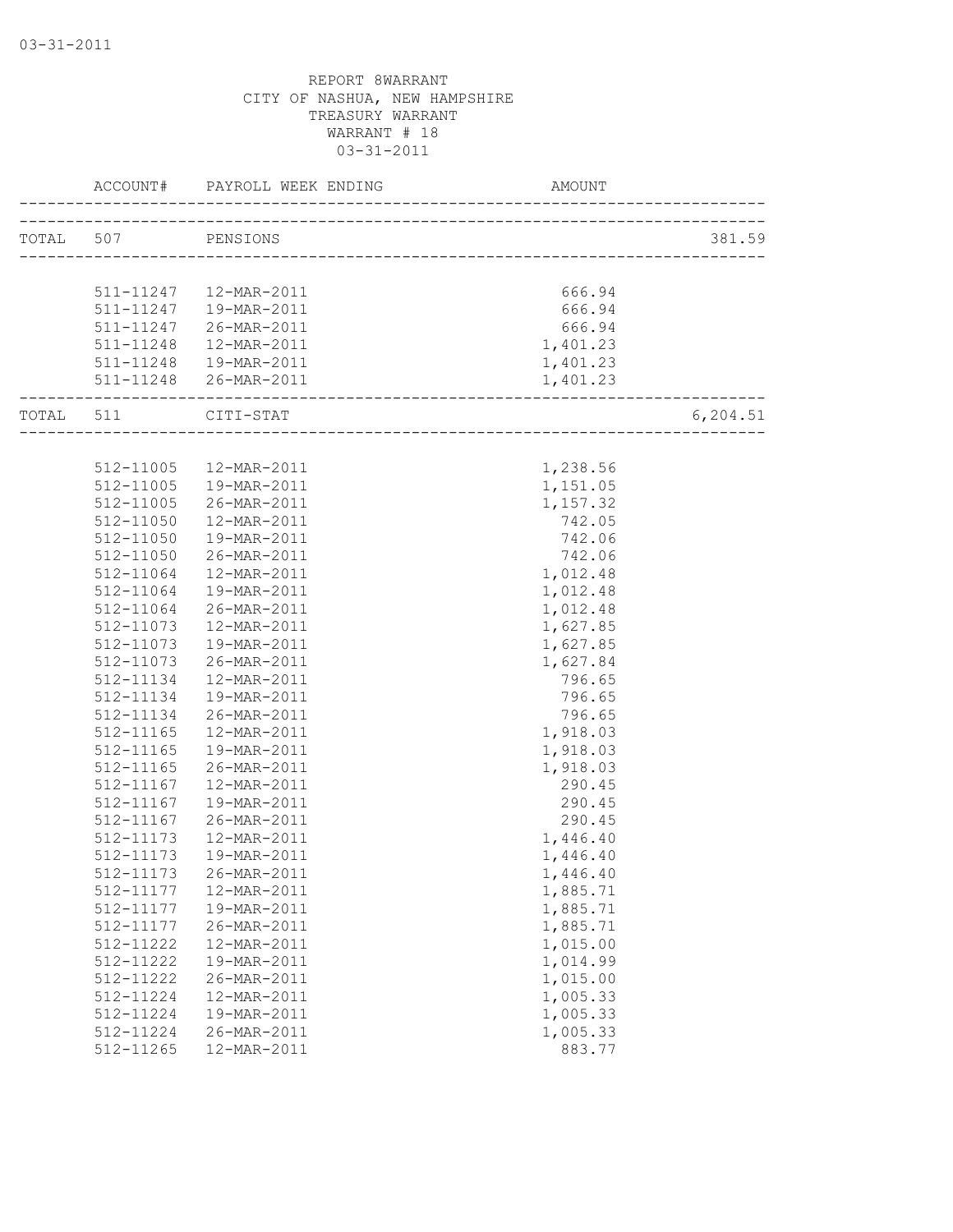|       | ACCOUNT#      | PAYROLL WEEK ENDING | AMOUNT   |           |
|-------|---------------|---------------------|----------|-----------|
|       | 512-11265     | 19-MAR-2011         | 883.76   |           |
|       | 512-11265     | 26-MAR-2011         | 883.76   |           |
|       | 512-11431     | 12-MAR-2011         | 2,192.84 |           |
|       | $512 - 11431$ | 19-MAR-2011         | 2,192.84 |           |
|       | 512-11431     | 26-MAR-2011         | 2,192.84 |           |
|       | 512-11531     | 12-MAR-2011         | 1,798.23 |           |
|       | 512-11531     | 19-MAR-2011         | 1,798.23 |           |
|       | 512-11531     | 26-MAR-2011         | 1,798.23 |           |
|       | 512-11673     | 12-MAR-2011         | 1,062.19 |           |
|       | 512-11673     | 19-MAR-2011         | 1,062.19 |           |
|       | 512-11673     | 26-MAR-2011         | 1,062.18 |           |
|       | 512-11684     | 12-MAR-2011         | 877.27   |           |
|       | 512-11684     | 19-MAR-2011         | 877.27   |           |
|       | 512-11684     | 26-MAR-2011         | 877.27   |           |
|       | 512-11714     | 12-MAR-2011         | 957.28   |           |
|       | 512-11714     | 19-MAR-2011         | 957.28   |           |
|       | 512-11714     | 26-MAR-2011         | 957.28   |           |
|       | 512-11740     | 12-MAR-2011         | 1,670.34 |           |
|       | 512-11740     | 19-MAR-2011         | 1,670.35 |           |
|       | 512-11740     | 26-MAR-2011         | 1,670.34 |           |
|       | 512-12033     | 12-MAR-2011         | 665.26   |           |
|       | 512-12033     | 19-MAR-2011         | 615.98   |           |
|       | 512-12033     | 26-MAR-2011         | 615.98   |           |
|       | 512-12052     | 12-MAR-2011         | 573.99   |           |
|       | 512-12052     | 19-MAR-2011         | 577.40   |           |
|       | 512-12052     | 26-MAR-2011         | 573.99   |           |
|       | 512-12056     | 12-MAR-2011         | 363.07   |           |
|       | 512-12056     | 19-MAR-2011         | 406.63   |           |
|       | 512-12056     | 26-MAR-2011         | 363.07   |           |
|       | 512-12749     | 12-MAR-2011         | 622.71   |           |
|       | 512-12749     | 19-MAR-2011         | 622.71   |           |
|       | 512-12749     | 26-MAR-2011         | 622.71   |           |
|       | 512-13004     | 12-MAR-2011         | 179.37   |           |
|       | 512-13004     | 19-MAR-2011         | 89.04    |           |
|       | 512-13004     | 26-MAR-2011         | 199.01   |           |
| TOTAL | 512           | FINANCIAL SERVICES  |          | 74,183.44 |
|       |               |                     |          |           |
|       | 513-11117     | 12-MAR-2011         | 1,579.18 |           |
|       | 513-11117     | 19-MAR-2011         | 1,579.18 |           |
|       | 513-11117     | 26-MAR-2011         | 1,579.19 |           |
|       | 513-11171     | 12-MAR-2011         | 1,254.18 |           |
|       | 513-11171     | 19-MAR-2011         | 1,254.18 |           |
|       | 513-11171     | 26-MAR-2011         | 2,023.85 |           |
|       | 513-11213     | 12-MAR-2011         | 1,293.11 |           |
|       | 513-11213     | 19-MAR-2011         | 1,293.11 |           |
|       | 513-11213     | 26-MAR-2011         | 1,293.11 |           |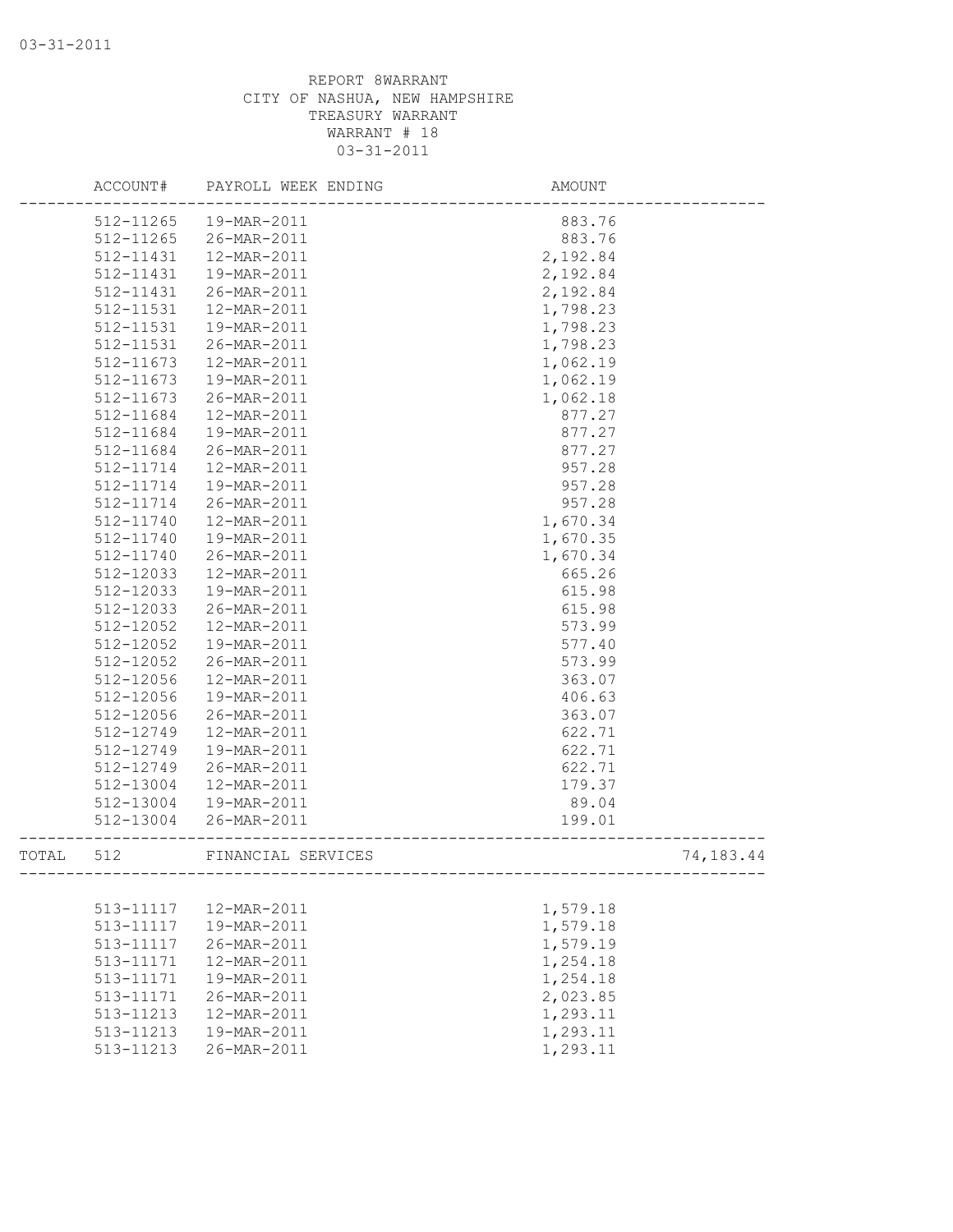|           |           | ACCOUNT# PAYROLL WEEK ENDING | AMOUNT                      |           |
|-----------|-----------|------------------------------|-----------------------------|-----------|
|           |           | 513-11223  12-MAR-2011       | 774.95                      |           |
|           |           | 513-11223  19-MAR-2011       | 774.94                      |           |
|           |           | 513-11223 26-MAR-2011        | 774.94                      |           |
|           |           | 513-18018 26-MAR-2011        | 131.25                      |           |
|           |           | 513-18021 26-MAR-2011        | 156.25                      |           |
|           |           | 513-18024 26-MAR-2011        | 131.25                      |           |
| TOTAL 513 |           | CITY CLERK'S OFFICE          | --------------------------- | 15,892.67 |
|           |           |                              |                             |           |
|           |           | 515-11031  12-MAR-2011       | 69.68                       |           |
|           |           | 515-11031  19-MAR-2011       | 34.84                       |           |
|           |           | 515-11031 26-MAR-2011        | 69.68                       |           |
|           | 515-11350 | 12-MAR-2011                  | 957.28                      |           |
|           | 515-11350 | 19-MAR-2011                  | 957.28                      |           |
|           | 515-11350 | 26-MAR-2011                  | 957.28                      |           |
|           | 515-11447 | 12-MAR-2011                  | 711.02                      |           |
|           | 515-11447 | 19-MAR-2011                  | 711.02                      |           |
|           | 515-11447 | 26-MAR-2011                  | 350.31                      |           |
|           | 515-12028 | 12-MAR-2011                  | 609.66                      |           |
|           |           | 515-12028  19-MAR-2011       | 609.67                      |           |
|           |           | 515-12028 26-MAR-2011        | 609.67                      |           |
| TOTAL 515 |           | HUMAN RESOURCES              |                             | 6,647.39  |
|           |           |                              |                             |           |
|           |           | 516-11147  12-MAR-2011       | 637.19                      |           |
|           |           | 516-11147  19-MAR-2011       | 637.20                      |           |
|           |           | 516-11147 26-MAR-2011        | 637.19                      |           |
|           | 516-11148 | 12-MAR-2011                  | 985.60                      |           |
|           | 516-11148 | 19-MAR-2011                  | 985.60                      |           |
|           | 516-11148 | 26-MAR-2011                  | 985.60                      |           |
|           | 516-11459 | 12-MAR-2011                  | 1,286.71                    |           |
|           | 516-11459 | 19-MAR-2011                  | 1,286.72                    |           |
|           | 516-11459 | 26-MAR-2011                  | 1,286.71                    |           |
|           | 516-11573 | 12-MAR-2011                  | 939.11                      |           |
|           | 516-11573 | 19-MAR-2011                  | 939.11                      |           |
|           |           | 516-11573 26-MAR-2011        | 939.11                      |           |
| TOTAL 516 |           | PURCHASING DEPARTMENT        |                             | 11,545.85 |
|           |           |                              |                             |           |
|           | 517-11198 | 12-MAR-2011                  | 1,127.96                    |           |
|           | 517-11198 | 19-MAR-2011                  | 1,127.96                    |           |
|           | 517-11198 | 26-MAR-2011                  | 1,127.96                    |           |
|           | 517-11266 | 12-MAR-2011                  | 641.15                      |           |
|           | 517-11266 | 19-MAR-2011                  | 641.15                      |           |
|           | 517-11266 | 26-MAR-2011                  | 641.16                      |           |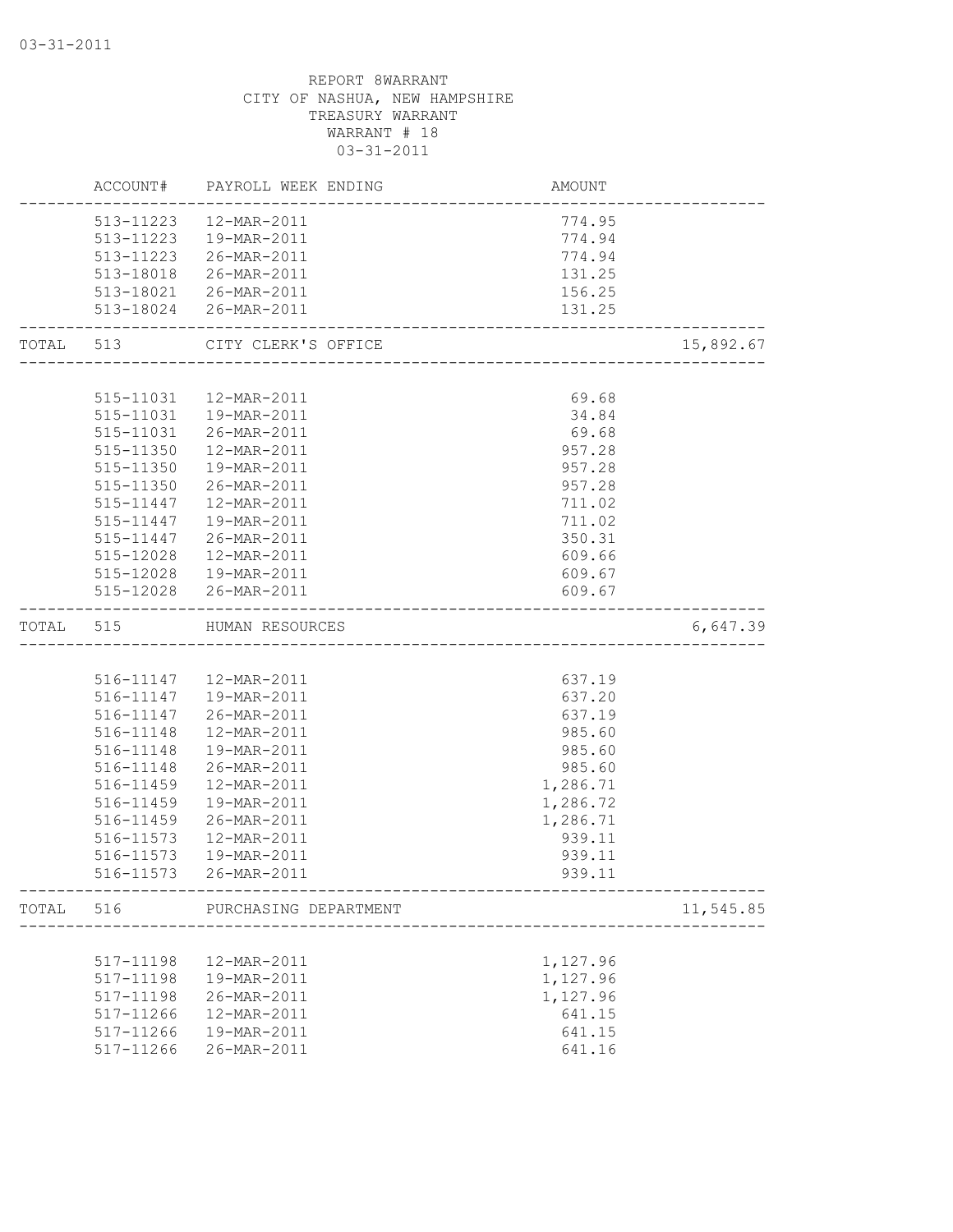|       |           | ACCOUNT# PAYROLL WEEK ENDING | AMOUNT<br>-------------------- |           |
|-------|-----------|------------------------------|--------------------------------|-----------|
|       | 517-11420 | 12-MAR-2011                  | 744.15                         |           |
|       | 517-11420 | 19-MAR-2011                  | 744.15                         |           |
|       | 517-11420 | 26-MAR-2011                  | 744.15                         |           |
|       | 517-12063 | 12-MAR-2011                  | 296.86                         |           |
|       | 517-12063 | 19-MAR-2011                  | 296.86                         |           |
|       |           | 517-12063 26-MAR-2011        | 296.86                         |           |
|       |           | 517-13020 26-MAR-2011        | 83.72                          |           |
|       |           |                              |                                | 8,514.09  |
|       |           |                              |                                |           |
|       |           | 519-11014  12-MAR-2011       | 1,122.76                       |           |
|       |           | 519-11014  19-MAR-2011       | 1,122.76                       |           |
|       | 519-11014 | 26-MAR-2011                  | 1,122.76                       |           |
|       | 519-11016 | 12-MAR-2011                  | 985.60                         |           |
|       | 519-11016 | 19-MAR-2011                  | 985.60                         |           |
|       | 519-11016 | 26-MAR-2011                  | 985.60                         |           |
|       | 519-11017 | 12-MAR-2011                  | 824.00                         |           |
|       | 519-11017 | 19-MAR-2011                  | 824.00                         |           |
|       | 519-11017 | 26-MAR-2011                  | 824.00                         |           |
|       | 519-11115 | 12-MAR-2011                  | 1,986.69                       |           |
|       | 519-11115 | 19-MAR-2011                  | 1,986.69                       |           |
|       | 519-11115 | 26-MAR-2011                  | 1,986.69                       |           |
|       | 519-11146 | 12-MAR-2011                  | 858.42                         |           |
|       | 519-11146 | 19-MAR-2011                  | 858.42                         |           |
|       | 519-11146 | 26-MAR-2011                  | 858.42                         |           |
|       | 519-11153 | 12-MAR-2011                  | 620.56                         |           |
|       | 519-11153 | 19-MAR-2011                  | 620.56                         |           |
|       | 519-11153 | 26-MAR-2011                  | 620.56                         |           |
|       | 519-11154 | 12-MAR-2011                  | 652.11                         |           |
|       | 519-11154 | 19-MAR-2011                  | 652.12                         |           |
|       | 519-11154 | 26-MAR-2011                  | 652.11                         |           |
|       | 519-11205 | 12-MAR-2011                  | 815.21                         |           |
|       | 519-11205 | 19-MAR-2011                  | 815.21                         |           |
|       | 519-11205 | 26-MAR-2011                  | 815.21                         |           |
|       | 519-11241 | 12-MAR-2011                  | 1,367.59                       |           |
|       | 519-11241 | 19-MAR-2011                  | 1,367.59                       |           |
|       |           |                              | 1,367.59                       |           |
|       | 519-18006 | 26-MAR-2011                  | 375.00                         |           |
| TOTAL | 519       | ASSESSORS                    |                                | 28,073.83 |
|       |           |                              |                                |           |
|       | 520-12077 | 12-MAR-2011                  | 337.40                         |           |
|       | 520-12077 | 19-MAR-2011                  | 337.40                         |           |
|       | 520-12077 | 26-MAR-2011                  | 337.40                         |           |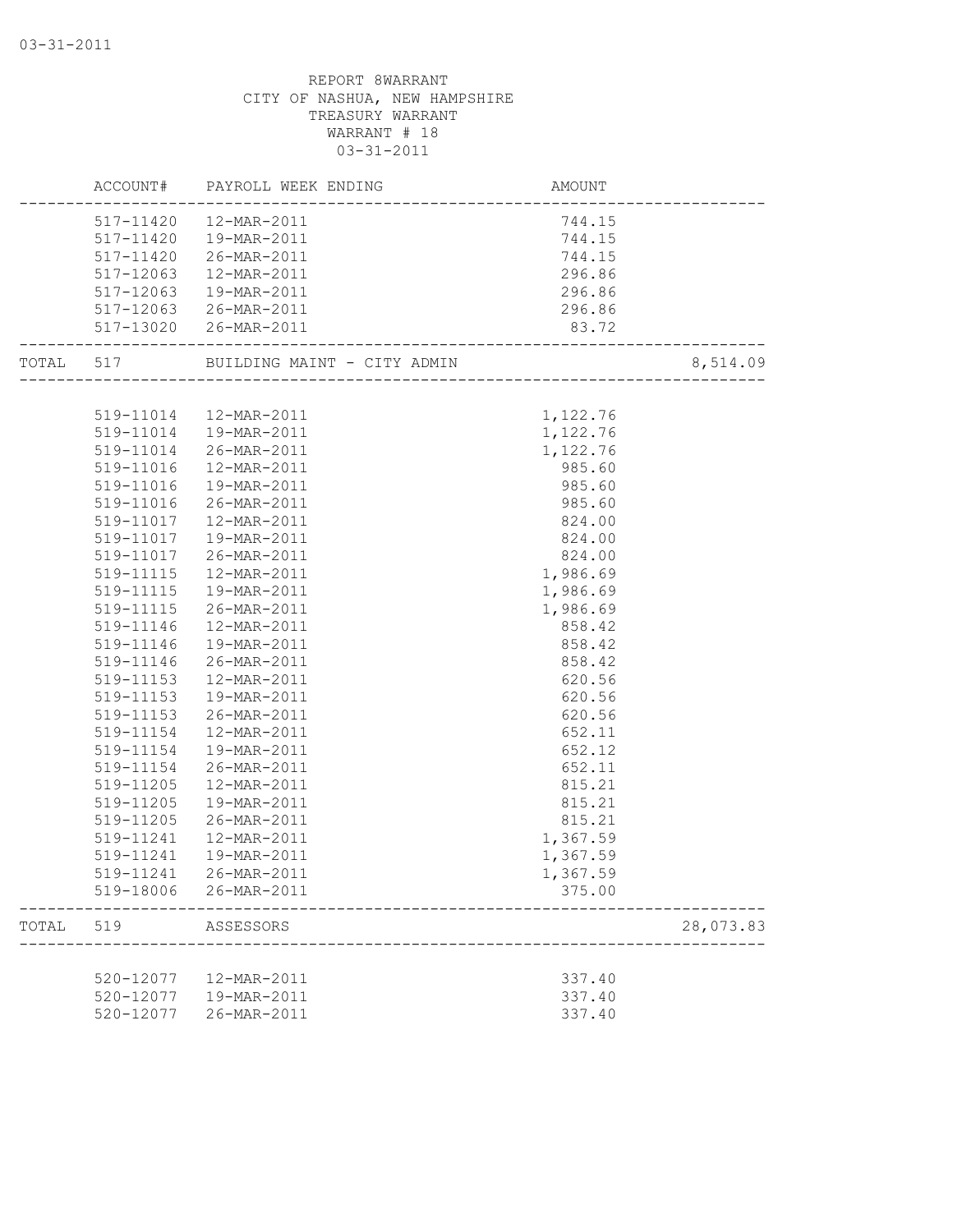|           |               |                        |           | 1,012.20  |
|-----------|---------------|------------------------|-----------|-----------|
|           |               |                        |           |           |
|           |               | 522-11127  12-MAR-2011 | 1,709.63  |           |
|           |               | 522-11127  19-MAR-2011 | 1,709.64  |           |
|           | 522-11127     | 26-MAR-2011            | 1,709.64  |           |
|           | 522-11128     | 12-MAR-2011            | 1,152.83  |           |
|           | 522-11128     | 19-MAR-2011            | 1,152.82  |           |
|           | 522-11128     | 26-MAR-2011            | 1,152.82  |           |
|           | 522-11286     | 12-MAR-2011            | 608.85    |           |
|           | 522-11286     | 19-MAR-2011            | 608.85    |           |
|           | 522-11286     | 26-MAR-2011            | 608.85    |           |
|           | 522-11356     | 12-MAR-2011            | 937.02    |           |
|           | 522-11356     | 19-MAR-2011            | 937.02    |           |
|           | 522-11356     | 26-MAR-2011            | 937.02    |           |
|           | 522-11429     | 12-MAR-2011            | 1,819.34  |           |
|           | 522-11429     | 19-MAR-2011            | 1,819.34  |           |
|           | $522 - 11429$ | 26-MAR-2011            | 1,819.32  |           |
|           | $522 - 11496$ | 12-MAR-2011            | 1,529.82  |           |
|           | 522-11496     | 19-MAR-2011            | 1,529.83  |           |
|           | 522-11496     | 26-MAR-2011            | 1,529.82  |           |
|           | $522 - 11641$ | 12-MAR-2011            | 1,409.38  |           |
|           | 522-11641     | 19-MAR-2011            | 1,409.38  |           |
|           | 522-11641     | 26-MAR-2011            | 1,409.38  |           |
|           | 522-11652     | 12-MAR-2011            | 1,489.37  |           |
|           | 522-11652     | 19-MAR-2011            | 1,489.35  |           |
|           | 522-11652     | 26-MAR-2011            | 1,489.36  |           |
|           | 522-11721     | 12-MAR-2011            | 1,556.11  |           |
|           | 522-11721     | 19-MAR-2011            | 1,556.12  |           |
|           | 522-11721     | 26-MAR-2011            | 1,556.11  |           |
|           | 522-11724     | 12-MAR-2011            | 1,370.98  |           |
|           | 522-11724     | 19-MAR-2011            | 1,370.98  |           |
|           | 522-11724     | 26-MAR-2011            | 1,370.98  |           |
|           | 522-11725     | 12-MAR-2011            | 998.12    |           |
|           | 522-11725     | 19-MAR-2011            | 998.12    |           |
|           | 522-11725     | 26-MAR-2011            | 998.12    |           |
|           |               | 522-11729  12-MAR-2011 | 2, 231.12 |           |
|           | 522-11729     | 19-MAR-2011            | 2,231.12  |           |
|           |               | 522-11729 26-MAR-2011  | 2,231.12  |           |
|           |               | 522-13004  19-MAR-2011 | 39.31     |           |
|           | 522-13038     | 26-MAR-2011            | 382.91    |           |
|           | 522-31050     | 12-MAR-2011            | 80.00     |           |
|           | 522-31050     | 26-MAR-2011            | 257.00    |           |
| TOTAL 522 |               | INFORMATION TECHNOLOGY |           | 51,196.90 |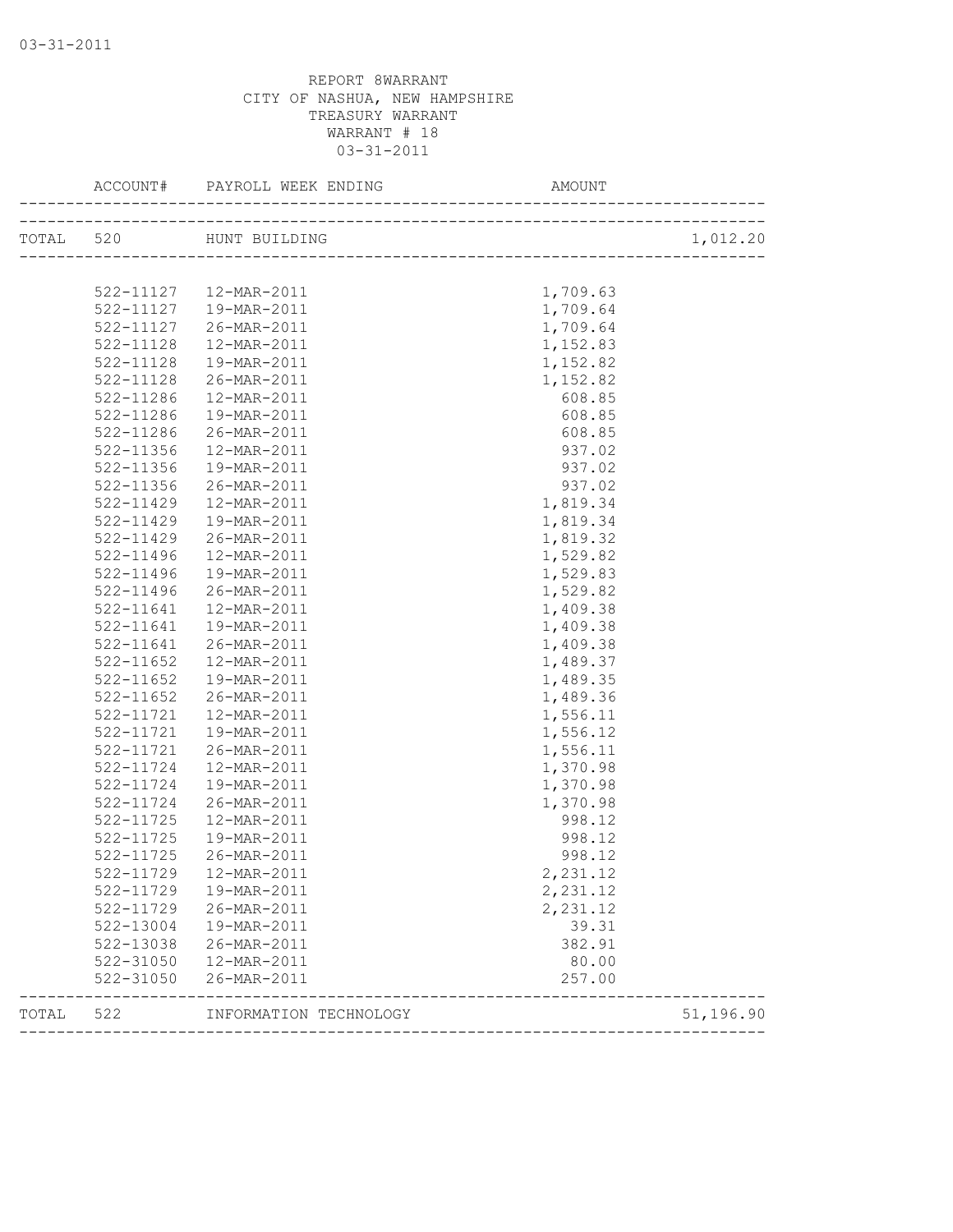|           |            | ACCOUNT# PAYROLL WEEK ENDING | AMOUNT<br>------------------------ |          |
|-----------|------------|------------------------------|------------------------------------|----------|
|           |            | 523-11332  12-MAR-2011       | 1,006.33                           |          |
|           |            | 523-11332  19-MAR-2011       | 1,006.33                           |          |
|           |            | 523-11332 26-MAR-2011        | 1,006.33                           |          |
| TOTAL 523 | <b>GIS</b> |                              |                                    | 3,018.99 |
|           |            |                              |                                    |          |
|           |            | 531-11065  12-MAR-2011       | 1,143.31                           |          |
|           |            | 531-11065  19-MAR-2011       | 1,143.31                           |          |
|           |            | 531-11065 26-MAR-2011        | 1,143.31                           |          |
|           |            | 531-11085  12-MAR-2011       | 922.04                             |          |
|           |            | 531-11085  19-MAR-2011       | 922.04                             |          |
|           | 531-11085  | 26-MAR-2011                  | 922.03                             |          |
|           | 531-11114  | 12-MAR-2011                  | 2,355.27                           |          |
|           | 531-11114  | 19-MAR-2011                  | 2,355.27                           |          |
|           | 531-11114  | 26-MAR-2011                  | 2,355.27                           |          |
|           | 531-11129  | 12-MAR-2011                  | 1,998.79                           |          |
|           | 531-11129  | 19-MAR-2011                  | 1,998.79                           |          |
|           | 531-11129  | 26-MAR-2011                  | 1,998.80                           |          |
|           | 531-11164  | 12-MAR-2011                  | 1,178.65                           |          |
|           | 531-11164  | 19-MAR-2011                  | 1,178.65                           |          |
|           |            | 531-11164 26-MAR-2011        | 1,178.65                           |          |
|           | 531-11166  | 12-MAR-2011                  | 2,603.53                           |          |
|           | 531-11166  | 19-MAR-2011                  | 2,603.53                           |          |
|           | 531-11166  | 26-MAR-2011                  | 2,603.53                           |          |
|           |            | 531-11170  12-MAR-2011       | 1,526.04                           |          |
|           | 531-11170  | 19-MAR-2011                  | 1,526.03                           |          |
|           |            | 531-11170 26-MAR-2011        | 1,526.04                           |          |
|           |            | 531-11201  12-MAR-2011       | 682.42                             |          |
|           | 531-11201  | 19-MAR-2011                  | 682.42                             |          |
|           | 531-11201  | 26-MAR-2011                  | 682.42                             |          |
|           | 531-11203  | 12-MAR-2011                  | 1,349.54                           |          |
|           | 531-11203  | 19-MAR-2011                  | 1,349.54                           |          |
|           | 531-11203  | 26-MAR-2011                  | 1,349.54                           |          |
|           | 531-11226  | 12-MAR-2011                  | 776.25                             |          |
|           | 531-11226  | 19-MAR-2011                  | 776.25                             |          |
|           | 531-11226  | 26-MAR-2011                  | 776.25                             |          |
|           |            | 531-11242  12-MAR-2011       | 1,158.79                           |          |
|           | 531-11242  | 19-MAR-2011                  | 1,158.79                           |          |
|           | 531-11242  | 26-MAR-2011                  | 1,158.79                           |          |
|           | 531-11245  | 12-MAR-2011                  | 643.00                             |          |
|           | 531-11245  | 19-MAR-2011                  | 643.00                             |          |
|           | 531-11245  | 26-MAR-2011                  | 643.00                             |          |
|           | 531-11257  | 12-MAR-2011                  | 3,490.10                           |          |
|           | 531-11257  | 19-MAR-2011                  | 3,490.10                           |          |
|           | 531-11257  | 26-MAR-2011                  | 3,490.10                           |          |
|           | 531-11287  | 12-MAR-2011                  | 846.15                             |          |
|           | 531-11287  | 19-MAR-2011                  | 846.15                             |          |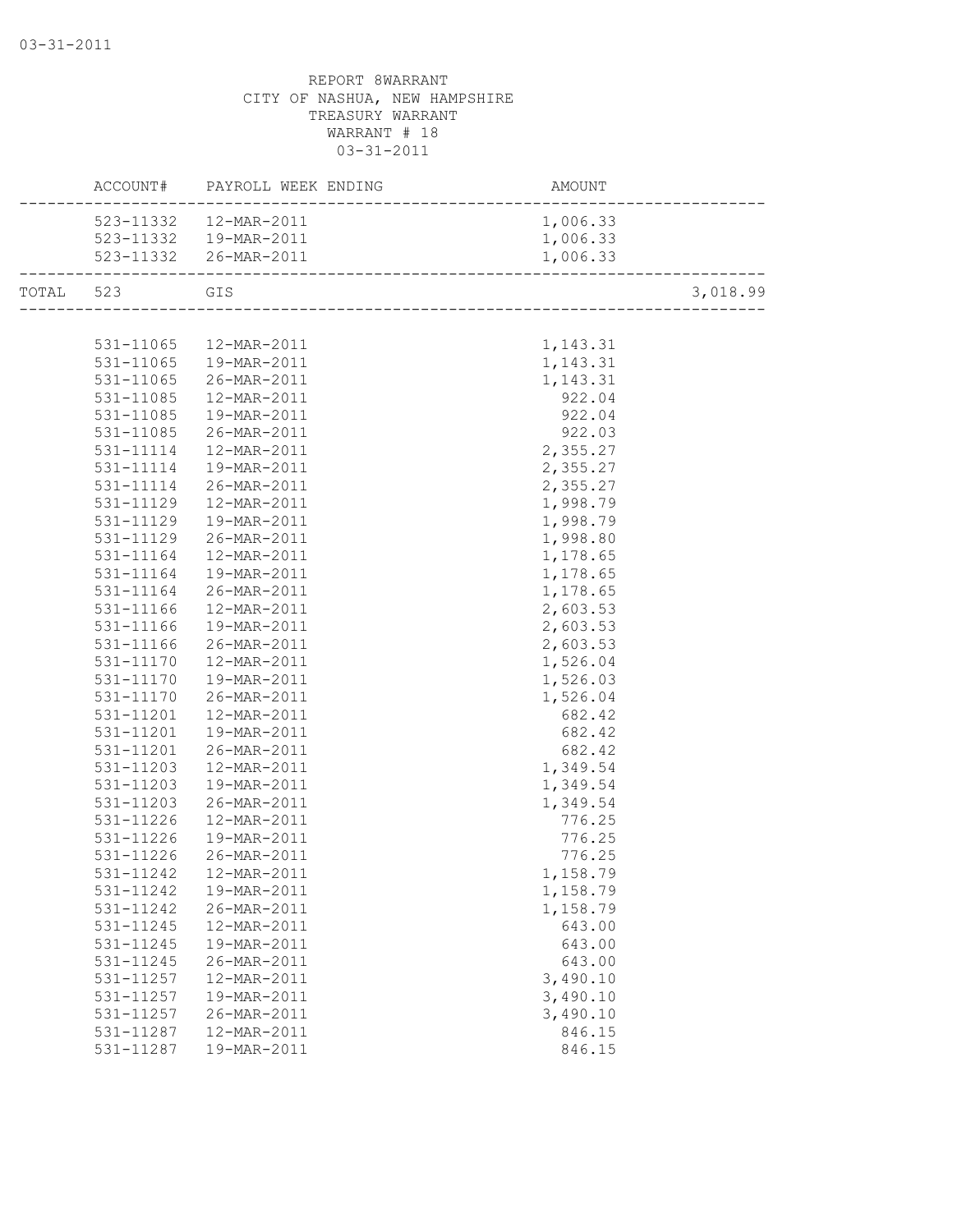| ACCOUNT#  | PAYROLL WEEK ENDING | AMOUNT    |  |
|-----------|---------------------|-----------|--|
| 531-11287 | 26-MAR-2011         | 846.15    |  |
| 531-11398 | 12-MAR-2011         | 646.25    |  |
| 531-11398 | 19-MAR-2011         | 646.26    |  |
| 531-11398 | 26-MAR-2011         | 646.25    |  |
| 531-11477 | 12-MAR-2011         | 648.93    |  |
| 531-11477 | 19-MAR-2011         | 648.93    |  |
| 531-11477 | 26-MAR-2011         | 648.93    |  |
| 531-11487 | 12-MAR-2011         | 1,400.35  |  |
| 531-11487 | 19-MAR-2011         | 1,400.35  |  |
| 531-11487 | 26-MAR-2011         | 1,400.35  |  |
| 531-11495 | 12-MAR-2011         | 1,037.27  |  |
| 531-11495 | 19-MAR-2011         | 1,037.27  |  |
| 531-11495 | 26-MAR-2011         | 1,037.27  |  |
| 531-11498 | 12-MAR-2011         | 878.18    |  |
| 531-11498 | 19-MAR-2011         | 878.19    |  |
| 531-11498 | 26-MAR-2011         | 878.18    |  |
| 531-11516 | 12-MAR-2011         | 884.57    |  |
| 531-11516 | 19-MAR-2011         | 884.57    |  |
| 531-11516 | 26-MAR-2011         | 884.57    |  |
| 531-11534 | 12-MAR-2011         | 1,496.62  |  |
| 531-11534 | 19-MAR-2011         | 1,496.62  |  |
| 531-11534 | 26-MAR-2011         | 1,496.62  |  |
| 531-11535 | 12-MAR-2011         | 13,380.92 |  |
| 531-11535 | 19-MAR-2011         | 13,380.90 |  |
| 531-11535 | 26-MAR-2011         | 13,380.91 |  |
| 531-11537 | 12-MAR-2011         | 14,485.35 |  |
| 531-11537 | 19-MAR-2011         | 14,485.34 |  |
| 531-11537 | 26-MAR-2011         | 14,485.32 |  |
| 531-11538 | 12-MAR-2011         | 922.04    |  |
| 531-11538 | 19-MAR-2011         | 922.04    |  |
| 531-11538 | 26-MAR-2011         | 922.04    |  |
| 531-11539 | 12-MAR-2011         | 1,579.19  |  |
| 531-11539 | 19-MAR-2011         | 1,579.18  |  |
| 531-11539 | 26-MAR-2011         | 1,579.19  |  |
| 531-11544 | 12-MAR-2011         | 4,268.62  |  |
| 531-11544 | 19-MAR-2011         | 4,268.62  |  |
| 531-11544 | 26-MAR-2011         | 4,268.62  |  |
| 531-11549 | 12-MAR-2011         | 8,244.08  |  |
| 531-11549 | 19-MAR-2011         | 8,244.08  |  |
| 531-11549 | 26-MAR-2011         | 8,244.08  |  |
| 531-11550 | 12-MAR-2011         | 1,914.70  |  |
| 531-11550 | 19-MAR-2011         | 1,914.70  |  |
| 531-11550 | 26-MAR-2011         | 1,914.70  |  |
| 531-11552 | 12-MAR-2011         | 10,362.00 |  |
| 531-11552 | 19-MAR-2011         | 10,362.01 |  |
| 531-11552 | 26-MAR-2011         | 10,362.00 |  |
| 531-11555 | 12-MAR-2011         | 43,105.00 |  |
| 531-11555 | 19-MAR-2011         | 43,105.00 |  |
|           |                     |           |  |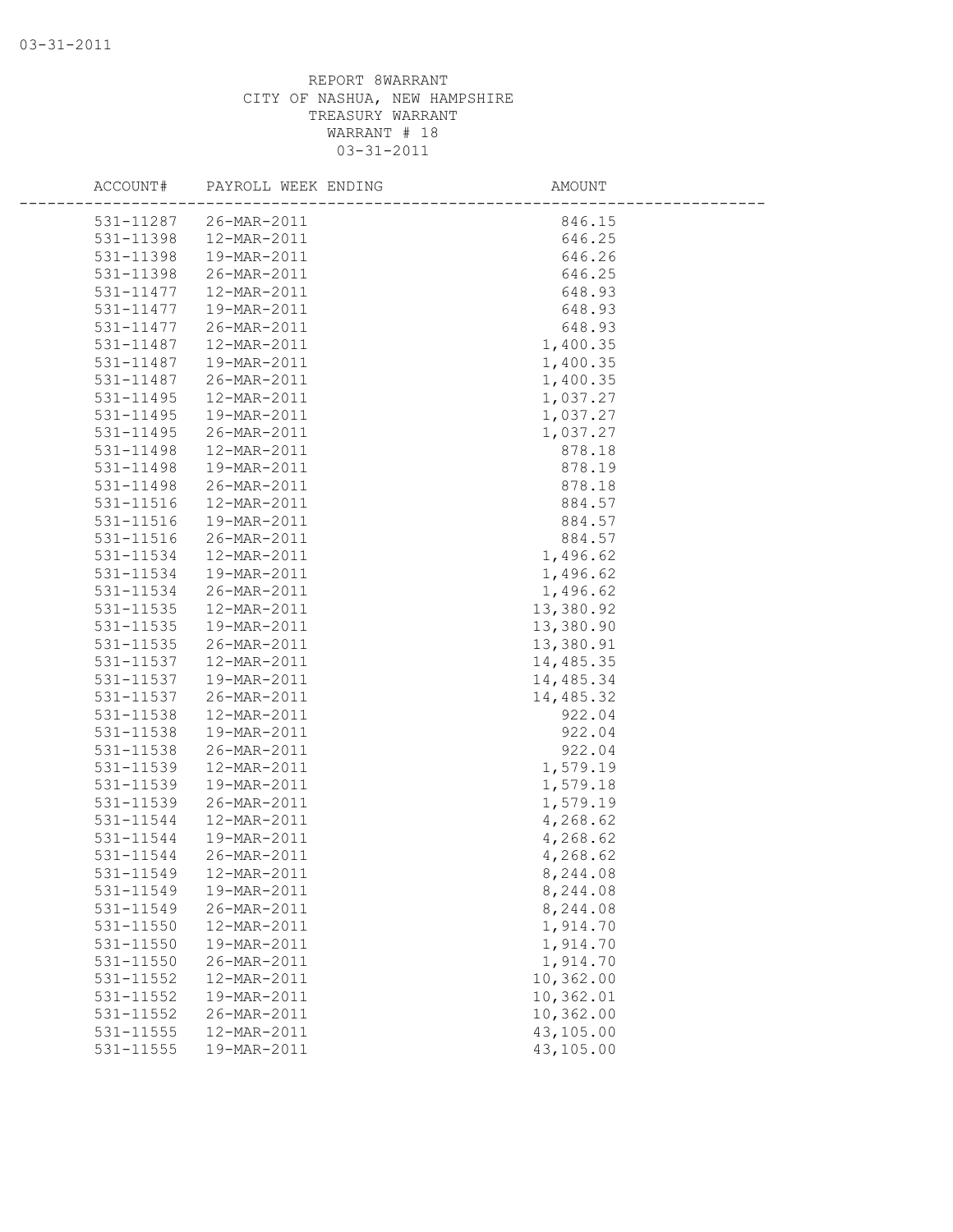| ACCOUNT#               | PAYROLL WEEK ENDING        | AMOUNT             |
|------------------------|----------------------------|--------------------|
| 531-11555              | 26-MAR-2011                | 40,775.00          |
| 531-11558              | 12-MAR-2011                | 72,071.04          |
| 531-11558              | 19-MAR-2011                | 73,770.93          |
| 531-11558              | 26-MAR-2011                | 76,306.60          |
| 531-11561              | 12-MAR-2011                | 13,287.09          |
| 531-11561              | 19-MAR-2011                | 13,287.03          |
| 531-11561              | 26-MAR-2011                | 13,268.72          |
| 531-11567              | 12-MAR-2011                | 34,187.08          |
| 531-11567              | 19-MAR-2011                | 34, 187. 13        |
| 531-11567              | 26-MAR-2011                | 34, 187. 10        |
| 531-11569              | 12-MAR-2011                | 1,214.01           |
| 531-11569              | 19-MAR-2011                | 1,214.02           |
| 531-11569              | 26-MAR-2011                | 1,214.02           |
| 531-11618              | 12-MAR-2011                | 2,713.47           |
| 531-11618              | 19-MAR-2011                | 2,713.47           |
| 531-11618              | 26-MAR-2011                | 2,713.47           |
| $531 - 11622$          | 12-MAR-2011                | 3,081.17           |
| 531-11622              | 19-MAR-2011                | 3,081.19           |
| 531-11622              | 26-MAR-2011                | 3,081.18           |
| 531-11634              | 12-MAR-2011                | 720.10             |
| 531-11634              | 19-MAR-2011                | 720.10             |
| 531-11634              | 26-MAR-2011                | 720.10             |
| 531-11636              | 12-MAR-2011                | 1,003.45           |
| 531-11636              | 19-MAR-2011                | 1,003.45           |
| 531-11636              | 26-MAR-2011                | 1,003.45           |
| 531-11664              | 12-MAR-2011                | 1,171.18           |
| 531-11664              | 19-MAR-2011                | 1, 171. 17         |
| 531-11664              | 26-MAR-2011                | 1, 171. 17         |
| 531-11665              | 12-MAR-2011                | 809.40             |
| 531-11665              | 19-MAR-2011                | 809.40             |
| 531-11665              | 26-MAR-2011                | 809.39             |
| 531-11719              | 12-MAR-2011                | 949.27             |
| 531-11719              | 19-MAR-2011                | 949.27             |
| 531-11719              | 26-MAR-2011                | 949.27             |
| 531-11722              | 12-MAR-2011                | 611.85             |
| 531-11722              | 19-MAR-2011                | 611.85             |
| 531-11722              | 26-MAR-2011                | 611.85             |
| 531-11732              | 12-MAR-2011                | 6,034.25           |
| 531-11732              | 19-MAR-2011                | 6,034.25           |
| 531-11732<br>531-12020 | 26-MAR-2011<br>12-MAR-2011 | 6,034.25<br>984.98 |
| 531-12020              | 19-MAR-2011                | 984.98             |
| 531-12020              | 26-MAR-2011                | 984.98             |
| 531-12042              | 12-MAR-2011                | 242.40             |
| 531-12042              | 19-MAR-2011                | 484.80             |
| 531-12042              | 26-MAR-2011                | 591.15             |
| 531-12066              | 12-MAR-2011                | 708.05             |
| 531-12066              | 19-MAR-2011                | 708.06             |
|                        |                            |                    |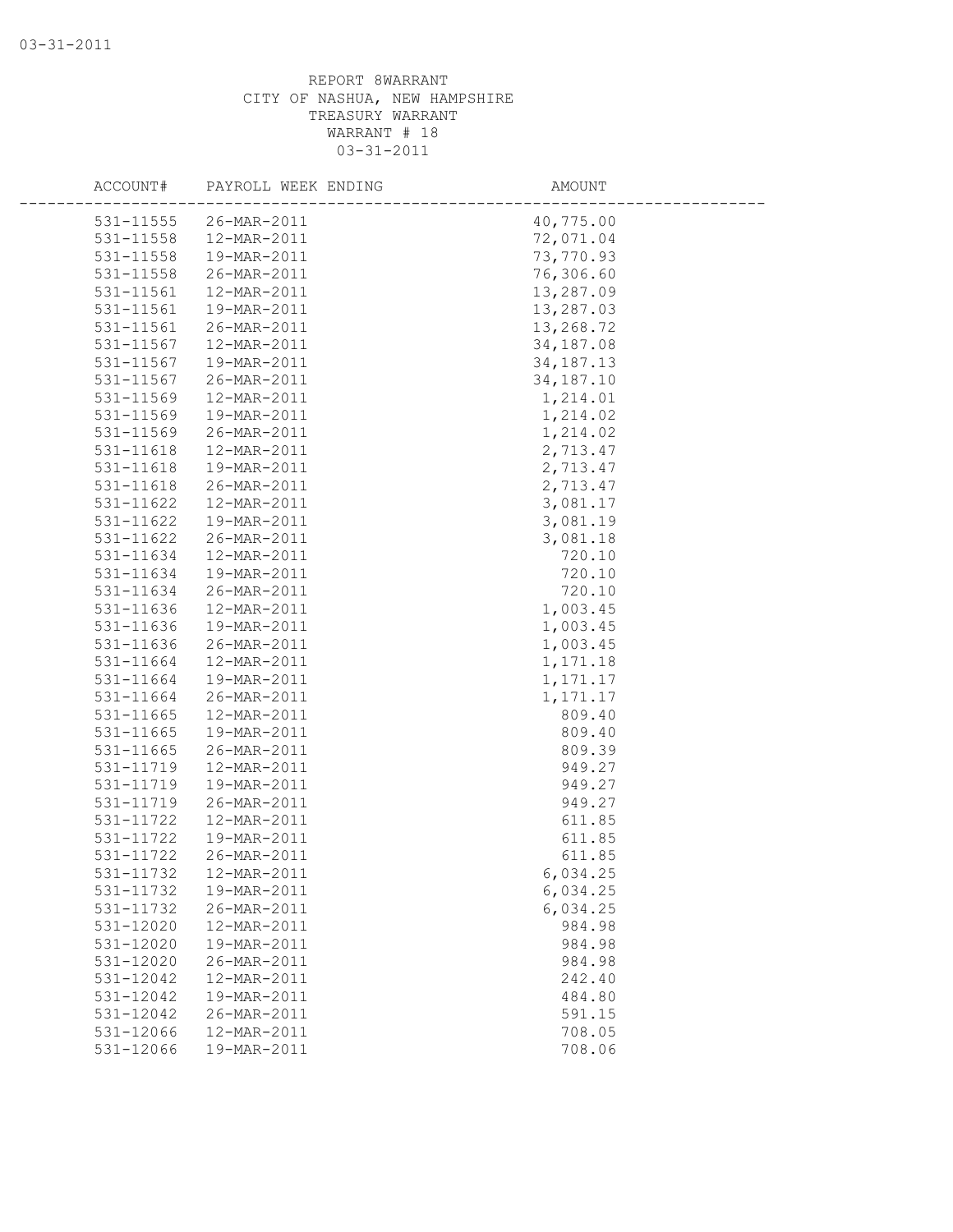|       | ACCOUNT#  | PAYROLL WEEK ENDING    | AMOUNT    |            |
|-------|-----------|------------------------|-----------|------------|
|       | 531-12066 | 26-MAR-2011            | 708.06    |            |
|       | 531-12068 | 12-MAR-2011            | 771.36    |            |
|       | 531-12068 | 19-MAR-2011            | 771.36    |            |
|       | 531-12068 | 26-MAR-2011            | 771.36    |            |
|       | 531-12071 | 12-MAR-2011            | 266.52    |            |
|       | 531-12071 | 19-MAR-2011            | 266.52    |            |
|       | 531-12071 | 26-MAR-2011            | 266.52    |            |
|       | 531-12119 | 12-MAR-2011            | 1,158.52  |            |
|       | 531-12119 | 19-MAR-2011            | 1,158.52  |            |
|       | 531-12119 | 26-MAR-2011            | 1,158.52  |            |
|       | 531-13004 | 12-MAR-2011            | 2,610.15  |            |
|       | 531-13004 | 19-MAR-2011            | 1,854.30  |            |
|       | 531-13004 | 26-MAR-2011            | 2,444.03  |            |
|       | 531-13038 | 12-MAR-2011            | 352.96    |            |
|       | 531-13040 | 12-MAR-2011            | 4,421.70  |            |
|       | 531-13040 | 19-MAR-2011            | 4,606.15  |            |
|       | 531-13040 | 26-MAR-2011            | 6,697.77  |            |
|       | 531-13044 | 12-MAR-2011            | 912.63    |            |
|       | 531-13044 | 19-MAR-2011            | 535.48    |            |
|       | 531-13044 | 26-MAR-2011            | 1,330.48  |            |
|       | 531-13047 | 12-MAR-2011            | 5,861.11  |            |
|       | 531-13047 | 19-MAR-2011            | 8,494.96  |            |
|       | 531-13047 | 26-MAR-2011            | 4,652.59  |            |
|       | 531-13048 | 12-MAR-2011            | 6,415.92  |            |
|       | 531-13048 | 19-MAR-2011            | 6,706.43  |            |
|       | 531-13048 | 26-MAR-2011            | 3,813.32  |            |
|       | 531-15002 | 19-MAR-2011            | 40,258.14 |            |
|       | 531-15002 | 26-MAR-2011            | 764.62    |            |
|       | 531-17003 | 19-MAR-2011            | 900.00    |            |
|       | 531-17003 | 26-MAR-2011            | 2,700.00  |            |
|       | 531-17006 | 19-MAR-2011            | 400.00    |            |
|       | 531-31050 | 26-MAR-2011            | 211.00    |            |
|       |           |                        |           |            |
| TOTAL | 531       | POLICE DEPARTMENT      |           | 914,861.38 |
|       |           |                        |           |            |
|       |           | 532-11024  12-MAR-2011 | 2,120.50  |            |
|       |           | 532-11024  19-MAR-2011 | 2,120.50  |            |
|       | 532-11024 | 26-MAR-2011            | 2,120.48  |            |
|       | 532-11036 | 12-MAR-2011            | 1,929.25  |            |
|       | 532-11036 | 19-MAR-2011            | 1,929.25  |            |
|       | 532-11036 | 26-MAR-2011            | 1,929.25  |            |
|       | 532-11063 | 12-MAR-2011            | 1,390.80  |            |
|       | 532-11063 | 19-MAR-2011            | 1,390.79  |            |
|       | 532-11063 | 26-MAR-2011            | 1,390.79  |            |
|       | 532-11066 | 12-MAR-2011            | 1,363.38  |            |
|       | 532-11066 | 19-MAR-2011            | 1,363.38  |            |
|       | 532-11066 | 26-MAR-2011            | 1,363.38  |            |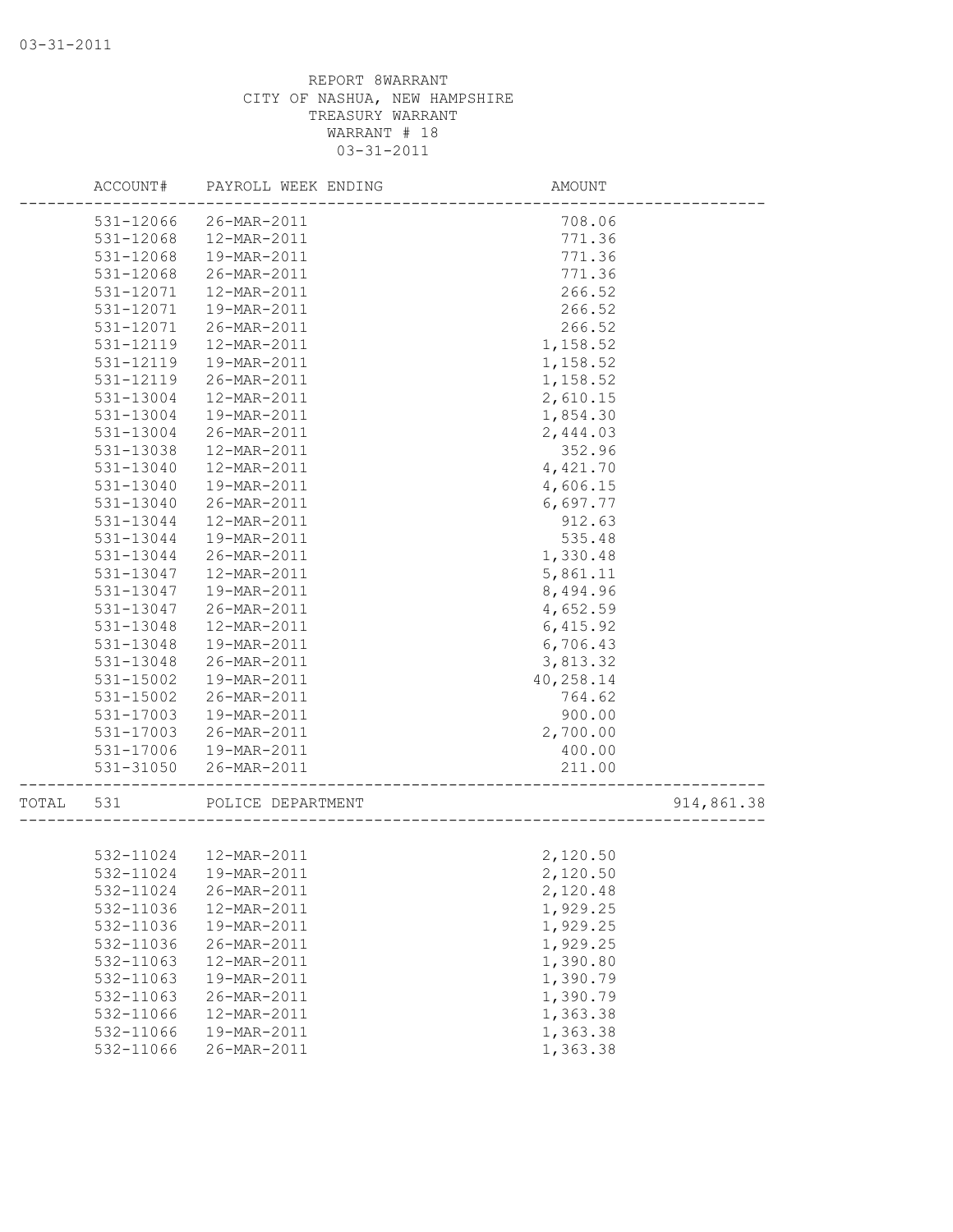| ACCOUNT#  | PAYROLL WEEK ENDING | AMOUNT      |  |
|-----------|---------------------|-------------|--|
| 532-11069 | 12-MAR-2011         | 2,781.73    |  |
| 532-11069 | 19-MAR-2011         | 2,781.75    |  |
| 532-11069 | 26-MAR-2011         | 2,781.73    |  |
| 532-11111 | 12-MAR-2011         | 2,229.62    |  |
| 532-11111 | 19-MAR-2011         | 2,229.63    |  |
| 532-11111 | 26-MAR-2011         | 2,229.62    |  |
| 532-11207 | 12-MAR-2011         | 6,838.59    |  |
| 532-11207 | 19-MAR-2011         | 6,838.59    |  |
| 532-11207 | 26-MAR-2011         | 6,268.71    |  |
| 532-11281 | 12-MAR-2011         | 1,005.79    |  |
| 532-11281 | 19-MAR-2011         | 1,005.79    |  |
| 532-11281 | 26-MAR-2011         | 1,005.79    |  |
| 532-11285 | 12-MAR-2011         | 8,428.46    |  |
| 532-11285 | 19-MAR-2011         | 8,428.45    |  |
| 532-11285 | 26-MAR-2011         | 8,097.31    |  |
| 532-11291 | 12-MAR-2011         | 7,216.47    |  |
| 532-11291 | 19-MAR-2011         | 6,968.62    |  |
| 532-11291 | 26-MAR-2011         | 7,410.82    |  |
| 532-11298 | 12-MAR-2011         | 1,104.55    |  |
| 532-11298 | 19-MAR-2011         | 1,395.22    |  |
| 532-11298 | 26-MAR-2011         | 988.28      |  |
| 532-11300 | 12-MAR-2011         | 35,788.25   |  |
| 532-11300 | 19-MAR-2011         | 35,788.22   |  |
| 532-11300 | 26-MAR-2011         | 74,570.51   |  |
| 532-11303 | 12-MAR-2011         | 1,294.68    |  |
| 532-11303 | 19-MAR-2011         | 1,233.08    |  |
| 532-11303 | 26-MAR-2011         | 1,233.08    |  |
| 532-11305 | 12-MAR-2011         | 4,907.82    |  |
| 532-11305 | 19-MAR-2011         | 4,907.82    |  |
| 532-11305 | 26-MAR-2011         | 4,907.82    |  |
| 532-11309 | 12-MAR-2011         | 111, 917.62 |  |
| 532-11309 | 19-MAR-2011         | 108,646.92  |  |
| 532-11309 | 26-MAR-2011         | 107,999.65  |  |
| 532-11660 | 12-MAR-2011         | 1,566.75    |  |
| 532-11660 | 19-MAR-2011         | 1,566.75    |  |
| 532-11660 | 26-MAR-2011         | 1,566.75    |  |
| 532-11663 | 12-MAR-2011         | 1,535.87    |  |
| 532-11663 | 19-MAR-2011         | 1,535.86    |  |
| 532-11663 | 26-MAR-2011         | 1,535.86    |  |
| 532-11666 | 12-MAR-2011         | 1,535.86    |  |
| 532-11666 | 19-MAR-2011         | 1,535.86    |  |
| 532-11666 | 26-MAR-2011         | 1,535.86    |  |
| 532-11668 | 26-MAR-2011         | 1,551.21    |  |
| 532-12070 | 12-MAR-2011         | 25,619.66   |  |
| 532-12070 | 19-MAR-2011         | 23, 311.66  |  |
| 532-12070 | 26-MAR-2011         | 26,302.17   |  |
| 532-13003 | 26-MAR-2011         | 1,150.83    |  |
| 532-13004 | 12-MAR-2011         | 88.94       |  |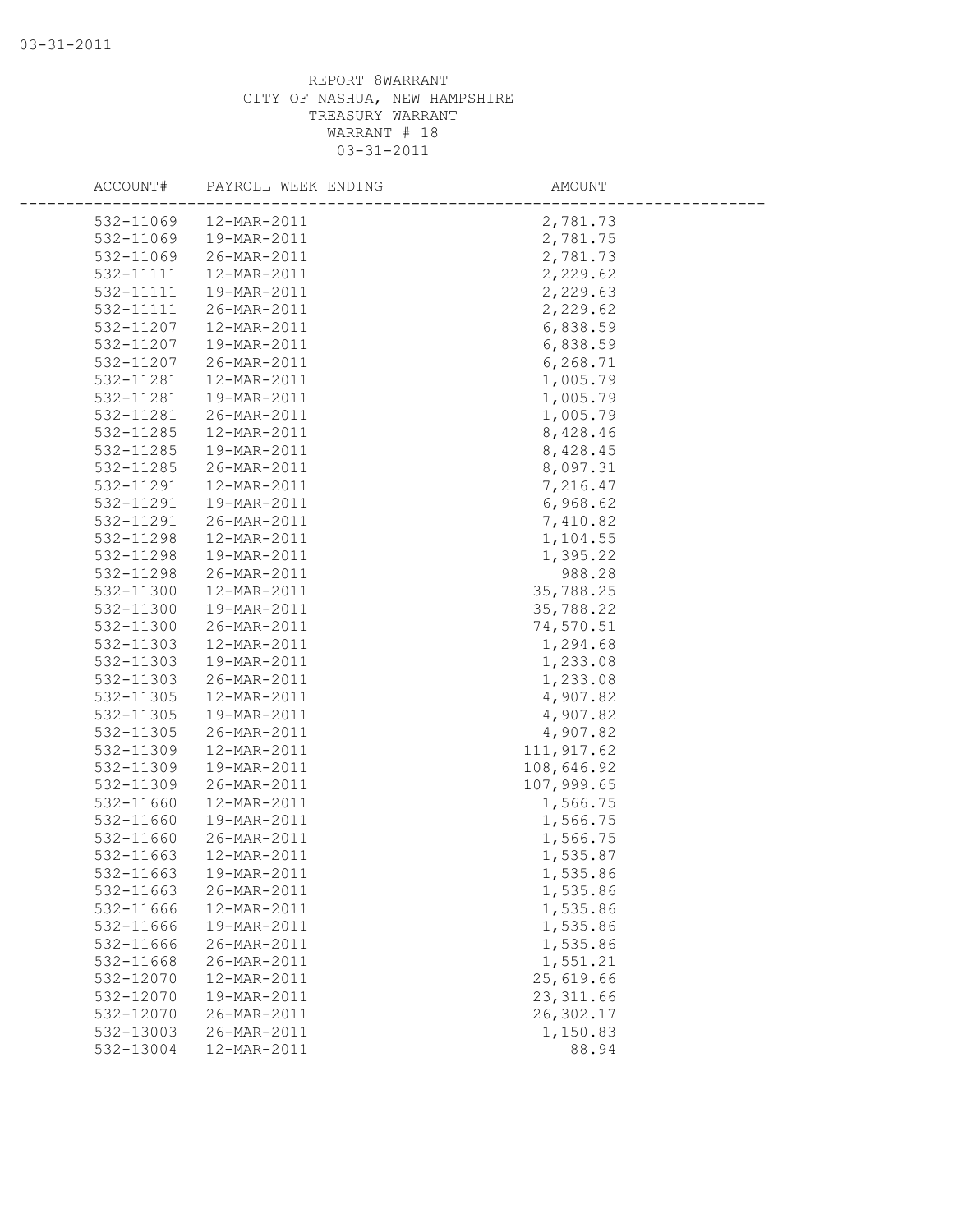|           |           | ACCOUNT# PAYROLL WEEK ENDING         | AMOUNT            |            |
|-----------|-----------|--------------------------------------|-------------------|------------|
|           | 532-13004 | 26-MAR-2011                          | 2,185.47          |            |
|           | 532-13018 | 12-MAR-2011                          | 1,638.96          |            |
|           | 532-13018 | 19-MAR-2011                          | 964.94            |            |
|           | 532-13018 | 26-MAR-2011                          | 2,836.35          |            |
|           | 532-13024 | 12-MAR-2011                          | 237.70            |            |
|           | 532-13024 | 19-MAR-2011                          | 185.75            |            |
|           | 532-13050 | 12-MAR-2011                          | 8, 113.32         |            |
|           | 532-13050 | 19-MAR-2011                          | 8,641.63          |            |
|           | 532-13050 | 26-MAR-2011                          | 9,182.70          |            |
|           | 532-18030 | 26-MAR-2011                          | 100.00            |            |
|           | 532-18039 | 26-MAR-2011                          | 1,875.00          |            |
|           | 532-19231 | 12-MAR-2011                          | 1,327.16          |            |
|           | 532-19231 | 19-MAR-2011                          | 1,327.16          |            |
|           | 532-19231 | 26-MAR-2011                          | 1,312.04          |            |
|           | 532-19232 | 12-MAR-2011                          | 2,001.37          |            |
|           | 532-19232 | 19-MAR-2011                          | 2,002.38          |            |
|           | 532-19232 | 26-MAR-2011                          | 1,987.26          |            |
|           | 532-19233 | 12-MAR-2011                          | 2,985.67          |            |
|           | 532-19233 | 19-MAR-2011                          | 2,974.01          |            |
|           | 532-19233 | 26-MAR-2011                          | 2,958.89          |            |
|           | 532-19234 | 12-MAR-2011                          | 1,875.75          |            |
|           | 532-19234 | 19-MAR-2011                          | 1,864.09          |            |
|           |           |                                      |                   |            |
|           | 532-31050 | 532-19234 26-MAR-2011<br>26-MAR-2011 | 1,848.97<br>51.00 |            |
| TOTAL     | 532       | FIRE DEPARTMENT                      |                   | 754,060.20 |
|           |           |                                      |                   |            |
|           |           | 535-11980  12-MAR-2011               | 96.15             |            |
|           |           | 535-11980  19-MAR-2011               | 96.15             |            |
|           |           | 535-11980 26-MAR-2011                | 96.15             |            |
|           |           | 535-31050 26-MAR-2011                | 80.00             |            |
| TOTAL 535 |           | EMERGENCY MANAGEMENT                 |                   | 368.45     |
|           |           |                                      |                   |            |
|           |           | 536-11200  12-MAR-2011               | 1,449.60          |            |
|           |           | 536-11200  19-MAR-2011               | 1,449.60          |            |
|           | 536-11200 | 26-MAR-2011                          | 1,449.60          |            |
|           |           | 536-12137  12-MAR-2011               | 1,230.12          |            |
|           | 536-12137 | 19-MAR-2011                          | 1,230.12          |            |
|           | 536-12137 | 26-MAR-2011                          | 1,230.12          |            |
|           |           | 26-MAR-2011                          | 80.00             |            |
|           | 536-31050 |                                      |                   |            |

541-11024 12-MAR-2011 263.04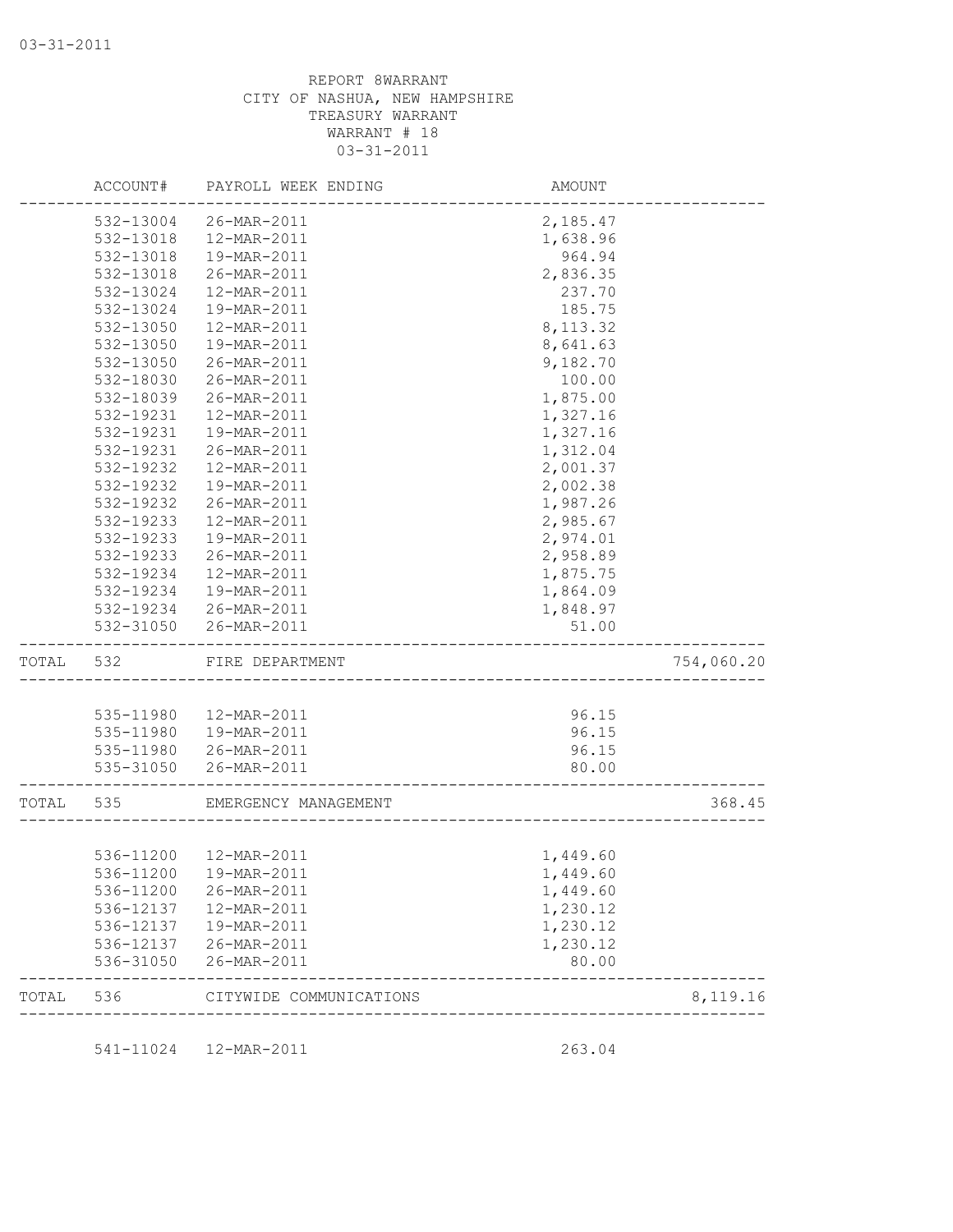|       | ACCOUNT#  | PAYROLL WEEK ENDING         | AMOUNT   |           |
|-------|-----------|-----------------------------|----------|-----------|
|       | 541-11024 | 19-MAR-2011                 | 263.04   |           |
|       | 541-11024 | 26-MAR-2011                 | 263.04   |           |
|       | 541-11104 | 12-MAR-2011                 | 1,044.26 |           |
|       | 541-11104 | 19-MAR-2011                 | 1,044.26 |           |
|       | 541-11104 | 26-MAR-2011                 | 1,044.25 |           |
|       | 541-11240 | 12-MAR-2011                 | 1,503.03 |           |
|       | 541-11240 | 19-MAR-2011                 | 1,503.02 |           |
|       | 541-11240 | 26-MAR-2011                 | 1,503.02 |           |
|       | 541-11346 | 12-MAR-2011                 | 435.30   |           |
|       | 541-11346 | 19-MAR-2011                 | 435.31   |           |
|       |           | 541-11346 26-MAR-2011       | 435.31   |           |
|       |           | 541-31050 26-MAR-2011       | 80.00    |           |
| TOTAL | 541       | COMMUNITY SERVICES DIVISION |          | 9,816.88  |
|       |           |                             |          |           |
|       | 542-11024 | 12-MAR-2011                 | 657.59   |           |
|       | 542-11024 | 19-MAR-2011                 | 657.59   |           |
|       | 542-11024 | 26-MAR-2011                 | 657.59   |           |
|       | 542-11426 | 12-MAR-2011                 | 1,404.69 |           |
|       | 542-11426 | 19-MAR-2011                 | 1,404.69 |           |
|       | 542-11426 | 26-MAR-2011                 | 1,404.69 |           |
|       | 542-11484 | 12-MAR-2011                 | 160.00   |           |
|       | 542-11484 | 19-MAR-2011                 | 160.00   |           |
|       | 542-11484 | 26-MAR-2011                 | 160.00   |           |
|       | 542-11584 | 12-MAR-2011                 | 3,787.06 |           |
|       | 542-11584 | 19-MAR-2011                 | 3,787.07 |           |
|       | 542-11584 | 26-MAR-2011                 | 3,787.06 |           |
|       | 542-12044 | 26-MAR-2011                 | 90.90    |           |
|       |           | 542-12109  12-MAR-2011      | 204.00   |           |
|       | 542-12109 | 26-MAR-2011                 | 68.00    |           |
| TOTAL | 542       | COMMUNITY HEALTH            |          | 18,390.93 |
|       |           |                             |          |           |
|       |           | 543-11380  12-MAR-2011      | 988.21   |           |
|       | 543-11380 | 19-MAR-2011                 | 988.21   |           |
|       | 543-11380 | 26-MAR-2011                 | 988.21   |           |
|       | 543-11438 | 12-MAR-2011                 | 1,324.89 |           |
|       | 543-11438 | 19-MAR-2011                 | 1,324.88 |           |
|       | 543-11438 | 26-MAR-2011                 | 1,324.89 |           |
|       | 543-11602 | 12-MAR-2011                 | 909.84   |           |
|       | 543-11602 | 19-MAR-2011                 | 909.84   |           |
|       | 543-11602 | 26-MAR-2011                 | 909.85   |           |
|       | 543-11604 | 12-MAR-2011                 | 1,573.64 |           |
|       | 543-11604 | 19-MAR-2011                 | 1,573.63 |           |
|       | 543-11604 | 26-MAR-2011                 | 1,573.64 |           |
|       | 543-11605 | 12-MAR-2011                 | 985.13   |           |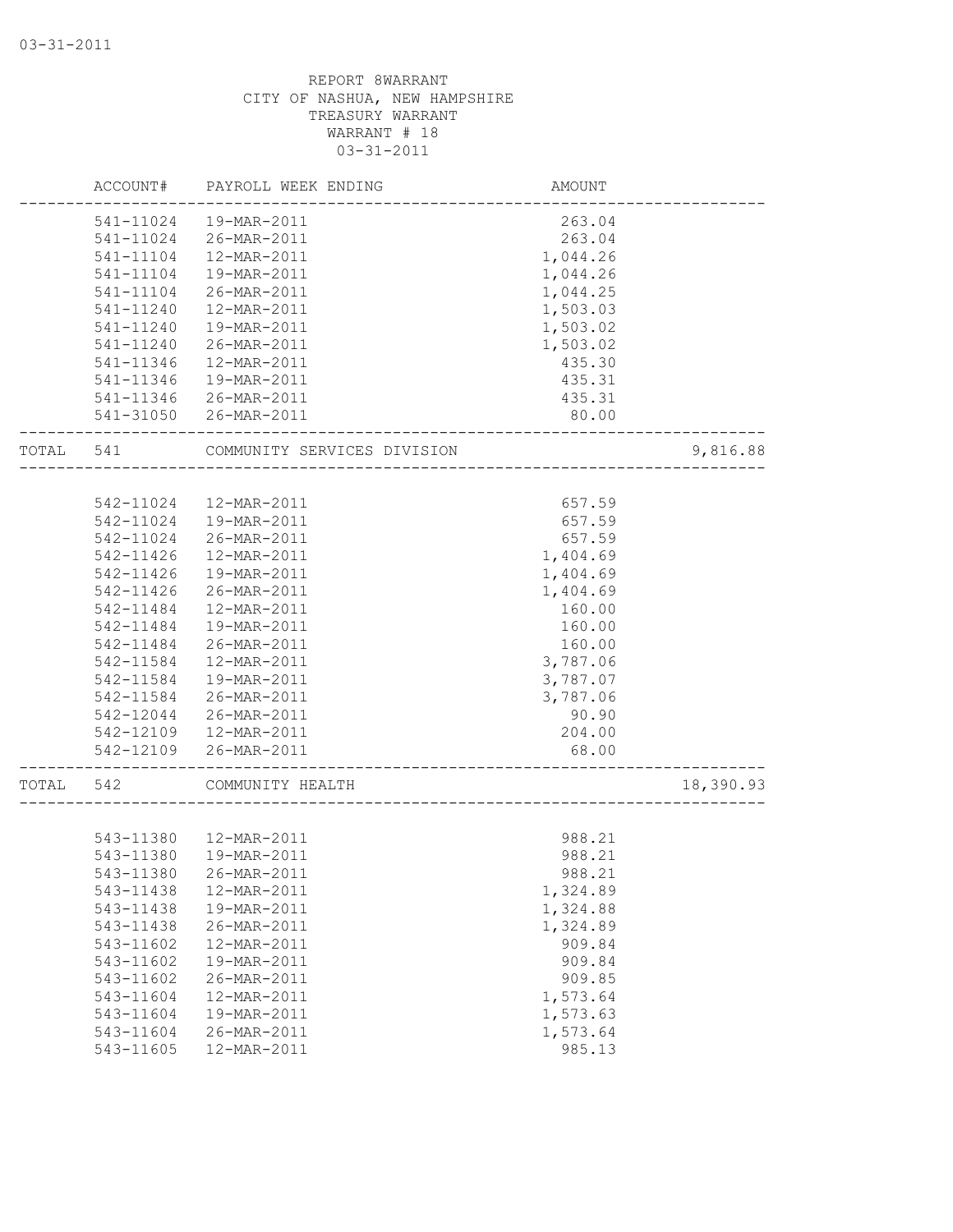|           | ---------                | ACCOUNT# PAYROLL WEEK ENDING     | AMOUNT<br>--------------------------      |            |
|-----------|--------------------------|----------------------------------|-------------------------------------------|------------|
|           |                          | 543-11605  19-MAR-2011           | 985.14                                    |            |
|           |                          | 543-11605 26-MAR-2011            | 985.14                                    |            |
|           |                          | 543-31050 26-MAR-2011            | 114.00                                    |            |
| TOTAL 543 |                          |                                  |                                           | 17, 459.14 |
|           |                          |                                  |                                           |            |
|           |                          | 544-11008  12-MAR-2011           | 766.46                                    |            |
|           |                          | 544-11008  19-MAR-2011           | 766.46                                    |            |
|           |                          | 544-11008 26-MAR-2011            | 766.46                                    |            |
|           |                          | 544-11099  12-MAR-2011           | 2,161.17                                  |            |
|           | 544-11099                | 19-MAR-2011                      | 2,161.16                                  |            |
|           | 544-11099                | 26-MAR-2011                      | 2,161.17                                  |            |
|           | 544-11112                | 12-MAR-2011                      | 877.26                                    |            |
|           | 544-11112                | 19-MAR-2011                      | 877.26                                    |            |
|           | 544-11112                | 26-MAR-2011                      | 877.27                                    |            |
|           | 544-11367                | 12-MAR-2011                      | 858.43                                    |            |
|           | 544-11367                | 19-MAR-2011                      | 858.44                                    |            |
|           | 544-11367                | 26-MAR-2011                      | 858.44                                    |            |
|           |                          | 544-11777  12-MAR-2011           | 1,328.18                                  |            |
|           |                          | 544-11777   19-MAR-2011          | 1,328.17                                  |            |
|           |                          | 544-11777 26-MAR-2011            | 1,328.18                                  |            |
|           |                          | 544-12101  12-MAR-2011           | 441.56                                    |            |
|           |                          | 544-12101  19-MAR-2011           | 441.56                                    |            |
|           |                          | 544-12101 26-MAR-2011            | 441.56                                    |            |
|           |                          | 544-31050 26-MAR-2011            | 80.00<br>-------------------------------- |            |
|           | ------------------------ | TOTAL 544 WELFARE ADMINISTRATION |                                           | 19,379.19  |
|           |                          |                                  |                                           |            |
|           |                          | 551-11024  12-MAR-2011           | 639.71                                    |            |
|           | 551-11024                | 19-MAR-2011                      | 639.71                                    |            |
|           | 551-11024                | 26-MAR-2011                      | 639.71                                    |            |
|           | 551-11028                | 12-MAR-2011                      | 557.82                                    |            |
|           | 551-11028                | 19-MAR-2011                      | 557.83                                    |            |
|           | 551-11028                | 26-MAR-2011                      | 557.83                                    |            |
|           |                          | 551-11057  12-MAR-2011           | 920.69                                    |            |
|           |                          | 551-11057  19-MAR-2011           | 920.69                                    |            |
|           | 551-11057                | 26-MAR-2011                      | 920.70                                    |            |
|           | 551-11094                | 12-MAR-2011                      | 313.79                                    |            |
|           | 551-11094                | 19-MAR-2011                      | 313.78                                    |            |
|           | 551-11094                | 26-MAR-2011                      | 313.78                                    |            |
|           | 551-11097                | 12-MAR-2011                      | 1,101.99                                  |            |
|           | 551-11097                | 19-MAR-2011                      | 1,101.98                                  |            |
|           | 551-11097                | 26-MAR-2011                      | 1,101.98                                  |            |
|           | 551-11211                | 12-MAR-2011                      | 632.11                                    |            |
|           | 551-11211                | 19-MAR-2011                      | 632.11                                    |            |
|           | 551-11211                | 26-MAR-2011                      | 632.11                                    |            |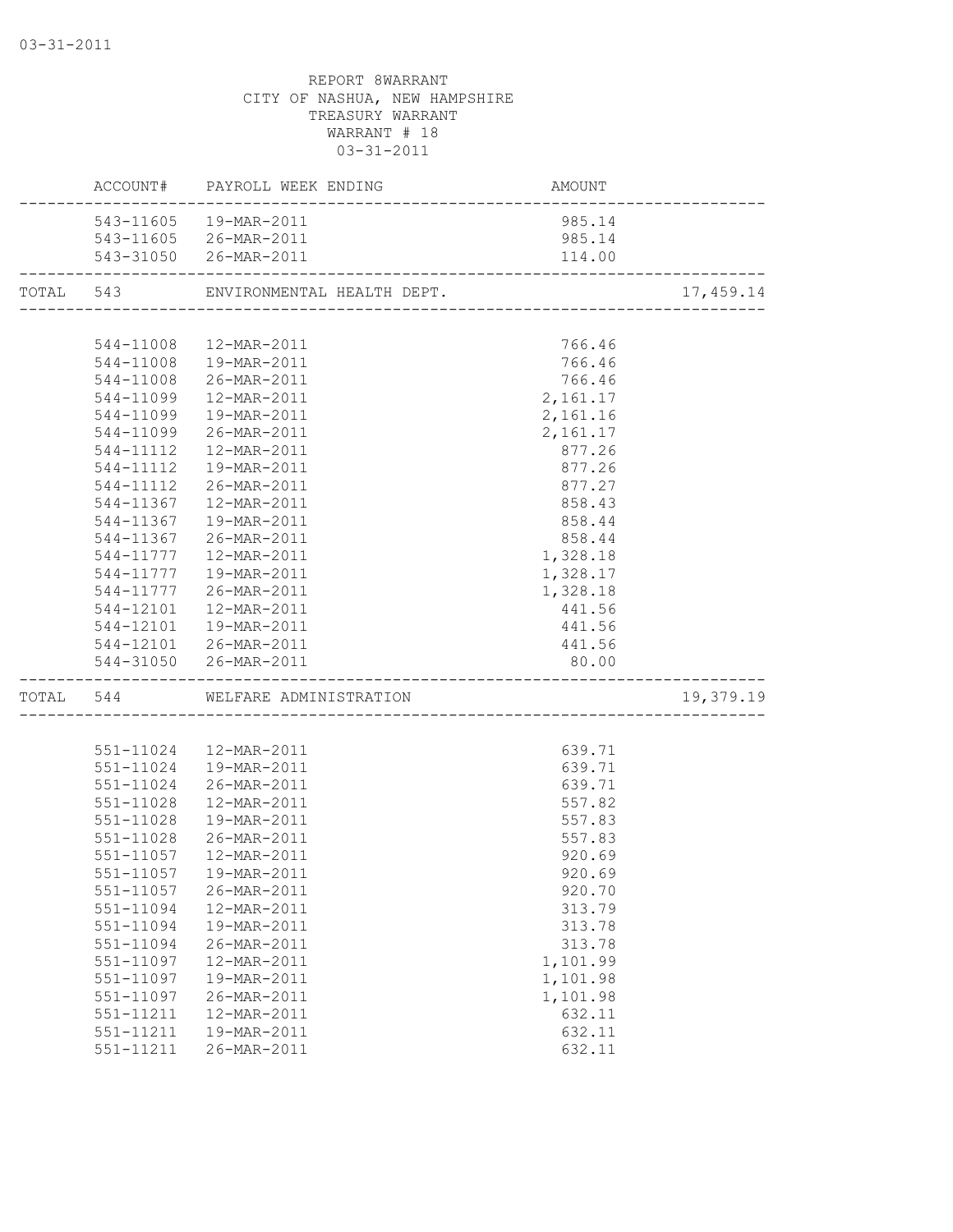|                        | ACCOUNT# PAYROLL WEEK ENDING                        | AMOUNT               |           |
|------------------------|-----------------------------------------------------|----------------------|-----------|
| 551-11249              | 12-MAR-2011                                         | 1,320.01             |           |
| 551-11249              | 19-MAR-2011                                         | 1,320.01             |           |
| 551-11249              | 26-MAR-2011                                         | 1,320.01             |           |
| 551-11268              | 12-MAR-2011                                         | 650.13               |           |
| 551-11268              | 19-MAR-2011                                         | 650.13               |           |
| 551-11268              | 26-MAR-2011                                         | 650.13               |           |
| 551-11273              | 12-MAR-2011                                         | 1,735.80             |           |
| 551-11273              | 19-MAR-2011                                         | 1,735.80             |           |
| 551-11273              | 26-MAR-2011                                         | 1,735.80             |           |
| 551-11435              | 12-MAR-2011                                         | 936.74               |           |
| 551-11435              | 19-MAR-2011                                         | 936.74               |           |
| 551-11435              | 26-MAR-2011                                         | 936.74               |           |
| 551-11462              | 12-MAR-2011                                         | 1,059.21             |           |
| 551-11462              | 19-MAR-2011                                         | 1,059.21             |           |
| 551-11462              | 26-MAR-2011                                         | 1,059.21             |           |
| 551-11620              | 12-MAR-2011                                         | 1,184.60             |           |
| 551-11620              | 19-MAR-2011                                         | 1,184.60             |           |
| 551-11620              | 26-MAR-2011                                         | 1,184.60             |           |
| 551-11638              | 12-MAR-2011                                         | 1,212.06             |           |
| 551-11638              | 19-MAR-2011                                         | 1,212.06             |           |
| 551-11638              | 26-MAR-2011                                         | 1,212.05             |           |
| 551-13004              | 12-MAR-2011                                         | 69.05                |           |
| 551-13004              | 26-MAR-2011                                         | 1,191.10             |           |
| 551-18015              | 26-MAR-2011                                         | 2,000.00             |           |
|                        | 551-31050 26-MAR-2011                               | 97.00                |           |
|                        | 551-91010 26-MAR-2011<br>-------------------------- | 1,830.00             |           |
| TOTAL 551              | PUBLIC WORKS DIV & ENGINEERING                      |                      | 41,981.11 |
|                        |                                                     |                      |           |
| 552-11024              | 12-MAR-2011                                         | 706.27               |           |
| 552-11024              | 19-MAR-2011                                         | 706.27               |           |
| 552-11024              | 26-MAR-2011                                         | 706.26               |           |
| 552-11077              | 12-MAR-2011                                         | 1,331.47             |           |
| 552-11077              | 19-MAR-2011                                         | 1,331.47             |           |
| 552-11077              | 26-MAR-2011                                         | 1,331.47             |           |
| 552-11087              | 12-MAR-2011                                         | 882.00               |           |
|                        | 552-11087  19-MAR-2011                              | 882.00               |           |
| 552-11087              | 26-MAR-2011                                         | 882.01               |           |
| 552-11143              | 12-MAR-2011                                         | 878.00               |           |
| 552-11143              | 19-MAR-2011                                         | 878.00<br>878.00     |           |
| 552-11143              | 26-MAR-2011<br>12-MAR-2011                          |                      |           |
| 552-11324              | 19-MAR-2011                                         | 4,236.84<br>4,236.84 |           |
| 552-11324              |                                                     |                      |           |
| 552-11324<br>552-11339 | 26-MAR-2011                                         | 4,236.84<br>3,012.80 |           |
| 552-11339              | 12-MAR-2011<br>19-MAR-2011                          | 3,012.80             |           |
| 552-11339              | 26-MAR-2011                                         | 3,012.80             |           |
|                        |                                                     |                      |           |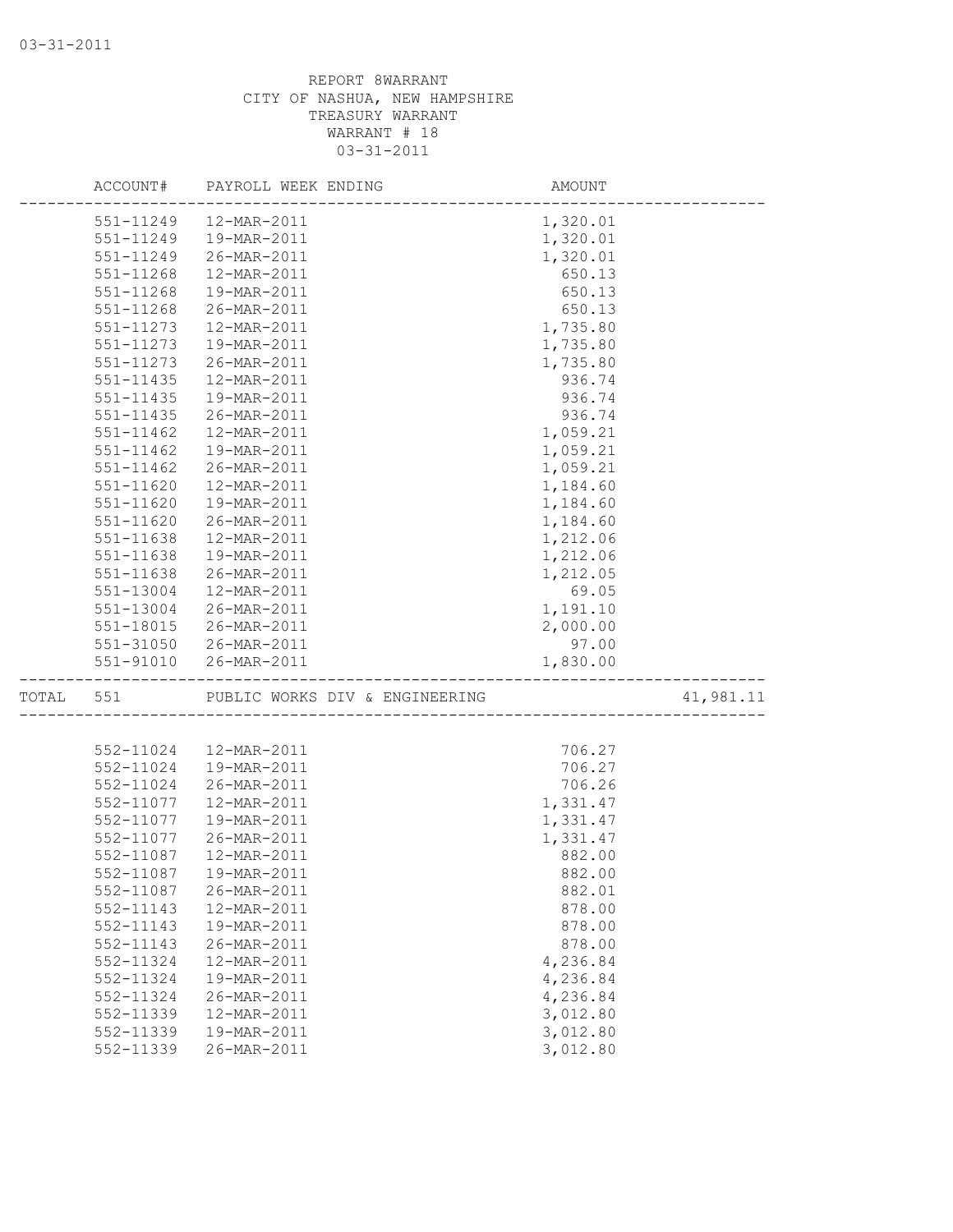|       | ACCOUNT#  | PAYROLL WEEK ENDING  | AMOUNT   |           |
|-------|-----------|----------------------|----------|-----------|
|       | 552-11342 | 12-MAR-2011          | 790.80   |           |
|       | 552-11342 | 19-MAR-2011          | 790.80   |           |
|       | 552-11342 | 26-MAR-2011          | 790.80   |           |
|       | 552-11343 | 12-MAR-2011          | 1,776.80 |           |
|       | 552-11343 | 19-MAR-2011          | 1,776.80 |           |
|       | 552-11343 | 26-MAR-2011          | 1,776.81 |           |
|       | 552-11407 | 12-MAR-2011          | 5,469.60 |           |
|       | 552-11407 | 19-MAR-2011          | 5,469.60 |           |
|       | 552-11407 | 26-MAR-2011          | 5,469.61 |           |
|       | 552-11492 | 12-MAR-2011          | 836.40   |           |
|       | 552-11492 | 19-MAR-2011          | 836.40   |           |
|       | 552-11492 | 26-MAR-2011          | 836.40   |           |
|       | 552-11562 | 12-MAR-2011          | 420.52   |           |
|       | 552-11562 | 19-MAR-2011          | 420.52   |           |
|       | 552-11562 | 26-MAR-2011          | 420.53   |           |
|       | 552-11580 | 12-MAR-2011          | 1,014.70 |           |
|       | 552-11580 | 19-MAR-2011          | 1,014.69 |           |
|       | 552-11580 | 26-MAR-2011          | 1,014.70 |           |
|       | 552-11672 | 12-MAR-2011          | 1,489.36 |           |
|       | 552-11672 | 19-MAR-2011          | 1,489.36 |           |
|       | 552-11672 | 26-MAR-2011          | 1,489.36 |           |
|       | 552-11750 | 12-MAR-2011          | 803.60   |           |
|       | 552-11750 | 19-MAR-2011          | 803.60   |           |
|       | 552-11750 | 26-MAR-2011          | 803.60   |           |
|       | 552-13004 | 12-MAR-2011          | 377.27   |           |
|       | 552-13004 | 19-MAR-2011          | 278.04   |           |
|       | 552-13004 | 26-MAR-2011          | 524.86   |           |
|       | 552-13009 | 19-MAR-2011          | 207.27   |           |
|       | 552-13067 | 12-MAR-2011          | 883.79   |           |
|       | 552-13067 | 19-MAR-2011          | 2,838.53 |           |
|       | 552-13067 | 26-MAR-2011          | 1,091.37 |           |
|       | 552-31050 | 26-MAR-2011          | 34.00    |           |
|       | 552-59050 | 12-MAR-2011          | 88.00    |           |
|       | 552-59050 | 26-MAR-2011          | 1,606.00 |           |
| TOTAL | 552       | PARKS AND RECREATION |          | 78,876.63 |
|       |           |                      |          |           |
|       | 553-11024 | 12-MAR-2011          | 322.96   |           |
|       | 553-11024 | 19-MAR-2011          | 344.49   |           |
|       | 553-11024 | 26-MAR-2011          | 372.49   |           |
|       | 553-11078 | 12-MAR-2011          | 1,367.59 |           |
|       | 553-11078 | 19-MAR-2011          | 1,367.59 |           |
|       | 553-11078 | 26-MAR-2011          | 1,367.59 |           |
|       | 553-11098 | 12-MAR-2011          | 1,038.42 |           |
|       | 553-11098 | 19-MAR-2011          | 1,038.42 |           |
|       | 553-11098 | 26-MAR-2011          | 1,038.42 |           |
|       | 553-11169 | 12-MAR-2011          | 1,071.45 |           |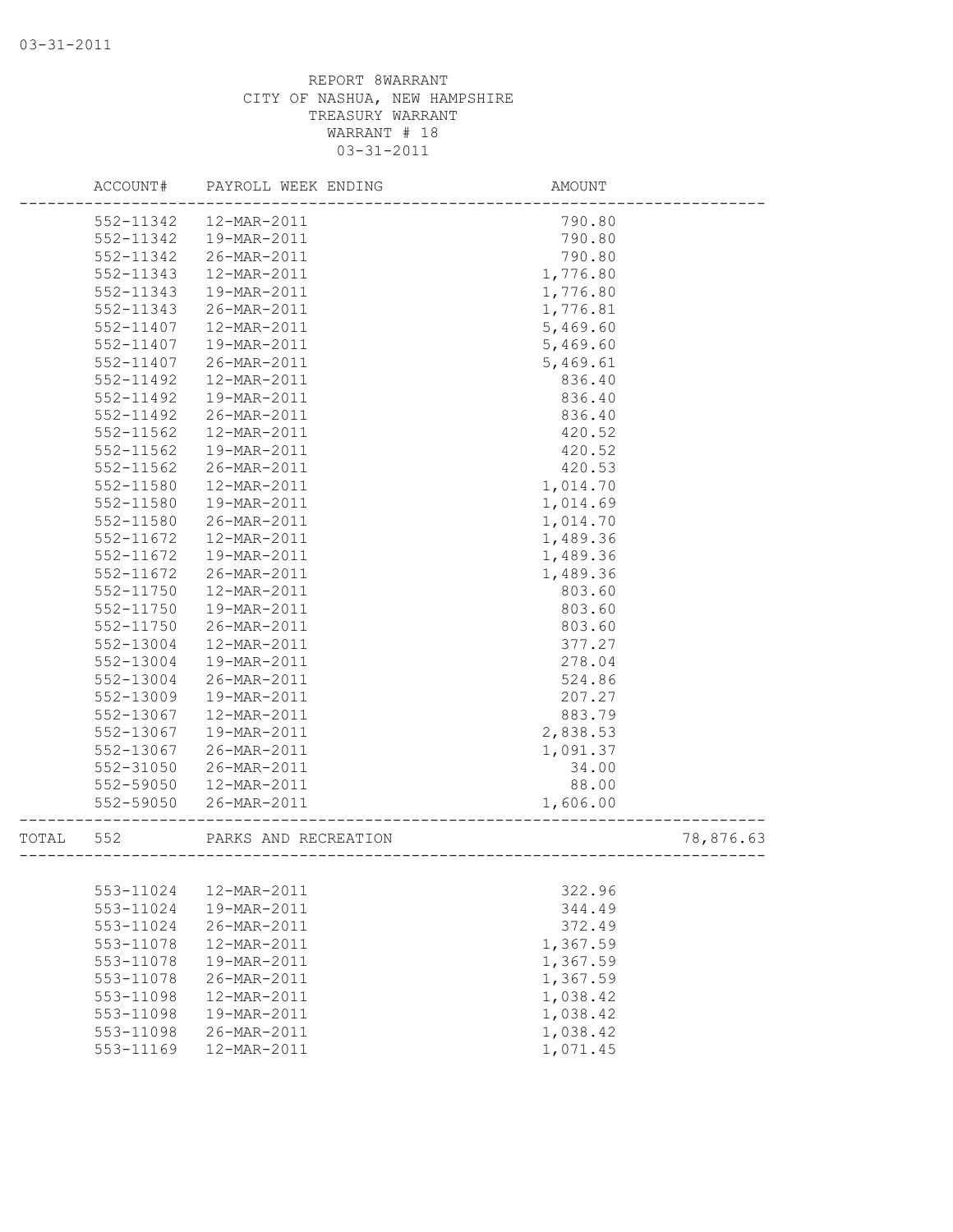| ACCOUNT#      | PAYROLL WEEK ENDING | AMOUNT    |  |
|---------------|---------------------|-----------|--|
| 553-11169     | 19-MAR-2011         | 1,071.45  |  |
| 553-11169     | 26-MAR-2011         | 1,071.44  |  |
| 553-11192     | 12-MAR-2011         | 977.05    |  |
| 553-11192     | 19-MAR-2011         | 977.06    |  |
| 553-11192     | 26-MAR-2011         | 1,172.46  |  |
| 553-11279     | 12-MAR-2011         | 5,478.24  |  |
| 553-11279     | 19-MAR-2011         | 5,268.00  |  |
| 553-11279     | 26-MAR-2011         | 6,356.25  |  |
| 553-11327     | 12-MAR-2011         | 4,236.84  |  |
| 553-11327     | 19-MAR-2011         | 4,025.00  |  |
| 553-11327     | 26-MAR-2011         | 4,236.83  |  |
| 553-11375     | 12-MAR-2011         | 1,591.14  |  |
| 553-11375     | 19-MAR-2011         | 1,591.14  |  |
| 553-11375     | 26-MAR-2011         | 1,591.15  |  |
| 553-11465     | 12-MAR-2011         | 3,202.99  |  |
| $553 - 11465$ | 19-MAR-2011         | 3,488.22  |  |
| 553-11465     | 26-MAR-2011         | 3,060.18  |  |
| 553-11474     | 12-MAR-2011         | 3,856.80  |  |
| 553-11474     | 19-MAR-2011         | 3,856.80  |  |
| 553-11474     | 26-MAR-2011         | 3,856.81  |  |
| 553-11475     | 12-MAR-2011         | 2,929.20  |  |
| 553-11475     | 19-MAR-2011         | 2,540.72  |  |
| 553-11475     | 26-MAR-2011         | 2,540.72  |  |
| 553-11630     | 12-MAR-2011         | 1,756.00  |  |
| 553-11630     | 19-MAR-2011         | 1,756.00  |  |
| 553-11630     | 26-MAR-2011         | 1,756.00  |  |
| 553-11648     | 12-MAR-2011         | 901.13    |  |
| 553-11648     | 19-MAR-2011         | 901.13    |  |
| 553-11648     | 26-MAR-2011         | 860.56    |  |
| 553-11678     | 12-MAR-2011         | 1,485.69  |  |
| 553-11678     | 19-MAR-2011         | 1,485.69  |  |
| 553-11678     | 26-MAR-2011         | 1,485.69  |  |
| 553-11759     | 12-MAR-2011         | 16,062.88 |  |
| 553-11759     | 19-MAR-2011         | 16,389.61 |  |
| 553-11759     | 26-MAR-2011         | 15,299.77 |  |
| 553-11771     | 12-MAR-2011         | 1,901.60  |  |
| 553-11771     | 19-MAR-2011         | 1,901.60  |  |
| 553-11771     | 26-MAR-2011         | 1,901.60  |  |
| 553-13004     | 12-MAR-2011         | 6,649.28  |  |
| 553-13004     | 19-MAR-2011         | 6,887.15  |  |
| 553-13004     | 26-MAR-2011         | 6,242.67  |  |
| 553-13009     | 12-MAR-2011         | 1,063.36  |  |
| 553-13009     | 19-MAR-2011         | 1,068.89  |  |
| 553-13009     | 26-MAR-2011         | 1,719.02  |  |
| 553-13901     | 12-MAR-2011         | 11,029.72 |  |
| 553-13901     | 19-MAR-2011         | 11,085.45 |  |
| 553-13901     | 26-MAR-2011         | 10,967.93 |  |
| 553-31050     | 26-MAR-2011         | 17.00     |  |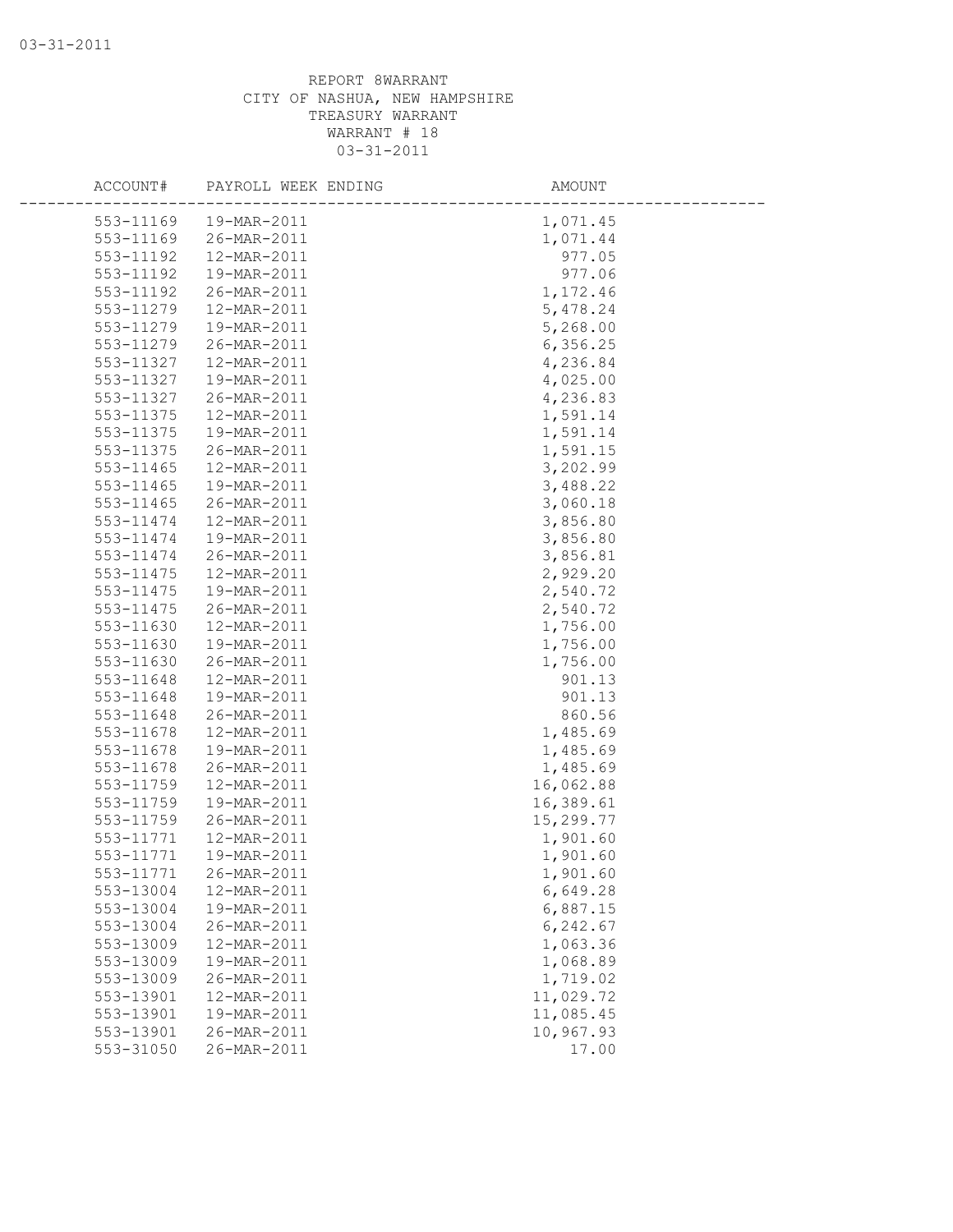|           | ACCOUNT#      | PAYROLL WEEK ENDING | AMOUNT                  |            |
|-----------|---------------|---------------------|-------------------------|------------|
| TOTAL 553 |               | STREET DEPARTMENT   |                         | 200,881.33 |
|           |               |                     |                         |            |
|           | 555-11024     | 12-MAR-2011         | 322.96                  |            |
|           | 555-11024     | 19-MAR-2011         | 344.49                  |            |
|           | 555-11024     | 26-MAR-2011         | 372.50                  |            |
|           | 555-11058     | 12-MAR-2011         | 1,014.70                |            |
|           | 555-11058     | 19-MAR-2011         | 1,014.70                |            |
|           | 555-11058     | 26-MAR-2011         | 1,014.70                |            |
|           | 555-11461     | 12-MAR-2011         | 1,533.61                |            |
|           | 555-11461     | 19-MAR-2011         | 1,533.61                |            |
|           | 555-11461     | 26-MAR-2011         | 1,533.61                |            |
|           | 555-11505     | 12-MAR-2011         | 1,219.71                |            |
|           | 555-11505     | 19-MAR-2011         | 1,219.72                |            |
|           | $555 - 11505$ | 26-MAR-2011         | 1,219.71                |            |
|           | 555-11639     | 12-MAR-2011         | 836.40                  |            |
|           | 555-11639     | 19-MAR-2011         | 836.40                  |            |
|           | 555-11639     | 26-MAR-2011         | 836.40                  |            |
|           | 555-11640     | 12-MAR-2011         | 779.20                  |            |
|           | 555-11640     | 19-MAR-2011         | 779.20                  |            |
|           | 555-11640     | 26-MAR-2011         | 790.64                  |            |
|           | 555-11738     | 12-MAR-2011         | 2,000.00                |            |
|           | 555-11738     | 19-MAR-2011         | 2,000.00                |            |
|           | 555-11738     | 26-MAR-2011         | 2,000.00                |            |
|           | 555-11745     | 12-MAR-2011         | 831.60                  |            |
|           | 555-11745     | 19-MAR-2011         | 831.60                  |            |
|           | 555-11745     | 26-MAR-2011         | 831.60                  |            |
|           | 555-11746     | 12-MAR-2011         | 1,173.51                |            |
|           | 555-11746     | 19-MAR-2011         | 1,173.51                |            |
|           | 555-11746     | 26-MAR-2011         | 1,173.51                |            |
|           | 555-13068     | 12-MAR-2011         | 263.37                  |            |
|           | 555-13068     | 19-MAR-2011         | 263.15                  |            |
|           | 555-13068     |                     |                         |            |
|           |               | 26-MAR-2011         | 263.37                  |            |
| TOTAL     | 555           | TRAFFIC DEPARTMENT  | _______________________ | 30,007.48  |
|           |               |                     |                         |            |
|           | 557-11024     | 12-MAR-2011         | 639.71                  |            |
|           | 557-11024     | 19-MAR-2011         | 639.71                  |            |
|           | 557-11024     | 26-MAR-2011         | 639.71                  |            |
|           | 557-11161     | 12-MAR-2011         | 1,268.17                |            |
|           | 557-11161     | 19-MAR-2011         | 1,268.16                |            |
|           | 557-11161     | 26-MAR-2011         | 1,268.16                |            |
|           | 557-11751     | 12-MAR-2011         | 70.41                   |            |
|           | 557-11751     | 19-MAR-2011         | 70.41                   |            |
|           | 557-11751     | 26-MAR-2011         | 70.41                   |            |
|           | 557-13004     | 26-MAR-2011         | 71.33                   |            |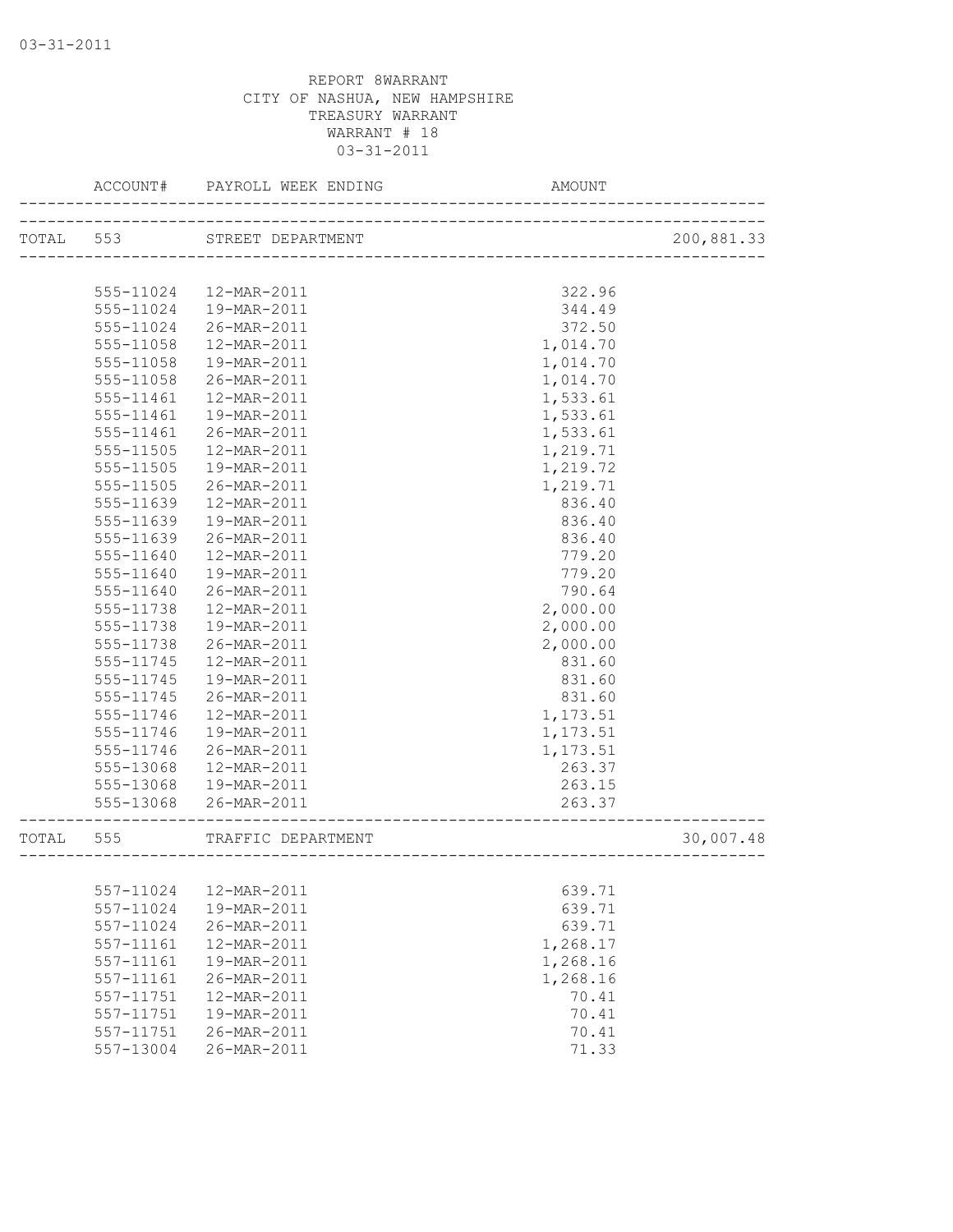|           | ACCOUNT#  | PAYROLL WEEK ENDING     | AMOUNT                                |          |
|-----------|-----------|-------------------------|---------------------------------------|----------|
|           |           | TOTAL 557 PARKING LOTS  |                                       | 6,006.18 |
|           |           |                         | ------------------------------------- |          |
|           | 561-11345 | 12-MAR-2011             | 1,240.90                              |          |
|           | 561-11345 | 19-MAR-2011             | 1,240.90                              |          |
|           | 561-11345 | 26-MAR-2011             | 1,240.90                              |          |
|           | 561-11651 | 12-MAR-2011             | 885.76                                |          |
|           | 561-11651 | 19-MAR-2011             | 885.76                                |          |
|           | 561-11651 | 26-MAR-2011             | 885.76                                |          |
|           | 561-11658 | 12-MAR-2011             | 1,075.61                              |          |
|           | 561-11658 | 19-MAR-2011             | 1,075.61                              |          |
|           |           | 561-11658 26-MAR-2011   | 1,075.61                              |          |
|           |           | 561-91010 26-MAR-2011   | 100.00                                |          |
| TOTAL 561 |           | EDGEWOOD CEMETERY       |                                       | 9,706.81 |
|           |           |                         |                                       |          |
|           |           | 562-19236 26-MAR-2011   | 1,592.00                              |          |
| TOTAL     | 562       | SUBURBAN CEMETERIES     | ------------------------------------  | 1,592.00 |
|           |           |                         |                                       |          |
|           | 563-11345 | 12-MAR-2011             | 596.75                                |          |
|           | 563-11345 | 19-MAR-2011             | 596.75                                |          |
|           | 563-11345 | 26-MAR-2011             | 1,141.61                              |          |
|           | 563-11651 | 12-MAR-2011             | 788.59                                |          |
|           | 563-11651 | 19-MAR-2011             | 788.60                                |          |
|           | 563-11651 | 26-MAR-2011             | 788.59                                |          |
|           | 563-11657 | 12-MAR-2011             | 985.56                                |          |
|           |           | 563-11657  19-MAR-2011  | 985.56                                |          |
|           |           | 563-11657 26-MAR-2011   | 985.56                                |          |
| TOTAL     | 563       | WOODLAWN CEMETERY       |                                       | 7,657.57 |
|           |           |                         |                                       |          |
|           |           | 571-11174  12-MAR-2011  | 639.71                                |          |
|           |           | 571-11174   19-MAR-2011 | 639.71                                |          |
|           |           | 571-11174 26-MAR-2011   | 639.71                                |          |
|           |           | 571-11237  12-MAR-2011  | 1,999.68                              |          |
|           |           | 571-11237  19-MAR-2011  | 1,999.68                              |          |
|           |           | 571-11237 26-MAR-2011   | 1,999.68                              |          |
| TOTAL     | 571       | COMMUNITY DEVELOPMENT   |                                       | 7,918.17 |
|           |           |                         |                                       |          |
|           |           | 572-11024  12-MAR-2011  | 672.17                                |          |
|           |           | 572-11024  19-MAR-2011  | 672.17                                |          |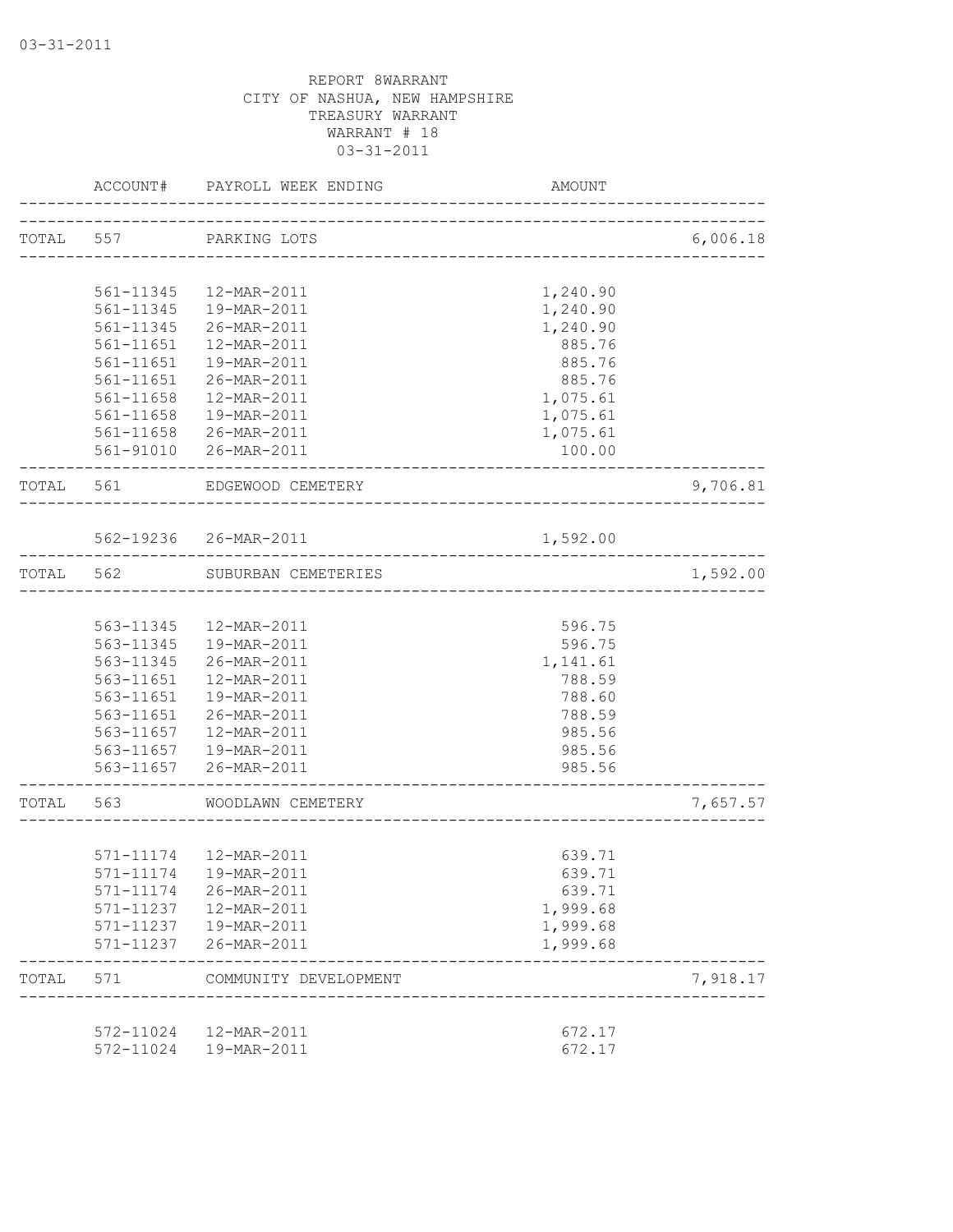|       | ACCOUNT#  | PAYROLL WEEK ENDING    | AMOUNT                 |            |
|-------|-----------|------------------------|------------------------|------------|
|       | 572-11024 | 26-MAR-2011            | 672.17                 |            |
|       | 572-11215 | 12-MAR-2011            | 3,727.00               |            |
|       | 572-11215 | 19-MAR-2011            | 3,727.01               |            |
|       | 572-11215 | 26-MAR-2011            | 3,727.01               |            |
|       | 572-11238 | 12-MAR-2011            | 882.38                 |            |
|       | 572-11238 | 19-MAR-2011            | 882.38                 |            |
|       | 572-11238 | 26-MAR-2011            | 882.39                 |            |
|       | 572-11450 | 12-MAR-2011            | 1,771.19               |            |
|       | 572-11450 | 19-MAR-2011            | 1,771.19               |            |
|       | 572-11450 | 26-MAR-2011            | 1,771.19               |            |
|       | 572-11522 | 12-MAR-2011            | 858.42                 |            |
|       | 572-11522 | 19-MAR-2011            | 858.42                 |            |
|       | 572-11522 | 26-MAR-2011            | 858.42                 |            |
|       | 572-11525 | 12-MAR-2011            | 1,058.00               |            |
|       | 572-11525 | 19-MAR-2011            | 1,058.00               |            |
|       | 572-11525 | 26-MAR-2011            | 1,058.00               |            |
|       | 572-31050 | 26-MAR-2011            | 17.00                  |            |
|       | 572-58005 | 12-MAR-2011            | 300.00                 |            |
|       | 572-58005 | 26-MAR-2011            | 100.00                 |            |
|       | 572-98046 | 19-MAR-2011            | 100.00                 |            |
| TOTAL | 572       | PLANNING DEPARTMENT    | ---------------------- | 27, 424.51 |
|       |           |                        |                        |            |
|       | 573-11444 | 12-MAR-2011            | 1,666.17               |            |
|       | 573-11444 | 19-MAR-2011            | 1,666.17               |            |
|       | 573-11444 | 26-MAR-2011            | 1,666.17               |            |
|       | 573-12029 | 12-MAR-2011            | 368.59                 |            |
|       | 573-12029 | 19-MAR-2011            | 368.59                 |            |
|       | 573-12029 | 26-MAR-2011            | 368.59                 |            |
|       | 573-31050 | 26-MAR-2011            | 80.00                  |            |
| TOTAL | 573       | ECONOMIC DEVELOPMENT   |                        | 6,184.28   |
|       |           |                        |                        |            |
|       |           | 575-11032  12-MAR-2011 | 738.32                 |            |
|       | 575-11032 | 19-MAR-2011            | 738.32                 |            |
|       | 575-11032 | 26-MAR-2011            | 738.32                 |            |
|       | 575-11042 | 12-MAR-2011            | 1,471.30               |            |
|       | 575-11042 | 19-MAR-2011            | 1,471.30               |            |
|       | 575-11042 | 26-MAR-2011            | 1,471.30               |            |
|       | 575-11189 | 12-MAR-2011            | 1,130.09               |            |
|       | 575-11189 | 19-MAR-2011            | 1,130.10               |            |
|       | 575-11189 | 26-MAR-2011            | 1,130.10               |            |
|       | 575-11246 | 12-MAR-2011            | 1,726.92               |            |
|       | 575-11246 | 19-MAR-2011            | 1,726.92               |            |
|       | 575-11246 | 26-MAR-2011            | 1,726.92               |            |
|       | 575-11365 | 12-MAR-2011            | 460.00                 |            |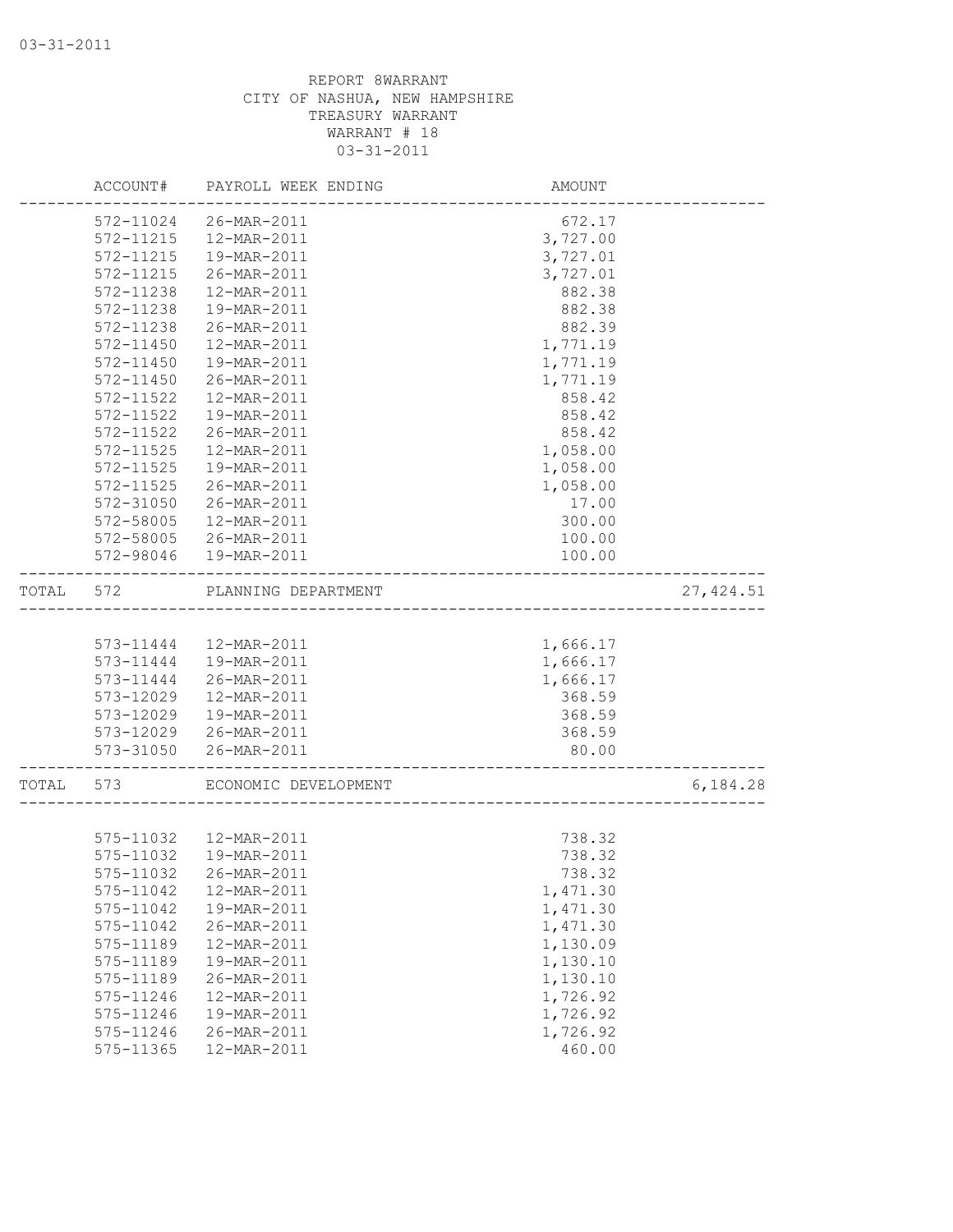|       | ACCOUNT#  | PAYROLL WEEK ENDING | AMOUNT   |            |
|-------|-----------|---------------------|----------|------------|
|       | 575-11365 | 19-MAR-2011         | 460.00   |            |
|       | 575-11365 | 26-MAR-2011         | 460.00   |            |
|       | 575-11387 | 12-MAR-2011         | 7,026.41 |            |
|       | 575-11387 | 19-MAR-2011         | 7,026.42 |            |
|       | 575-11387 | 26-MAR-2011         | 7,026.41 |            |
|       | 575-11393 | 12-MAR-2011         | 3,715.06 |            |
|       | 575-11393 | 19-MAR-2011         | 3,715.05 |            |
|       | 575-11393 | 26-MAR-2011         | 3,715.06 |            |
|       | 575-11400 | 12-MAR-2011         | 8,344.07 |            |
|       | 575-11400 | 19-MAR-2011         | 8,344.06 |            |
|       | 575-11400 | 26-MAR-2011         | 8,344.07 |            |
|       | 575-11401 | 12-MAR-2011         | 4,099.82 |            |
|       | 575-11401 | 19-MAR-2011         | 4,099.79 |            |
|       | 575-11401 | 26-MAR-2011         | 4,099.81 |            |
|       | 575-11403 | 12-MAR-2011         | 786.81   |            |
|       | 575-11403 | 19-MAR-2011         | 786.82   |            |
|       | 575-11403 | 26-MAR-2011         | 786.82   |            |
|       | 575-11404 | 12-MAR-2011         | 799.50   |            |
|       | 575-11404 | 19-MAR-2011         | 799.50   |            |
|       | 575-11404 | 26-MAR-2011         | 799.50   |            |
|       | 575-11627 | 12-MAR-2011         | 563.06   |            |
|       | 575-11627 | 19-MAR-2011         | 563.06   |            |
|       | 575-11627 | 26-MAR-2011         | 563.06   |            |
|       | 575-12073 | 12-MAR-2011         | 391.85   |            |
|       | 575-12073 | 19-MAR-2011         | 399.68   |            |
|       | 575-12073 | 26-MAR-2011         | 399.69   |            |
|       | 575-12090 | 12-MAR-2011         | 1,168.74 |            |
|       | 575-12090 | 19-MAR-2011         | 1,168.74 |            |
|       | 575-12090 | 26-MAR-2011         | 1,106.42 |            |
|       | 575-12114 | 12-MAR-2011         | 1,545.42 |            |
|       | 575-12114 | 19-MAR-2011         | 1,528.96 |            |
|       | 575-12114 | 26-MAR-2011         | 1,528.96 |            |
|       | 575-13004 | 19-MAR-2011         | 117.03   |            |
|       | 575-13004 | 26-MAR-2011         | 78.60    |            |
|       | 575-13035 | 12-MAR-2011         | 1,220.07 |            |
|       | 575-13035 | 19-MAR-2011         | 1,197.29 |            |
|       | 575-13035 | 26-MAR-2011         | 1,105.27 |            |
| TOTAL | 575       | PUBLIC LIBRARIES    |          | 105,540.79 |
|       |           |                     |          |            |
|       | 576-11059 | 12-MAR-2011         | 1,328.18 |            |
|       | 576-11059 | 19-MAR-2011         | 1,328.18 |            |
|       | 576-11059 | 26-MAR-2011         | 1,328.18 |            |
|       | 576-11221 | 12-MAR-2011         | 1,092.14 |            |
|       | 576-11221 | 19-MAR-2011         | 1,092.14 |            |
|       | 576-11221 | 26-MAR-2011         | 1,092.14 |            |
|       | 576-11315 | 12-MAR-2011         | 762.16   |            |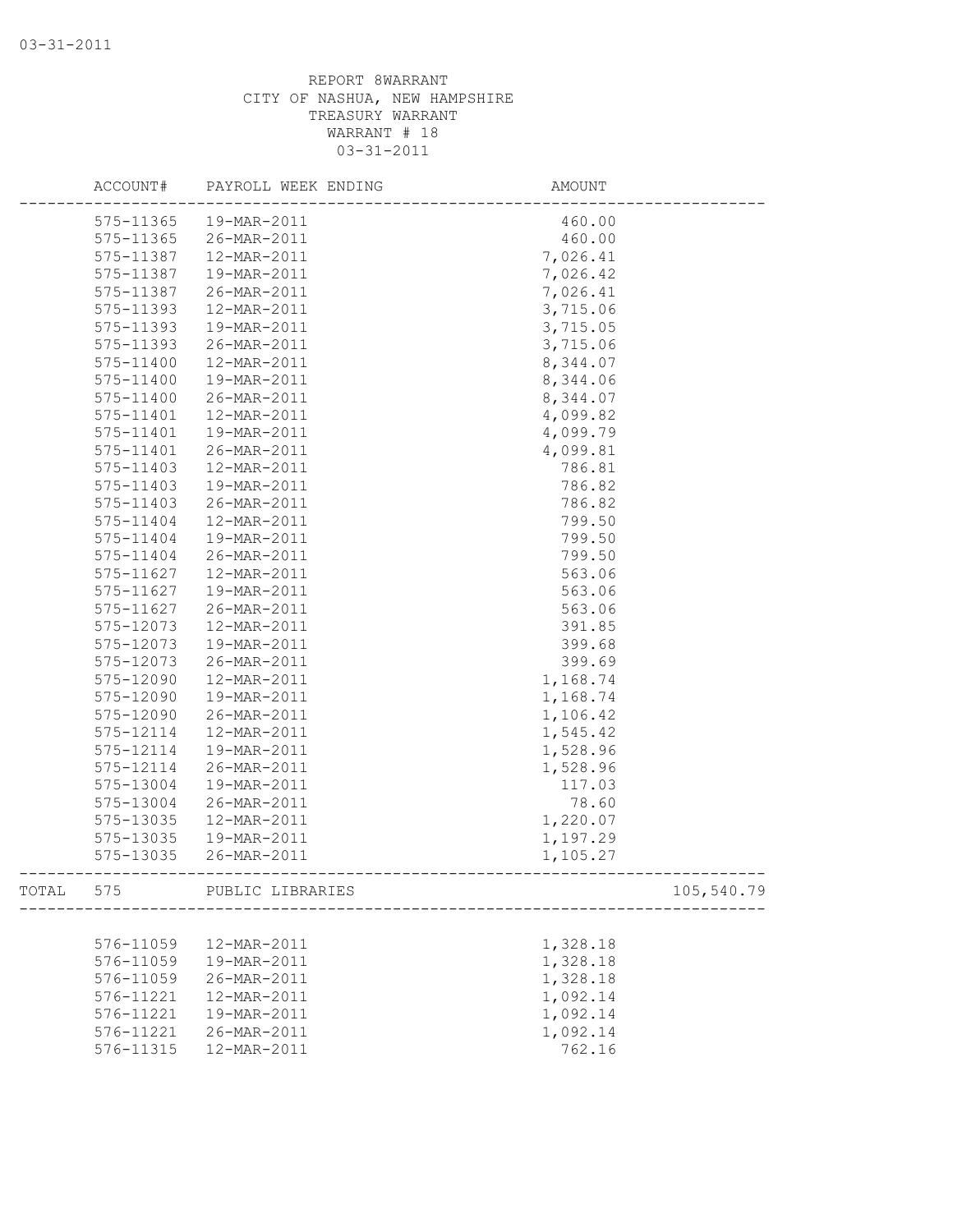|           | ACCOUNT#  | PAYROLL WEEK ENDING    | AMOUNT     |           |
|-----------|-----------|------------------------|------------|-----------|
|           | 576-11315 | 19-MAR-2011            | 762.16     |           |
|           | 576-11315 | 26-MAR-2011            | 762.16     |           |
|           | 576-11361 | 12-MAR-2011            | 4,102.83   |           |
|           | 576-11361 | 19-MAR-2011            | 4,102.83   |           |
|           | 576-11361 | 26-MAR-2011            | 4,102.82   |           |
|           | 576-11362 | 12-MAR-2011            | 1, 114.73  |           |
|           | 576-11362 | 19-MAR-2011            | 1, 114.74  |           |
|           | 576-11362 | 26-MAR-2011            | 1, 114.74  |           |
|           | 576-12045 | 12-MAR-2011            | 304.26     |           |
|           | 576-12045 | 19-MAR-2011            | 316.28     |           |
|           | 576-12045 | 26-MAR-2011            | 292.25     |           |
|           | 576-12149 | 12-MAR-2011            | 399.20     |           |
|           | 576-12149 | 19-MAR-2011            | 399.20     |           |
|           | 576-12149 | 26-MAR-2011            | 399.20     |           |
|           | 576-31050 | 26-MAR-2011            | 17.00      |           |
|           | 576-91010 | 26-MAR-2011            | 1,640.00   |           |
|           |           |                        |            |           |
| TOTAL 576 |           | BUILDING DEPARTMENT    |            | 28,967.52 |
|           |           |                        |            |           |
|           |           | 577-11067  12-MAR-2011 | 1,216.69   |           |
|           | 577-11067 | 19-MAR-2011            | 1,216.69   |           |
|           | 577-11067 | 26-MAR-2011            | 1,216.69   |           |
|           | 577-11183 | 12-MAR-2011            | 1,894.23   |           |
|           | 577-11183 | 19-MAR-2011            | 1,894.22   |           |
|           | 577-11183 | 26-MAR-2011            | 1,894.23   |           |
|           | 577-91010 | 26-MAR-2011            | 570.00     |           |
| TOTAL     | 577       | CODE ENFORCEMENT       |            | 9,902.75  |
|           |           |                        |            |           |
|           | 581-11012 | 12-MAR-2011            | 3,766.23   |           |
|           | 581-11012 | 26-MAR-2011            | 3,766.23   |           |
|           | 581-11076 | 12-MAR-2011            | 3,884.62   |           |
|           | 581-11076 | 26-MAR-2011            | 3,884.62   |           |
|           | 581-11081 | 12-MAR-2011            | 2,550.00   |           |
|           | 581-11081 | 26-MAR-2011            | 2,550.00   |           |
|           | 581-11162 | 12-MAR-2011            | 55,396.79  |           |
|           | 581-11162 | 19-MAR-2011            | 55,470.07  |           |
|           | 581-11162 | 26-MAR-2011            | 55,449.24  |           |
|           | 581-11204 | 12-MAR-2011            | 12,686.15  |           |
|           | 581-11204 | 19-MAR-2011            | 12,939.92  |           |
|           | 581-11204 | 26-MAR-2011            | 12,781.00  |           |
|           | 581-11347 | 12-MAR-2011            | 2,462.73   |           |
|           | 581-11347 | 26-MAR-2011            | 2,462.73   |           |
|           | 581-11348 | 12-MAR-2011            | 89,826.67  |           |
|           | 581-11348 | 26-MAR-2011            | 89, 459.64 |           |
|           | 581-11366 | 12-MAR-2011            | 57,180.65  |           |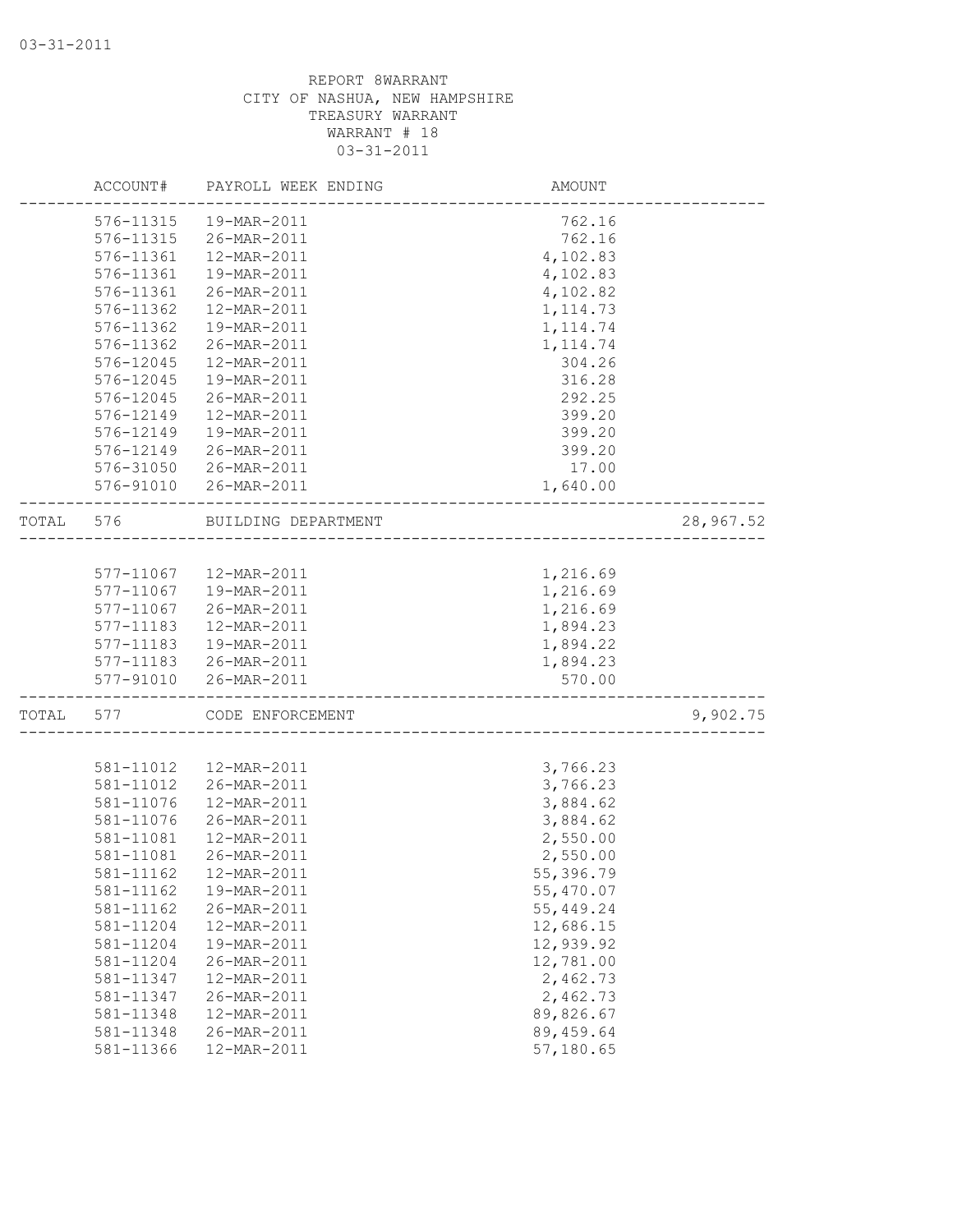| ACCOUNT#  | PAYROLL WEEK ENDING | AMOUNT       |  |
|-----------|---------------------|--------------|--|
| 581-11366 | 19-MAR-2011         | 54, 576.12   |  |
| 581-11366 | 26-MAR-2011         | 53,604.14    |  |
| 581-11396 | 12-MAR-2011         | 40,592.15    |  |
| 581-11396 | 26-MAR-2011         | 40,592.14    |  |
| 581-11402 | 12-MAR-2011         | 3,432.86     |  |
| 581-11402 | 19-MAR-2011         | 3,280.29     |  |
| 581-11402 | 26-MAR-2011         | 3,259.55     |  |
| 581-11408 | 12-MAR-2011         | 18,259.21    |  |
| 581-11408 | 19-MAR-2011         | 18,422.40    |  |
| 581-11408 | 26-MAR-2011         | 18,422.40    |  |
| 581-11486 | 12-MAR-2011         | 44, 211.27   |  |
| 581-11486 | 26-MAR-2011         | 44, 211.28   |  |
| 581-11515 | 12-MAR-2011         | 1,669.66     |  |
| 581-11515 | 26-MAR-2011         | 1,669.66     |  |
| 581-11570 | 12-MAR-2011         | 61, 164. 16  |  |
| 581-11570 | 26-MAR-2011         | 61,164.16    |  |
| 581-11572 | 12-MAR-2011         | 57,847.04    |  |
| 581-11572 | 26-MAR-2011         | 57,847.03    |  |
| 581-11579 | 12-MAR-2011         | 39,460.21    |  |
| 581-11579 | 26-MAR-2011         | 39,460.22    |  |
| 581-11628 | 12-MAR-2011         | 3,285.20     |  |
| 581-11628 | 19-MAR-2011         | 3,285.20     |  |
| 581-11628 | 26-MAR-2011         | 3,285.20     |  |
| 581-11675 | 12-MAR-2011         | 5, 192.31    |  |
| 581-11675 | 26-MAR-2011         | 5, 192.31    |  |
| 581-11709 | 12-MAR-2011         | 5,781.39     |  |
| 581-11709 | 26-MAR-2011         | 5,781.40     |  |
| 581-11711 | 12-MAR-2011         | 2,705.80     |  |
| 581-11711 | 26-MAR-2011         | 2,705.80     |  |
| 581-11726 | 12-MAR-2011         | 1,697,313.66 |  |
| 581-11726 | 26-MAR-2011         | 1,695,922.52 |  |
| 581-11800 | 12-MAR-2011         | 38,949.54    |  |
| 581-11800 | 26-MAR-2011         | 38,949.55    |  |
| 581-11801 | 12-MAR-2011         | 13,298.00    |  |
| 581-11801 | 19-MAR-2011         | 311.10       |  |
| 581-11801 | 26-MAR-2011         | 13, 224.82   |  |
| 581-11802 | 12-MAR-2011         | 13,010.00    |  |
| 581-11802 | 26-MAR-2011         | 13,010.00    |  |
| 581-11803 | 12-MAR-2011         | 16,229.04    |  |
| 581-11803 | 19-MAR-2011         | 727.18       |  |
| 581-11803 | 26-MAR-2011         | 16,229.06    |  |
| 581-11805 | 12-MAR-2011         | 48,062.54    |  |
| 581-11805 | 26-MAR-2011         | 42, 118.21   |  |
| 581-11812 | 12-MAR-2011         | 2,683.92     |  |
| 581-11812 | 26-MAR-2011         | 2,683.92     |  |
| 581-11830 | 12-MAR-2011         | 4,069.46     |  |
| 581-11830 | 26-MAR-2011         | 4,069.46     |  |
| 581-11850 | 12-MAR-2011         | 1,903.06     |  |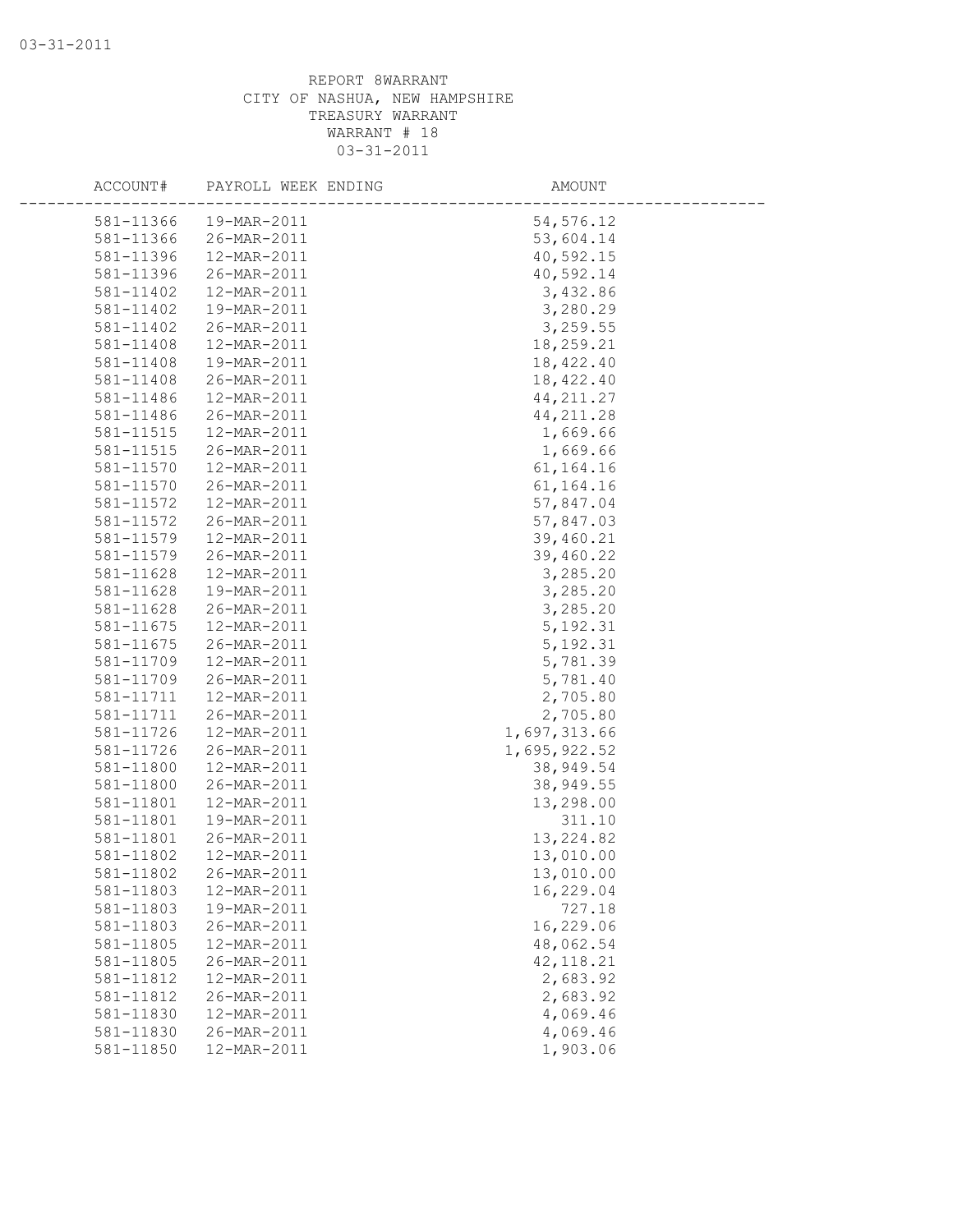| ACCOUNT#  | PAYROLL WEEK ENDING | AMOUNT     |
|-----------|---------------------|------------|
| 581-11850 | 19-MAR-2011         | 1,848.68   |
| 581-11850 | 26-MAR-2011         | 1,903.06   |
| 581-11860 | 12-MAR-2011         | 4,231.11   |
| 581-11860 | 26-MAR-2011         | 4,231.12   |
| 581-11870 | 12-MAR-2011         | 3, 153.84  |
| 581-11870 | 26-MAR-2011         | 3, 153.85  |
| 581-12021 | 12-MAR-2011         | 5,522.11   |
| 581-12021 | 26-MAR-2011         | 4,767.82   |
| 581-12060 | 12-MAR-2011         | 2,611.42   |
| 581-12060 | 19-MAR-2011         | 2,717.13   |
| 581-12060 | 26-MAR-2011         | 2,652.64   |
| 581-12078 | 12-MAR-2011         | 4,983.44   |
| 581-12078 | 19-MAR-2011         | 712.50     |
| 581-12078 | 26-MAR-2011         | 2,675.00   |
| 581-12081 | 12-MAR-2011         | 2,449.06   |
| 581-12081 | 26-MAR-2011         | 2,449.06   |
| 581-12084 | 12-MAR-2011         | 1,925.00   |
| 581-12084 | 19-MAR-2011         | 1,637.50   |
| 581-12084 | 26-MAR-2011         | 2,537.50   |
| 581-12111 | 12-MAR-2011         | 145,093.55 |
| 581-12111 | 19-MAR-2011         | 142,665.21 |
| 581-12111 | 26-MAR-2011         | 144,402.70 |
| 581-12112 | 12-MAR-2011         | 6,241.87   |
| 581-12112 | 19-MAR-2011         | 6,481.62   |
| 581-12112 | 26-MAR-2011         | 6,075.60   |
| 581-12126 | 12-MAR-2011         | 3,619.03   |
| 581-12126 | 19-MAR-2011         | 5,199.93   |
| 581-12126 | 26-MAR-2011         | 4,401.31   |
| 581-12135 | 12-MAR-2011         | 6,066.72   |
| 581-12135 | 19-MAR-2011         | 5,966.63   |
| 581-12135 | 26-MAR-2011         | 6,651.15   |
| 581-12136 | 12-MAR-2011         | 1,232.89   |
| 581-12136 | 19-MAR-2011         | 943.26     |
| 581-12136 | 26-MAR-2011         | 1,093.77   |
| 581-12138 | 12-MAR-2011         | 539.10     |
| 581-12138 | 19-MAR-2011         | 89.85      |
| 581-12138 | 26-MAR-2011         | 359.40     |
| 581-12141 | 12-MAR-2011         | 100.00     |
| 581-12141 | 19-MAR-2011         | 150.00     |
| 581-12141 | 26-MAR-2011         | 303.16     |
| 581-12153 | 12-MAR-2011         | 25.00      |
| 581-12153 | 19-MAR-2011         | 60.00      |
| 581-12153 | 26-MAR-2011         | 55.00      |
| 581-12198 | 12-MAR-2011         | 30,396.82  |
| 581-12198 | 26-MAR-2011         | 30,396.81  |
| 581-12201 | 12-MAR-2011         | 26,864.33  |
| 581-12201 | 19-MAR-2011         | 27, 319.37 |
| 581-12201 | 26-MAR-2011         | 29,772.65  |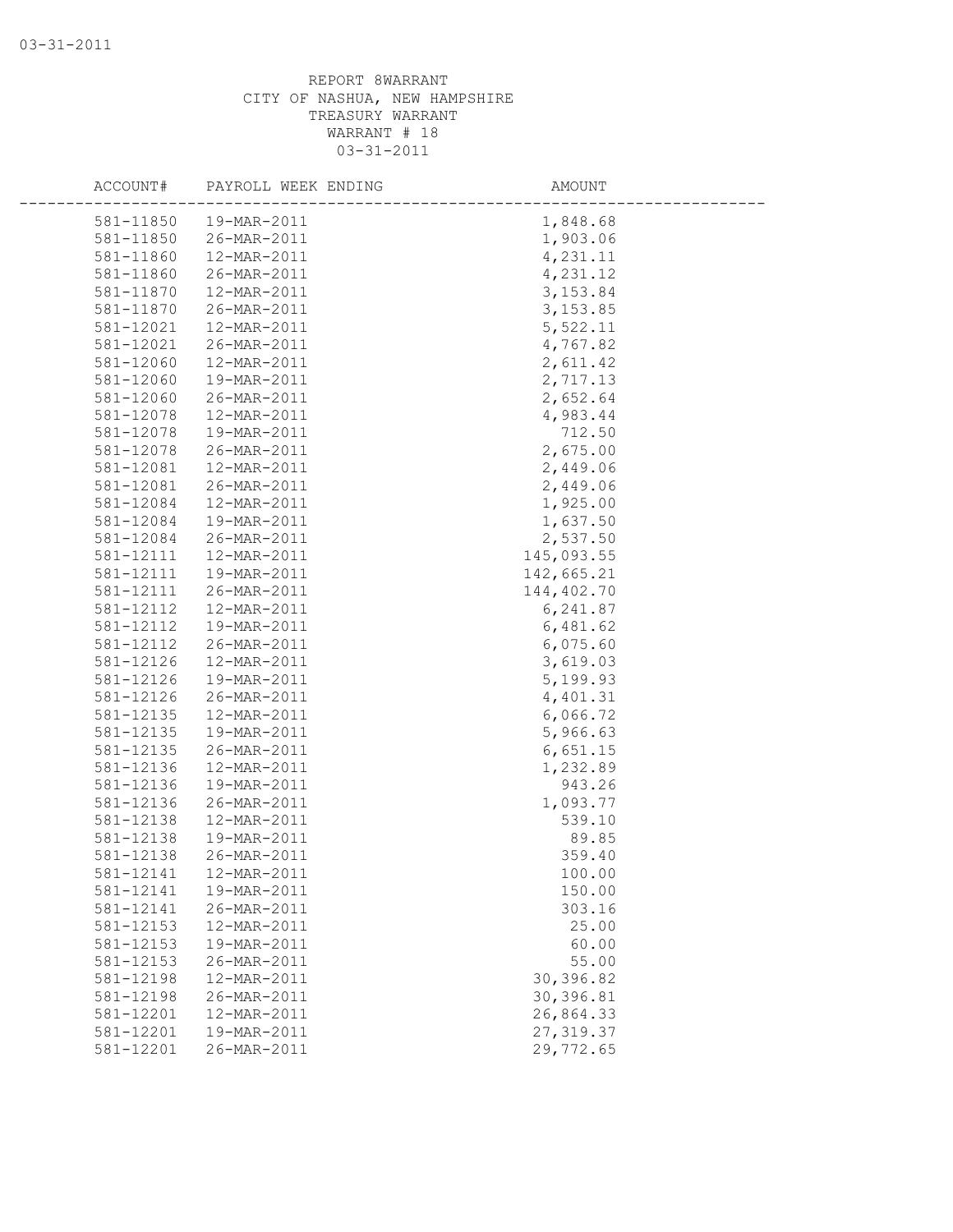|           | ACCOUNT# PAYROLL WEEK ENDING | AMOUNT    |                |
|-----------|------------------------------|-----------|----------------|
|           | 581-13004  12-MAR-2011       | 1,778.41  |                |
| 581-13004 | 19-MAR-2011                  | 285.00    |                |
| 581-13004 | 26-MAR-2011                  | 62.50     |                |
| 581-13021 | 12-MAR-2011                  | 3,087.66  |                |
| 581-13021 | 19-MAR-2011                  | 641.52    |                |
| 581-13021 | 26-MAR-2011                  | 368.55    |                |
| 581-13032 | 12-MAR-2011                  | 560.09    |                |
| 581-13032 | 19-MAR-2011                  | 874.83    |                |
| 581-13032 | 26-MAR-2011                  | 1,204.48  |                |
| 581-13120 | 12-MAR-2011                  | 13,541.92 |                |
| 581-13120 | 19-MAR-2011                  | 5,433.14  |                |
| 581-13120 | 26-MAR-2011                  | 5,574.08  |                |
| 581-13133 | 12-MAR-2011                  | 500.00    |                |
| 581-13133 | 26-MAR-2011                  | 900.00    |                |
| 581-13137 | 12-MAR-2011                  | 337.08    |                |
| 581-13137 | 26-MAR-2011                  | 193.96    |                |
| 581-18008 | 26-MAR-2011                  | 9,000.00  |                |
| 581-19000 | 12-MAR-2011                  | 7,835.80  |                |
| 581-19000 | 26-MAR-2011                  | 7,835.79  |                |
| 581-19230 | 12-MAR-2011                  | 500.00    |                |
| 581-19230 | 19-MAR-2011                  | 250.00    |                |
|           | 581-19230 26-MAR-2011        | 250.00    |                |
|           | 581-19240 26-MAR-2011        | 188.58    |                |
| TOTAL 581 | SCHOOL DEPARTMENT            |           | 5, 579, 574.85 |
|           |                              |           |                |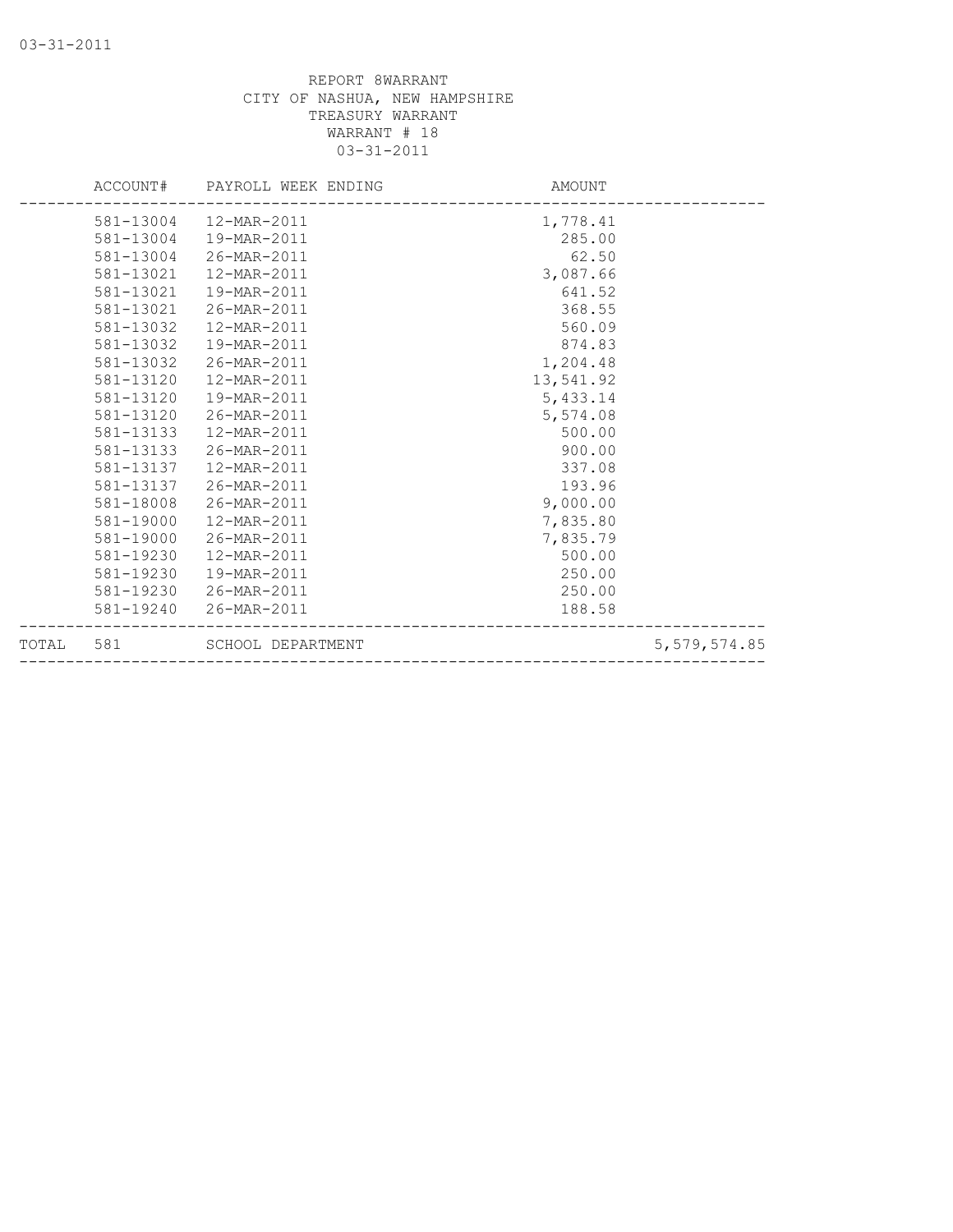|           | ACCOUNT#              | PAYROLL WEEK ENDING | AMOUNT   |          |
|-----------|-----------------------|---------------------|----------|----------|
|           | 753-11468 26-MAR-2011 |                     | 1,618.06 |          |
| TOTAL 753 |                       | CPF-STREET DEPT     |          | 1,618.06 |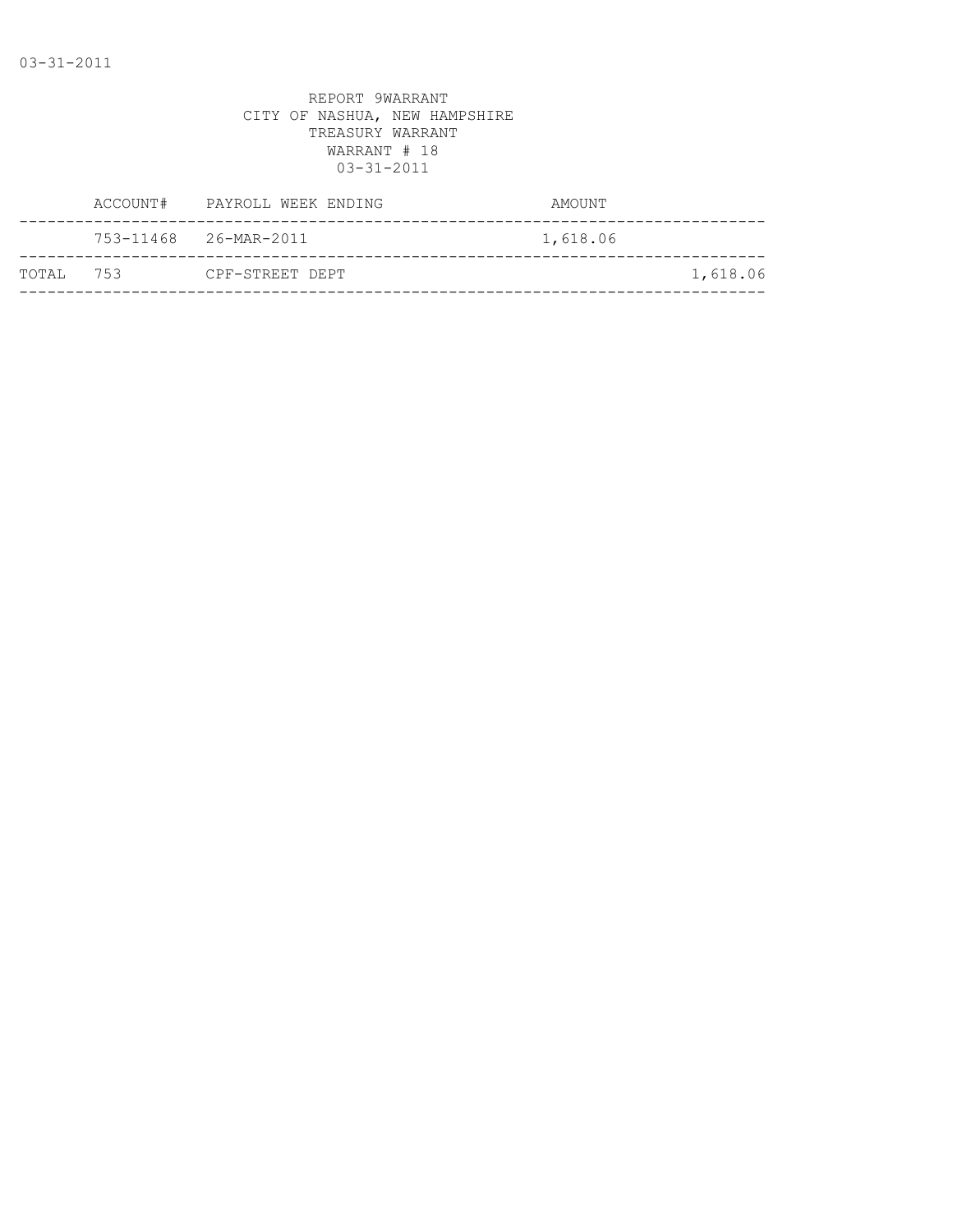| ACCOUNT#               | PAYROLL WEEK ENDING        | AMOUNT             |  |
|------------------------|----------------------------|--------------------|--|
| 801-11008              | 12-MAR-2011                | 608.40             |  |
| 801-11008              | 19-MAR-2011                | 608.42             |  |
| 801-11008              | 26-MAR-2011                | 608.42             |  |
| 801-11024              | 12-MAR-2011                | 639.71             |  |
| 801-11024              | 19-MAR-2011                | 639.71             |  |
| 801-11024              | 26-MAR-2011                | 639.71             |  |
| 801-11028              | 12-MAR-2011                | 61.98              |  |
| 801-11028              | 19-MAR-2011                | 61.98              |  |
| 801-11028              | 26-MAR-2011                | 61.98              |  |
| 801-11064              | 12-MAR-2011                | 144.64             |  |
| 801-11064              | 19-MAR-2011                | 144.64             |  |
| 801-11064              | 26-MAR-2011                | 144.64             |  |
| 801-11094              | 12-MAR-2011                | 104.60             |  |
| 801-11094              | 19-MAR-2011                | 104.59             |  |
| 801-11094              | 26-MAR-2011                | 104.59             |  |
| 801-11190              | 12-MAR-2011                | 421.45             |  |
| 801-11190              | 19-MAR-2011                | 421.45             |  |
| 801-11190              | 26-MAR-2011                | 421.44             |  |
| 801-11193              | 12-MAR-2011                | 1,025.44           |  |
| 801-11193              | 19-MAR-2011                | 1,025.44           |  |
| 801-11193              | 26-MAR-2011                | 1,025.45           |  |
| 801-11211              | 12-MAR-2011                | 70.23              |  |
| 801-11211              | 19-MAR-2011                | 70.23              |  |
| 801-11211              | 26-MAR-2011                | 70.23              |  |
| 801-11222              | 12-MAR-2011                | 217.50             |  |
| 801-11222              | 19-MAR-2011                | 217.50             |  |
| 801-11222              | 26-MAR-2011                | 217.50             |  |
| 801-11249              | 12-MAR-2011                | 188.57             |  |
| 801-11249              | 19-MAR-2011                | 188.57             |  |
| 801-11249              | 26-MAR-2011                | 188.57             |  |
| 801-11268              | 12-MAR-2011                | 139.32             |  |
| 801-11268              | 19-MAR-2011                | 139.31             |  |
| 801-11268              | 26-MAR-2011                | 139.32             |  |
| 801-11271              | 12-MAR-2011                | 1,184.60           |  |
| 801-11271              | 19-MAR-2011                | 1,184.60           |  |
| 801-11271              | 26-MAR-2011<br>12-MAR-2011 | 1,184.60           |  |
| 801-11276              |                            | 4,498.40           |  |
| 801-11276              | 19-MAR-2011                | 4,498.40           |  |
| 801-11276<br>801-11431 | 26-MAR-2011<br>12-MAR-2011 | 4,498.40<br>193.49 |  |
| 801-11431              | 19-MAR-2011                | 193.49             |  |
| 801-11431              | 26-MAR-2011                | 193.49             |  |
| 801-11435              | 12-MAR-2011                | 281.02             |  |
| 801-11435              | 19-MAR-2011                | 281.02             |  |
| 801-11435              | 26-MAR-2011                | 281.02             |  |
| 801-11595              | 12-MAR-2011                | 5,003.68           |  |
| 801-11595              | 12-MAR-2011                | 4,154.00           |  |
| 801-11595              | 19-MAR-2011                | 5,023.36           |  |
|                        |                            |                    |  |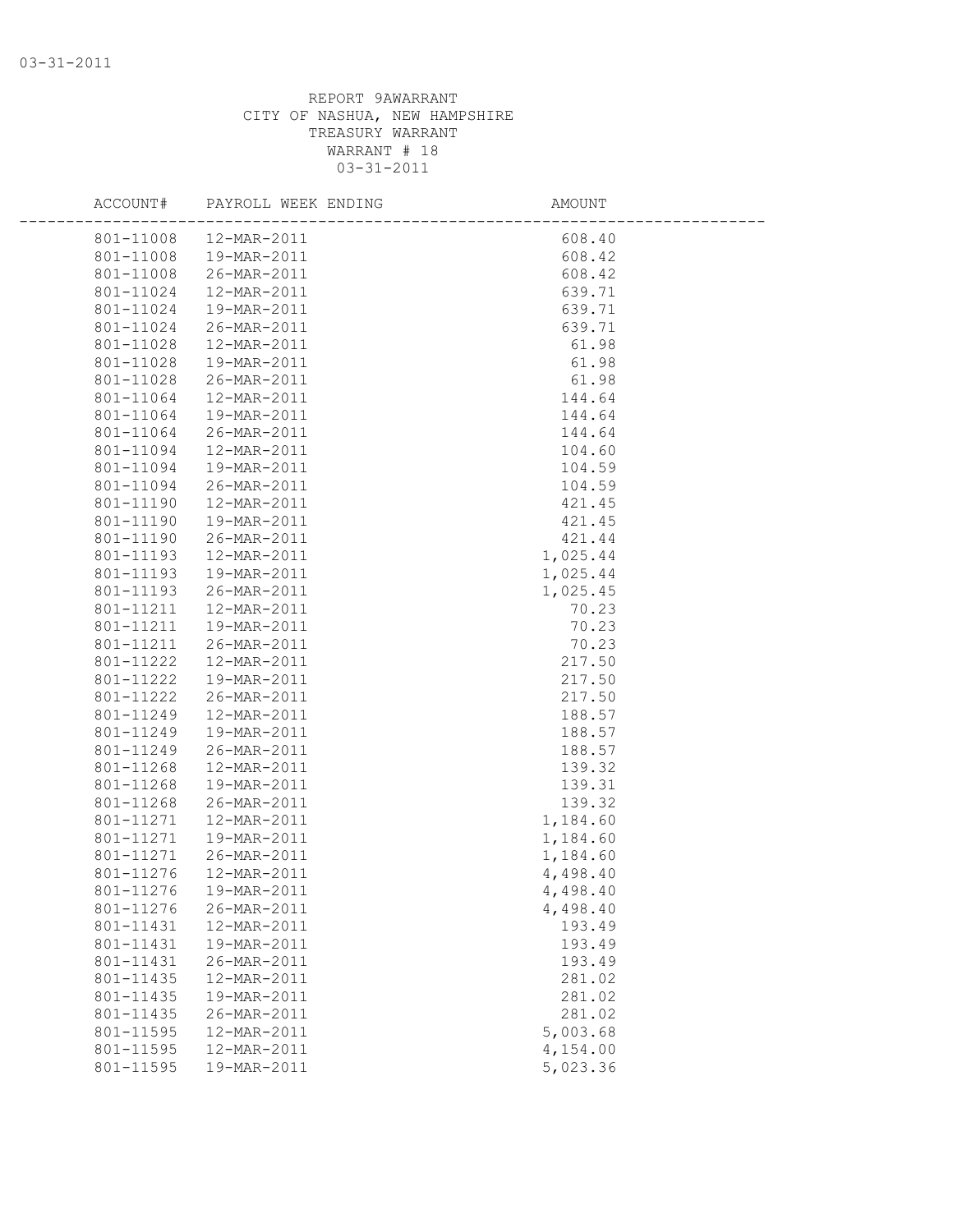|       | ACCOUNT#  | PAYROLL WEEK ENDING    | AMOUNT               |           |
|-------|-----------|------------------------|----------------------|-----------|
|       | 801-11595 | 19-MAR-2011            | 3,323.20             |           |
|       | 801-11595 | 26-MAR-2011            | 4,994.24             |           |
|       | 801-11595 | 26-MAR-2011            | 4,154.00             |           |
|       | 801-11596 | 12-MAR-2011            | 3,512.00             |           |
|       | 801-11596 | 19-MAR-2011            | 3,512.00             |           |
|       | 801-11596 | 26-MAR-2011            | 3,512.00             |           |
|       | 801-11598 | 12-MAR-2011            | 870.00               |           |
|       | 801-11598 | 19-MAR-2011            | 870.00               |           |
|       | 801-11598 | 26-MAR-2011            | 870.01               |           |
|       | 801-11599 | 12-MAR-2011            | 1, 114.71            |           |
|       | 801-11599 | 12-MAR-2011            | 1, 114.71            |           |
|       | 801-11599 | 19-MAR-2011            | 1, 114.71            |           |
|       | 801-11599 | 19-MAR-2011            | 1, 114.71            |           |
|       | 801-11599 | 26-MAR-2011            | 1, 114.71            |           |
|       | 801-11599 | 26-MAR-2011            | 1, 114.71            |           |
|       | 801-11606 | 12-MAR-2011            | 725.29               |           |
|       | 801-11606 | 19-MAR-2011            | 725.28               |           |
|       | 801-11606 | 26-MAR-2011            | 725.29               |           |
|       | 801-11647 | 12-MAR-2011            | 1,442.84             |           |
|       | 801-11647 | 19-MAR-2011            | 1,442.84             |           |
|       | 801-13004 | 12-MAR-2011            | 999.72               |           |
|       | 801-13004 | 12-MAR-2011            | 781.78               |           |
|       | 801-13004 | 12-MAR-2011            | 4.11                 |           |
|       | 801-13004 | 19-MAR-2011            | 852.99               |           |
|       | 801-13004 | 19-MAR-2011            | 613.99               |           |
|       | 801-13004 | 19-MAR-2011            | 256.56               |           |
|       | 801-13004 | 26-MAR-2011            | 865.38               |           |
|       | 801-13004 | 26-MAR-2011            | 684.73               |           |
|       | 801-13004 | 26-MAR-2011            | 163.13               |           |
|       | 801-17002 | 12-MAR-2011            | 500.00               |           |
|       | 801-31050 | 26-MAR-2011            | 17.00                |           |
|       |           |                        |                      |           |
| TOTAL | 801       | SOLID WASTE DISPOSAL   | ____________________ | 86,625.74 |
|       |           |                        |                      |           |
|       |           | 802-11024  12-MAR-2011 | 155.94               |           |
|       | 802-11024 | 12-MAR-2011            | 623.77               |           |
|       |           | 802-11024  19-MAR-2011 | 155.94               |           |
|       | 802-11024 | 19-MAR-2011            | 623.77               |           |
|       | 802-11024 | 26-MAR-2011            | 155.94               |           |
|       | 802-11024 | 26-MAR-2011            | 623.77               |           |
|       | 802-11028 | 12-MAR-2011            | 421.47               |           |
|       | 802-11028 | 12-MAR-2011            | 198.34               |           |
|       | 802-11028 | 19-MAR-2011            | 421.47               |           |
|       | 802-11028 | 19-MAR-2011            | 198.34               |           |
|       | 802-11028 | 26-MAR-2011            | 421.47               |           |
|       | 802-11028 | 26-MAR-2011            | 198.34               |           |
|       | 802-11064 | 12-MAR-2011            | 144.64               |           |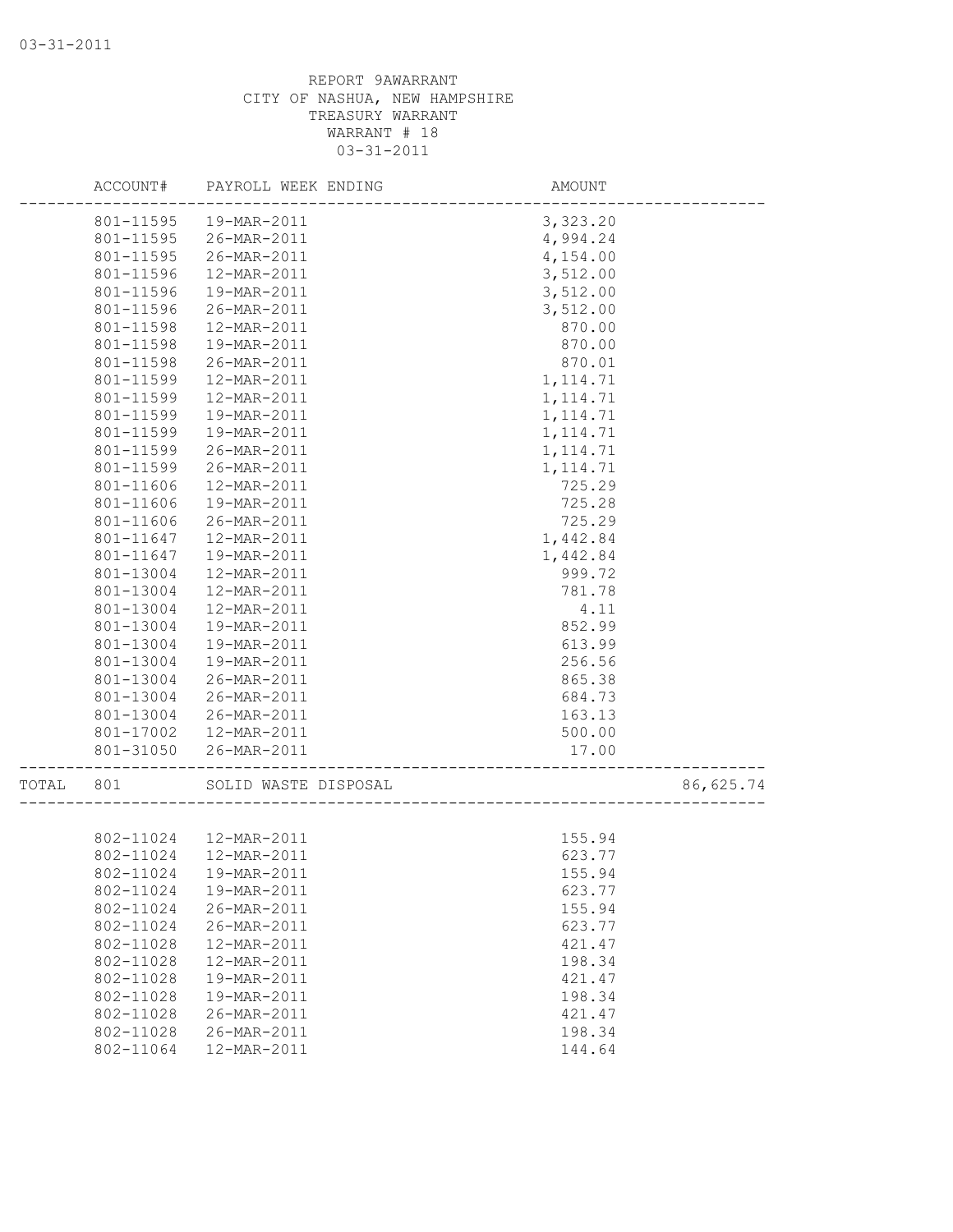| ACCOUNT#  | PAYROLL WEEK ENDING | AMOUNT   |  |
|-----------|---------------------|----------|--|
| 802-11064 | 12-MAR-2011         | 144.64   |  |
| 802-11064 | 19-MAR-2011         | 144.64   |  |
| 802-11064 | 19-MAR-2011         | 144.64   |  |
| 802-11064 | 26-MAR-2011         | 144.64   |  |
| 802-11064 | 26-MAR-2011         | 144.64   |  |
| 802-11091 | 12-MAR-2011         | 1,139.75 |  |
| 802-11091 | 19-MAR-2011         | 1,139.75 |  |
| 802-11091 | 26-MAR-2011         | 1,139.75 |  |
| 802-11092 | 12-MAR-2011         | 825.36   |  |
| 802-11092 | 19-MAR-2011         | 820.88   |  |
| 802-11092 | 26-MAR-2011         | 825.36   |  |
| 802-11094 | 12-MAR-2011         | 313.77   |  |
| 802-11094 | 12-MAR-2011         | 313.79   |  |
| 802-11094 | 19-MAR-2011         | 313.79   |  |
| 802-11094 | 19-MAR-2011         | 313.78   |  |
| 802-11094 | 26-MAR-2011         | 313.79   |  |
| 802-11094 | 26-MAR-2011         | 313.78   |  |
| 802-11096 | 12-MAR-2011         | 959.79   |  |
| 802-11096 | 19-MAR-2011         | 959.78   |  |
| 802-11096 | 26-MAR-2011         | 959.79   |  |
| 802-11102 | 12-MAR-2011         | 929.19   |  |
| 802-11102 | 19-MAR-2011         | 929.19   |  |
| 802-11102 | 26-MAR-2011         | 929.19   |  |
| 802-11105 | 12-MAR-2011         | 1,037.27 |  |
| 802-11105 | 19-MAR-2011         | 1,074.36 |  |
| 802-11105 | 26-MAR-2011         | 1,037.27 |  |
| 802-11124 | 12-MAR-2011         | 760.65   |  |
| 802-11124 | 19-MAR-2011         | 760.65   |  |
| 802-11124 | 26-MAR-2011         | 760.65   |  |
| 802-11155 | 12-MAR-2011         | 1,050.42 |  |
| 802-11155 | 19-MAR-2011         | 1,050.42 |  |
| 802-11155 | 26-MAR-2011         | 1,050.42 |  |
| 802-11157 | 12-MAR-2011         | 2,660.88 |  |
| 802-11157 | 19-MAR-2011         | 2,721.20 |  |
| 802-11157 | 26-MAR-2011         | 2,765.52 |  |
| 802-11158 | 12-MAR-2011         | 1,884.80 |  |
| 802-11158 | 19-MAR-2011         | 1,884.80 |  |
| 802-11158 | 26-MAR-2011         | 1,884.80 |  |
| 802-11190 | 12-MAR-2011         | 421.44   |  |
| 802-11190 | 19-MAR-2011         | 421.44   |  |
| 802-11190 | 26-MAR-2011         | 421.44   |  |
| 802-11211 | 12-MAR-2011         | 280.94   |  |
| 802-11211 | 12-MAR-2011         | 421.41   |  |
| 802-11211 | 19-MAR-2011         | 280.94   |  |
| 802-11211 | 19-MAR-2011         | 421.41   |  |
| 802-11211 | 26-MAR-2011         | 280.94   |  |
| 802-11211 | 26-MAR-2011         | 421.41   |  |
| 802-11222 | 12-MAR-2011         | 217.50   |  |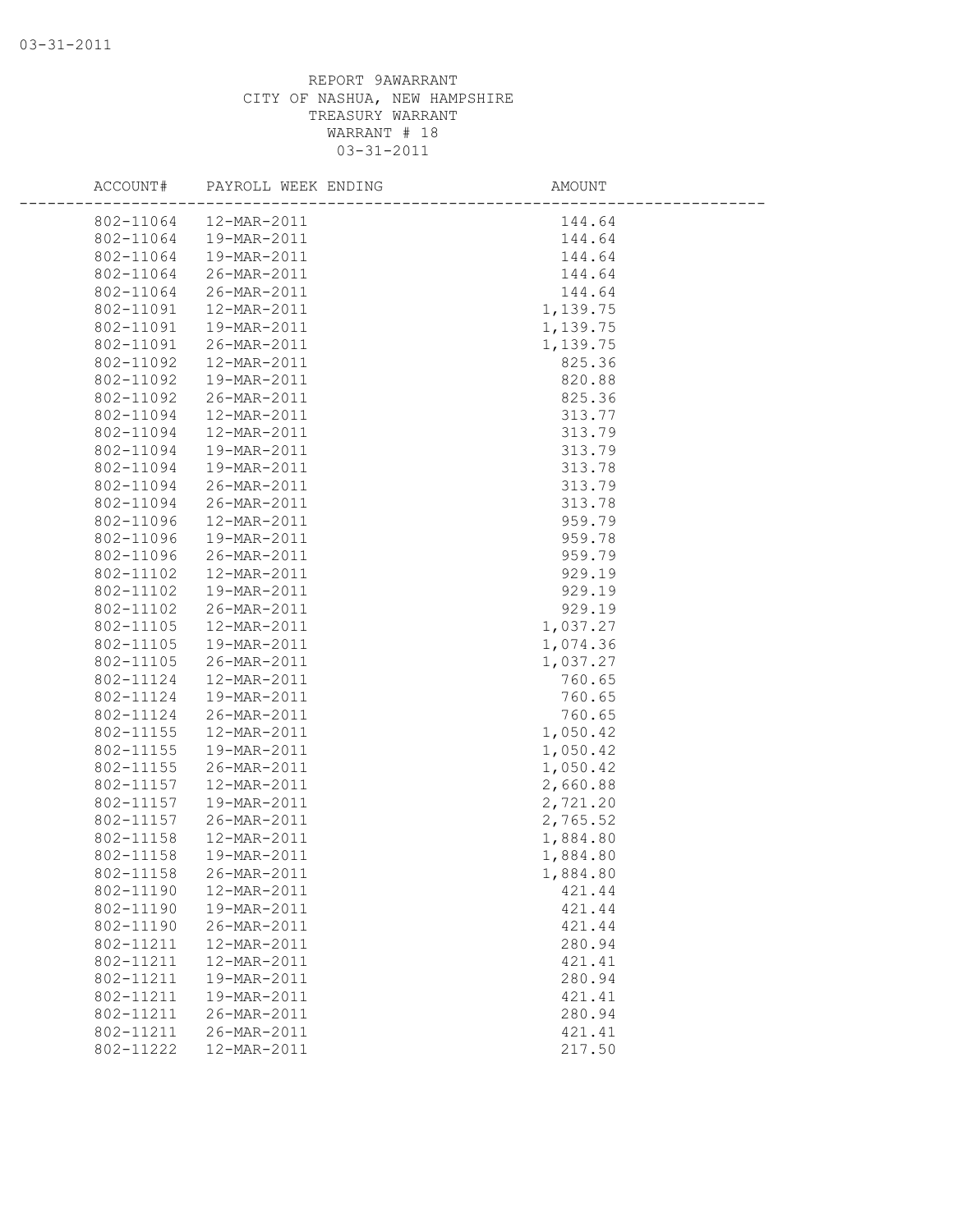| ACCOUNT#  | PAYROLL WEEK ENDING | AMOUNT    |
|-----------|---------------------|-----------|
| 802-11222 | 19-MAR-2011         | 217.50    |
| 802-11222 | 26-MAR-2011         | 217.50    |
| 802-11249 | 12-MAR-2011         | 188.57    |
| 802-11249 | 12-MAR-2011         | 188.57    |
| 802-11249 | 19-MAR-2011         | 188.57    |
| 802-11249 | 19-MAR-2011         | 188.57    |
| 802-11249 | 26-MAR-2011         | 188.57    |
| 802-11249 | 26-MAR-2011         | 188.57    |
| 802-11260 | 12-MAR-2011         | 2,008.00  |
| 802-11260 | 19-MAR-2011         | 2,008.00  |
| 802-11260 | 26-MAR-2011         | 2,008.00  |
| 802-11268 | 12-MAR-2011         | 46.44     |
| 802-11268 | 12-MAR-2011         | 92.88     |
| 802-11268 | 19-MAR-2011         | 46.44     |
| 802-11268 | 19-MAR-2011         | 92.88     |
| 802-11268 | 26-MAR-2011         | 46.44     |
| 802-11268 | 26-MAR-2011         | 92.88     |
| 802-11270 | 12-MAR-2011         | 1, 114.73 |
| 802-11270 | 19-MAR-2011         | 1, 114.73 |
| 802-11270 | 26-MAR-2011         | 1, 114.73 |
| 802-11330 | 12-MAR-2011         | 1, 114.71 |
| 802-11330 | 19-MAR-2011         | 1, 114.71 |
| 802-11330 | 26-MAR-2011         | 1, 114.71 |
| 802-11333 | 12-MAR-2011         | 1,092.87  |
| 802-11333 | 19-MAR-2011         | 1,092.86  |
| 802-11333 | 26-MAR-2011         | 1,092.86  |
| 802-11431 | 12-MAR-2011         | 193.49    |
| 802-11431 | 19-MAR-2011         | 193.49    |
| 802-11431 | 26-MAR-2011         | 193.49    |
| 802-11435 | 12-MAR-2011         | 468.37    |
| 802-11435 | 12-MAR-2011         | 187.35    |
| 802-11435 | 19-MAR-2011         | 468.37    |
| 802-11435 | 19-MAR-2011         | 187.35    |
| 802-11435 | 26-MAR-2011         | 468.37    |
| 802-11435 | 26-MAR-2011         | 187.35    |
| 802-11480 | 12-MAR-2011         | 2,901.60  |
| 802-11480 | 19-MAR-2011         | 2,929.50  |
| 802-11480 | 26-MAR-2011         | 2,901.60  |
| 802-11513 | 12-MAR-2011         | 4,169.07  |
| 802-11513 | 19-MAR-2011         | 4,169.07  |
| 802-11513 | 26-MAR-2011         | 4,169.07  |
| 802-11514 | 12-MAR-2011         | 4, 115.91 |
| 802-11514 | 19-MAR-2011         | 4,007.60  |
| 802-11514 | 26-MAR-2011         | 4,007.60  |
| 802-11681 | 12-MAR-2011         | 324.42    |
| 802-11681 | 12-MAR-2011         | 1,297.69  |
| 802-11681 | 19-MAR-2011         | 324.42    |
| 802-11681 | 19-MAR-2011         | 1,297.69  |